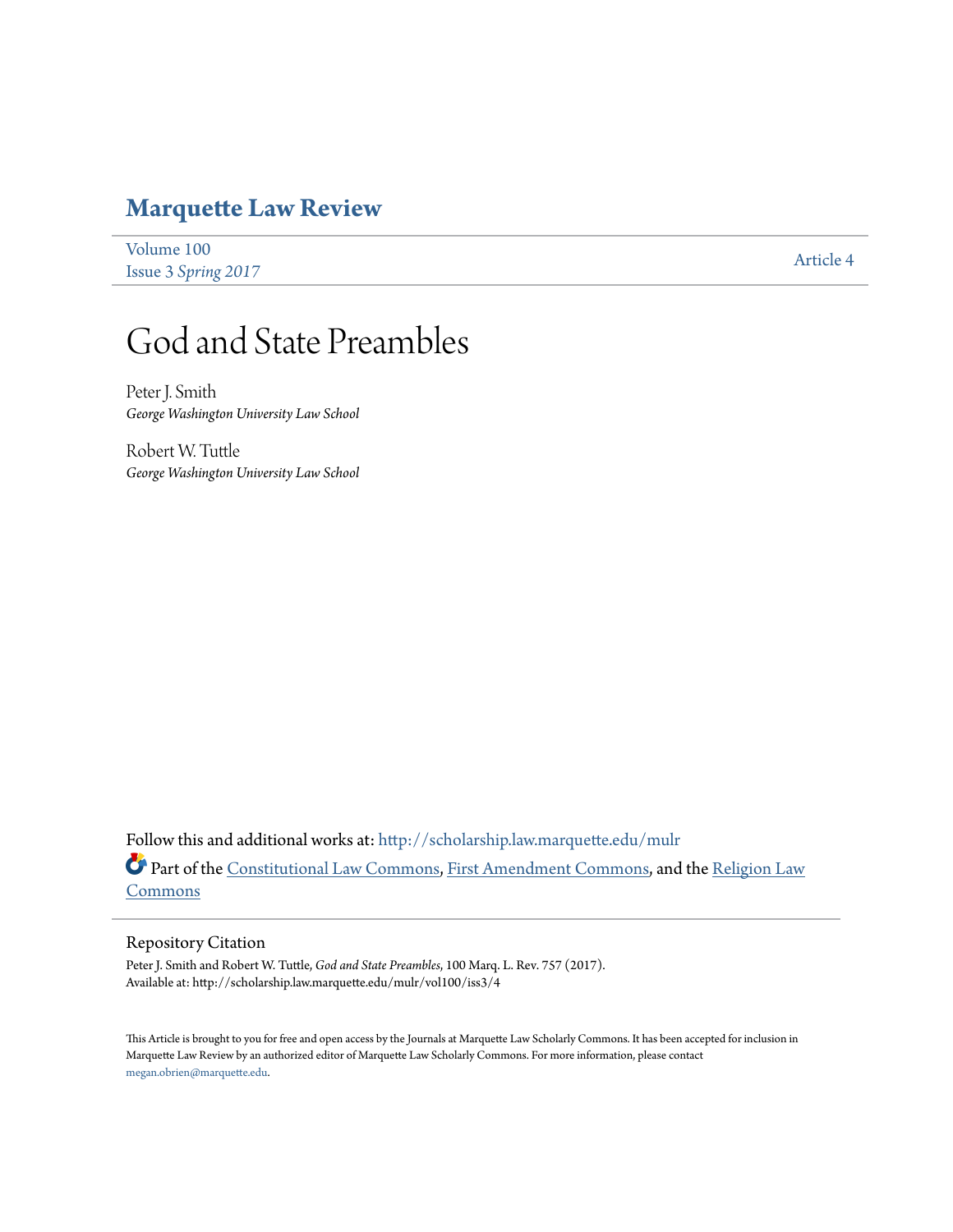## **GOD AND STATE PREAMBLES**

#### PETER J. SMITH\* & ROBERT W. TUTTLE\*\*

*Those who question the permissibility of official acknowledgments of God might be surprised to learn that the preambles of forty-five of the fifty state constitutions expressly invoke God. The practice is common in both liberal and conservative states and is equally prevalent in all regions of the country. Virtually all of those preambles give thanks to God, and many also seek God's blessing on the state's endeavors. Yet there has been no detailed assessment of the preambles' history or significance. This paper seeks to remedy that gap.* 

*The preambles complicate the claim that official acknowledgments of God are incompatible with our legal culture. But the history of their adoption also does not offer clear support for those who support a robust inter-relationship between religion and civil government. References to God in state preambles were outliers for the first half-century after the ratification of the federal Constitution and did not become common until the 1840s, when the effects of the Second Great Awakening—and its commitment to the idea that religion was the province of the community and the state—influenced the process of state constitution-making. Most of the preambles are thus the product of a movement that sought to create, rather than to continue or restore, a tradition of collective acknowledgment of God in state constitutions.* 

*The complex history of the preambles reveals the difficulty of relying on them to assert any strong normative claims about the proper relationship between religion and civil government. On the one hand, the history of the preambles does not provide obvious support to those who treat the original meaning as dispositive today, because there is no unambiguous and unbroken tradition, dating to the framing, of a dominant practice of references to God in state preambles. On the other hand, those who accept the possibility of dynamic constitutional meaning cannot readily ignore the near-uniform practice of referring to God in the preambles. At the same time, the character and function of a constitutional preamble—to state the polity's aspirations and inspirations without creating any operative law—might be sufficiently distinctive to limit the preambles' relevance for other forms of official endorsement of religious messages.* 

<sup>\*</sup> Professor of Law, George Washington University Law School.

<sup>\*\*</sup> Berz Research Professor of Law and Religion, George Washington University Law School.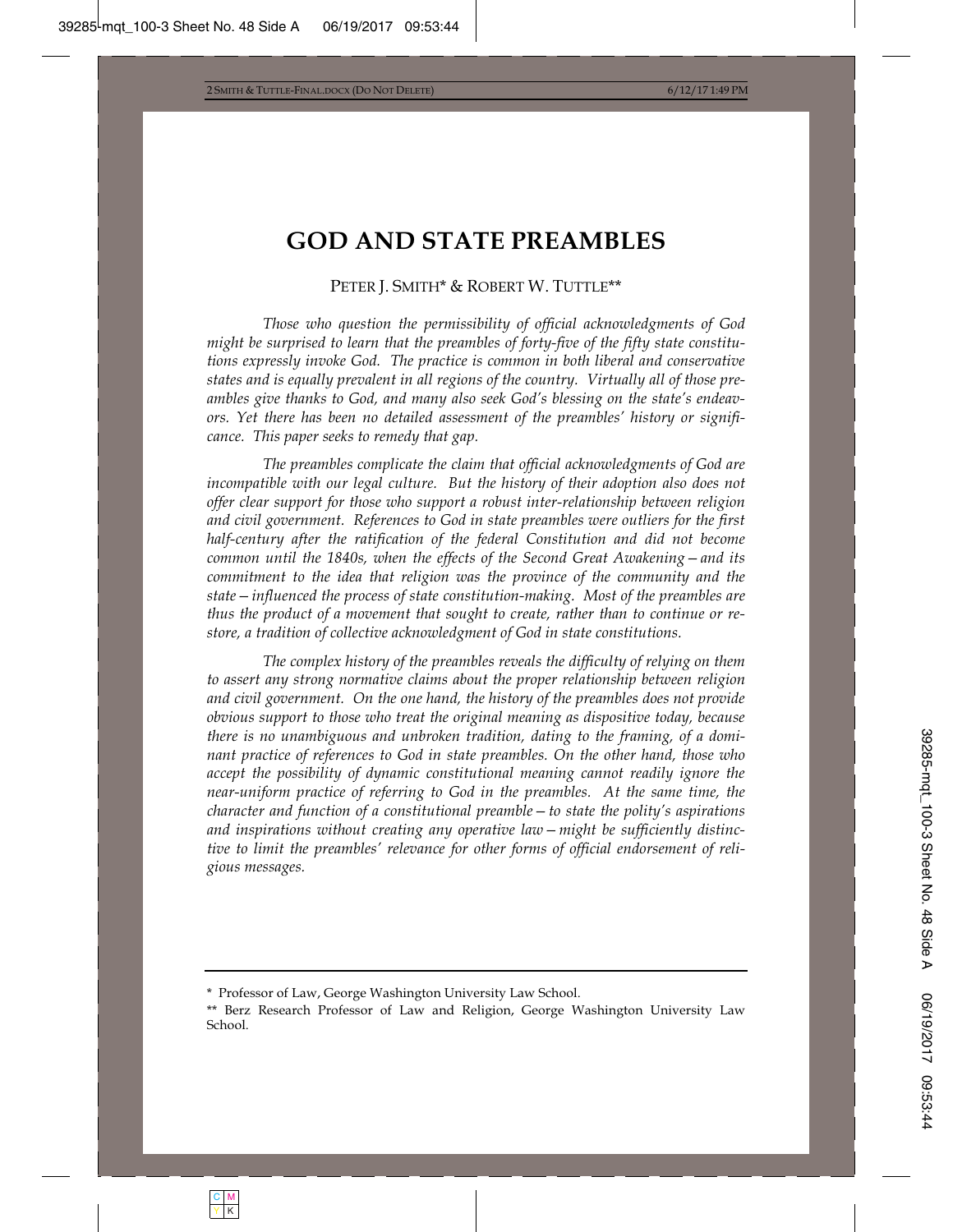| $\Pi$ .     |  |
|-------------|--|
| Ш           |  |
|             |  |
|             |  |
|             |  |
|             |  |
|             |  |
| IV          |  |
| $\mathbf V$ |  |
|             |  |

#### I. INTRODUCTION

Over the past decade, the Supreme Court's focus in Establishment Clause cases has shifted from disputes over government funding of religious institutions to controversies over official acknowledgments of God or particular religious messages. Those who question the permissibility of such acknowledgments might be surprised to learn that the preambles of forty-five of the fifty state constitutions expressly invoke God.

The practice is common in both liberal and conservative states and is equally prevalent in Northern, Southern, Midwestern, and Western states. Virtually all of those preambles give thanks to God. California's preamble is typical, providing: "We, the People of the State of California, grateful to Almighty God for our freedom, in order to secure and perpetuate its blessings, do establish this Constitution."1 Many of them also seek God's blessing on the state's endeavors; New Jersey's preamble, for example, states:

> We, the people of the State of New Jersey, grateful to Almighty God for the civil and religious liberty which He hath so long permitted us to enjoy, and looking to Him for a blessing upon our endeavors to secure and transmit the same unimpaired to succeeding generations, do ordain and establish this Constitution.2

Only five states have constitutions that do not refer to God in the preamble, and three of those have constitutions that simply do not have preambles.<sup>3</sup> The preambles certainly complicate the claim that

<sup>1.</sup> CAL. CONST. pmbl.

<sup>2.</sup> N.J. CONST. pmbl.

<sup>3.</sup> The constitutions of New Hampshire, Vermont, and Virginia begin with a Declara-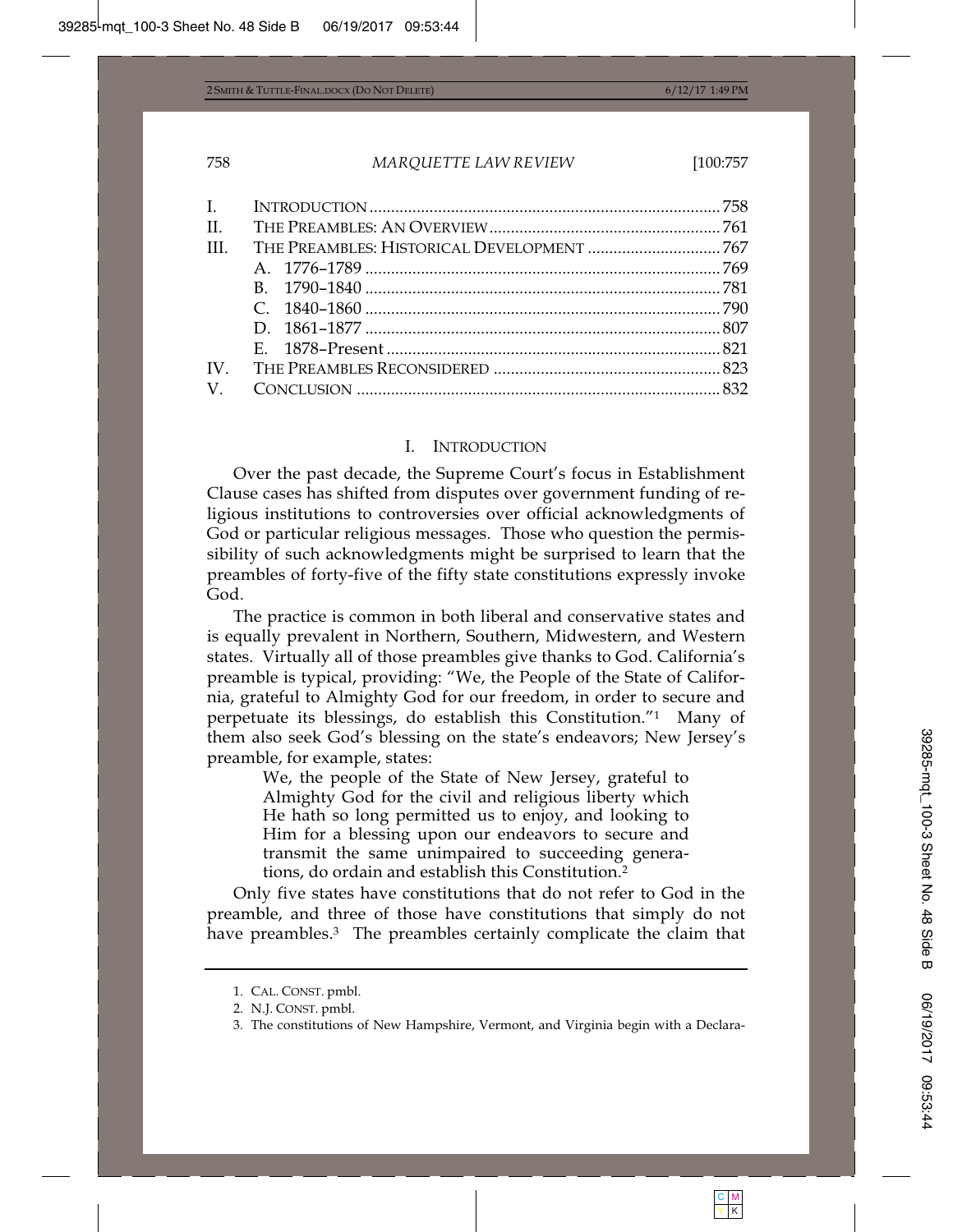official acknowledgments of God are incompatible with our legal culture.

Despite their prevalence and tension with common understandings about the separation of church and state, the preambles have received very little academic attention. The occasional academic references and cites in Supreme Court opinions—have, not surprisingly, relied on the preambles as support for the view that the federal Constitution tolerates official acknowledgment of God.4 But there has been no de-

tion of Rights with no formal preamble. *See* N.H. CONST.; VT. CONST.; VA. CONST. Only Oregon and Tennessee have preambles that do not refer to God. *See* OR. CONST. pmbl. ("We the people of the State of Oregon to the end that Justice be established, order maintained, and liberty perpetuated, do ordain this Constitution.");

> We, the delegates and representatives of the people of the state of Tennessee, duly elected, and in convention assembled, in pursuance of said act of Assembly have ordained and established the following Constitution and form of government for this state, which we recommend to the people of Tennessee for their ratification.

TENN. CONST. pmbl.

4*. See, e.g.*, Christopher Hammons, *State Constitutions, Religious Protection, and Federalism*, 7 U. ST. THOMAS J. L. & PUB. POL'Y 226, 230–31, 235 (2013) (arguing that invocations of God are "part of a long constitutional tradition in the United States" because "an astounding ninety percent mention God in their preamble," and "indicate that religion, far from vanquished in American constitutionalism, is merely another aspect of our federal government intended for state jurisdiction"); E. Duncan Getchell, Jr. & Michael H. Brady, *How the Constitutions of the Thirty-Seven States in Effect When the Fourteenth Amendment Was Adopted Demonstrate that the Governmental Endorsement Test in Establishment Clause Jurisprudence is Contrary to American History and Tradition*, 17 TEX. REV. L. & POL. 125, 145 (2012) (relying on state preambles to support claim that governmental endorsement of religion is consistent with the Establishment Clause); John C. Eastman, *We Are a Religious People, Whose Institutions Presuppose a Supreme Being,* 5 NEXUS 13, 18–20 (2000) (reviewing the preambles of several states from the time of the ratification of the federal Constitution, the ratification of the Fourteenth Amendment, and later, and arguing that such historical evidence of "a longestablished and universal tradition" demonstrates that official invocation of God is constitutionally permissible; concluding that "[t]hese and similar constitutional acknowledgements of God remain in place to this very day, in nearly every one of the fifty states. It is a strange interpretation indeed that prohibits the very public acknowledgement of God to which so many of the state constitutions give voice."); *see also* Town of Greece v. Galloway, 134 S. Ct. 1811, 1838 (2014) (Thomas, J., concurring in part and concurring in the judgment) ("[O]f the 37 States in existence when the Fourteenth Amendment was ratified, 27 State Constitutions 'contained an explicit reference to God in their preambles.'") (quoting Steven G. Calabresi & Sarah E. Agudo, *Individual Rights Under State Constitutions When the Fourteenth Amendment Was Ratified in 1868: What Rights Are Deeply Rooted in American History and Tradition?*, 87 TEX. L. REV. 7, 12, 37 (2008)); Holy Trinity Church v. United States, 143 U.S. 457, 465, 468 (1892) (arguing that "no purpose of action against religion can be imputed to any legislation, state or national, because this is a religious people," which is evident in the fact that "[e]very constitution of every one of the forty-four States contains language which either directly or by clear implication recognizes a profound reverence for religion and an assumption that its influence in all human affairs is essential to the well-being of the community," such as the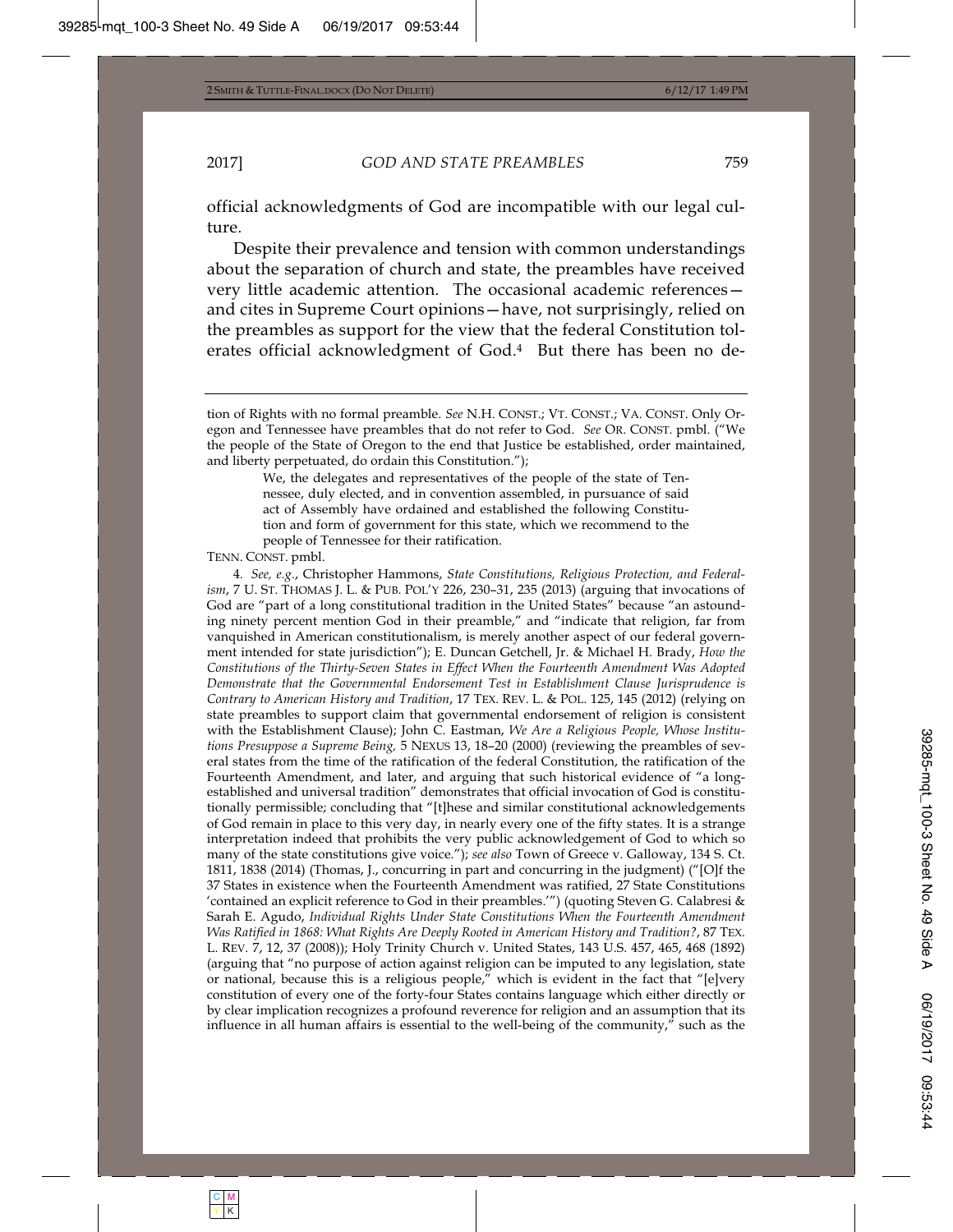tailed assessment of the preambles' history or significance. This paper seeks to remedy that gap.

If proponents of a legally enforced separation between religion and civil government must confront the ubiquity of references to God in state preambles, supporters of robust inter-relationship between religion and civil government must concede that the preambles do not offer clear historical support for their view. Close consideration of the history of the preambles reveals that references to God were outliers for the first half-century after the ratification of the federal Constitution. In fact, they did not become common until the 1840s, when the effects of the Second Great Awakening5—with its commitment to the idea that God specially blessed America, and that the political community owes gratitude in response—influenced the process of state constitution-making.6 Most of the preambles are thus the product of a movement that sought to create, rather than to continue or restore, a tradition of collective acknowledgment of God in state constitutions.

The complex history of the preambles reveals the difficulty of relying on them to assert any strong normative claims about the proper relationship between religion and civil government. On the one hand, the history of the preambles does not provide obvious support to those who seek greater inter-relationship between religion and civil government and who treat the original meaning as dispositive today. Those sympathetic to this approach have measured constitutionality under the Establishment Clause by seeking to determine whether a particular practice "was accepted by the Framers and has withstood the critical scrutiny of time and political change."7 But there is no "unambiguous and unbroken history of more than 200 years," dating to the framing, of a dominant practice of references to God in state preambles.8

To be sure, many scholars and popular historians contend that the framers sought to create a government that embraced religion—and more specifically Protestant Christianity—and its influences on public life. But in making these assertions, they have often relied on the ar-

recognition in the preamble of the constitution of Illinois).

<sup>5.</sup> The Second Great Awakening was a Protestant revival movement that began in the late eighteenth century and focused on personal salvation and moral growth. It taught that the whole community, rather than just the individual, is the object of divine transformation. See *infra* at notes 121–38 and accompanying text.

<sup>6</sup>*. See infra* notes 139–43.

<sup>7</sup>*. Town of Greece*, 134 S. Ct. at 1819.

<sup>8.</sup> Marsh v. Chambers, 463 U.S. 783, 792 (1983).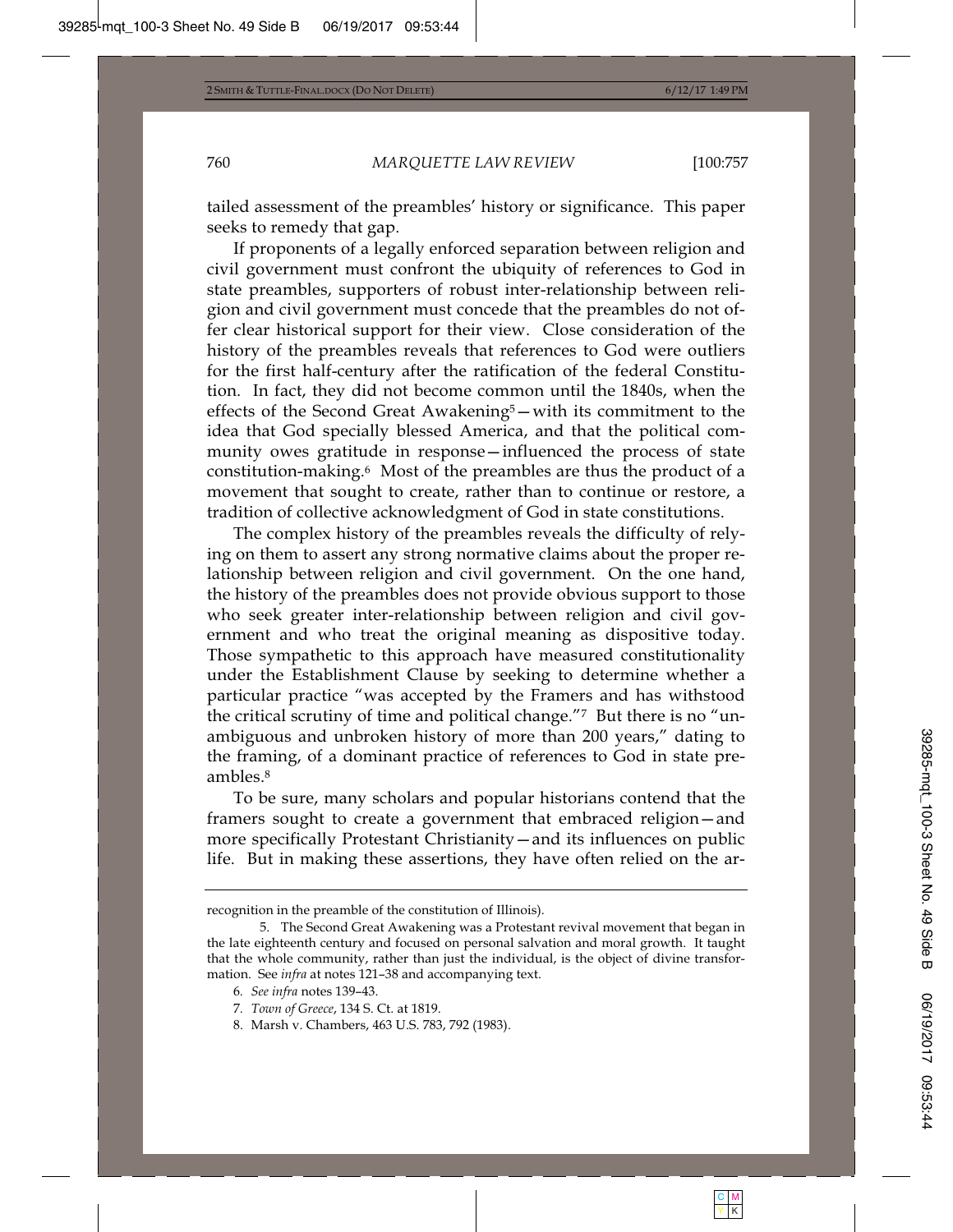guments of those who wrote during the Second Great Awakening. There is a double irony in contemporary reliance on such claims. One of the projects of the Second Great Awakening was to re-imagine the framers of the federal Constitution as devout Christians who sought to create a holy community. This project, however, was ahistorical, based on a revisionist understanding of the framing era, as our discussion of the preambles will demonstrate. Similarly, modern efforts to invoke the state preambles as evidence of a longstanding tradition of official invocations of God are likely themselves to rely for historical support on the revisionism of the Second Great Awakening.

On the other hand, those who seek greater separation between religion and civil government and who accept the possibility of dynamic constitutional meaning cannot readily ignore the near-uniform practice of referring to God in the preambles. Indeed, if constitutional meaning can evolve based on changing practices and social values, then there is a plausible case that the Establishment Clause—or at least the Clause as incorporated against the states by the Fourteenth Amendment tolerates some forms of official acknowledgment of God. To be sure, the character and function of a constitutional preamble—to state the polity's aspirations and inspirations without creating any operative law—might be sufficiently distinctive to limit the preambles' relevance for other forms of official endorsement of religious messages. But at a minimum, it would be implausible to argue that a reference to God in a state preamble that closely resembles those in other states violates the Establishment Clause today.

In Part II, we provide an overview of the preambles to the current state constitutions. In Part III, we explain the historical development of the preambles, with particular attention to the cultural and religious movements that led to their adoption. In Part IV, we consider what that history suggests about contemporary understandings of the relationship between church and state—and what it does not suggest.

#### II. THE PREAMBLES: AN OVERVIEW

Forty-five of the fifty current state constitutions refer to God. Those preambles vary in the terminology that they use to refer to God. The majority refer to "God"9 or "Almighty God,"10 but others refer to the

<sup>9</sup>*. See, e.g.*, MINN. CONST. pmbl. ("We, the people of the state of Minnesota, grateful to God for our civil and religious liberty . . . .").

<sup>10</sup>*. See, e.g.*, IDAHO CONST. pmbl. ("We, the people of the state of Idaho, grateful to Almighty God for our freedom . . . .").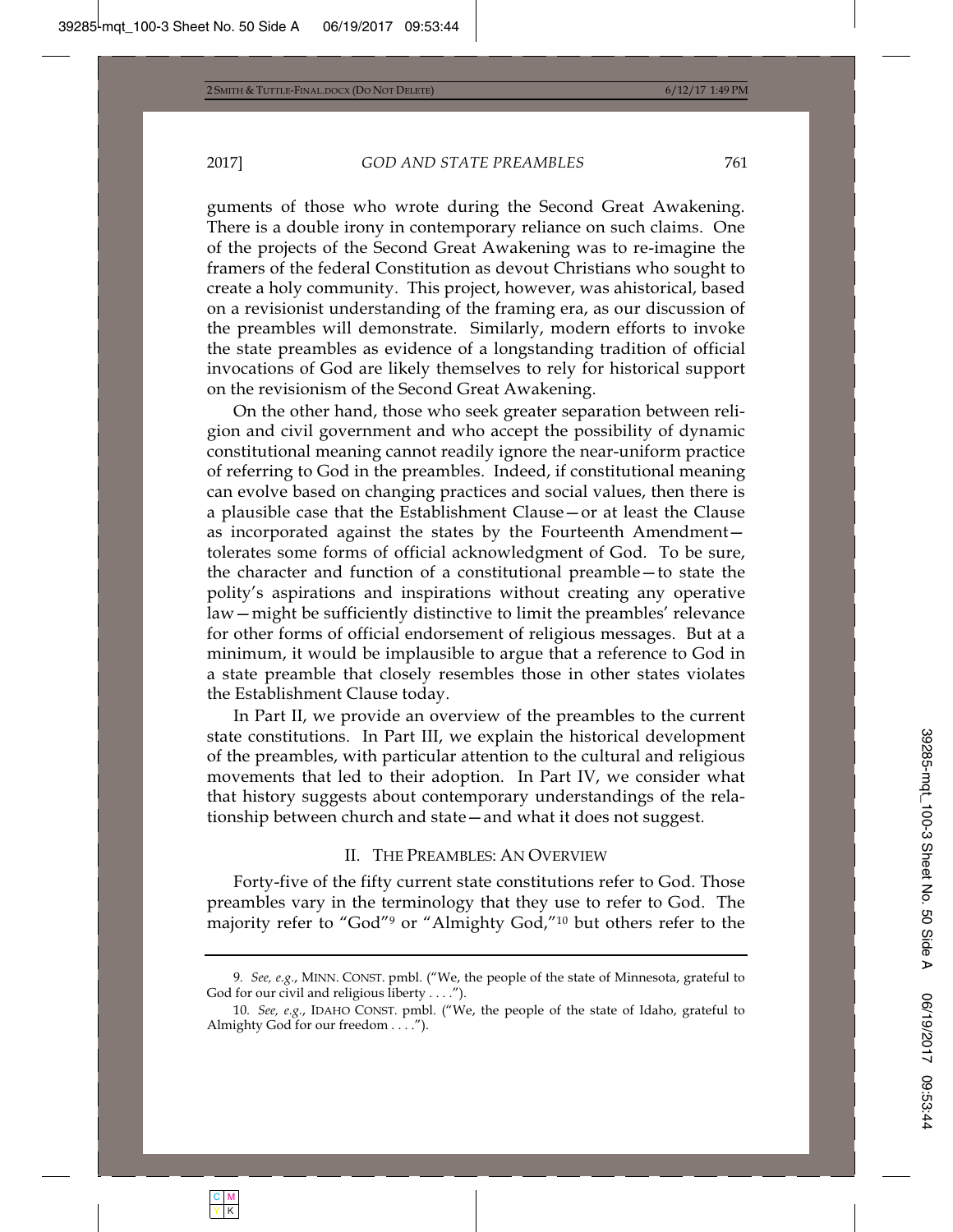"Supreme Ruler of the Universe,"11 the "Sovereign Ruler of the Universe,"12 the "Supreme Being,"13 the "great Legislator of the Universe,"14 or simply the "Divine."15 They also vary in the claims, both explicit and implicit, that they make in invoking God. They range from the barely theological—such as Montana's expression of gratitude "to God for the quiet beauty of our state, the grandeur of our mountains, [and] the vastness of our rolling plains"16—to the strikingly devotional—such as West Virginia's explicit statement, adopted in 1960, "reaffirm[ing] our faith in and constant reliance upon God."17

Constitutional preambles with references to God are not simply a phenomenon of states with politically conservative citizenries or states with large numbers of evangelical Christians. The preambles to the current constitutions of California, New York, and Massachusetts, for example, all refer to God.18 Indeed, New York's has done so since 1777,19 Massachusetts's since 1780, and California's since its admission to the Union in 1849. There similarly is no predictable political or geographical pattern for the five states whose current constitutions do not mention God in a preamble; only New Hampshire, Oregon, Tennessee, Vermont, and Virginia either lack preambles in their current constitutions or do not refer to God in the preambles to their current constitu-

14. MASS. CONST. pmbl. ("We, therefore, the people of Massachusetts, acknowledging, with grateful hearts, the goodness of the great Legislator of the universe . . . .").

15. Through Divine goodness, all people have by nature the rights of worshiping and serving their Creator according to the dictates of their consciences, of enjoying and defending life and liberty, of acquiring and protecting reputation and property, and in general of obtaining objects suitable to their condition, without injury by one to another . . . .

DEL. CONST. pmbl.; HAW. CONST. pmbl. ("We, the people of Hawaii, grateful for Divine Guidance . . . .").

18*. See* CAL. CONST. pmbl.; MASS. CONST. pmbl.; N.Y. CONST. pmbl.

19. New York's 1777 constitution, adopted upon the declaration of independence from Great Britain, simply quoted at length from the Declaration of Independence, which referred to "separate and equal station to which the laws of nature and of nature's God entitle them." N.Y. CONST. of 1777, pmbl. The state's 1821 constitution used different language with an explicit expression of gratitude to God. *See* N.Y. CONST. of 1821, pmbl.

<sup>11.</sup> COLO. CONST. pmbl. ("We, the people of Colorado, with profound reverence for the Supreme Ruler of the Universe . . . .").

<sup>12.</sup> WASH. CONST. pmbl. ("We, the people of the State of Washington, grateful to the Supreme Ruler of the Universe for our liberties . . . .").

<sup>13.</sup> IOWA CONST. pmbl. ("We the People of the State of Iowa, grateful to the Supreme Being for the blessings hitherto enjoyed . . . .").

<sup>16.</sup> MONT. CONST. pmbl.

<sup>17.</sup> W. VA. CONST. pmbl.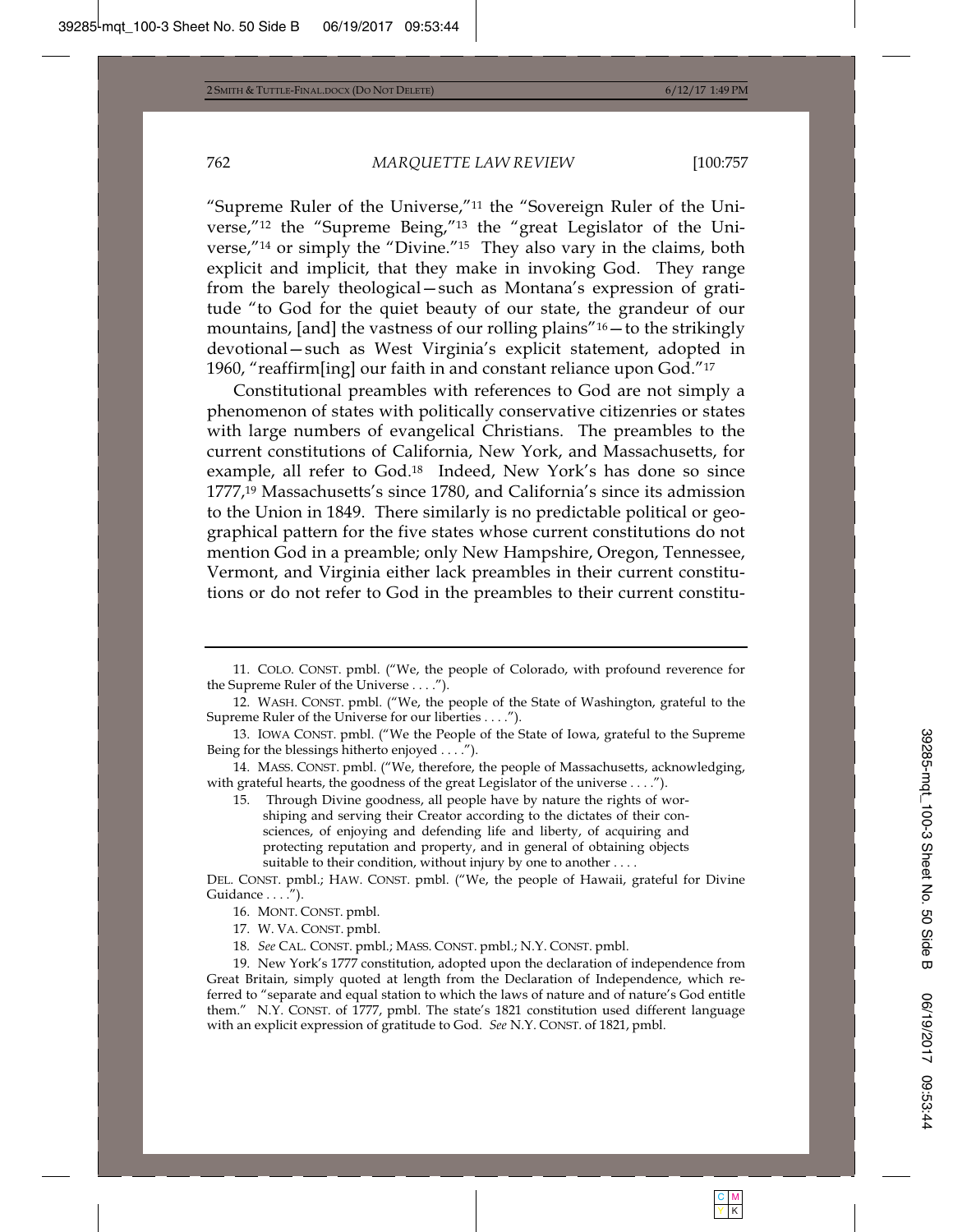tions.20

Although the preambles vary in many details, the language referring to God tends to fall into one of two basic verbal formulations. We refer to the two categories as "Type 1" and "Type 2" preambles. As we explain below, the categories likely reflected significant theological distinctions in the antebellum period. Over time, however, the significance of any state's choice of one type rather than the other diminished, as states simply borrowed language from other states' existing constitutions.

Type 1 preambles generally identify God or a supreme being as the source of rights or liberty and usually express gratitude to God for that liberty. They refer to blessings, if at all, as an attribute of liberty, and in that sense echo the Declaration of Independence and the federal Constitution. The only reference to the attributes of God in most Type 1 preambles is to God as creator, either of humankind, of liberty, of humankind's capacity to enjoy liberty or engage in self-government, or some combination these things.<sup>21</sup> However, Type 1 preambles make no claim about God's sovereignty over human affairs or about American religious exceptionalism. North Dakota's preamble, adopted in 1889 upon admission to the Union, is typical: "We, the people of North Dakota, grateful to Almighty God for the blessings of civil and religious liberty, do ordain and establish this constitution."22

Many Type 2 preambles share with Type 1 preambles an expression of gratitude to God for liberty.23 But what distinguishes them from Type 1 preambles is the additional assertion that the future welfare of the state depends (at least in part) upon God's providence. The hallmark of Type 2 preambles is the possibility of future divine intervention in human affairs. Preambles of this type vary in the language that they use to indicate this relationship between God and the state:

<sup>20</sup>*. See* N.H. CONST. pmbl.; OR. CONST. pmbl.; TENN. CONST. pmbl.; VT. CONST. pmbl.; VA. CONST. pmbl.

<sup>21.</sup> Montana's current preamble, which expresses gratitude to God for the natural bounty of the state, qualifies as a Type 1 preamble under our typology because it envisions God as creator with no other explicit claim of continuing divine involvement in human affairs.

<sup>22.</sup> N.D. CONST. pmbl.

<sup>23.</sup> Both Type 1 and Type 2 preambles often refer to God's "blessings." Whereas in Type 1 preambles the "blessing" has already occurred (in God's creation of humankind with the capacity to enjoy liberty), in Type 2 preambles there is an additional contemplation of future blessings on human affairs.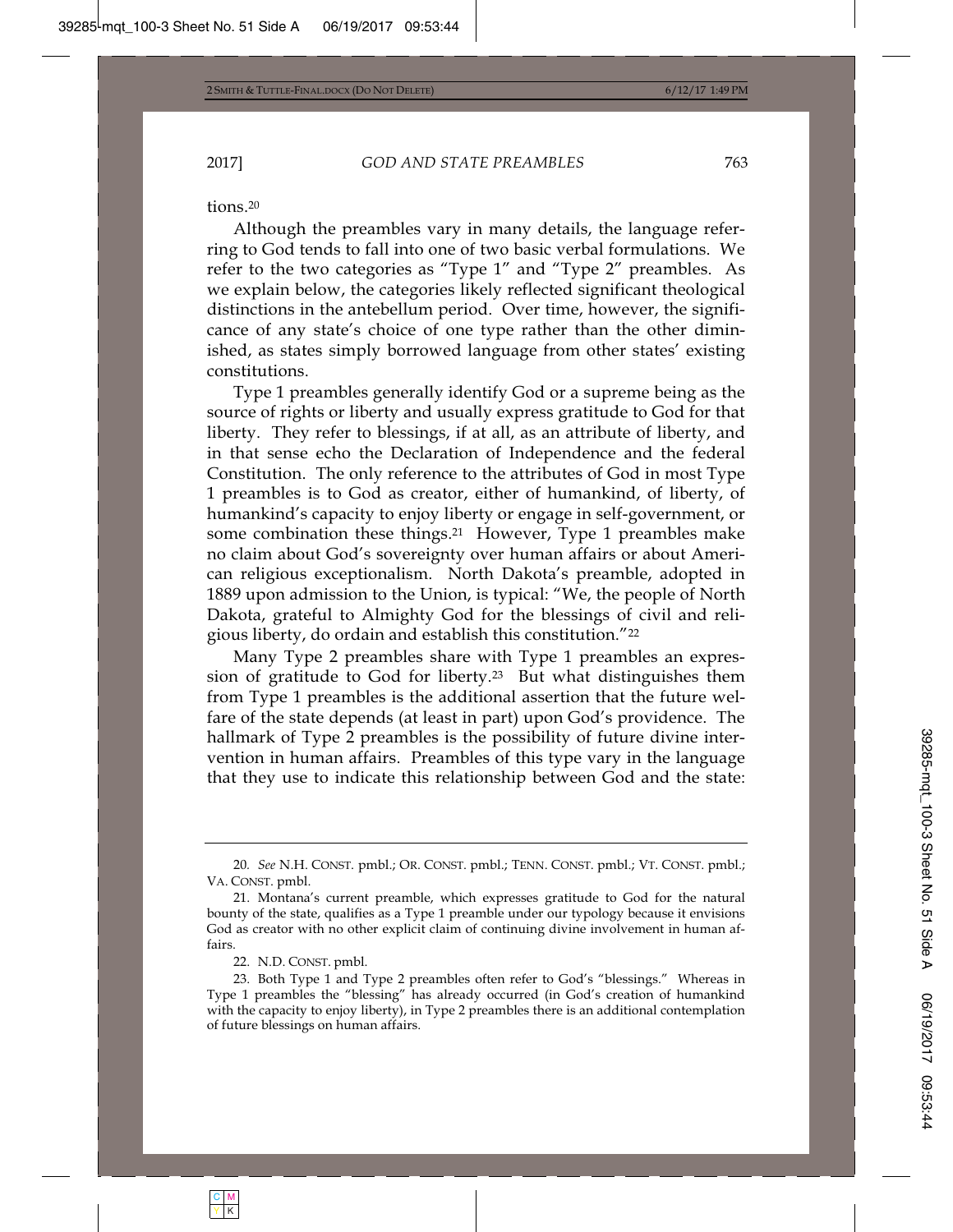some seek the "favor" or "guidance" of God;<sup>24</sup> some acknowledge "dependence" on God or God's blessing;<sup>25</sup> and others express "reverence" for God.26 But all seek God's blessing on the people's endeavors going forward. In asking God for a blessing, Type 2 preambles implicitly assert God's sovereignty over human affairs.

Some Type 2 preambles also imply a claim about American exceptionalism: the idea, prominent during the Second Great Awakening, that God has entered a solemn compact with the American people, who were chosen as a symbol for the world of what religious freedom mixed with piety can accomplish. This claim is implicit in Type 2 preambles that invoke God's "favor"27 and in preambles that assert that God has "so long permitted" the people to enjoy liberty.28 Iowa's preamble, adopted in 1846, is a typical Type 2 preamble: "We the People of the State of Iowa, grateful to the Supreme Being for the blessings hitherto enjoyed, and feeling our dependence on Him for a continuation of those blessings, do ordain and establish a free and independent government . . . ."29

In the first hundred years of state constitution-making, the choice between Type 1 and Type 2 language often revealed something important about understandings, both theological and political, of the relationship between religion and secular authority. At least by the time that Reconstruction had ended, however, the choice was more likely to reflect the states' tendency, when drafting their own constitutions, to borrow language from other states, often with little attention to whatever particular theological and political claims were originally implicit

27*. See, e.g.*, ALA. CONST. pmbl.

<sup>24</sup>*. See, e.g.*, ALA. CONST. pmbl. ("We, the people of the State of Alabama . . . invoking the favor and guidance of Almighty God, do ordain and establish the following Constitution . . . ."); GA. CONST. pmbl. ("[W]e the people of Georgia, relying upon the protection and guidance of Almighty God, do ordain and establish this Constitution.").

<sup>25</sup>*. See, e.g.*, IOWA CONST. pmbl. ("We the People . . . grateful to the Supreme Being for the blessings hitherto enjoyed, and feeling our dependence on Him for a continuation of those blessings, do ordain . . . .").

<sup>26</sup>*. See, e.g.*, MO. CONST. pmbl. (1875) ("[W]ith profound reverence for the Supreme Ruler of the Universe, and grateful for his goodness . . . ."). Declarations of reverence adopt an attitude of worship, and expressions of gratitude for God's "goodness" imply something crucial about God's nature and an expectation of continued blessings from God.

<sup>28</sup>*. See, e.g.*, R.I. CONST. pmbl. ("We, the people of the State of Rhode Island and Providence Plantations, grateful to Almighty God for the civil and religious liberty which He hath so long permitted us to enjoy, and looking to Him for a blessing upon our endeavors to secure and to transmit the same, unimpaired, to succeeding generations, do ordain and establish this Constitution of government.").

<sup>29.</sup> IOWA CONST. pmbl.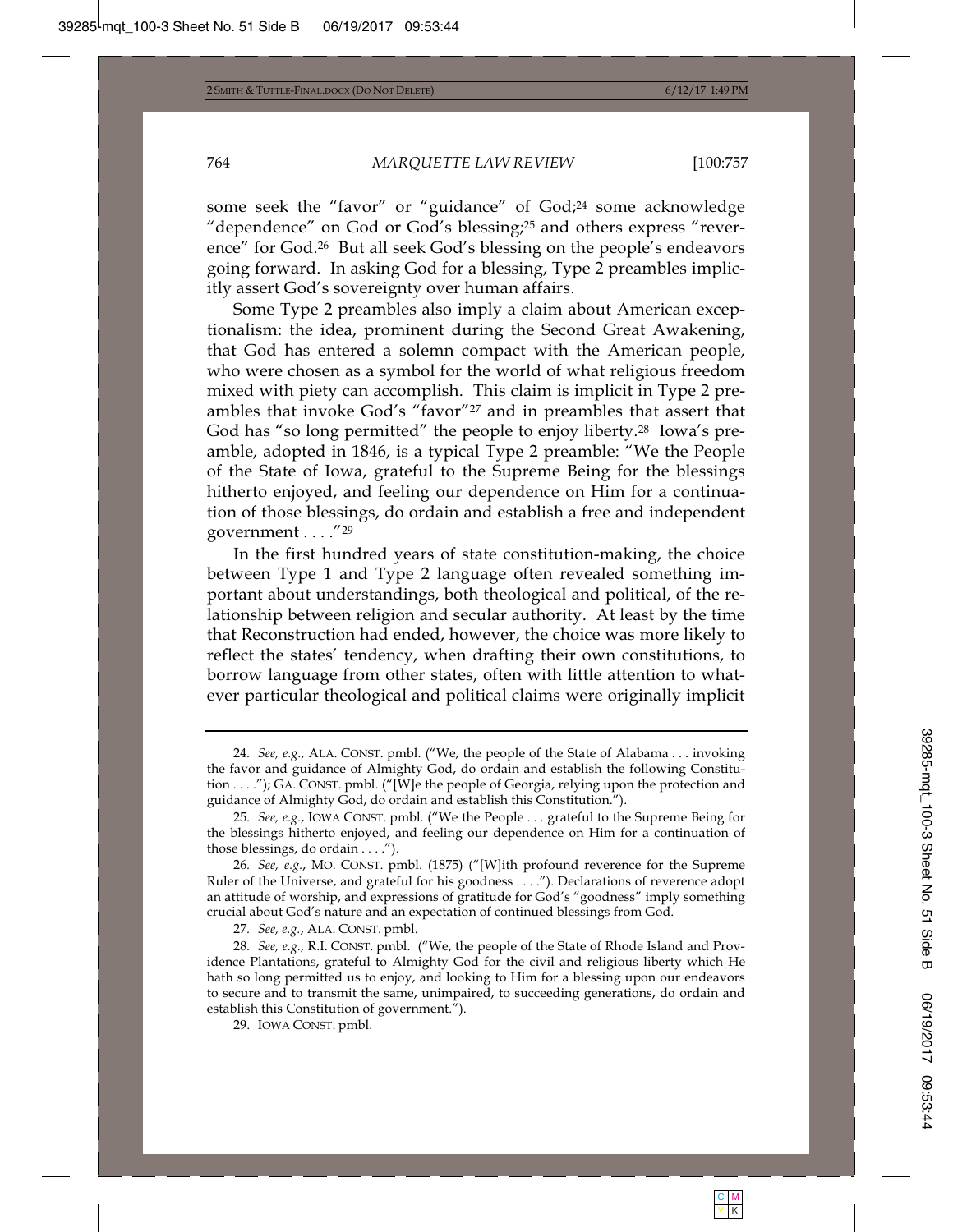in the language.

The overwhelming majority of states currently have constitutions that include preambles that refer to God, but this has not always been the case. Indeed, references to God as the norm did not become an entrenched practice until at least the middle of the nineteenth century.

In the revolutionary era (1776–1789), only three of the eleven states that adopted constitutions included explicit references to God in their preambles. One of those (New York, in its 1777 constitution) simply included a quotation from the Declaration of Independence and its reference to the "Creator," and another (Pennsylvania, in its 1776 constitution) removed the reference to God in a constitution adopted only a few years later.30 Indeed, of the twenty-six states that formed the original union or joined the union before 1840, only six (including Pennsylvania) adopted constitutions with preambles referring to God between 1776 and 1840.31 This is notwithstanding the fact that, during this era, the twenty-four states collectively adopted thirty-nine new constitutions. Before 1840, in other words, references to God in preambles were the exception rather than the rule.

This changed in the 1840s, beginning with Rhode Island's new (and first post-colonial-charter) constitution. Between 1840 and 1860, eighteen states adopted a total of twenty constitutions.32 Of those twenty, thirteen referred to God, including the original constitutions of five of the six states that joined the union during this era.<sup>33</sup> In this era, in other words, the majority approach was to refer to God in the preamble. Some of the states that adopted constitutions with preambles referring to God in this era, moreover, used "Type 2" language—that is, language that expressly contemplates a more direct involvement by God in human history.

In 1860, sixteen states (out of thirty-three) had references to God in the preambles to their constitutions.34 On the eve of the Civil War, however, Texas was the only state that would join the Confederacy

<sup>30</sup>*. See* V.T. CONST. of 1777, pmbl.; PA. CONST. of 1776, pmbl.

<sup>31</sup>*. See* CONN. CONST. of 1818, pmbl.; DEL. CONST. of 1792, pmbl.; ME. CONST. of 1820, pmbl.; MASS. CONST. of 1780, pmbl.; N.Y. CONST. of 1777, pmbl.; PA. CONST. of 1776, pmbl.

<sup>32.</sup> Louisiana and Iowa adopted two constitutions each during this era. *See* IOWA CONST. of 1857; IOWA CONST. of 1846; LA CONST. of 1852; LA CONST. of 1845.

<sup>33.</sup> The states that adopted constitutions in this era that did not refer to God were Louisiana (twice), Florida, Michigan, Virginia, Kentucky, and Oregon.

<sup>34.</sup> The sixteen states did not include Pennsylvania, which dropped its reference to God in 1790 and did not add one again until 1874.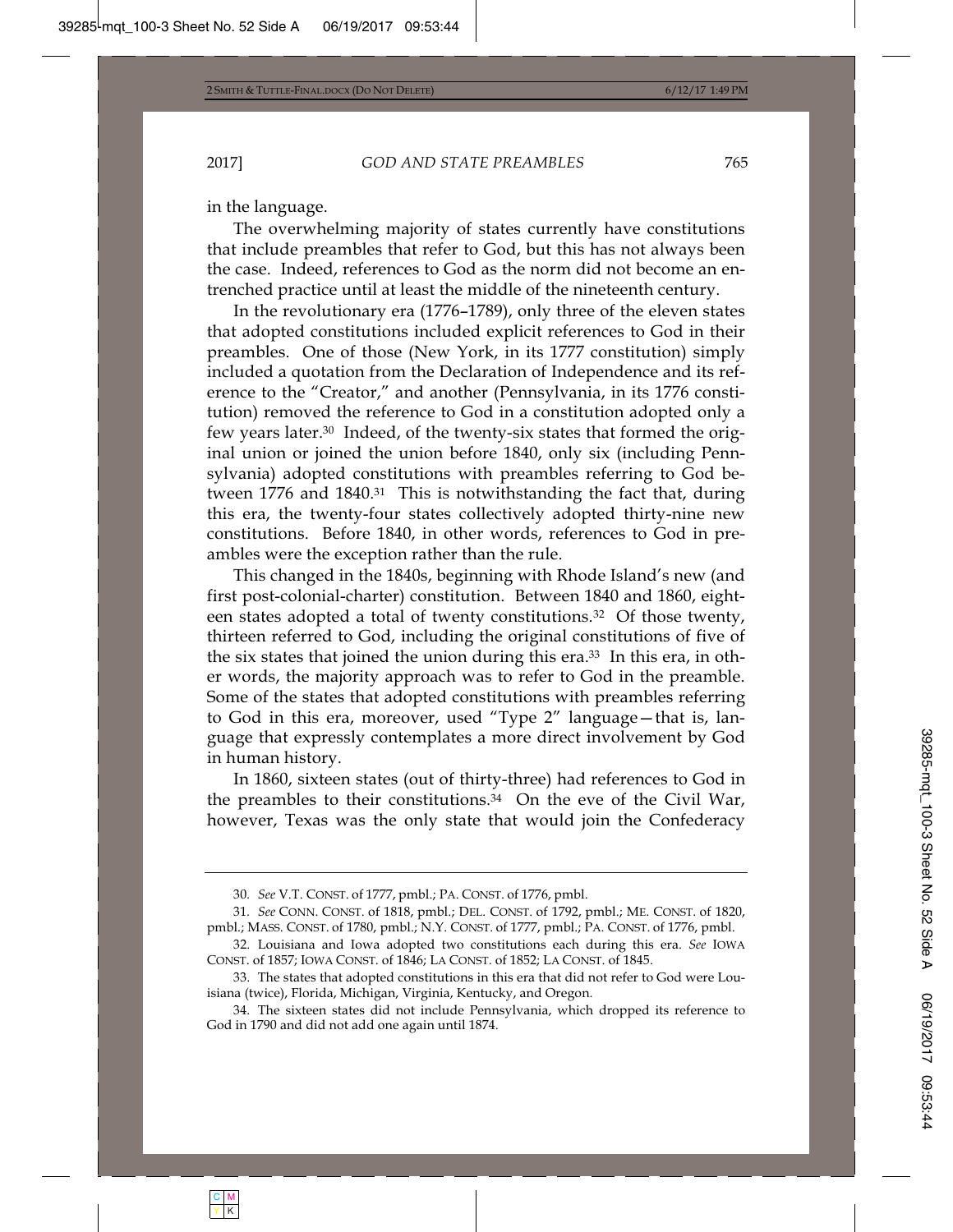that had a reference to God in its preamble.35 None of the other Southern states had adopted a reference to God in their constitutions.

The period between 1861 and 1876 was a time of great upheaval, and not surprisingly provided many occasions for constitutionmaking. Seven of the Confederate states adopted new constitutions upon secession (four—Virginia, North Carolina, Mississippi, and Tennessee— did not); several adopted constitutions at the end of the war; all eleven adopted new constitutions between 1868 and 1870; and three former Confederate states adopted new constitutions between 1873 and 1876. Even then, several of the secession and readmission constitutions did not include any references to God in the preambles. Those states did not add such references until they adopted new constitutions during or at the end of Reconstruction.

Between 1861, when the Civil War began, and 1876, when Reconstruction ended, nine of the eleven former Confederate states (all except Louisiana and Tennessee) adopted constitutions that referred to God in their preambles. (Louisiana adopted such a reference just a few years later, in 1879; Tennessee has never done so; and Virginia abandoned its reference to God when it adopted a new constitution in 1971.) In addition, five new states joined the union during this era, and four of them (all but West Virginia, which added a preamble with a reference to God in 1960) adopted references to God in their preambles.

In all, between 1861 and 1876, twenty different states collectively adopted forty-one constitutions. Twenty-seven of the forty-one constitutions mentioned God in the preamble, and sixteen of the twenty states adopted at least one constitution during this era that included a reference to God. No state that previously had adopted a constitution referring to God dropped such a reference during this era. By the end of Reconstruction, twenty-nine of the thirty-eight states had references to God in the preambles to their constitutions.

From the end of Reconstruction until the turn of the twentieth century, fifteen states (including seven new states joining the Union) adopted a total of sixteen constitutions. (Louisiana continued its prolific constitution-making by adopting two constitutions during this period.) All sixteen of these constitutions referred to God in their preambles; seven of those were western states adopting their original

<sup>35.</sup> TEX. CONST. of 1861, pmbl.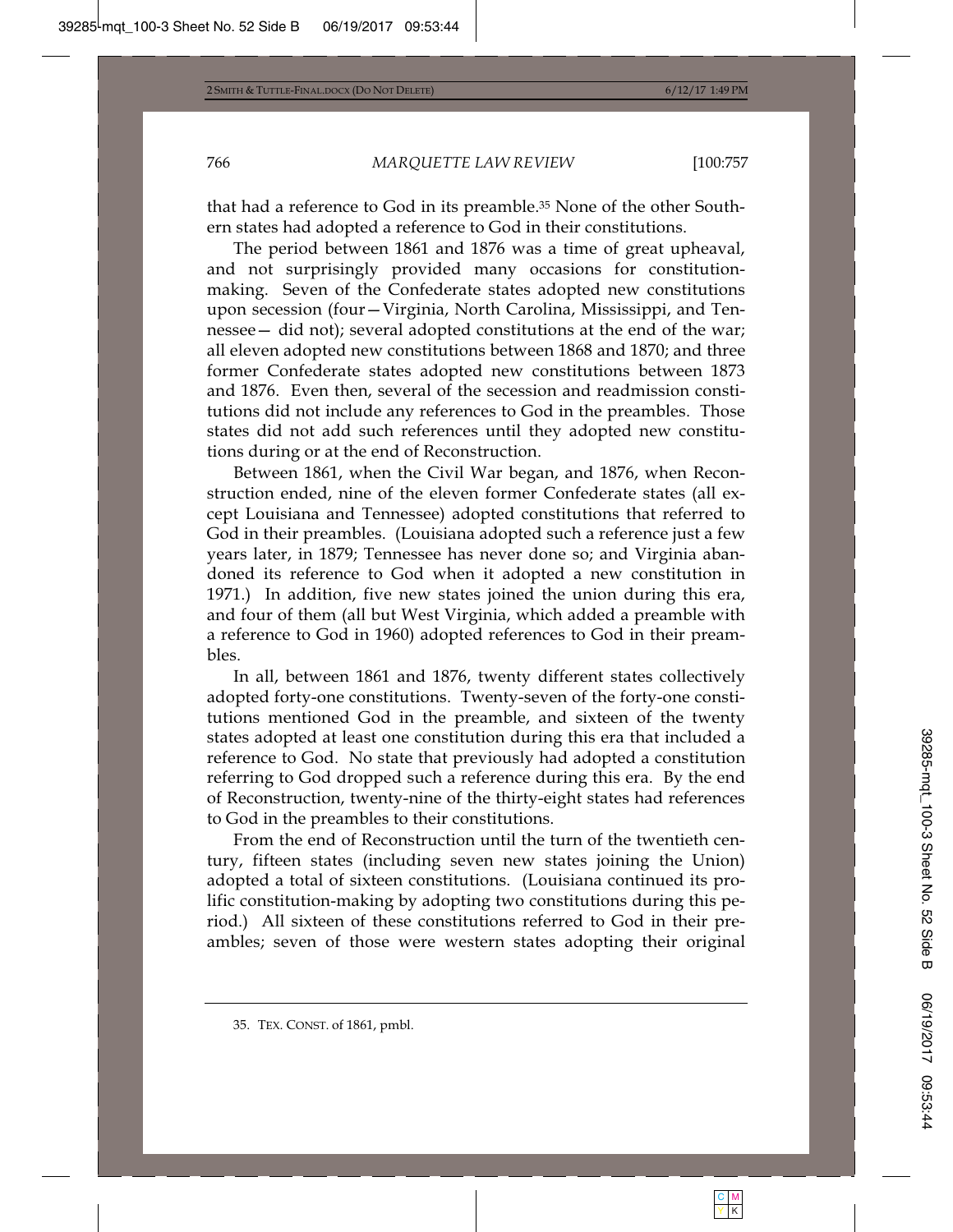constitutions upon admission to the Union.36

From 1900 to the present, twenty states adopted a total of twentysix constitutions.37 All but one referred to God. (Virginia, which referred to God for the first time in its 1902 constitution, omitted the preamble when it adopted its most recent constitution, in 1971.)

Taking a longer view, from the end of Reconstruction to the present, the states collectively adopted forty-three constitutions. Of those, all but one referred to God in the preamble. Although, as we explained above, the distinction between Type 1 and Type 2 preambles had largely lost significance by this point, we note that, of the fortyfive states that currently have preambles with references to God, twenty-seven (or sixty percent) use Type 1 language, and eighteen (or forty percent) use Type 2 language. The more common approach, then, is to refer to God with an expression of gratitude, usually for liberty, but without a request for God's blessing.

In other words, references to God in state preambles were not typical in the framing era or in the early nineteenth century and did not become commonplace until at least a half-century after the ratification of the federal Constitution. At that point, however, references to God started to become the norm.

### III. THE PREAMBLES: HISTORICAL DEVELOPMENT

As this brief overview makes clear, most references to God in state constitutions were adopted well after the founding era. Indeed, in 1840, fewer than one-fifth of the states had preambles that referred to God. In this Part, we consider in more detail the historical development of this trend, with particular attention to religious and theological movements and understandings that were influential in the lateeighteenth and nineteenth centuries.

As should be clear from the overview, the states collectively have adopted scores of constitutions, and they have amended their constitutions on thousands of occasions. For purposes of our study, we considered all state constitutions adopted in discrete constitution-making events—either by delegates in conventions, the legislature, or the people by referendum—from 1776, when the original thirteen colonies de-

<sup>36</sup>*. See* IDAHO CONST. of 1890, pmbl.; MONT. CONST. of 1889, pmbl.; N.D. CONST. of 1889, pmbl.; S.D. CONST. of 1889, pmbl.; UTAH CONST. of 1895, pmbl.; WASH. CONST. of 1889, pmbl.; WYO. CONST. of 1890, pmbl.

<sup>37.</sup> During this period, Georgia and Louisiana adopted three constitutions each, and Michigan and Virginia adopted two each.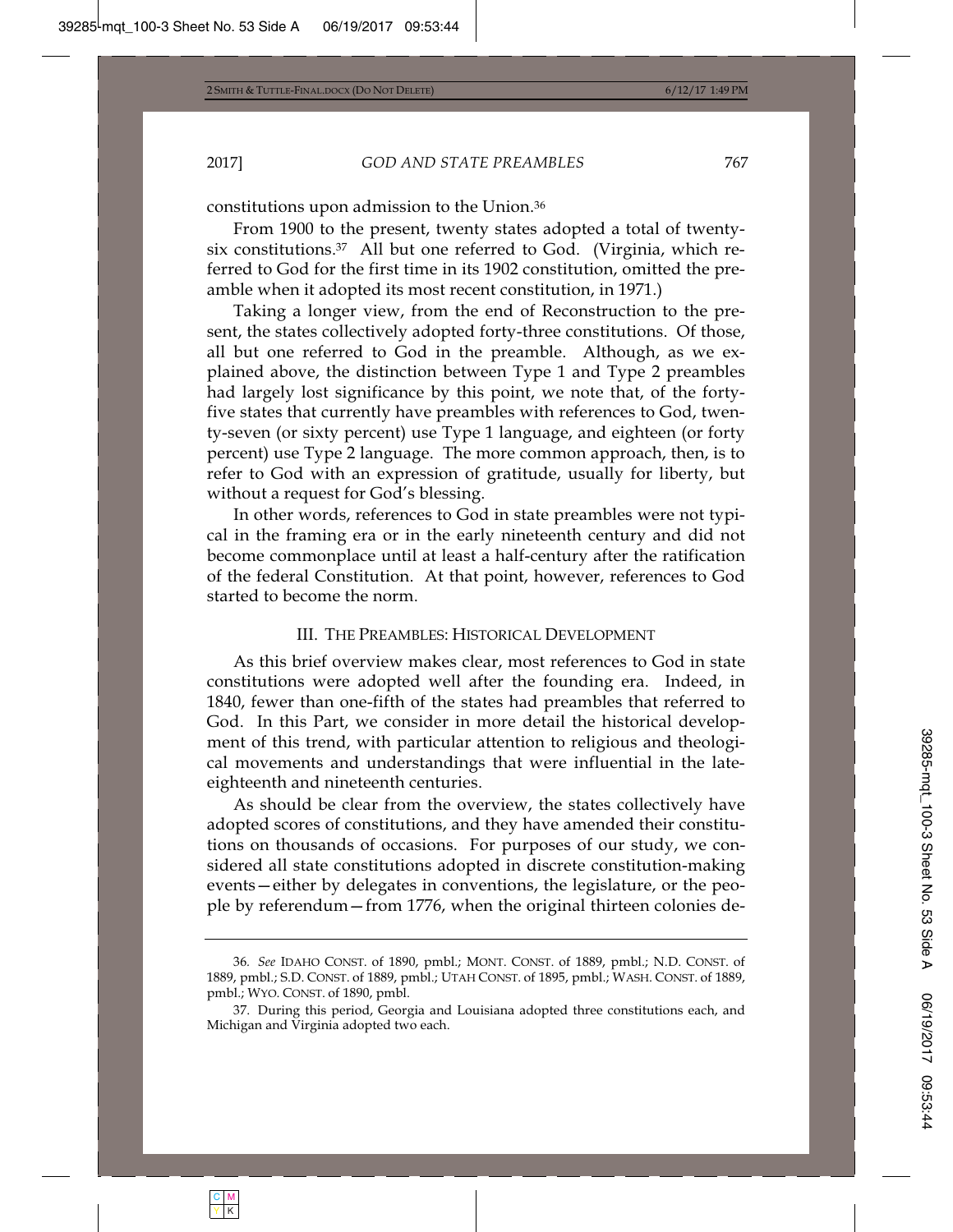clared their independence, until the present. (The most recent such constitution-making event was in Rhode Island in 1986.) We did not treat individual amendments, however adopted, as discrete constitution-making events unless the amendments modified or added preambles, such as the amendment that West Virginia adopted in 1960.

Although we considered the constitutions that the original thirteen states adopted upon the assertion of independence but before the ratification of the federal Constitution, we did not treat as state constitutions the original thirteen states' older colonial charters, which were not adopted as acts of the people.38 Although we do not view the colonial charters as state constitutions for the purpose of our study, we note that many of them referred to God, though there was considerable variation in their content and theological claims.39 In addition, two states (Rhode Island and Connecticut) chose not to replace their colonial charters until several decades after independence and ratification of the federal Constitution. (Connecticut adopted its first postindependence constitution in 1818, and Rhode Island adopted its first in 1843.) Finally, some states that were territories before joining the union adopted territorial constitutions before admission. We considered those constitutions only to the extent that they became founding state constitutions.40

40. Texas, for example, adopted a charter when it declared independence from Mexico, and that charter was the governing charter of the Republic of Texas until admission to the union. We did not consider that charter, however, but rather treated Texas's 1845 constitu-

<sup>38.</sup> We recognize, however, that some of those charters were perhaps closer to statements of the people than others. For example, Delaware's charter, issued by William Penn upon its separation from Pennsylvania, was promulgated by order of the Assembly. *See* CHARTER OF DELAWARE (1701), *reprinted in* 1 THE FEDERAL AND STATE CONSTITUTIONS COLONIAL CHARTERS, AND OTHER ORGANIC LAWS OF THE STATES, TERRITORIES, AND COLONIES 557–58 (Francis Newton Thorpe ed., 1909) [hereinafter 1 THE FEDERAL AND STATE CONSTITUTIONS].

<sup>39.</sup> There were several different types of colonial charters. Some were grants of authority from the King to exercise authority over lands in the new world; others were statements issued by colonial authorities with the essence of a foundational document. The charters' references to God, other than those made in passing (such as "God willing"), were typically used in the course of enumerating religious liberties, *see, e.g.*, CHARTER OF RHODE ISLAND AND PROVIDENCE PLANTATIONS (1663), *reprinted in* 5THE FEDERAL AND STATE CONSTITUTIONS COLONIAL CHARTERS, AND OTHER ORGANIC LAWS OF THE STATES, TERRITORIES, AND COLONIES 3211–3222 (Francis Newton Thorpe ed., 1909) [hereinafter 5 THE FEDERAL AND STATE CONSTITUTIONS], or expressing an intent to Christianize the indigenous peoples of the colony, *see, e.g.*, CHARTER OF CONNECTICUT (1662), *reprinted in* 1 THE FEDERAL AND STATE CONSTITUTIONS, *supra* note 38, at 529–36. Some of the charters expressly established the Anglican Church as the official religion; *see, e.g.*, FUNDAMENTAL CONSTITUTIONS OF CAROLINA (1669), *reprinted in* 5 THE FEDERAL AND STATE CONSTITUTIONS, *supra*, at 2772–87.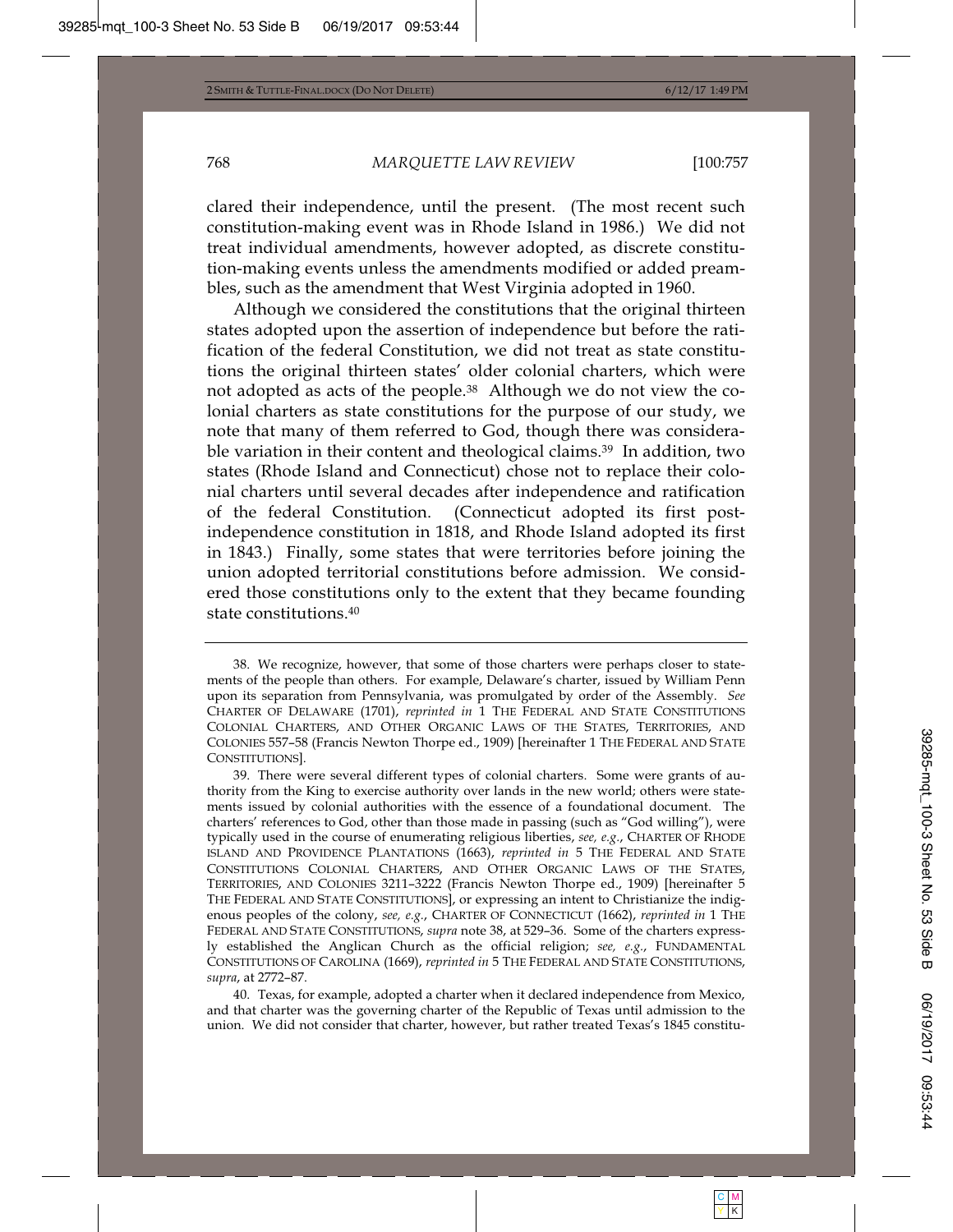#### *A. 1776–1789*

In late 1775, the Continental Congress responded to a query from New Hampshire about independence by obliquely recommending that the colony adopt a new constitution.<sup>41</sup> New Hampshire, which declared independence in early 1776, adopted a constitution in January 1776.42 On May 10, 1776, the Congress recommended that all states "adopt such government as shall, in the opinion of the representatives of the people, best conduce to the happiness and safety of their constituents in particular, and America in general."43 In response, seven other states adopted constitutions in 1776;<sup>44</sup> two states adopted constitutions in 1777;45 and Massachusetts adopted a Constitution in 1780.46 (Connecticut and Rhode Island did not adopt new constitutions until several decades later.)

Of the thirteen constitutions collectively adopted by eleven states between the beginning of the Revolutionary War and the ratification of the federal Constitution, only three included explicit references to God in their preambles.47 One of the three (Pennsylvania) omitted that reference in a constitution adopted only a few years later.<sup>48</sup> The other

43. 4 JOURNALS OF THE CONTINENTAL CONGRESS, 1774–1789, at 342 (Worthington Chauncey Ford ed., 1906).

44*. See* DEL. CONST. of 1776; MD. CONST. of 1776; N.J. CONST. of 1776; N.C. CONST. of 1776; PA. CONST. of 1776; S.C. CONST. of 1776; VA. CONST. of 1776.

45. GA. CONST. of 1777; N.Y. CONST. of 1777.

46. MASS. CONST. of 1780.

47. New Hampshire and South Carolina each adopted two constitutions during this era; none of those four constitutions referred to God. *See* N.H. CONST. of 1784; N.H. CONST. of 1776; S.C. CONST. of 1778; S.C. CONST. of 1776. Although Georgia adopted a constitution in 1789, it did so after ratification of federal Constitution, in large part to come into conformity with that document.

48. Vermont, which hoped to form a separate state, adopted a charter in 1777 and another in 1786 that included preambles that referred to God. The neighboring states, however, did not recognize Vermont's claim to statehood at that time, and Vermont did not become a state until 1791. When it achieved statehood, the state adopted a constitution in 1793 with no explicit reference to God in the preamble.

tion, adopted upon admission to the union, as its first constitution. We followed a similar approach for Utah, which had adopted a charter as the state of Deseret before its admission to the union, though the United States never recognized Deseret, as it had Texas, as an independent sovereign. *See* CONST. OF THE STATE OF DESERET of 1862.

<sup>41. 3</sup> JOURNALS OF THE CONTINENTAL CONGRESS, 1774–1789, at 319 (Worthington Chauncey Ford ed., 1905) (recommending that the colonies "establish such a form of government, as, in their judgment, will best produce the happiness of the people, and most effectually secure peace and good order in the province, during the continuance of the present dispute between G[reat] Britain and the colonies") (alteration in original).

<sup>42</sup>*. See* N.H. CONST. of 1776.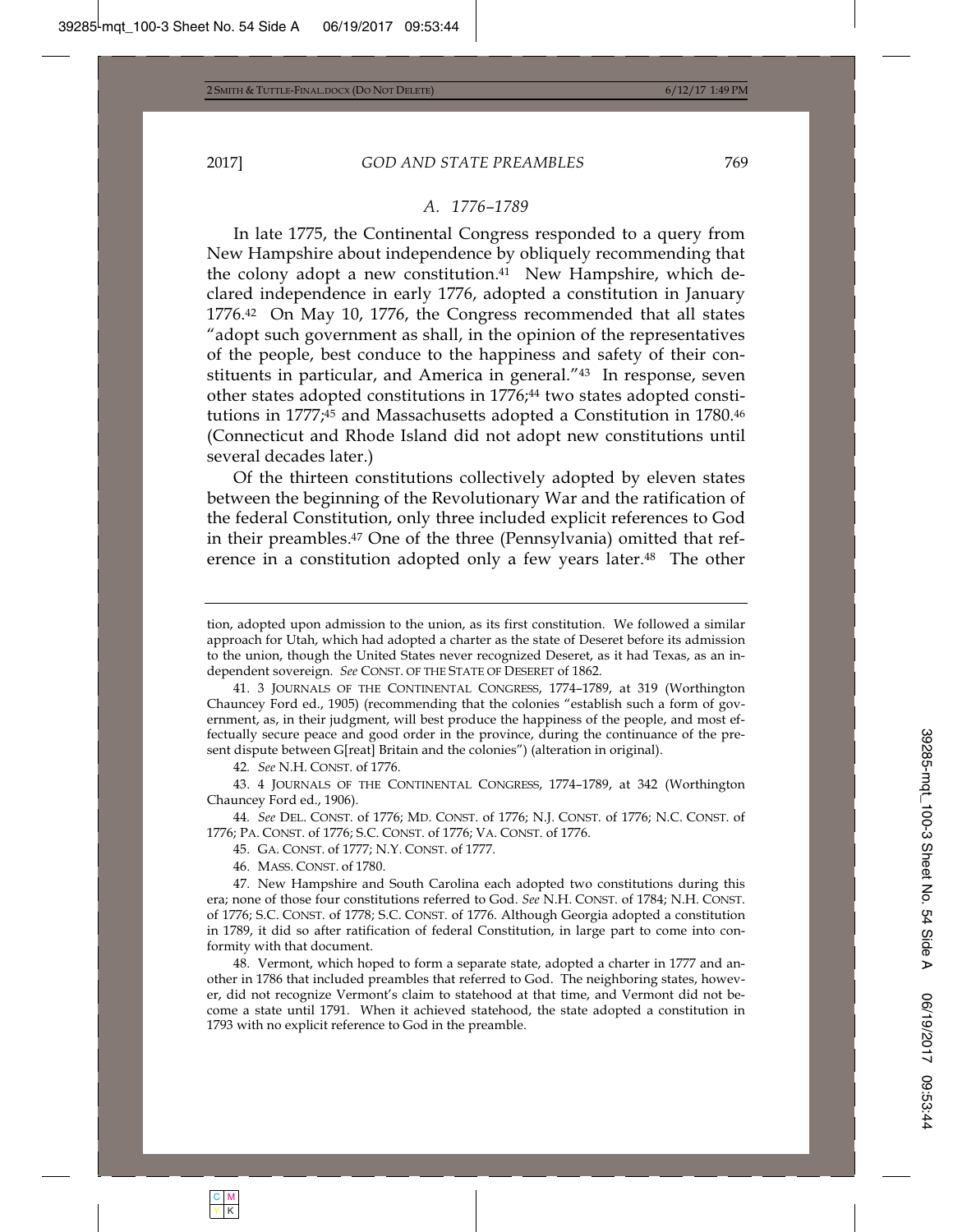eight states adopted constitutions (including the two each that Georgia and South Carolina adopted) that did not include references to God in their preambles. In other words, ten of thirteen revolutionary-era state constitutions (and the constitutions of eight of eleven states that adopted constitutions in this era) did not invoke God or any other conception of the divine in their preambles. Most of those constitutions, particularly those adopted in 1776 and 1777, instead opened with a statement of grievances with the British Crown, as did the Declaration of Independence.49 Although we turn now to the three states that did invoke God in their revolutionary-era preambles, we do not wish to obscure the fundamental point that most of the states in this era chose to adopt constitutions devoid of such references.

The three preambles adopted in this era that mention God reflect a range of views about the relationship between religion and the political community. There is a vast literature on religion in the Revolutionary Era, and more particularly on the influence of religious ideas on the Revolution and Founding.50 It is impossible to provide a succinct summary of that literature, but nonetheless important to highlight several themes that bear directly on our thesis.

Among both elites and the general populace, there was a significant diversity of religious views. At the orthodox end of the spectrum, traditional Anglicanism persisted in the South,<sup>51</sup> while in New England Congregationalism succeeded the rigid Calvinism of early Puritanism.52 At the other end of the spectrum, Unitarianism and Deism rejected traditional Christian understandings of God, particularly the

<sup>49</sup>*. See, e.g.*, N.H. CONST. of 1776 (stating the purpose to "establish some form of government" after having "taken into our serious consideration the unhappy circumstances, into which this colony is involved by means of many grievous and oppressive acts of the British Parliament, depriving us of our natural and constitutional rights and privileges").

<sup>50</sup>*. See, e.g.*, DONALD L. DRAKEMAN, CHURCH, STATE, AND ORIGINAL INTENT 196, 203– 14 (2010); GREGG L. FRAZER, THE RELIGIOUS BELIEFS OF AMERICA'S FOUNDERS: REASON, REVELATION, AND REVOLUTION 1–13 (2012); FRANK LAMBERT, SEPARATION OF CHURCH AND STATE: FOUNDING PRINCIPLE OF RELIGIOUS LIBERTY 187–207 (2014); STEVEN WALDMAN, FOUNDING FAITH: PROVIDENCE, POLITICS, AND THE BIRTH OF RELIGIOUS FREEDOM IN AMERICA ix–xvi, 3–4 (2008).

<sup>51</sup>*. See* JAMES H. HUTSON, CHURCH AND STATE IN AMERICA: THE FIRST TWO CENTURIES 75–80 (2008) (discussing Anglicanism in Virginia); JOHN WITTE, JR.&JOEL A. NICHOLS, RELIGION AND THE AMERICAN CONSTITUTIONAL EXPERIMENT 121 (3d ed. 2011) (discussing the division of "Lutherans, Presbyterians, and other denominations into northern and southern branches").

<sup>52</sup>*. See* HUTSON, *supra* note 51, at 79–82, 128; GEORGE MCKENNA, THE PURITAN ORIGINS OF AMERICAN PATRIOTISM 60 (2007); ERAN SHALEV, AMERICAN ZION: THE OLD TESTAMENT AS A POLITICAL TEXT FROM THE REVOLUTION TO THE CIVIL WAR 155–57 (2013).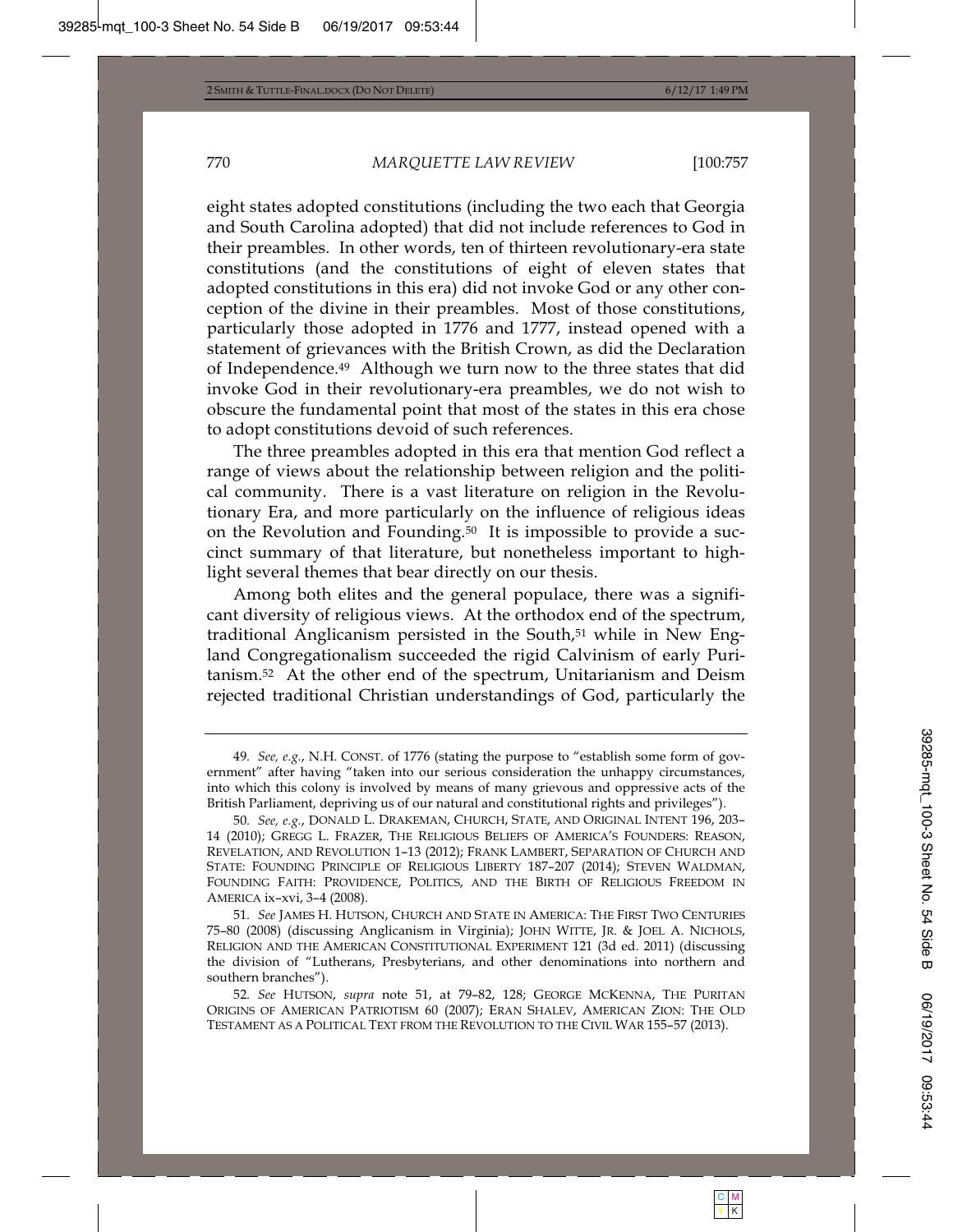divinity of Christ, the involvement of God in history, and the idea of eternal judgment.53 Equally important, the middle of the spectrum reflected the influence of the First Great Awakening, which contrasted with orthodoxy in its revival of a religion of the heart rather than the head. This movement demanded of all believers an authentic individual experience of rebirth in the Spirit, in sharp contrast to the arid doctrinal preaching in many Anglican and Congregationalist churches.54

This diversity of religious thought has practical implications for the era's understandings of the relationship between religion and civil government. In New England, the region dominated by Puritanism's successors, revolutionary-era governments reflected the idea of a close link between faith and political society, although only the Massachusetts constitution expressly incorporated this view in its preamble.<sup>55</sup> Outside of New England, however, the broad diversity of religious views ultimately converged on the understanding that religion is an essentially individual matter.<sup>56</sup> This does not mean that the prevailing view in this era denied all relationship between God and the political community, but outside of New England, the crucial relationships were between the individual and God and the individual and the political community, rather than any direct relationship between God and civil government.

The three states in this era that adopted constitutions with preambles referring to God reflect this diversity of religious views. Indeed, New York's preamble contains within its language the full range of views in this era. The preamble simply quoted, verbatim, from the Declaration of Independence, including its reference to "the laws of nature and of nature's God" and its assertion that "all men . . . are endowed by their Creator with certain unalienable rights."<sup>57</sup> On the one hand, the preamble (unlike most other preambles of the era) proclaims

N.Y. CONST. of 1777, pmbl.

<sup>53</sup>*. See* DRAKEMAN, *supra* note 50, at 51.

<sup>54</sup>*. See* HUTSON, *supra* note 51, at 76.

<sup>55</sup>*. See infra* notes 69–81 and accompanying text.

<sup>56</sup>*. See* HUTSON, *supra* note 51, at 129–31. *But see id*. at 132–34 (noting continuing forms of state involvement with religion).

<sup>57.</sup> When, in the course of human events, it becomes necessary for one people . . . to assume among the powers of the earth the separate and equal station to which the laws of nature and of nature's God entitle them . . . . We hold these truths to be self-evident, that all men are created equal; that they are endowed by their Creator with certain unalienable rights[.]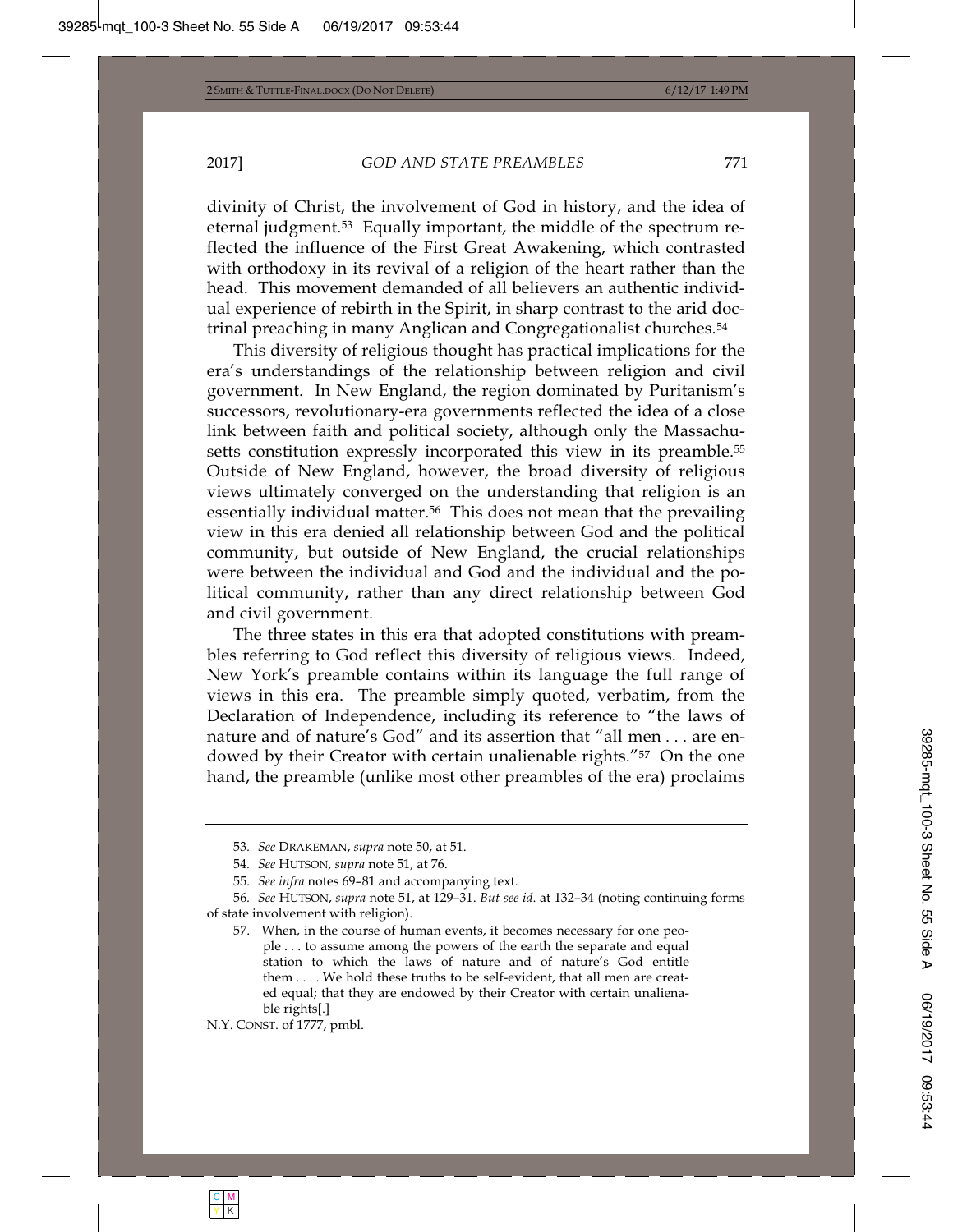the existence of God and expressly declares God to be the source of liberty. In this respect, the preamble reflects the influence of Congregationalist New England, which emphasized public recognition of the divine.58 On the other hand, the preamble, in its focus on individual natural rights, highlights only God's relationship with the individual, rather than any direct relationship between God and the political community, and God's role as creator. In this sense, the language was also consistent with the Unitarian and Deist traditions, as well as the core traditions of the First Great Awakening. In addition, the preamble makes no express claim about God's continuing sovereignty over human affairs.59 For this reason, although it did not express gratitude to God for liberty, New York's 1777 preamble was the earliest Type 1 preamble.

The preamble to Pennsylvania's 1776 constitution also referred to God, but its language and implicit claims reflect different strands of revolutionary-era religious thought. It opened by declaring that its purpose was to enable individuals "to enjoy their natural rights, and the other blessings which the Author of existence has bestowed upon man[.]"60 It then stated that the delegates "confess[] the goodness of the great Governor of the universe (who alone knows to what degree of earthly happiness mankind may attain, by perfecting the arts of government) in permitting the people of this State . . . deliberately to form for themselves such just rules as they shall think best . . . ."61

Notwithstanding the Quaker tradition in Pennsylvania, the language of the preamble reflects an orthodox Calvinism that is closely related to New England Congregationalism.62 To be sure, the "Author of existence" formulation, in describing a God who creates the natural order but may not play any continuing role in directing human affairs, is similar to the idea of God reflected in the 1777 New York preamble.<sup>63</sup> But the collective confession of belief in the goodness of the "great

<sup>58</sup>*. See* WITTE & NICHOLS, *supra* note 51, at 118.

<sup>59.</sup> By identifying God as the source of natural law and rights, the preamble (and the Declaration) emphasizes the role of divine authorship, but not divine involvement in history; God creates the order, which is fundamentally normative, but leaves human action free within that construct. On this view, God creates man with the capacity to exercise reason and construct rational, free systems of government. But God's involvement in the direction of human affairs, and in particular political affairs, ends with the act of creation.

<sup>60.</sup> PA. CONST. of 1776, pmbl.

<sup>61</sup>*. Id.*

<sup>62</sup>*. See* HUTSON, *supra* note 51, at 95–98.

<sup>63.</sup> N.Y. Const. of 1777, pmbl.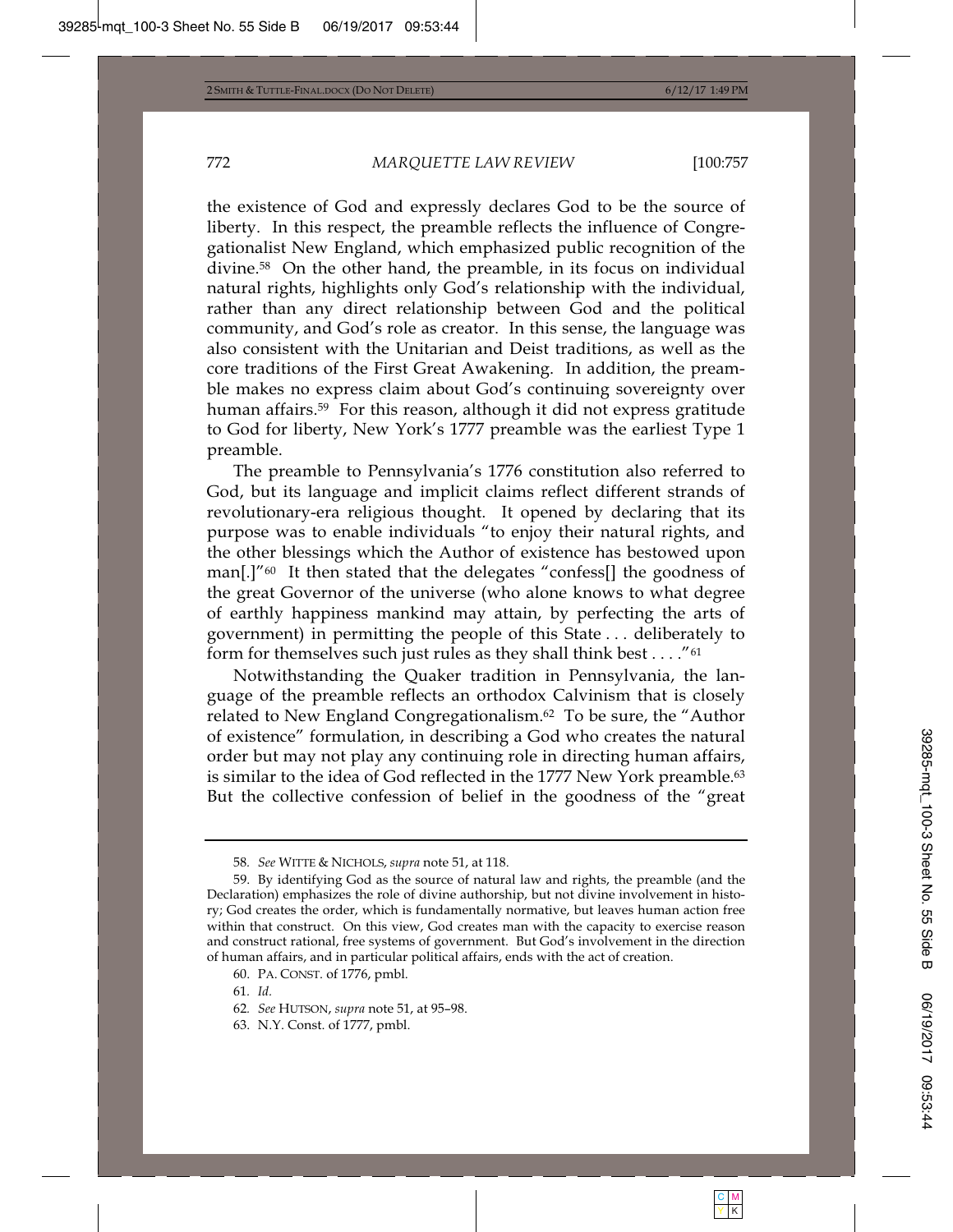Governor of the universe" distinguishes Pennsylvania's preamble from New York's in important ways.<sup>64</sup> First, the Pennsylvania preamble purports to assert a collective belief in the goodness of God. Second, it asserts a claim about God's omniscience in declaring that God "alone knows to what degree of earthly happiness mankind may attain, by perfecting the arts of government."65 These claims go well beyond the individualist understanding suggested by New York's preamble, and instead proclaim a communal relationship with God. Together, these assertions make Pennsylvania's 1776 preamble more like the Type 2 preambles that would become common in the middle of the nineteenth century than the Type 1 preambles, which merely expressed gratitude to God as the source of liberty.<sup>66</sup>

65. PA. CONST. of 1776, pmbl.

66. Unlike the Type 2 preambles that would become more common seventy years later, however, Pennsylvania's 1776 preamble did not appear to contemplate a God who was directly engaged in human history. Although the God contemplated in the preamble "alone knows to what degree of earthly happiness mankind may attain, by perfecting the arts of government," that God leaves the worldly task of self-government to mankind who can "deliberately . . . form for themselves such just rules as they shall think best" - and thus does not foreordain the success or failure of that enterprise.

The preambles to Vermont's 1777 and 1786 pre-statehood constitutions were very similar to Pennsylvania's 1776 preamble.

> Whereas, all government ought to be instituted and supported . . . to enable the individuals who compose it, to enjoy their natural rights, and the other blessings which the Author of existence has bestowed upon man . . . .

> We the representatives of the freemen of Vermont . . . met, for the express purpose of forming such a government, confessing the goodness of the Great Governor of the universe, (who alone, knows to what degree of earthly happiness, mankind may attain, by perfecting the arts of government,) in permitting the people of this State, by common consent, and without violence, deliberately to form for themselves, such just rules as they shall think best for governing their future society; ...  $\lceil \text{do} \rceil$  ordain . . . .

*See* VT. CONST. of 1777, *reprinted in* 6 THE FEDERAL AND STATE CONSTITUTIONS COLONIAL CHARTERS, AND OTHER ORGANIC LAWS OF THE STATES, TERRITORIES, AND COLONIES 3737–39 (Francis Newton Thorpe ed., 1909) [hereinafter 6 THE FEDERAL AND STATE CONSTITUTIONS]; VT. CONST. (1786), *reprinted in* 7 THE FEDERAL AND STATE CONSTITUTIONS COLONIAL CHARTERS, AND OTHER ORGANIC LAWS OF THE STATES, TERRITORIES, AND COLONIES 3749–51 (Francis Newton Thorpe ed., 1909) (same) [hereinafter THE FEDERAL AND STATE CONSTITUTIONS]. Ethan Allen played a role in drafting Vermont's secession constitutions; a

<sup>64.</sup> The closing provision of the Articles of Confederation, adopted two years later, echoes the religious language in Pennsylvania's preamble. *See* ARTICLES OF CONFEDERATION of 1777, art. XIII ("And whereas it has pleased the Great Governor of the world to incline the hearts of the Legislatures we respectively represent in Congress, to approve of, and to authorize us to ratify the said articles of confederation and perpetual union.").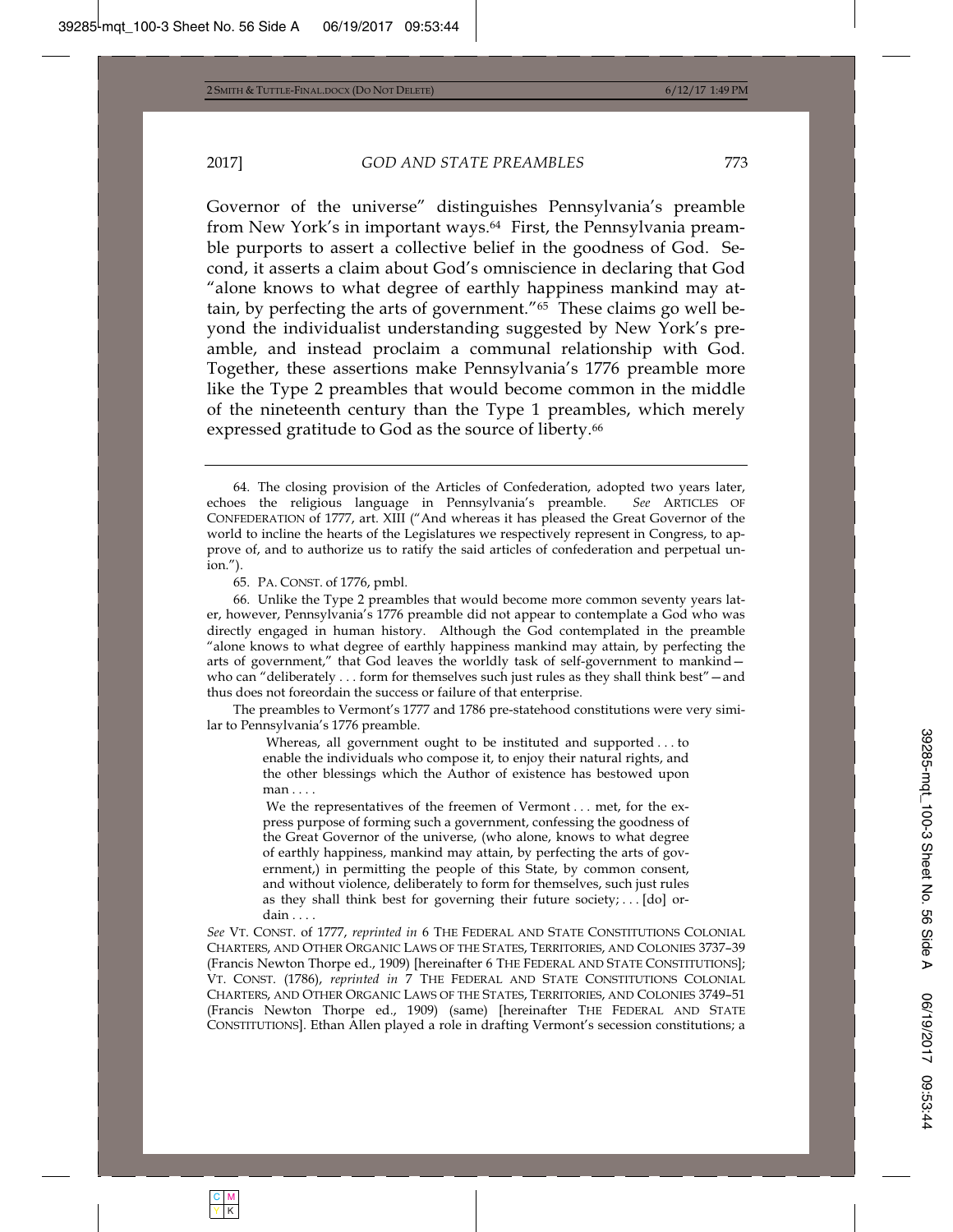Although the preamble envisions a robust understanding of God's role in the political community, Pennsylvania's 1776 constitution did not otherwise contemplate or enforce a direct relationship between religion and the state.67 In contrast, Massachusetts, the other state that referred to God in the preamble to its revolutionary-era constitution, had a longer and more entrenched tradition of state support for and enforcement of religion than any of the other original thirteen states,<sup>68</sup> a fact that pervades its 1780 constitution.

Massachusetts's 1780 constitution established a state church<sup>69</sup> and asserted that it is the "duty of all men in society, publicly, and at stated seasons, to worship the Supreme Being, the great Creator and Preserver of the universe."70 Although Massachusetts was not alone among the states in this era in its establishment of a state church, its constitution was unusual in the degree to which it appeared to contemplate a relationship between the state and religion.

Consistent with this approach, Massachusetts's preamble provides:

We, ... the people of Massachusetts, acknowledging, with grateful hearts, the goodness of the great Legislator of the universe, in affording us, in the course of His providence, an opportunity . . . of forming a new constitution of civil government, for ourselves and posterity; and devoutly imploring His direction in so interesting a design, do agree upon, ordain, and establish, the following . . . as the Constitution of the Commonwealth of

69. MASS. CONST. of 1780, art. III (providing for funding for Christian congregations to promote the moral development of the citizenry).

70*. See id.* art. II.

few years later, he wrote a treatise that is infused with Deist thought. *See generally* ETHAN ALLEN, REASON, THE ONLY ORACLE OF MAN; OR, A COMPENDIOUS SYSTEM OF NATURAL RELIGION (1836). Vermont claims to statehood were not successful until fifteen years later, and the state's constitution adopted upon admission to the union did not refer to God.

<sup>67.</sup> PA. CONST. of 1776.

<sup>68.</sup> At the beginning of the Revolutionary War, nine of the colonies either had an established church or provided direct aid to churches. (Only Rhode Island, New Jersey, Delaware, and Pennsylvania did not have established churches and did not provide direct aid to churches.) There were not established churches or aid to churches in most of New York, either, though four counties near New York City had established churches. By 1791, however, when the Bill of Rights was ratified, all but three of those states had effectively ended their establishments or direct support for churches. (Connecticut disestablished its state church in 1818, New Hampshire in 1819, and Massachusetts in 1833.) *See* STEVEN K. GREEN, THE SECOND DISESTABLISHMENT: CHURCH AND STATE IN NINETEENTH CENTURY AMERICA 119–45 (2010) [hereinafter GREEN, THE SECOND DISESTABLISHMENT]. Massachusetts thus quickly became the exception in its establishment of religion.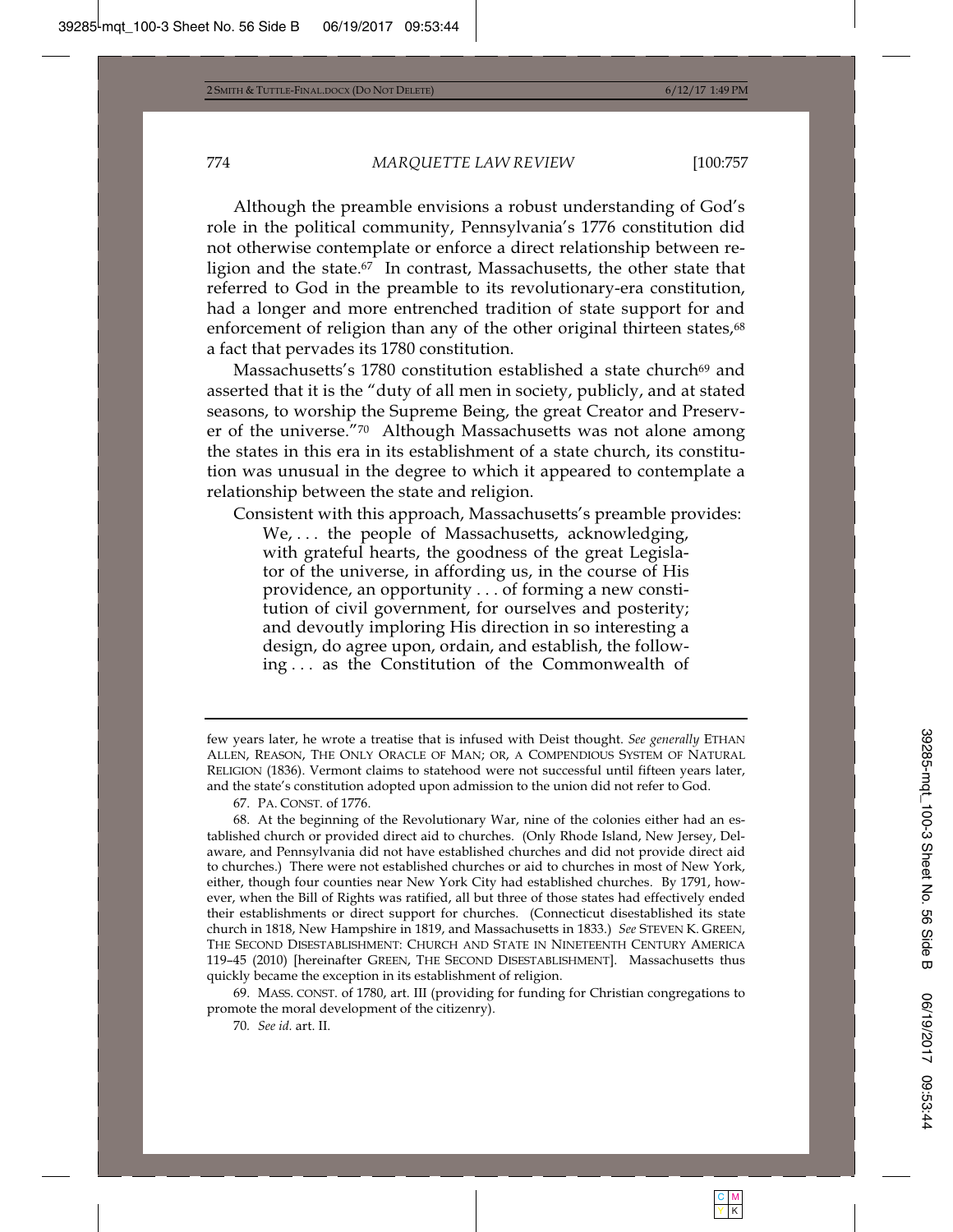#### Massachusetts.71

In contrast to Pennsylvania's 1776 preamble and New York's 1777 preamble, the 1780 Massachusetts preamble contemplates a God who is deeply engaged in human history.72 This conception is apparent both in the idea of divine providence and sufferance, invoked in the first half of preamble, and in the explicit petition for future guidance in the second half of the preamble. Because of its conception of an historically engaged God, the Massachusetts preamble is the clearest early example of a Type 2 preamble.

Notwithstanding the pervasive recognition of God and religion, the Massachusetts constitution does not reflect an official effort to advance religion for the purpose of saving souls. Instead, the provisions described above reveal a more instrumental view of religion.

The animating principle of the 1780 constitution is civic republicanism: the view that a healthy political order depends on the morality of the citizenry and the community as a whole, and that the government has an affirmative obligation to shape and maintain that moral identity.73 Religion played a key role in this political order because, as Theophilus Parsons, the principal author of the 1780 constitution and later a judge on the Massachusetts Supreme Court, explained,

> the duties of charity and hospitality, benevolence and good neighborhood . . . are moral duties, flowing from the disposition of the heart, and not subject to the controul of human legislation. Neither can the laws prevent, by temporal punishment, secret offences, committed without witness, to gratify malice, revenge, or any other passion, by assailing the most important and most estimable rights of others.74

Civic republicanism thus proceeds on the assumption that mere temporal law is inadequate to ensure moral, civic-minded behavior.75 This understanding of civil order perfected by religious duty depends

<sup>71</sup>*. Id.* pmbl.

<sup>72</sup>*. Id.*

<sup>73</sup>*. See* WITTE & NICHOLS, *supra* note 51, at 33–36.

<sup>74.</sup> Barnes v. First Parish of Falmouth, 6 Mass. 401, 405 (1810). Barnes involved a claim by a Universalist teacher for payment from public funds for his religious instruction. *Id*. at 404

<sup>75</sup>*. See id*. at 405–06 ("Civil government therefore, availing itself only of its own powers, is extremely defective; and unless it could derive assistance from some superiour [sic] power, whose laws extend to the temper and disposition of the human heart, and before whom no offence is secret; wretched indeed would be the state of man under a civil constitution of any form.").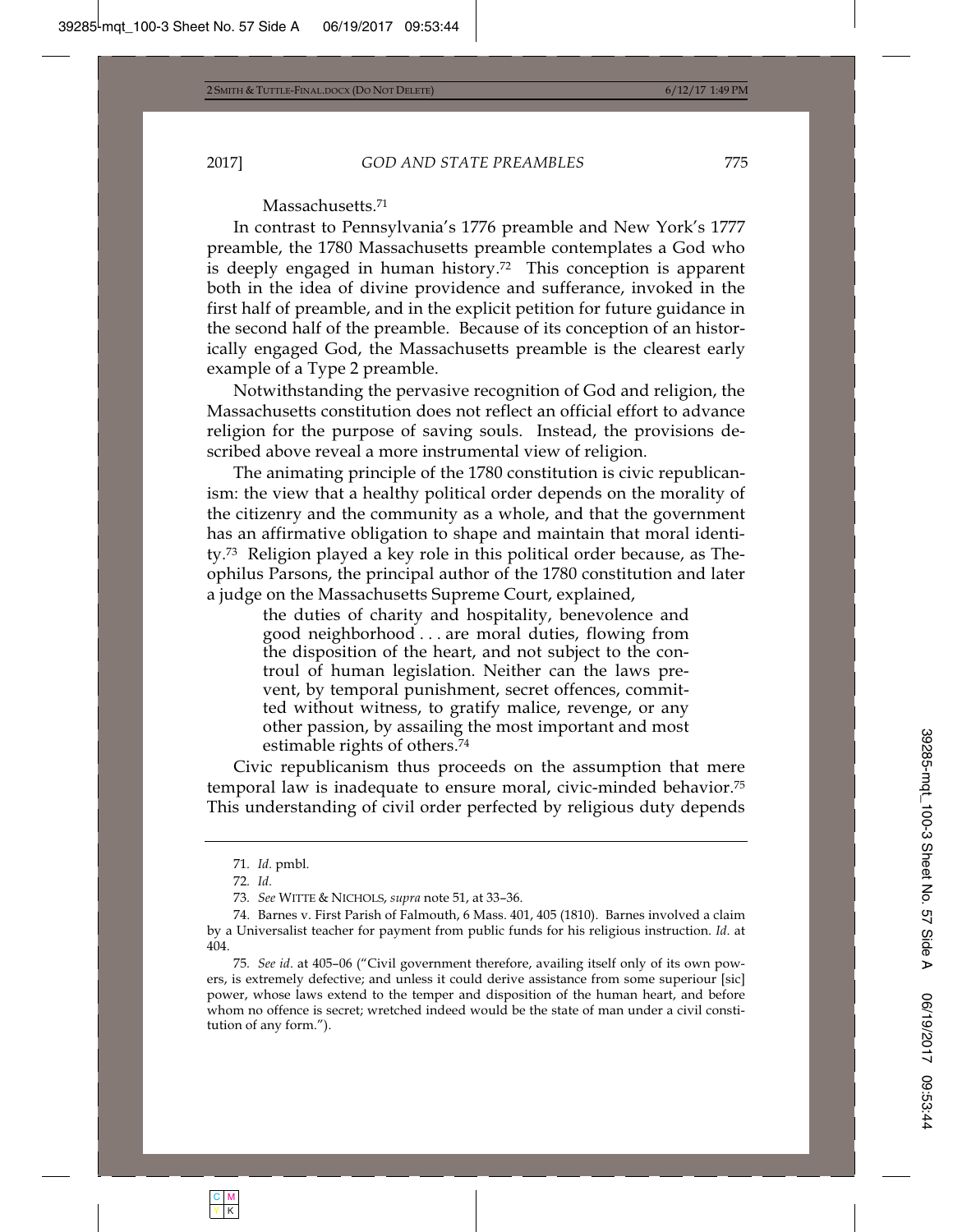upon a God who is engaged in history, and in particular who attends to human sin and merit in order to dispense eternal punishment and reward. Civic republicanism assumes that when members of society long for such rewards in the afterlife, or fear eternal punishment, they are more likely to act in a civic-minded and righteous manner.

The civic republican vision of the relationship between civil and religious obligations is particularly apparent in Article III of the constitution's Declaration of Rights, which provides for state funding of Protestant congregations. The provision explicitly states that the support it authorizes—"for the institution of the public worship of God, and for the support and maintenance of public Protestant teachers of piety, religion, and morality"—is designed to "promote [the people's] happiness, and to secure the good order and preservation of their government."76 It also notes that "the happiness of a people, and the good order and preservation of civil government, essentially depend upon piety, religion, and morality," which "cannot be generally diffused through a community but by the institution of the public worship of God, and of the public instructions in piety, religion, and morality."77

Article III thus highlights two related ideas that mark its civic republican lineage. First, the provision emphasizes the importance of religion for a healthy civic order. Government support for religion is not for the purpose of saving souls, but rather is designed to secure "good order and preservation of civil government."78 Second, and related, it does not specify any particular denomination of Protestantism as deserving of or entitled to public support. The political function of religion is served, on this view, by elements common to a wide range of Protestant traditions, specifically the belief in a system of divinely ordained moral duties, the existence of an afterlife, and a God who judges and punishes transgressors in that afterlife. Article III thus justifies public financial support for religion in purely instrumental and secular terms: government support for religion is necessary for a peaceful and law-abiding society.79

<sup>76.</sup> MASS. CONST. of 1780, art. III.

<sup>77</sup>*. Id. Cf.* NORTHWEST ORDINANCE art. III (1787) (promoting education by stating "Religion, morality and knowledge, being necessary to good government and the happiness of mankind, schools and the means of education shall forever be encouraged.").

<sup>78.</sup> MASS. CONST. of 1780, art. III.

<sup>79</sup>*. Barnes*, 6 Mass. at 406 ("[T]he people of Massachusetts, in the frame of their government, adopted and patronized a religion, which, by its benign and energetic[] influences, might co-operate with human institutions, to promote and secure the happiness of the citizens, so far as might be consistent with the imperfections of man.").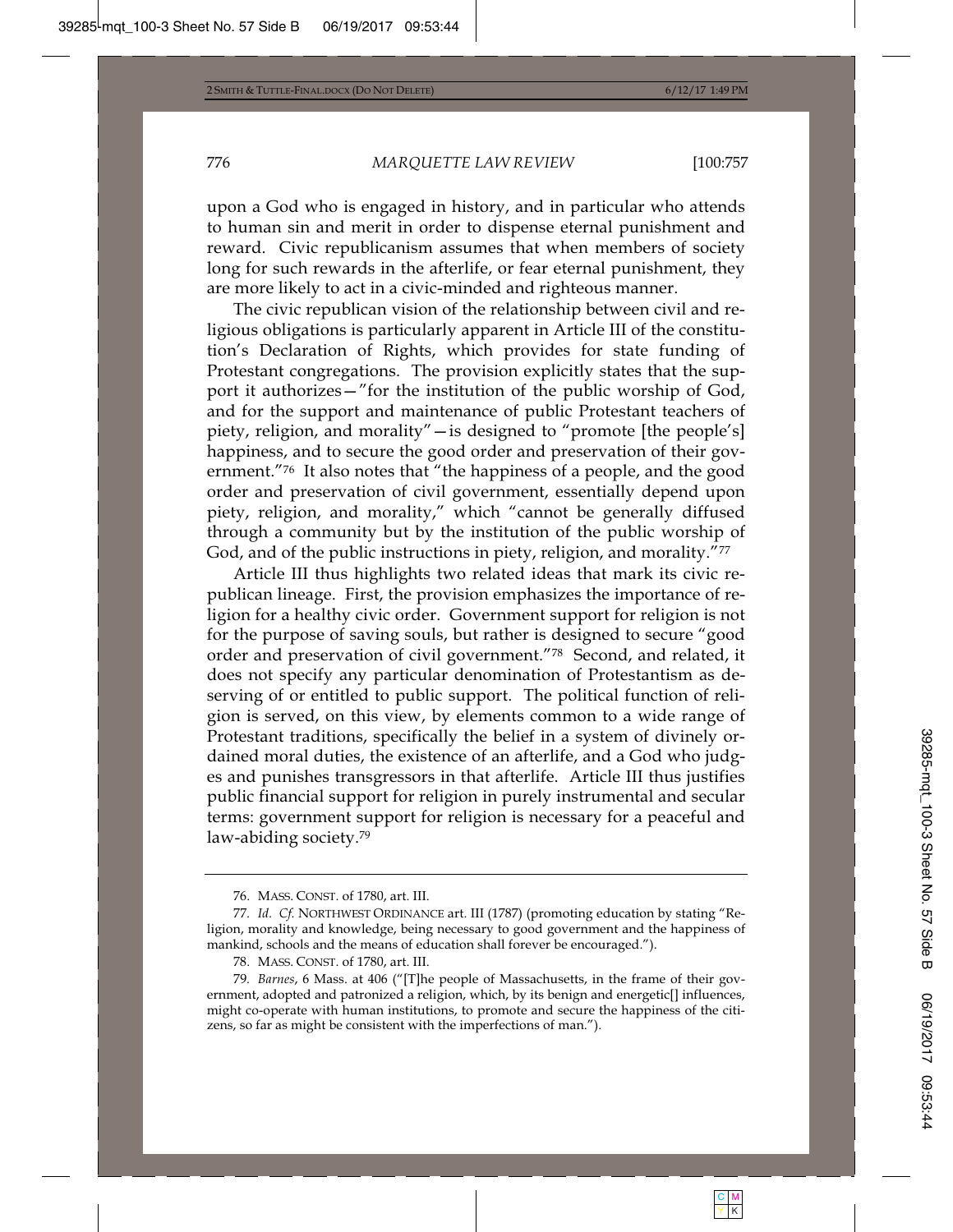This instrumental conception of religion's role in politics also informs the provision requiring office holders to declare the following oath: "I believe the Christian religion, and have a firm persuasion of its truth."80 Viewed in light of the other provisions of the Massachusetts constitution, the oath requirement does not reveal a view that the government is, or ought to be, itself a holy community, with the glorification of God as its aim. Instead, it reflects the civic republican view that morality depends on religion, and in particular the belief that God would punish in the afterlife those who committed transgressions in this life, and that temporal law, by itself, cannot generate or sustain a citizenry capable of democratic republican government.81 On this view, an office holder's personal belief in the possibility of eternal punishment is an important guarantor of public rectitude.

This view apparently was widely shared in the revolutionary era. Although only three of the states adopted constitutions in the revolutionary era that included preambles mentioning God, eight included provisions requiring office holders either to declare an oath stating a belief in the Christian faith<sup>82</sup> or to be adherents of a Protestant faith.<sup>83</sup> The particular oaths required of office holders often revealed, as did the provisions of the Massachusetts constitution, an instrumental view of the role of religion in political life. For example, although Pennsylvania's 1776 constitution required members of the legislature to declare an oath more specific, in its religious content, than that of Massachusetts—by requiring an acknowledgement that "the Scriptures of the Old and New Testament [were] given by Divine inspiration"84—its terms identified a secular justification for requiring adherence to Christianity. By requiring a belief in a God who is "the rewarder of

<sup>80.</sup> MASS. CONST. of 1780, ch. VI, art. I.

<sup>81</sup>*. See, e.g.*, HUTSON, *supra* note 51, at 119, 139 (linking language in oath clauses to John Adams's view that religion is a necessary means of achieving republican government, not an end of itself, because without a guarantee of adherence to conscience officials might be tempted to subordinate the public will to personal benefit).

<sup>82.</sup> DEL. CONST. of 1776, art. XXII; MD. CONST. of 1776, art. XXXV; MASS. CONST. of 1780, ch. VI, art. I; PA. CONST. of 1776, § 10. Vermont also included such a provision in its 1777 constitution, *see* VT. CONST. of 1777, ch. II, § IX, *reprinted in* 6 THE FEDERAL AND STATE CONSTITUTIONS, *supra* note 66, at 3743, but it did not become a separate state until 1791, and its 1793 constitution did not include such a requirement, *see* CHESTER J. ANTIEAU ET AL., RELIGION UNDER THE STATE CONSTITUTIONS 102–04 (1965).

<sup>83.</sup> GA. CONST. of 1777, art. VI; N.H. CONST. of 1784, arts. XXIX, XIV; N.J. CONST. of 1776, art. XIX; N.C. CONST. of 1776, art. XXXII. Although South Carolina's 1778 constitution limited eligibility for office to Protestants, *see* S.C. CONST. of 1778, §§ III, XII, XIII, its 1776 constitution did not include such a provision.

<sup>84.</sup> PA. CONST. of 1776, § 10.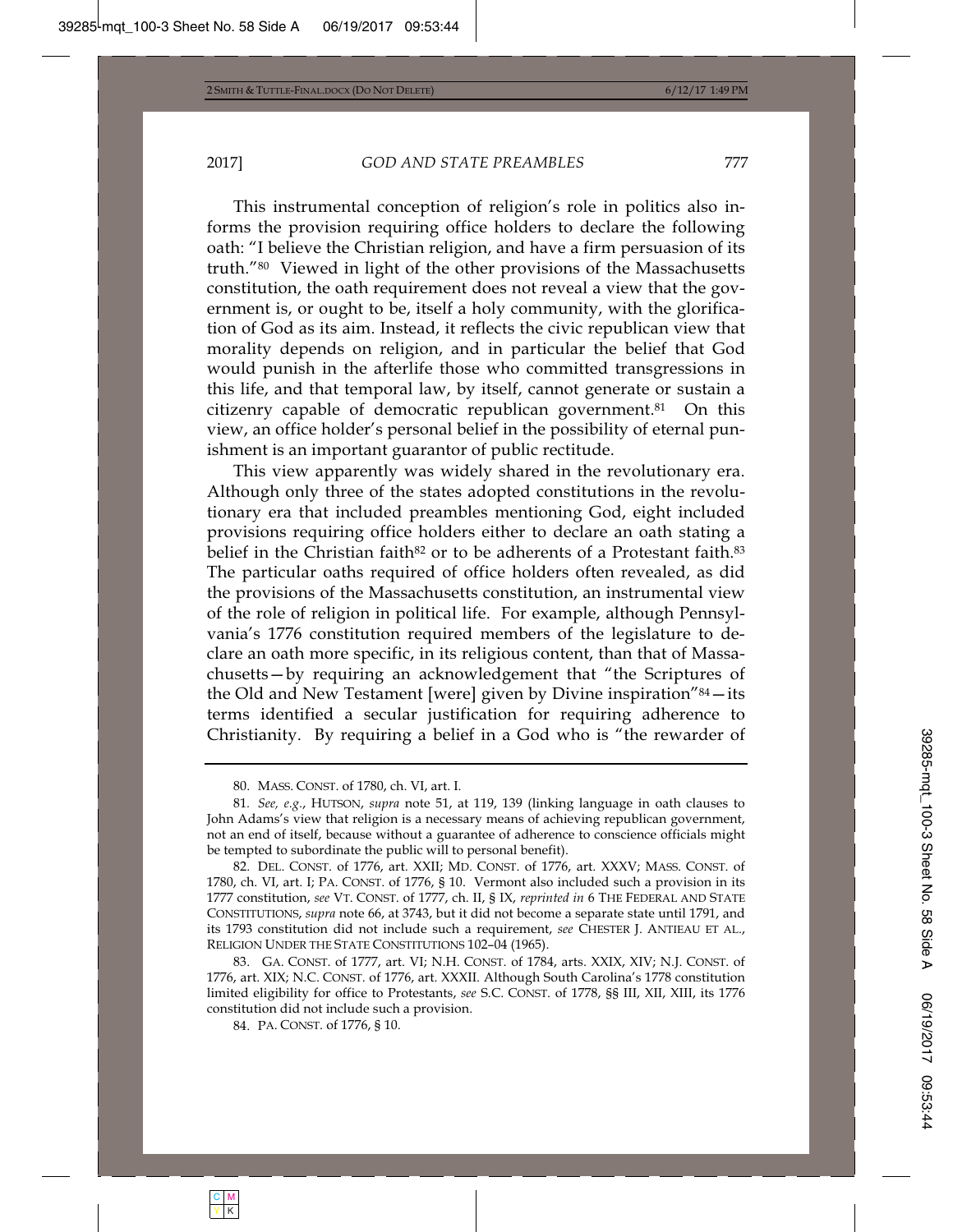the good and the punisher of the wicked,"85 the oath requirement's aspiration was to provide an incentive for civic-minded behavior by elected officials beyond the prospect of mere temporal punishment.

The oath clauses thus were consistent with the view that the aim of civil government is secular and that civil government exists to pursue earthly ends, including the maintenance of public order and the preservation of civil liberty.86 Indeed, the relationship between religion and politics that the oath clauses contemplated came not through a confession of the state, but rather through the religious beliefs of individual office holders. These oath clauses thus did not reflect a practice of states claiming for themselves a religious identity.

In any event, the oath clauses and religious requirements for office did not endure for long. In 1789, the federal Constitution prohibited religious tests for federal office,<sup>87</sup> and that approach trickled down to the states. In the years that followed, not only did most new admissions to the union refrain from imposing religious tests,<sup>88</sup> but several of the states that had previously imposed religious requirements for office or required oaths declaring particular religious beliefs amended those provisions to eliminate the oath requirements and expressly prohibit religious tests, or adopted new constitutions that did so.89 By

87. U.S. CONST. art. VI, cl. 3 ("[N]o religious Test shall ever be required as a Qualification to any Office or public Trust under the United States.").

88. Vermont's original constitution, adopted in 1793, required only a secular oath of office, *see* VT. CONST. of 1793, ch. II, §§ 12, 29, *reprinted in* 7 THE FEDERAL AND STATE CONSTITUTIONS, *supra* note 66, at 3767, 3769, and declared all persons who have resided in the state for two years eligible to hold public office, *id.* § 39, *reprinted in* 7 THE FEDERAL AND STATE CONSTITUTIONS, *supra* note 66, at 3770. Kentucky's original constitution, adopted in 1792, did not specifically ban religious tests for office, but it also did not impose any such tests or oath requirements. *See* ANTIEAU, ET AL., *supra* note 82, at 103.

89*. See* DEL. CONST. of 1792, art. I, § 2 (eliminating oath requirement and expressly

<sup>85</sup>*. Id.*

<sup>86.</sup> Indeed, the oath clauses and religious requirements for office often co-existed with separate provisions barring members of the clergy from eligibility for civil office. *See* DEL. CONST. of 1776, art. XXIX; GA. CONST. of 1777, art. LXII; MD. CONST. of 1776, art. XXXVII; N.C. CONST. of 1776, art. XXXI; S.C. CONST. of 1778, art. XXI. These provisions conventionally were justified on the ground that, as the 1777 New York constitution explained, "ministers of the gospel are, by their profession, dedicated to the service of God and the care of souls, and ought not to be diverted from the great duties of their function." N.Y. CONST. of 1777, § XXXIX. Perhaps more important, the oath clauses and religious requirements coexisted (even if not perfectly harmoniously) with provisions guaranteeing the free exercise of religion. Indeed, the state constitutions adopted between independence and the ratification of the federal Constitution generally contained protection for the free exercise of religion, even if the states did not always respect that guarantee in practice. *See* Carl H. Esbeck, *Dissent and Disestablishment: The Church-State Settlement in the Early American Republic,* 2004 B.Y.U. L. REV. 1385, 1457–540 (2004).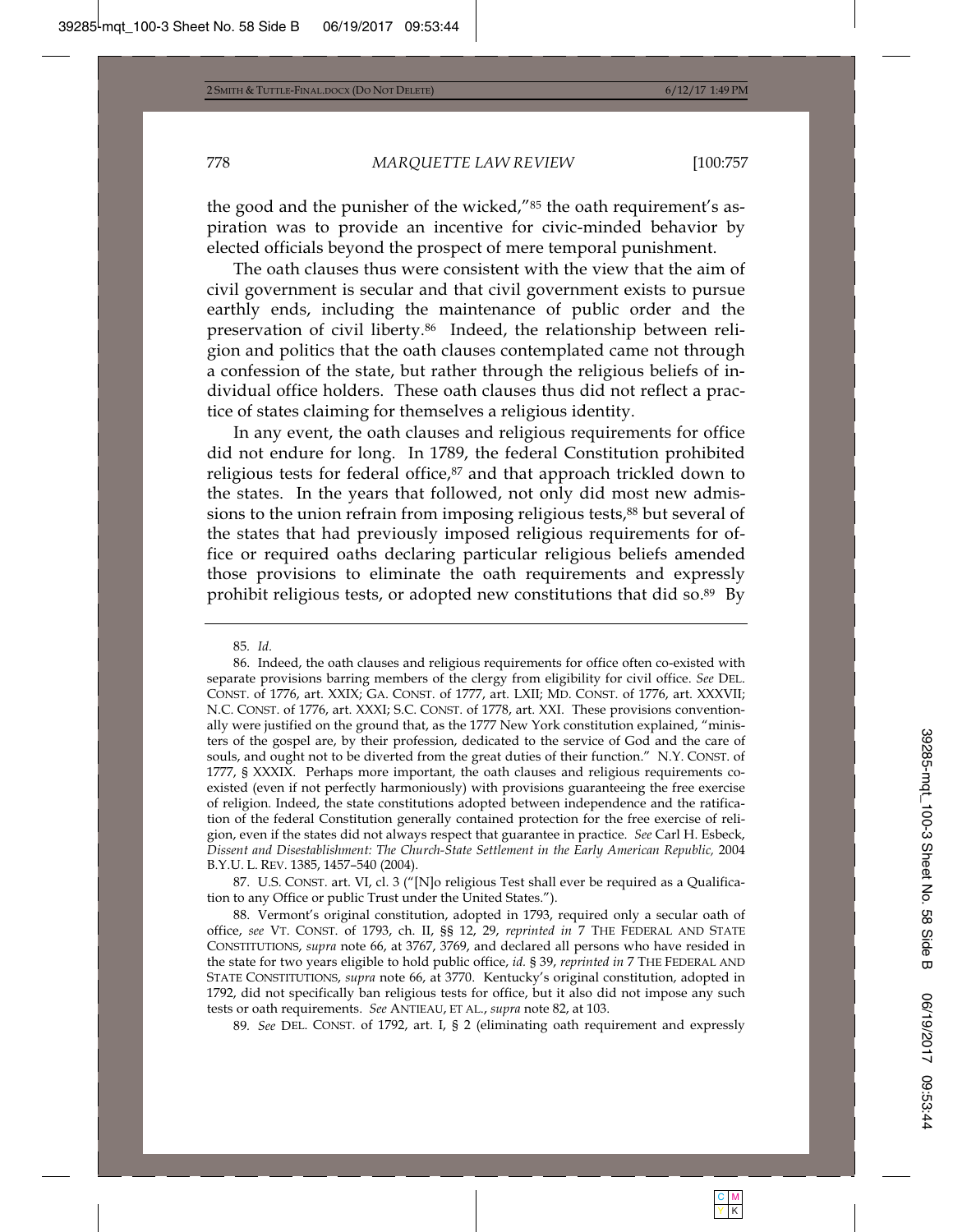1860, more than half of the then-admitted states had express prohibitions in their constitutions on religious tests for office.<sup>90</sup> Other states eliminated their religious tests or religious oath requirements shortly after the Civil War.91 Only a few declined to abandon them, leading to the Supreme Court's decision, in the second half of the twentieth century, that such requirements violate the Free Exercise Clause, as incorporated by the Fourteenth Amendment.92

Eight of the eleven states that adopted constitutions during the revolutionary era chose preambles that did not refer to God. Similarly, the preamble to the federal Constitution, like the rest of the document,

90*. See* ANTIEAU ET AL., *supra* note 82, at 103.

91. New Hampshire eliminated the provision requiring office holders to be Protestant when it adopted a new constitution in 1877. *See* N.H. CONST. of 1877, amends. to the Const. of 1792 pt. II, § 29.

92. When Tennessee joined the union in 1796, its original constitution contained a clause excluding from office any person "who denies the being of god, or a future state of rewards and punishments." TENN. CONST. of 1796, art. VIII, § 2. When the state adopted a new constitution in 1835, it banned religious tests for office, see TENN. CONST. of 1835, art. I, § 4, but paradoxically maintained the disqualification from office for persons "who den[y] the being of God or a future state of rewards and punishments," TENN. CONST. of 1835, art. IX. Four other states—North Carolina, Pennsylvania, South Carolina, and Texas—adopted similar provisions. *See* N.C. CONST. of 1868, art., VI, § 5; PA. CONST. of 1874, art. I, § 4; PA. CONST. of 1790, art. IX, § 4; S.C. CONST. of 1868, art. XIV, § 6; TEX. CONST. of 1876, art. I, § 4. The net effect of these provisions was to impose a religious test for office without expressly requiring office holders to swear an oath with any particular religious content. These provisions—along with the few remaining provisions requiring office holders to believe in God or to declare such a belief, *see, e.g.*, MD. CONST. of 1867, art. 37—persisted until 1961, when the Supreme Court invalidated them in *Torcaso v. Watkins*, 367 U.S. 488, 496 (1961). The Supreme Court later invalidated state constitutional provisions excluding clergy from eligibility for office. *See* McDaniel v. Paty, 435 U.S. 618, 629 (1978).

prohibiting religious tests for office); GA. CONST. of 1789, art. I, § 15; *id.* art. II, § 5 (eliminating requirement that office holders be Protestant and requiring only a secular oath of office); MASS. CONST. of 1780, amend., arts. VI, VII (eliminating religious components of oath for office holders and requiring only a secular oath). South Carolina eliminated the requirement that office holders be Protestant in its 1790 constitution by requiring only a secular oath of office, *see* S.C. CONST. of 1790, art. IV, though it continued to ban clergy from public office, *see id.* art. I, § 23. In 1868, however, South Carolina adopted a new constitution that included a provision that disqualified from office those who deny the existence of a supreme being. S.C. CONST. of 1868, art. XIV, § 6. The current South Carolina constitution retains this (unenforceable) provision. *See* S.C. CONST. art. XVII, § 4 ("No person who denies the existence of a Supreme Being shall hold any office under this Constitution."). New Jersey did not adopt a new constitution until 1844, but when it did it eliminated the religious component of the oath of office, requiring only a secular oath. *See* N.J. CONST. of 1844, § VIII. Similarly, Rhode Island, which relied on its colonial charter instead of adopting a constitution during the founding period, expressly prohibited religious tests or disqualification from office on account of religious beliefs when it adopted its first state constitution in 1843. *See* R.I. CONST. of 1843, art. I, § 3.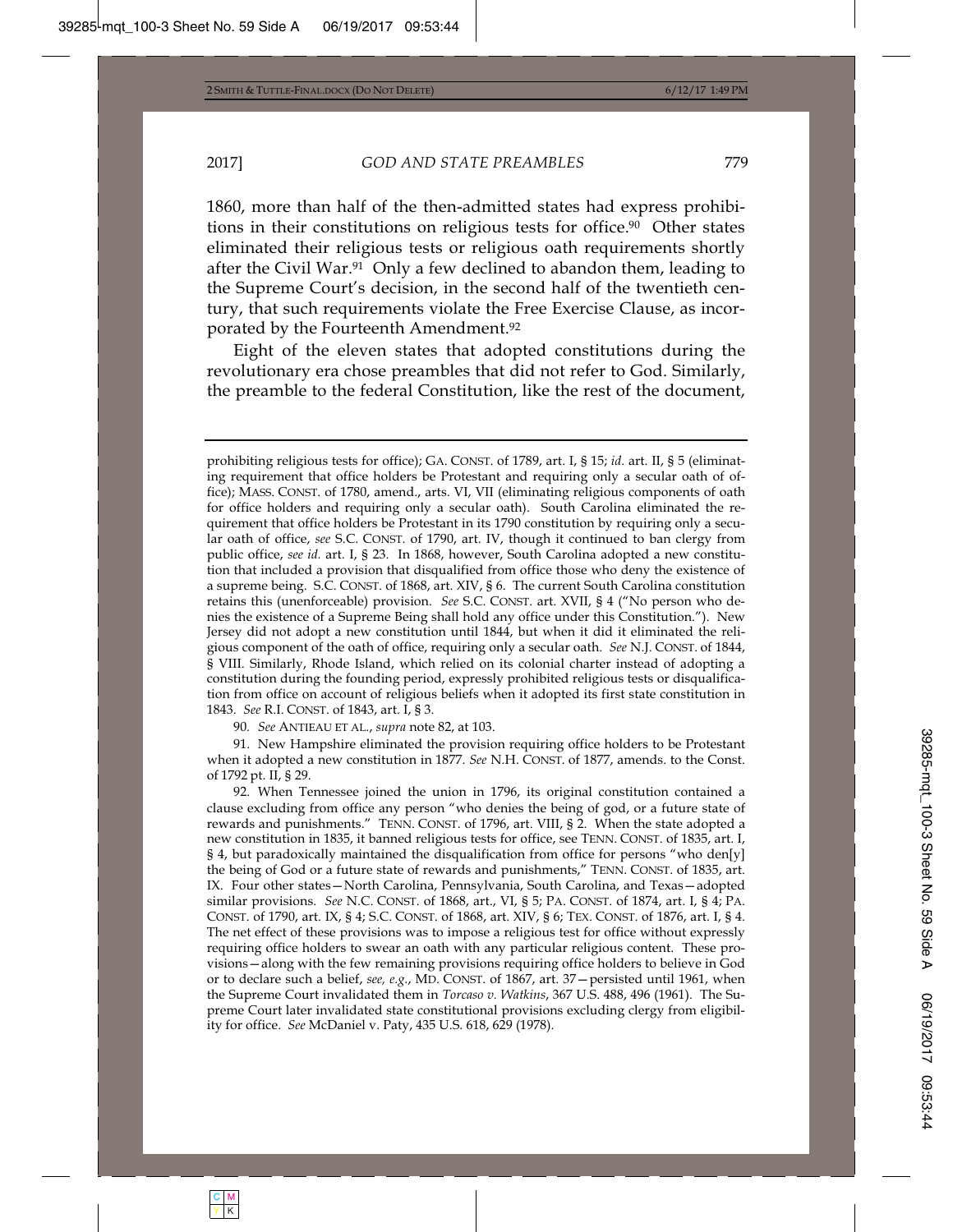makes no reference to God.93 Indeed, the convention does not seem even to have considered any proposal that included a reference to God in the preamble.94 Some of the language in the preamble that the convention ultimately adopted derives from the resolution that Edmund Randolph offered in proposing the Virginia Plan,95 and the Committee on Style drafted the rest of it. The only meaningful debate over the language of the preamble was over whether to attribute the act of constitution-making to the people of the several states, or instead to the people of the United States.96 The Committee's proposed preamble which declared the Constitution an act of "We the People of the United States"—"passed without debate."97 The delegates' adoption of a pre-

U.S. CONST. pmbl.

94. Even the preamble to Charles Pinckney's proposed New Jersey Plan, which the Convention essentially rejected, did not refer to God. *See* Outline of the Plan, The Plan of Charles Pinckney (South Carolina), Presented to the Federal Convention (1787), http://avalon.law.yale.edu/18th\_century/pinckney.asp [https://perma.cc/5V85-L3YF]. During the ratification debates in Connecticut, William Williams urged the adoption of a new preamble that would have stated,

> We the people of the United States, in a firm belief of the being and perfections of the one living and true God . . . He will require of all moral agents an account of their conduct, that all rightful powers among men are ordained of, and mediately derived from God, therefore in a dependence on His blessing and acknowledgment of His efficient protection . . . .

William Williams, Letter to the Printer, AM. MERCURY (Feb. 11, 1788), *reprinted in* 3 THE DOCUMENTARY HISTORY OF THE RATIFICATION OF THE CONSTITUTION 589 (Merrill Jensen et al. eds., 1978). This proposal obviously was unsuccessful.

95. 1 THE RECORDS OF THE FEDERAL CONVENTION OF 1787, at 20 (Max Farrand ed., 1937) [hereinafter 1 THE RECORDS OF THE FEDERAL CONVENTION] ("Resolved that the articles of Confederation ought to be so corrected & enlarged as to accomplish the objects proposed by their institution; namely "common defence, security of liberty and general welfare.").

96. The Committee on Style's first draft of the preamble referred to the people of the various states, which it listed, rather than the people of the United States. *See* 2 THE RECORDS OF THE FEDERAL CONVENTION OF 1787, at 565, 651 (Max Farrand ed., 1937) [hereinafter 2 THE RECORDS OF THE FEDERAL CONVENTION]. Even this was a change from the convention followed in earlier foundational documents, which did not use the word "people" but instead used the term the "United States" as a plural noun or simply listed the states in geographical order. *See, e.g.*, Treaty of Alliance with France, Fr.-U.S., Feb. 6, 1778; ARTICLES OF CONFEDERATION of 1777; Treaty of Paris, Gr. Brit.-U.S., art. I, Sept. 3, 1783.

97. 2 THE RECORDS OF THE FEDERAL CONVENTION, *supra* note 96, at 209, 651. The papers of various delegates to the Convention confirm that the convention did not even con-

<sup>93.</sup> We the people of the United States, in Order to form a more perfect Union, establish Justice, insure domestic Tranquility, provide for the common defence, promote the general Welfare, and secure the Blessings of Liberty to ourselves and our Posterity, do ordain and establish this Constitution for the United States of America.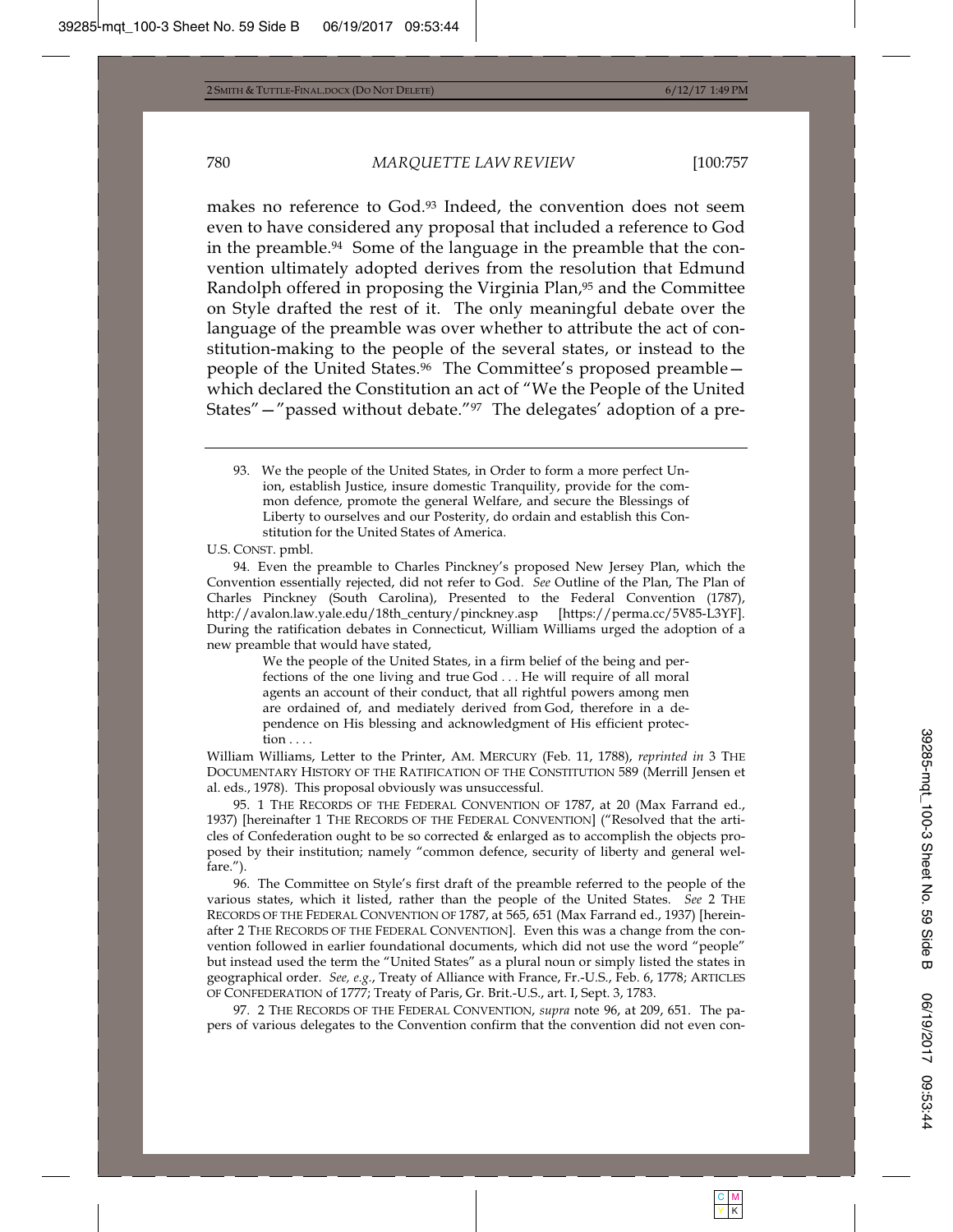amble that does not refer to God—and the lack even of any suggestion that it ought to refer God—is consistent with their sound rejection, two months after the Convention began, of Benjamin Franklin's motion to begin each session with prayer led by a member of the clergy.<sup>98</sup>

At the time of the ratification of the federal Constitution, in other words, only three of thirteen original states had adopted constitutions in the revolutionary era that invoked God in the preamble. Even that number overstates the frequency of the practice, as one of the three merely quoted from the Declaration of Independence, and another would abandon the reference only a few years later. The dominant approach, instead, was to eschew reference to God in the people's declaration of the ends of state government. Massachusetts's explicit and direct treatment of religion and religious obligation in its constitution quickly became anomalous among state constitutions, as the other states began to adopt constitutions that expressly barred state establishments of religion—and that declined to refer to God in the preamble.

#### *B. 1790–1840*

Between 1790, right after the ratification of the federal Constitution, and 1840, twenty states collectively adopted twenty-five constitutions. Only four contained preambles that mentioned God, and one of the states that had previously referred to God removed the reference when it adopted a new constitution.99 During this period, thirteen new states

sider referring to God in the preamble. *See id.* at 137–38 (papers of George Mason) (stating that the "object of our preamble ought to be briefly to [] declare, that the present foederal [sic] government is insufficient to the general happiness, that the conviction of this fact gave birth to this convention; and that the only effectual (means) (mode) which they (could) (can) devise, for curing this insufficiency, is the establishment of a supreme legislative executive and judiciary"); *id.* at 150, 152, 163 (notes of James Wilson) (focusing on how to style the nation governed by the Constitution and whether to list the states individually in the preamble).

<sup>98. 1</sup> THE RECORDS OF THE FEDERAL CONVENTION, *supra* note 95, at 452. Concerned about the delegates' lack of progress, Franklin proposed "humbly applying to the Father of lights to illuminate our understandings" and moved that "henceforth prayers imploring the assistance of Heaven, and its blessings on our deliberations, be held in this Assembly every morning before we proceed to business, and that one or more of the Clergy of this City be requested to officiate in that service." *Id.* at 451–52*.* After Alexander Hamilton and others objected (because of financial limitations or the message that such a measure might convey about their prospect for success), the Convention adjourned without a vote on the motion. James Madison's notes state that "[t]he Convention, except three or four persons, thought Prayers unnecessary." *Id.* at 452 n.15.

<sup>99</sup>*. See* PA. CONST. of 1790, pmbl. ("We, the people of the Commonwealth of Pennsylvania ordain and establish this Constitution for its government.").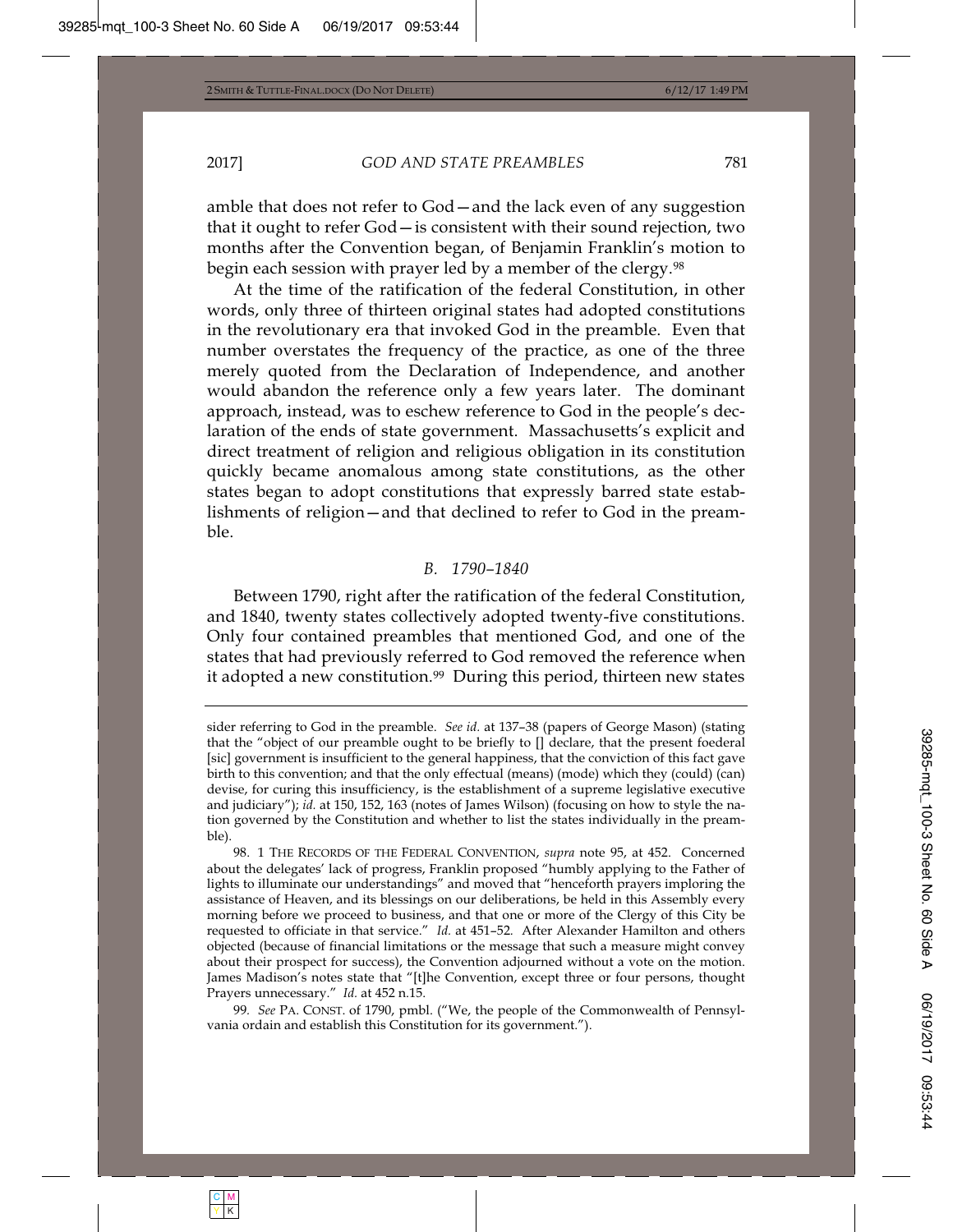joined the union, and only one of those adopted a constitution that mentioned God in the preamble. Some of the states simply did not include a preamble to their constitutions.100 The majority, however, included a preamble with a statement of purposes but no reference to God. A typical preamble from this era is the one that Kentucky adopted in 1792, upon admission to the union: "We, the representatives of the people of the State of Kentucky, in convention assembled, do ordain and establish this constitution for its government."101

In the first decade after the ratification of the federal Constitution, Pennsylvania dropped its prior reference to God, making it the only state to have included a reference to God in its original constitution and then omitted it in a subsequent state constitution.102 The records of Pennsylvania's convention show no controversy over the change from the detailed 1776 preamble that mentioned God to a brief and utilitarian preamble stating simply, "We, the people of the Commonwealth of Pennsylvania ordain and establish this constitution for its government."103

We, the people of the eastern division of the territory of the United States northwest of the river Ohio . . . consistent with the Constitution of the United States, the [Northwest Ordinance], and the law of Congress entitled "An act to enable the people of the eastern division of the territory of the United States northwest of the river Ohio to form a constitution and State government, and for the admission of such State into the Union on an equal footing with the original States, and for other purposes," . . . do ordain and establish the following constitution . . . and do mutually agree with each other to form ourselves into a free and independent State by the name of the State of Ohio.

OHIO CONST. of 1803, pmbl.

102*. See infra* notes 290–312 and accompanying text. The omission, however, was not permanent. Pennsylvania added a reference to God in the preamble to its 1874 constitution. In addition, although Virginia's original constitution did not have a preamble (and thus did not refer to God in a preamble), its 1870 and 1902 constitutions began with preambles that referred to God. But the state omitted the preamble (and the reference to God) in its 1971 constitution.

103*. See* PA. CONST. of 1790, pmbl. In contrast, there was considerable controversy over a provision in the enumeration of rights that prohibited disqualification from public office "on account of [] religious sentiments," but only for potential office holders who "acknowledge[] the being of a God, and a future state of rewards and punishments." PA. CONST. of 1790, art. IX, § 4; *see* THE PROCEEDINGS RELATIVE TO CALLING THE CONVENTIONS OF 1776 AND 1790: THE MINUTES OF THE CONVENTION THAT FORMED THE PRESENT

<sup>100</sup>*. See, e.g.*, MISS. CONST. of 1832.

<sup>101.</sup> KY. CONST. of 1792, pmbl. Some former territories also used the preamble to state the transition from territory to state, often by identifying the state's boundaries or the congressional legislation approving admission. The norm in such cases was not to refer to God. For example: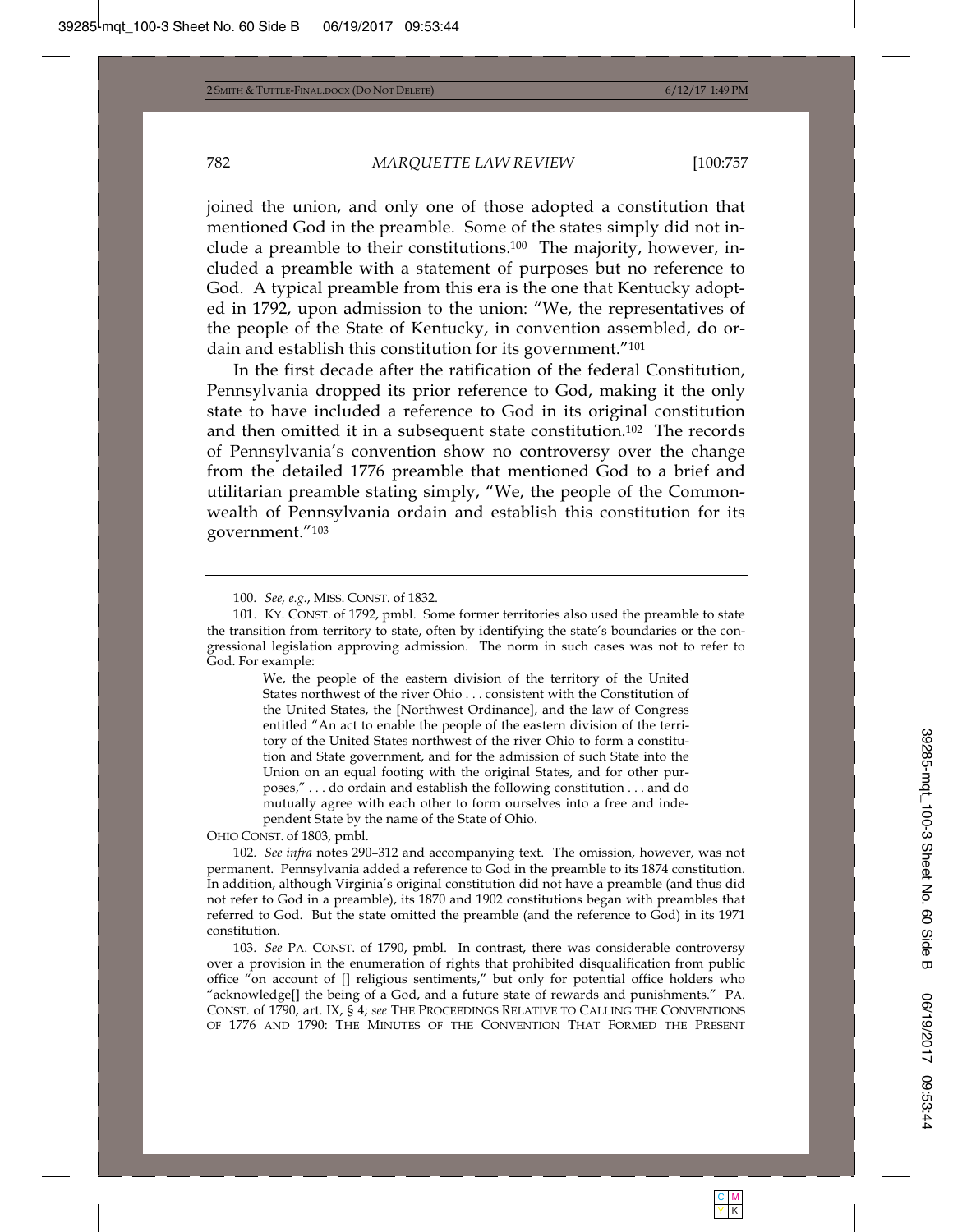Two years after Pennsylvania dropped its preamble's reference to God, Delaware added one in its new constitution, although the reference is oblique. The preamble to Delaware's 1792 constitution, which remains the state's preamble today, identifies "divine goodness" as the source of the rights that "all [people] have, by nature," as a way of describing the ultimate authority of the people to adopt a new constitution.104 As such, the clause reflects an essentially Deist understanding of the divine and the relationship between the divine and humanity. On this view, the primary work of the divine was the creation itself, including the creation of human nature, with its rights and rational capacity. Because the only reference to the attributes of God in the 1792 Delaware preamble was to God as creator and the source of rights, with no express contemplation of ongoing divine involvement in human affairs,105 the preamble is an early version, like New York's 1777 preamble, of a Type 1 preamble.

Delaware was the only one of the seven states that adopted new constitutions in the decade after the ratification of the federal Constitution to include a reference to God in its preamble. Georgia and South Carolina, which did not include references to God in the preambles of their original constitutions, continued to omit any reference in their new constitutions. The three new admissions to the union— Kentucky, Vermont, and Tennessee—also adopted constitutions with preambles that did not mention God. It is particularly notable that Vermont's constitution did not mention God, because both of its earlier charters, adopted when the state considered itself an independent republic and before its admission to the union, did.106 The adoption of the federal constitution, with its entirely secular preamble, presumably influenced the drafting of preambles in this era.

Constitutions with preambles referring to God remained the exception for the first four decades of the nineteenth century, as well. After Delaware's 1792 constitution, it was twenty-six years before another state constitution mentioned God in the preamble. During those two

CONSTITUTION OF PENNSYLVANIA, TOGETHER WITH THE CHARTER TO WILLIAM PENN, THE CONSTITUTION OF 1776 AND 1790, AND A VIEW OF THE PROCEEDINGS OF THE CONVENTIONS OF 1776, AND THE COUNCIL OF CENSORS*,* 195–96, 217–19, 376–77 (1825). The 1790 Pennsylvania constitution also eliminated the previous constitution's religious test for public office, instead requiring only a secular oath for office holders. PA. CONST. of 1790, art. VIII (1790).

<sup>104.</sup> DEL. CONST. of 1792, pmbl.

<sup>105</sup>*. Id.* 

<sup>106</sup>*. See supra* note 66 and accompanying text.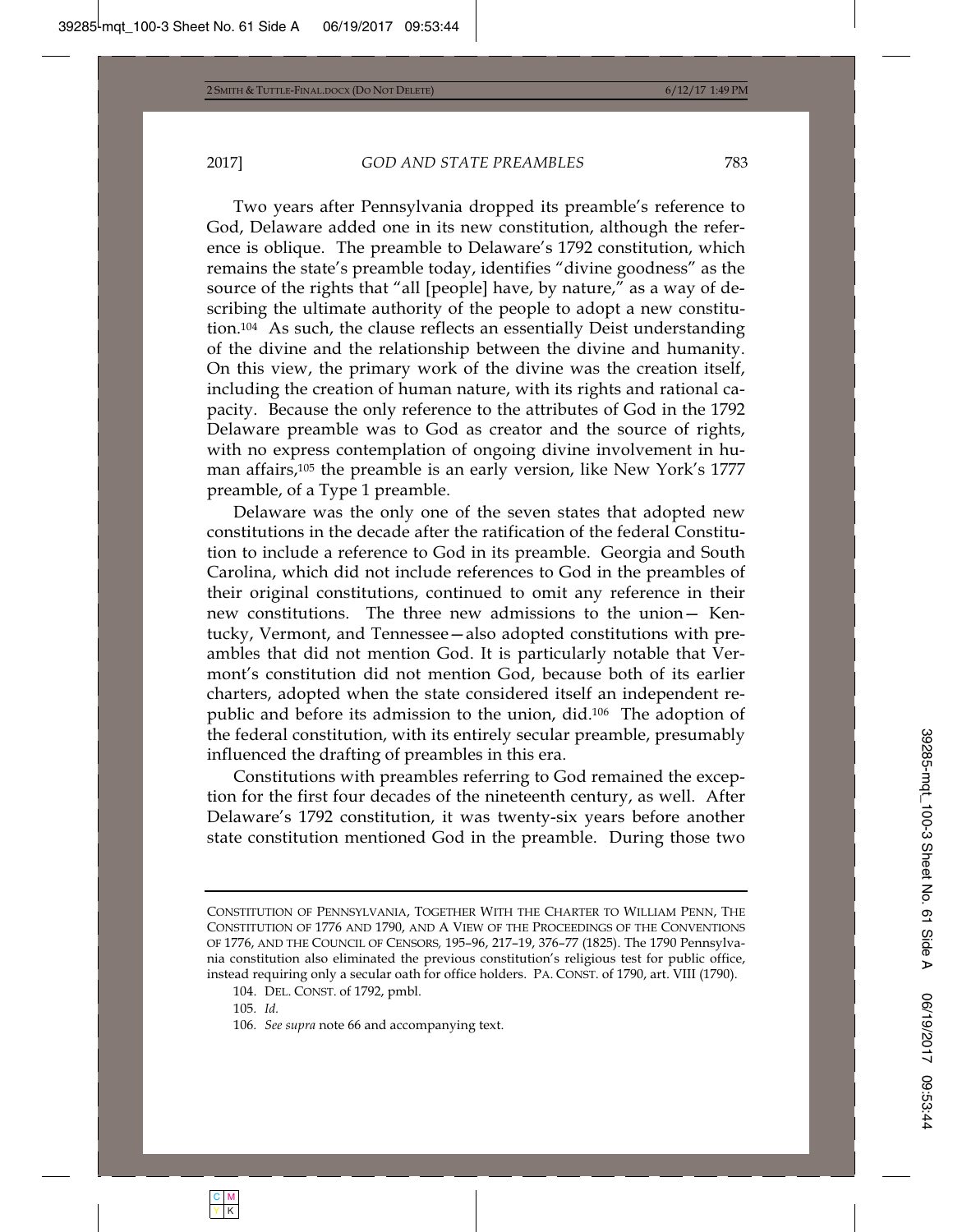and a half decades, eight states adopted nine constitutions;107 seven of the eight states were new admissions to the union.

Indeed, between 1800 and 1840, sixteen states, including ten new admissions to the union, collectively adopted seventeen new constitutions,108 and only three of them included references to God in the preamble. One of those—Maine's, in 1820—essentially borrowed the language of Massachusetts's constitution<sup>109</sup> when it split off from the latter to form a separate state. The land that became the state of Maine had previously been a part of Massachusetts, but Maine obtained separate statehood as part of the Missouri Compromise of 1820, to ensure that northern representation in Congress was not diminished by the admission of Missouri as a slave state. It thus is not surprising that Maine's constitution borrowed substantially from Massachusetts's. Maine's preamble, like Massachusetts's, "acknowledg[es]" the goodness of God and "implor[es] his aid and direction,"110 and thus is an early version of a Type 2 preamble.

The other two states to adopt constitutions with preambles referring to God between 1800 and 1840 were Connecticut and New York. The preamble of the 1818 Connecticut constitution provides,

> The people of Connecticut acknowledging with gratitude, the good providence of God, in having permitted them to enjoy a free government, do, in order more effectually to define, secure, and perpetuate the liberties, rights, and privileges which they have derived from their ancestors, hereby, after a careful consideration and revision, ordain and establish the following constitution and form of civil government.<sup>111</sup>

New York's 1821 constitution used very similar language in its preamble: "We, the people . . . acknowledging with gratitude the grace and beneficence of God, in permitting us to make choice of our form of government, do establish this constitution."112

<sup>107.</sup> Kentucky adopted two constitutions during this era: one (upon admission to the union) in 1792, and another in 1799.

<sup>108.</sup> Mississippi adopted two constitutions during this era: one in 1817, and one in 1832.

<sup>109.</sup> ME. CONST. of 1820, pmbl. ("We the people of Maine . . . acknowledging with grateful hearts the goodness of the Sovereign Ruler of the Universe in affording us an opportunity, so favorable to the design; and, imploring his aid and direction in its accomplishment . . . do ordain and establish the following Constitution . . . .").

<sup>110.</sup> ME. CONST. of 1820, pmbl.

<sup>111.</sup> CONN. CONST. of 1818, pmbl.

<sup>112.</sup> N.Y. CONST. of 1821, pmbl.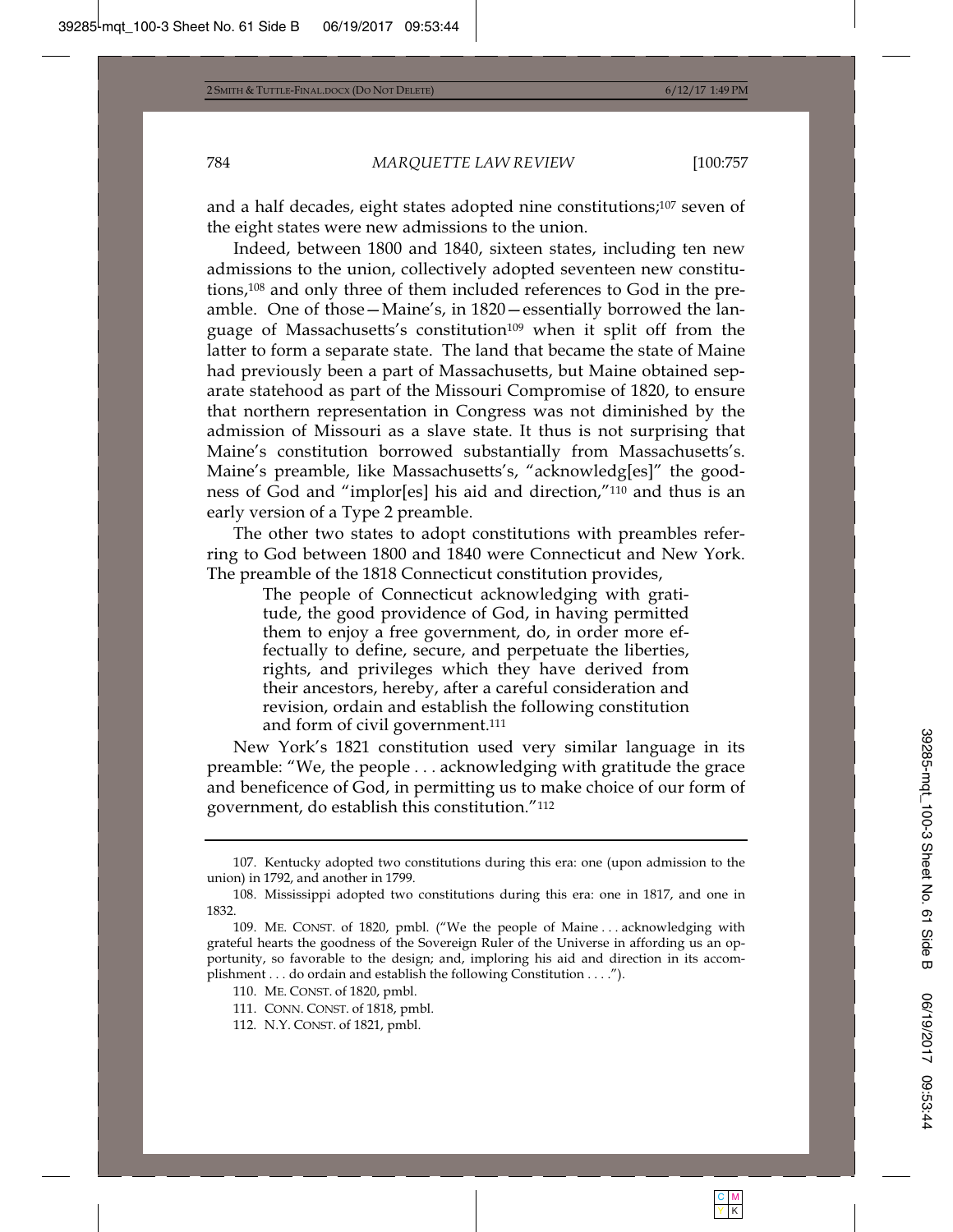The Connecticut and New York preambles asserted that God had endowed the people with the right to create free governments, just as the earlier Type 1 preambles asserted that the right to constitute a government, like all other natural rights, derived from God. But the two preambles differed from those earlier preambles in two important ways. First, they contained an explicit expression of gratitude to God for permitting the people to create free governments. Second, they referred to God's grace, providence, and beneficence in allowing the people the opportunity to create free governments. To be sure, the references to grace, providence, and beneficence appear to contemplate divine involvement beyond the mere act of creation—a claim made largely in Calvinist language—but nonetheless suggest a certain distance between God and human action. On this view, God creates man, and God's plan for human history permits the creation of free government. Because the preambles do not assert any further role for God in the development of human history, we treat them as the second phase in the development of Type 1 preambles.

Connecticut's 1818 constitution was the state's first postindependence charter; for the first several decades after independence, the state had relied on its 1662 Royal Charter, which retained many elements of the Fundamental Orders of 1639, which the local government had adopted to identify the scope of its authority and responsibilities.<sup>113</sup> In addition to the desire to adopt a constitution expressly approved by the people, Connecticut adopted the 1818 constitution in large part to disestablish the church. (Connecticut, like Massachusetts, had a long tradition of state sponsorship of religion.) Records of the convention are sparse; it was not open to the public, and the official journal of the convention, published more than a half-century later, provides only brief minutes and voting records and states simply that the preamble "was [] read and approved."114 Contemporaneous accounts in newspapers do not reveal any controversy over the wording of the preamble.115

New York convened a constitutional convention in 1821 in part because of a power struggle between the Governor and the legislature.

<sup>113</sup>*. See* 1 THE FEDERAL AND STATE CONSTITUTIONS, *supra* note 38, at 519–37.

<sup>114.</sup> JOURNAL OF THE CONSTITUTIONAL CONVENTION OF CONNECTICUT, HELD AT HARTFORD IN 1818, at 17 (1873), http://babel.hathitrust.org/cgi/pt?id=hvd.hxt8rz;view=1up;seq=1 [https://perma.cc/JCG4-QHBN].

<sup>115</sup>*. See* Wesley W. Horton, *Annotated Debates of the 1818 Constitutional Convention*, 65 CONN. B.J. SI-3, SI-24 (1991).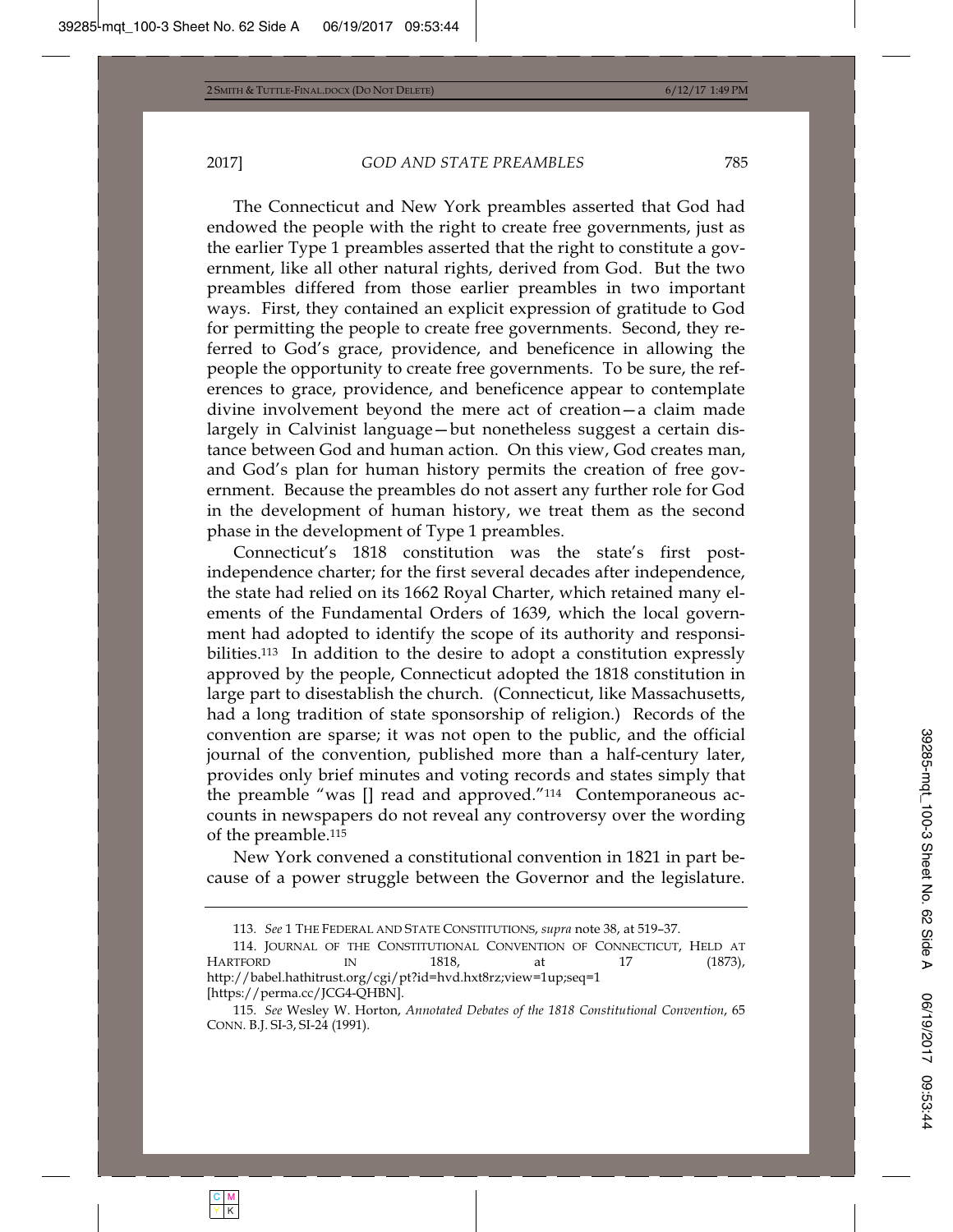Although there was meaningful debate about a proposal to shield witnesses in court from questions about their religious faith<sup>116</sup> and about the clause that would guarantee the free exercise of religion (and in particular what it reflected about the legal status of Christianity),117 the notes from the convention do not reveal any controversy over the language used in the preamble.118 The lack of controversy is not surprising: it appears that the convention simply borrowed the language from Connecticut's 1818 preamble; New York's previous constitution had referred to God in the preamble; and the state had at least some history with established churches.119

Although the records of New York and Connecticut's conventions are sparse, their adoption of language referring to God is not surprising when viewed in light of an eventually dominant religious movement that emerged during this era. By mid-century, the Second Great Awakening would reach into virtually every aspect of American life, including politics and the process of constitution-making.120 Like the First Great Awakening, this movement focused on personal salvation and moral growth, but it went beyond the prior movement by insisting that the whole community, rather than just the individual, is the object of divine transformation.121

This movement of national evangelical revival is traditionally traced to an 1801 camp meeting in Cane Ridge, Kentucky, that included a diverse array of Protestant ministers and attracted between 10,000

119*. See* HUTSON, *supra* note 51, at 65–66.

120*. See, e.g.*, WILLIAM G. MCLOUGHLIN, REVIVALS, AWAKENINGS, AND REFORM: AN ESSAY ON RELIGION AND SOCIAL CHANGE IN AMERICA, 1607–1977, 134–35 (1978). The Second Great Awakening, which was perhaps the most powerful religious movement in U.S. history, has received little attention in the legal academy, and certainly far less than that focused on religion in the founding era.

121. C. C. GOEN, BROKEN CHURCHES, BROKEN NATION: DENOMINATIONAL SCHISMS AND THE COMING OF THE AMERICAN CIVIL WAR 23–33 (1985); NATHAN O. HATCH, THE DEMOCRATIZATION OF AMERICAN CHRISTIANITY 62–64, 71–73, 206–09 (1989); *see generally* RICHARD J. CARWARDINE, EVANGELICALS AND POLITICS IN ANTEBELLUM AMERICA (1993) (exploring evangelical involvement in each election cycle between 1840 and 1860).

<sup>116.</sup> NATHANIEL H. CARTER ET AL., REPORTS OF THE PROCEEDINGS AND DEBATES OF THE CONVENTION OF 1821, ASSEMBLED FOR THE PURPOSE OF AMENDING THE CONSTITUTION OF THE STATE OF NEW YORK 465–66 (1821).

<sup>117</sup>*. See id.* at 574–76.

<sup>118.</sup> Peter H. Wendover, a Democratic-Republican member of the United States Congress and a delegate at the 1821 convention, proposed the language of the preamble. It was referred to a committee and eventually adopted as proposed. *See id.* at 606. The records do not reveal any debate or controversy over the language.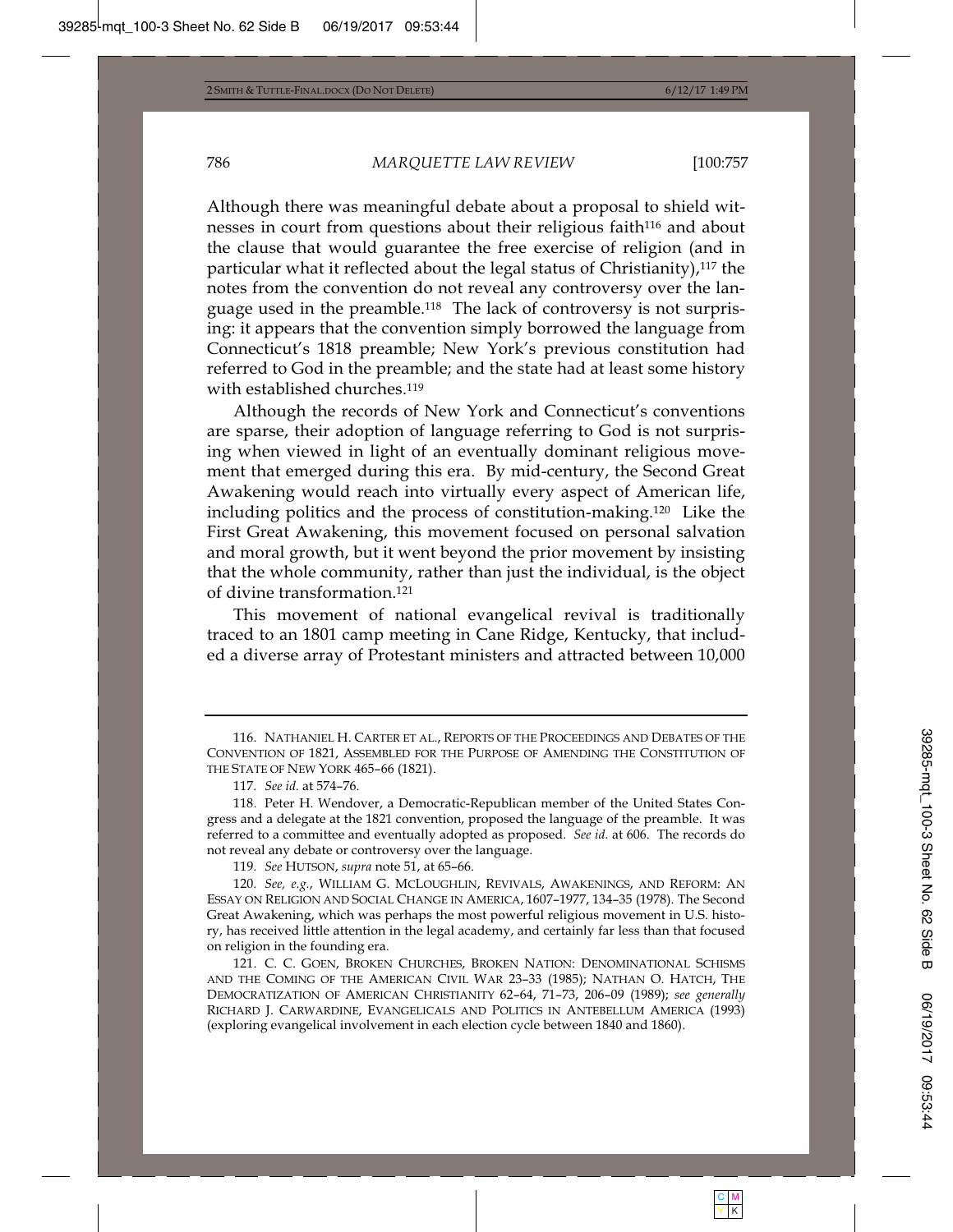and 20,000 worshippers during the week-long event.122 Over the next two decades, the Cane Ridge meeting inspired similar camp meetings across the frontier, as well as the renewal of revival meetings in settled areas of the country.123 In some places—principally in the South—the movement retained virtually all of the hallmarks of the First Great Awakening, with its focus on an authentic individual experience of rebirth in the Spirit; it represented merely a revival of those themes several decades later, and had as its basic objective to bring back to church people who had been largely absent from the pulpits towards the end of the eighteenth century.124 In the North, however, the new evangelical revival attracted the attention of religious leaders who envisioned something more than simply the prior century's focus on the individual's moral and spiritual life.

Although these religious figures—including Henry and Lyman Beecher, Charles Grandison Finney, and many others—frequently differed on doctrinal points, they were all deeply influenced by the Puritan ideas of a holy land and a holy people.125 On the Puritan view, the new world represented an opportunity to create a holy community, composed of confirmed believers free to govern themselves according to God's law.126 To leading religious thinkers of the Second Great Awakening, in contrast, the American people as a whole—rather than those who had already conformed their beliefs and actions to the demands of the church—have a special place in the divine plan. On this view, America was God's project; the American continent was God's chosen place for the restoration of authentic Christianity, freed from Europe's burden of established churches and Roman Catholicism, and the American people were the present or potential congregants in God's church.<sup>127</sup> Rather than emphasizing the boundaries of the church as those who have already been saved, the leaders of the Second Great Awakening emphasized the potential for redemption of the entire political community. Indeed, the movement's enthusiastic

127*. See id.* at 88–100, 126–27

<sup>122</sup>*. See* WILLIAM G. MCLOUGHLIN, REVIVALS, AWAKENINGS, AND REFORM: AN ESSAY ON RELIGION AND SOCIAL CHANGE IN AMERICA, 1607–1977, at 134–35 (1978); JOHN WOLFFE, THE EXPANSION OF EVANGELICALISM; THE AGE OF WILBERFORCE, MORE, CHALMERS AND FINNEY 58–59 (2007).

<sup>123</sup>*. See* MCLOUGHLIN, *supra* note 122, at 131–38; WOLFFE, *supra* note 122, at 59–62.

<sup>124.</sup> DANIEL WALKER HOWE, WHAT HATH GOD WROUGHT: THE TRANSFORMATION OF AMERICA 1815–1848, at 187–88 (2007); MCKENNA, *supra* note 52, at 131.

<sup>125</sup>*. See* MCKENNA, *supra* note 52, 88–100.

<sup>126</sup>*. See id.* at 37.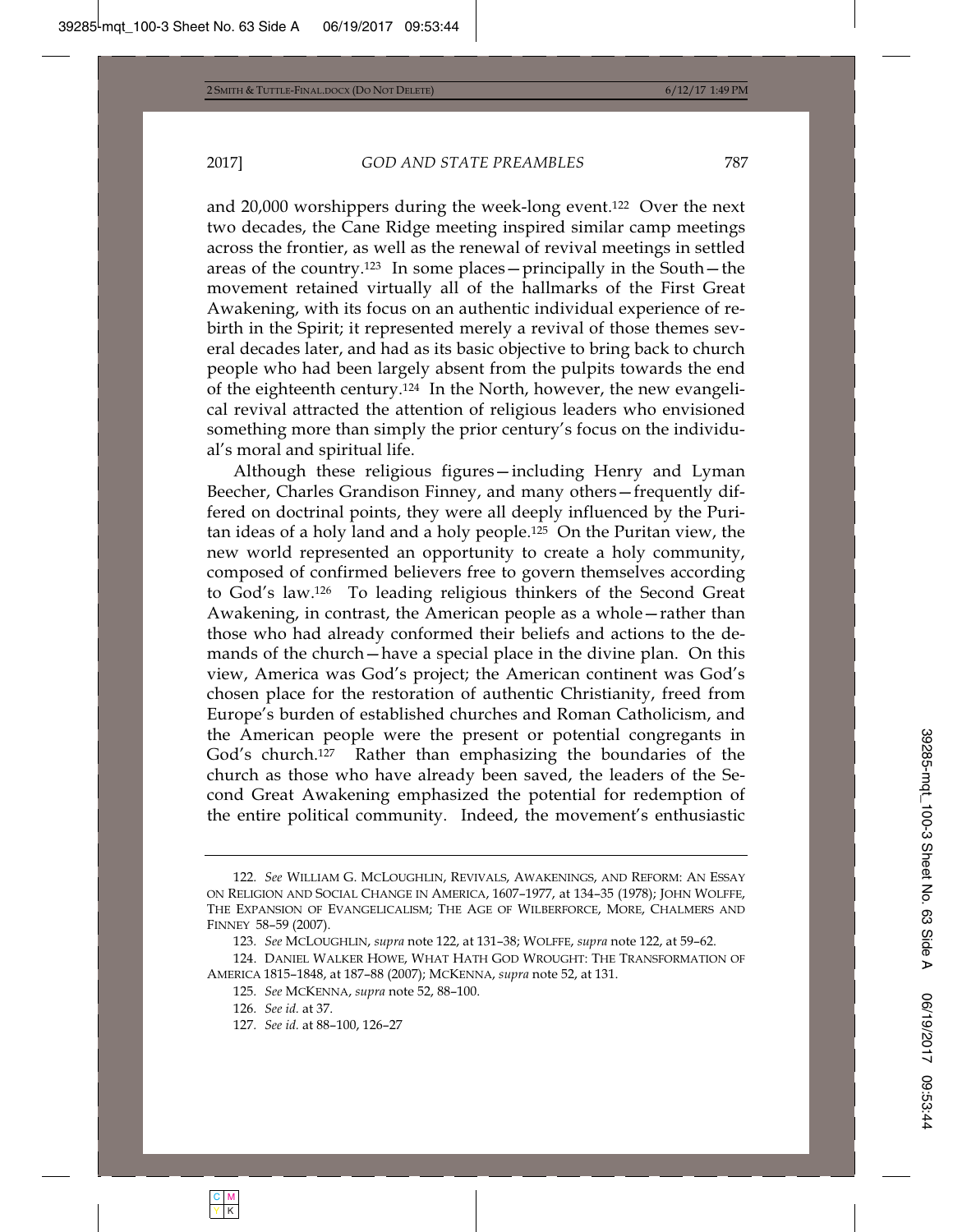missionary efforts reflected an acknowledgment that not all were yet saved, but that all could be reached and transformed by God's grace.<sup>128</sup>

For the movement's leaders, the impact of God's grace did not stop with individuals and their growth in faith. Instead, the leaders emphasized the importance of transforming the moral life of the whole political community.129 Thus, the Second Great Awakening was marked by huge growth in the number of organizations devoted to moral improvement. These moral concerns included public education, alcohol abuse, and (for those on the more radical side of the movement) slavery.130 Accordingly, organizations inspired by the Second Great Awakening urged the creation of common schools (typically with a distinctively Protestant character); temperance (enforced through pledges and, less successfully, legislation); and abolitionism.131 In the 1830s, this movement began to have a dramatic effect not only on personal religious practices, but also on ideas about the proper domain of civil government.132

This close relationship between faith and government, however, did not trigger concerns among followers of the movement about theocracy. Indeed, those influenced by the Second Great Awakening strongly opposed any hint of theocracy, as evidenced by evangelical Protestants' attacks on Roman Catholics and, later, Mormons.133 They viewed these religious traditions, unlike the Protestantism that they preached, as impermissibly blending religious and political domination over individual freedom in both domains. Because they believed that the experience of salvation is authentic only if the product of voluntary choice, these evangelicals rejected any idea of a hierarchically enforced religious orthodoxy, especially if that religious hierarchy was intertwined with the power of the state.134

Nonetheless, the fruits of their efforts are still rightly called the "Protestant Establishment" because of the movement's contention that religious values—by which they generally meant Protestant values should permeate all dimensions of life.135 One manifestation of this

<sup>128.</sup> WOLFFE, *supra* note 122, at 58.

<sup>129.</sup> MCLOUGHLIN, *supra* note 122, at 101–06.

<sup>130</sup>*. Id.* at 136–37.

<sup>131</sup>*. See* GREEN, THE SECOND DISESTABLISHMENT, *supra* note 68, at 265.

<sup>132</sup>*. See* SARAH BARRINGER GORDON, THE MORMON QUESTION: POLYGAMY AND CONSTITUTIONAL CONFLICT IN NINETEENTH-CENTURY AMERICA 19–20 (2002).

<sup>133</sup>*. See id.* at 55–83.

<sup>134</sup>*. See id.*; *see also* Esbeck, *supra* note 86, at 1395–96.

<sup>135</sup>*. See* GORDON, *supra* note 132, at 70–73.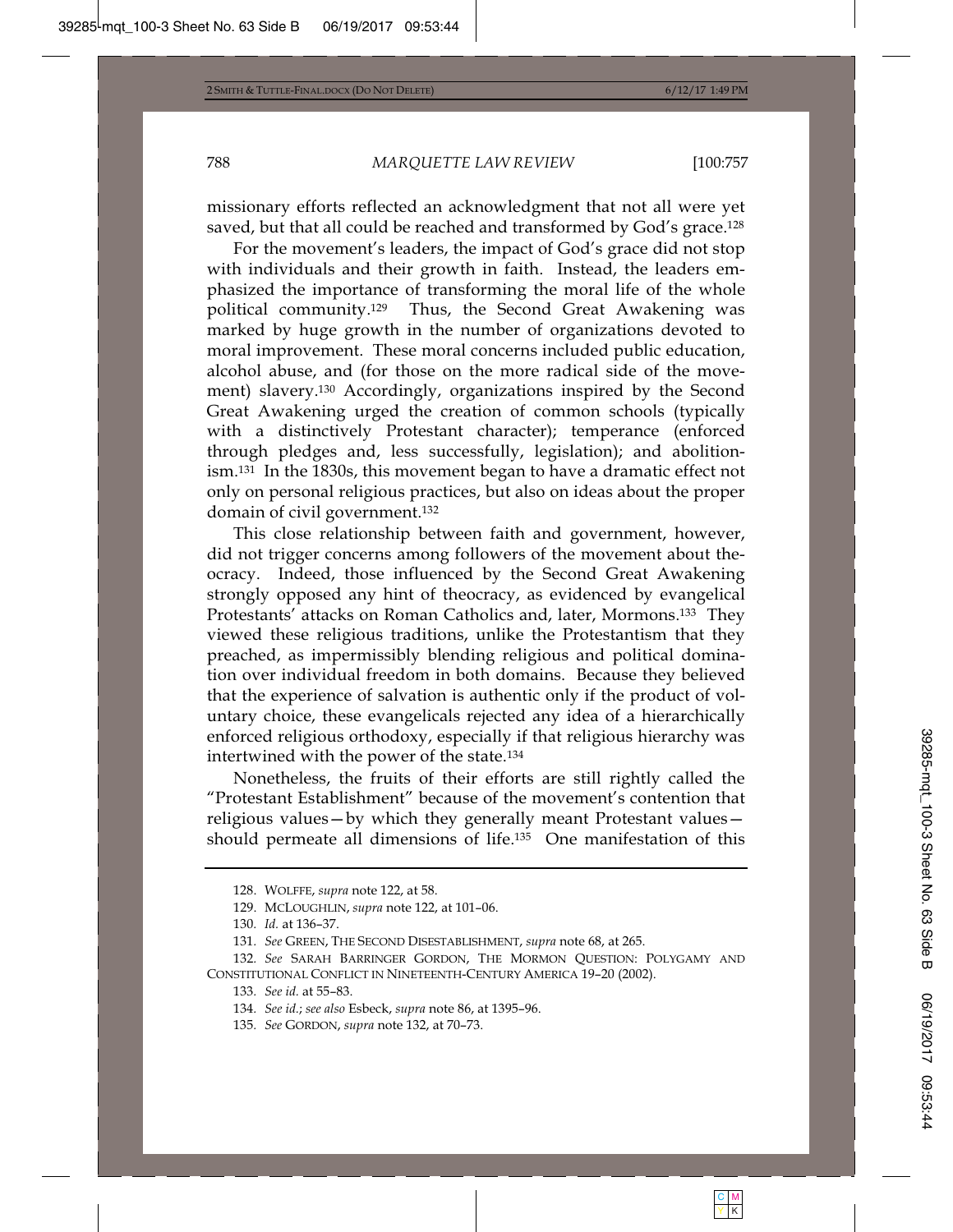project was the increasingly common practice of public recognition of God. For example, the movement encouraged bible reading and nonsectarian prayer in common schools, both to promote morality and to encourage students to acknowledge God.136 Importantly, the proponents of this practice understood it to be compatible with religious liberty because they believed that this form of bible reading and prayer was open to persons of all faiths and neither advanced nor required the acceptance of the doctrines of any specific denomination.137

Acknowledgment of God in the preambles to state constitutions would eventually become another prominent manifestation of this practice. Although the Second Great Awakening would have a significant impact on state constitution-making after 1840, however, its influence before 1840 appears to have been limited to Connecticut's and New York's constitutions. This pattern is not surprising, however, when one considers the gradual geographical spread of the Second Great Awakening. Although the Cane Ridge revival in Appalachia marked its beginning, the political implications of the movement first emerged in the Northeast, where religious leaders fused Puritanism's emphasis on the holy community with the First Great Awakening's focus on personal salvation.138 The movement was most influential in New England and New York, part of which came to be known as the "Burned-Over District" because of the religious fervor of its inhabitants.139 Indeed, of the seven states in this region, the only three to approve new constitutions between 1800 and 1840 adopted preambles acknowledging God.

Those three states, however, were the exception to the rule, rather than the norm. For a half-century after the ratification of the Constitution, most state preambles did not refer to God. Indeed, of the twentysix states that formed the original union or joined the union before 1840, only six (including Pennsylvania, which dropped its earlier reference to God during this period) adopted constitutions with preambles referring to God between 1776 and 1840.140 This is notwithstanding the fact that during this era the twenty-six states collectively

<sup>136</sup>*. See* GREEN, THE SECOND DISESTABLISHMENT, *supra* note 68, at 265.

<sup>137</sup>*. See id.* at 255–56.

<sup>138</sup>*. See* MCLOUGHLIN, *supra* note 122, at 137, 114–15.

<sup>139</sup>*. See* BARRY HANKINS, THE SECOND GREAT AWAKENING AND THE TRANSCENDENTALISTS 15–19 (2004).

<sup>140.</sup> As noted above, New York adopted two different constitutions with different references to God during this period. Accordingly, the states collectively adopted seven constitutions with such references in this era.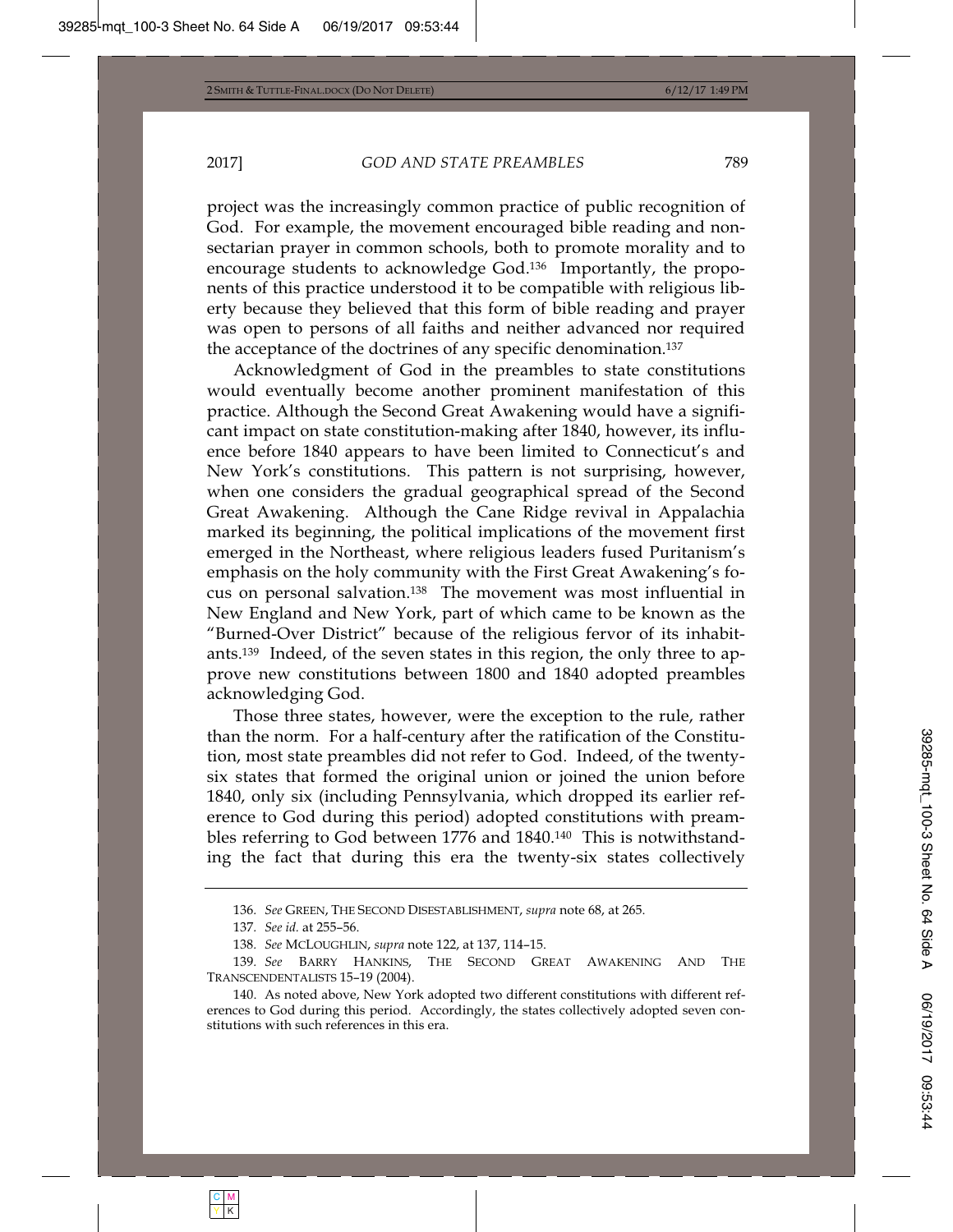adopted thirty-nine new constitutions.141

#### *C. 1840–1860*

This began to change in the 1840s. Between 1840 and 1860, eighteen states adopted a total of twenty constitutions. (Louisiana and Iowa each adopted two constitutions during this era.) Of those twenty, thirteen referred to God, including the original constitutions of five of the six states that joined the union during this era and constitutions in four other states that previously had adopted constitutions that did not refer to God.142 In this era, in other words, almost two-thirds of the constitutions (and more than two-thirds of the states that adopted constitutions) incorporated language referring to God.

The language used in some of those references also changed in subtle but important ways, incorporating language that makes more robust theological claims about God's role in public life and the development of human history. During this era, Rhode Island, New Jersey, Iowa, and Illinois adopted constitutions with Type 2 preambles—that is, preambles that not only expressed gratitude to God for liberty, but also actively sought God's blessing for future endeavors. To be sure, Type 2 preambles did not become the norm; during this era, Texas, New York, Wisconsin, California, Maryland, Ohio, Indiana, and Minnesota adopted Type 1 preambles—that is, preambles that only expressed gratitude to God for liberty, thereby avoiding, at least expressly, the more robust theological claim that God has the power to direct the course of human affairs. But the trend unmistakably was toward the invocation of God in preambles. Indeed, although a majority of the constitutions adopted during this era used Type 1, rather than Type 2, language, three of the states that adopted Type 1 preambles did so while replacing constitutions whose preambles had not referred to God at all.

Because the conventional approach in preambles changed substantially in this era, we give even closer consideration to the circumstances that produced those changes, and to the debates—where available in the constitutional conventions that led to the adoption of new constitutions.

<sup>141.</sup> Rhode Island did not adopt any constitutions during this era; it relied on its colonial charter until 1843, when it adopted its first state constitution.

<sup>142.</sup> Iowa adopted two constitutions during this era, both of which referred to God; Louisiana (twice), Florida, Michigan, Indiana, Virginia, and Kentucky adopted constitutions that did not refer to God.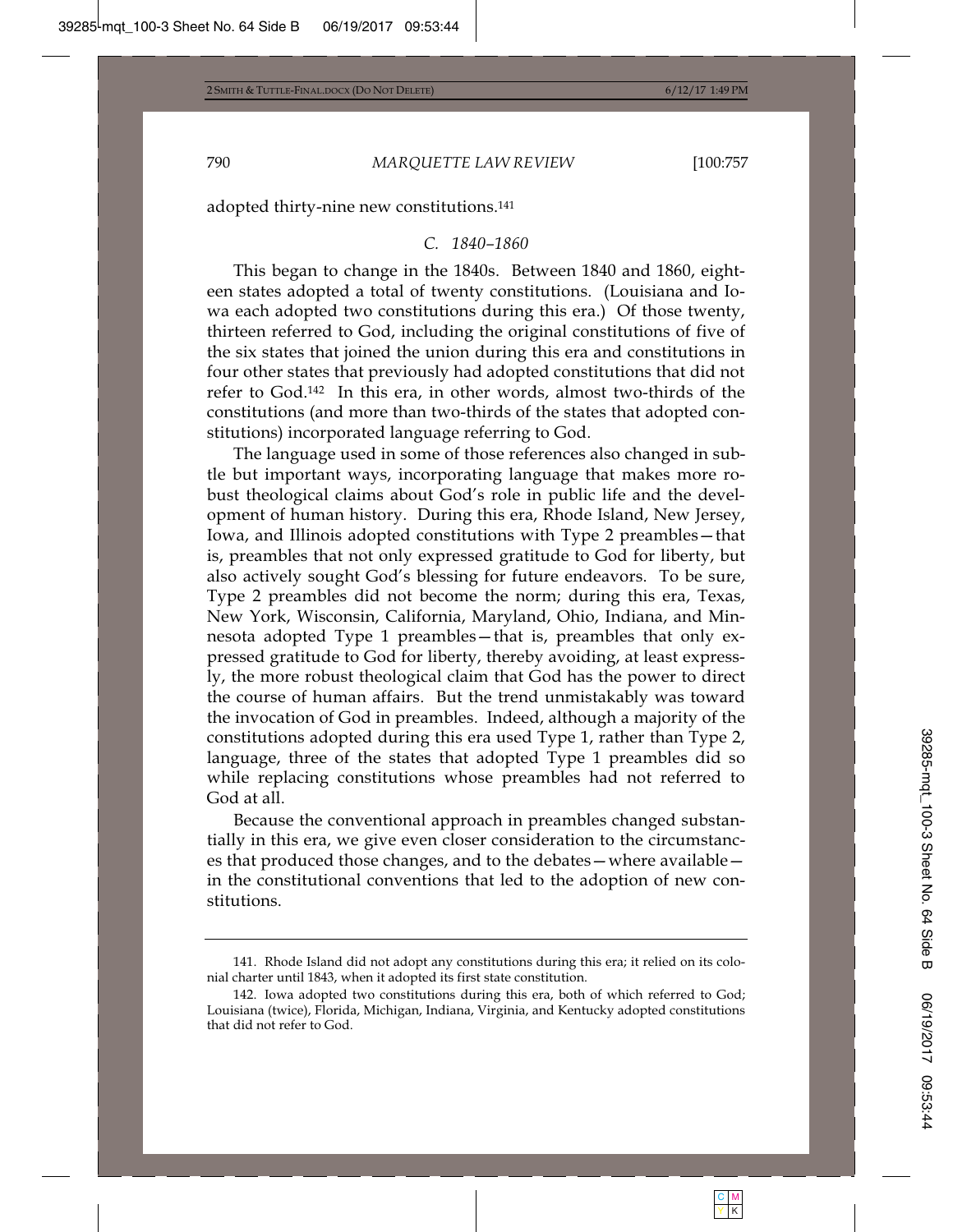The four states that adopted Type 2 preambles during the 1840s perfectly fit the pattern of the Second Great Awakening's migration. The movement spread from the Northeast to the Ohio Valley and the upper Midwest. The states that adopted more robustly theological language in their preambles in this era were either in the Northeast (Rhode Island and New Jersey) or in the Ohio Valley and Midwest (Iowa and Illinois).

One way of measuring the impact of the Second Great Awakening on state constitution-making in this era is by considering the political influence of the Whig Party. The Whigs generally supported modernization, the banking system (and thus fewer constraints on banks), and economic protectionism.143 More important for our purposes, the Whigs were predominantly Protestant, and many were evangelical.<sup>144</sup> Although not every member of the Whig Party shared all of the theological presuppositions of the Second Great Awakening, they certainly shared the movement's emphasis on moral transformation, both for the individual and the broader political community.145 Members of the Whig Party, as a consequence, often supported temperance laws, common schools, and laws against gambling.146 This is not to suggest that members of the rival Democratic Party in this era were hostile to religion; instead, they parted ways with the Whigs (and the Second Great Awakening) over the appropriate role of government in moral transformation (and, of course, over the issue of slavery). Democrats rarely aggressively opposed Whig efforts to incorporate religious language in preambles, as they apparently did not view it as a matter of great importance.

Not surprisingly, Whig delegates played central roles in the crafting of the preamble language in the states whose constitutions referred to God. The trend began with the adoption of the Rhode Island constitution in 1843, the state's first post-independence constitution. The state adopted the constitution after Thomas Wilson Dorr challenged the authority of the state by leading a formally unsanctioned constitutional convention that purported to create a new, more democratic

<sup>143.</sup> MCKENNA, *supra* note 52, at 105.

<sup>144</sup>*. Id.* at 107–08.

<sup>145</sup>*. See id.* at 149.

<sup>146</sup>*. See id.* at 80; Robert Cook, *The Political Culture of Antebellum Iowa: An Overview*, *in* IOWA HISTORY READER 96 (Marvin Bergman ed., 2008) (noting that the "Whigs advocated the use of government to create a truly Protestant republic—by preventing liquor sales, for example"). Many Whigs also criticized President Jackson's Indian-removal policies on moral and religious grounds.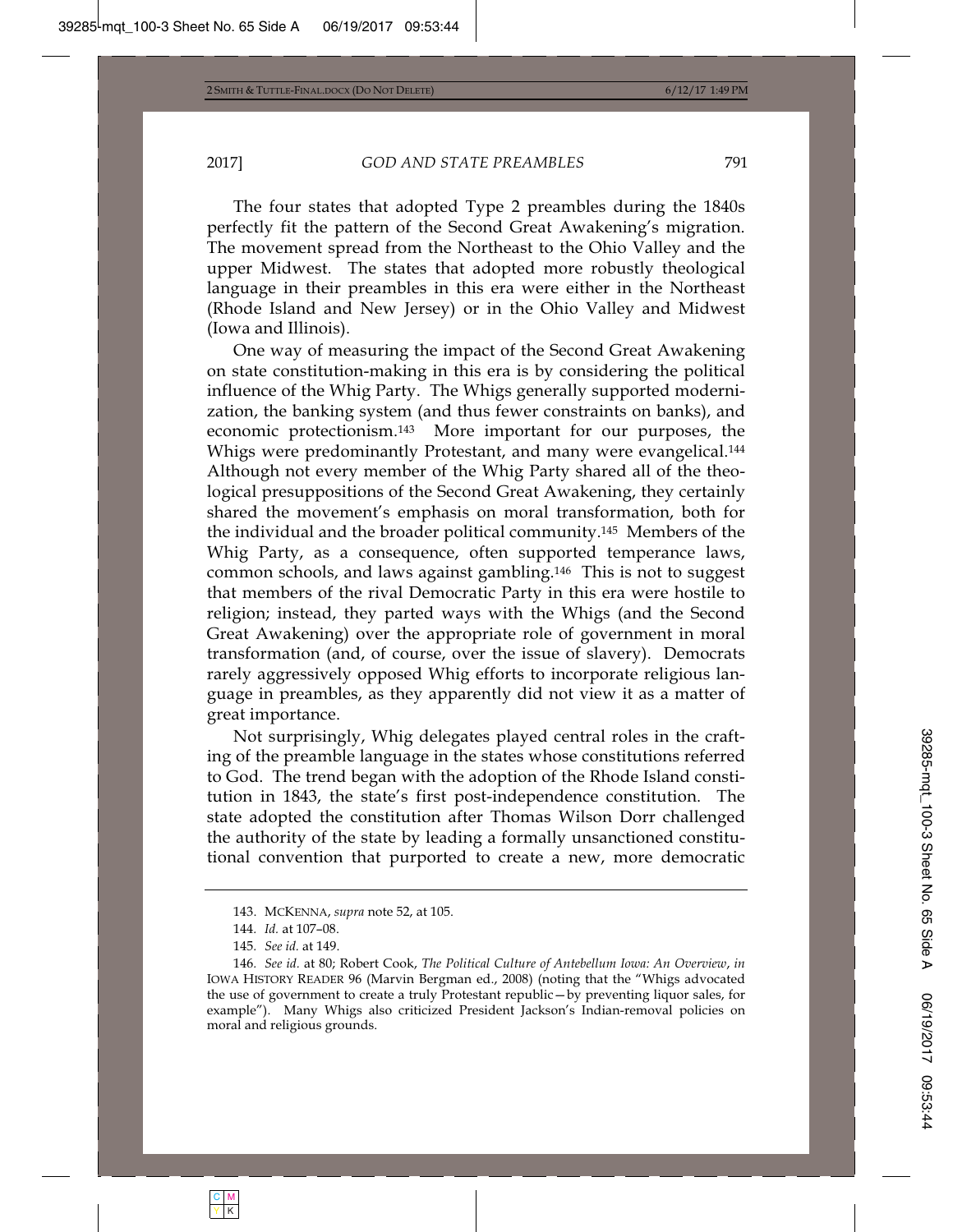constitution for the state.147 The preamble of the state's 1843 constitution provides: "We, the people of the State of Rhode Island and Providence Plantations, grateful to Almighty God for the civil and religious liberty which He hath so long permitted us to enjoy, and looking to Him for a blessing upon our endeavors to secure and to transmit the same unimpaired to succeeding generations, do ordain and establish this constitution of government."148 The journal of the 1842 convention mentions the preamble only once—in noting that it was proposed and adopted—and does not reveal any controversy over the language.149 Instead, most of the focus at the convention was on the property requirements for voting and suffrage for blacks and immigrants.

The composition of the convention, however, helps to explain the language of the preamble, and in particular its more robust theological claim about God's continuing involvement in human history. Most of the Dorrites were Democrats (or former Democrats), and although many Democrats did not agree with Dorr's efforts, his movement was popular enough that it sapped Democratic strength at the convention. As a consequence, the 1842 convention that produced the state's new constitution was dominated by delegates from the Whig Party,150 which had controlled the state's pre-existing government<sup>151</sup> and served as the principal political opposition in this era to the Democrats.

In New Jersey one year later, the convention called to adopt a new constitution approved a preamble with language virtually identical to Rhode Island's.152 The records of the convention do not reveal any debate over the preamble and its reference to God.153 But Jonathan J.

151*. See id.* at 298 ("The election of 1840 brought complete victory to Rhode Island's Whigs.").

152. N.J. CONST. of 1844, pmbl. ("We, the people of the State of New Jersey, grateful to Almighty God for the civil and religious liberty which He hath so long permitted us to enjoy, and looking to Him for a blessing upon our endeavors to secure and transmit the same unimpaired to succeeding generations, do ordain and establish this constitution.").

153*. See* JOURNAL OF THE PROCEEDINGS TO FORM A CONSTITUTION FOR THE GOVERNMENT OF THE STATE OF NEW JERSEY 81–82 (1844) [hereinafter NEW JERSEY JOURNAL] (noting that Mr. Spencer reported the draft preamble, which was in the form that ultimately

<sup>147</sup>*. See* PATRICK T. CONLEY, DEMOCRACY IN DECLINE: RHODE ISLAND'S CONSTITUTIONAL DEVELOPMENT 1776–1841, at 309 (1977) (describing the so-called "People's Convention").

<sup>148.</sup> R.I. CONST. of 1843, pmbl.

<sup>149.</sup> JOURNAL OF THE CONVENTION ASSEMBLED TO FRAME A CONSTITUTION FOR THE STATE OF RHODE ISLAND AT NEWPORT, SEPTEMBER 12, 1842, at 40–41 (1859).

<sup>150</sup>*. See* CONLEY, *supra* note 147, at 351 ("Senator James Fowler Simmons and the Whig faction that he directed loomed large in the deliberations which produced a basic law modeled on the Landholders' Constitution.").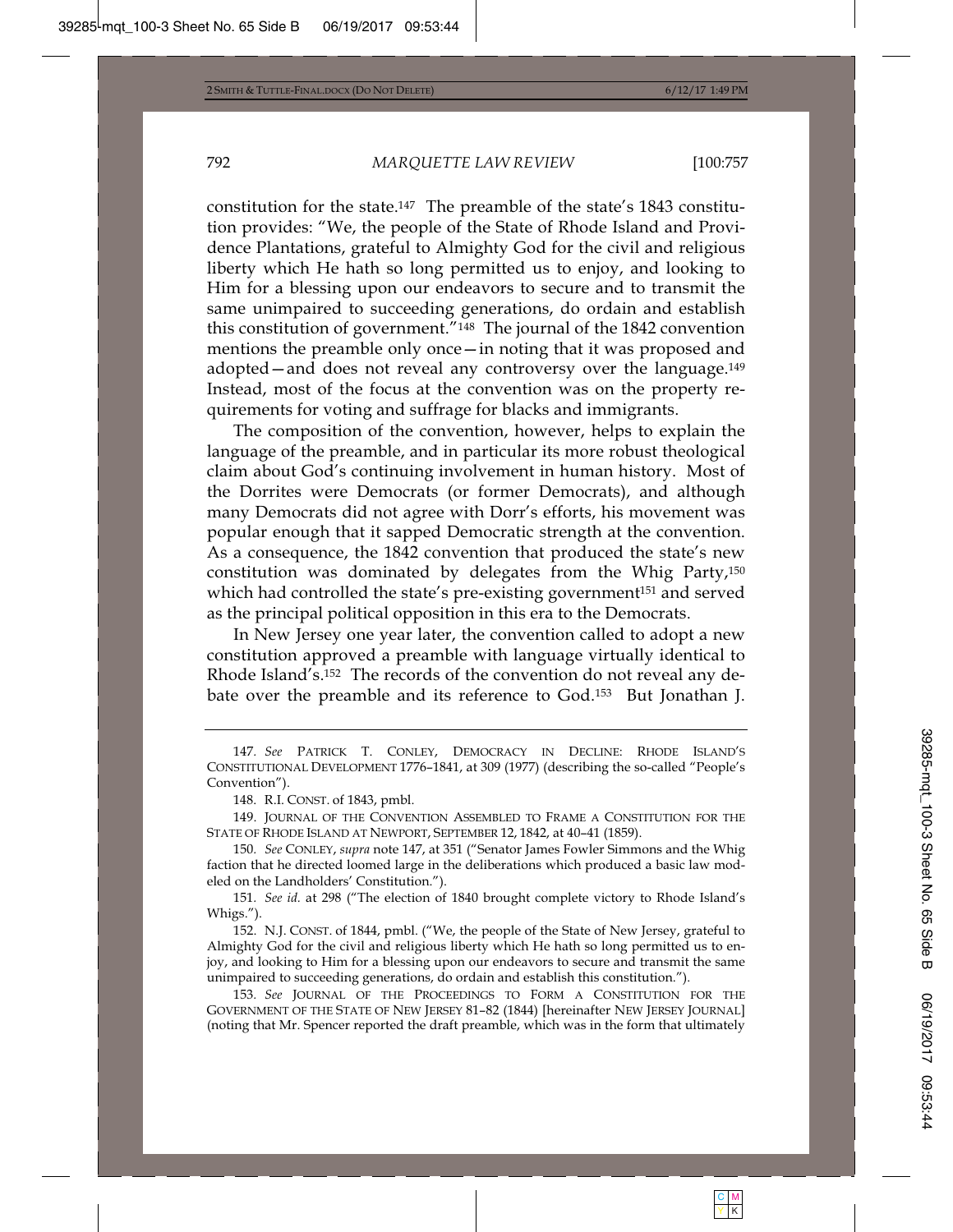Spencer, a physician who chaired the committee that drafted the language and who proposed the language to the convention, was a prominent member of the Whig Party.154 To be sure, Whigs did not dominate the convention in New Jersey the way they had in Rhode Island,155 and Whigs and Democrats had roughly equal numbers of supporters in New Jersey in 1844.156 But the same year that New Jersey adopted its new constitution, the Whig party nominated Theodore Frelinghuysen of New Jersey, an active evangelical Christian known as the "Christian statesman," as its candidate for Vice President.157 There thus is reason to believe that New Jersey Whigs at the time shared the more general evangelical fervor inspired by the Second Great Awakening held by Whigs elsewhere.158

Two years later, in 1846, Iowa adopted a constitution upon admission to the union with a preamble similar to Rhode Island's and New Jersey's.159 The preamble provided in relevant part, "We, the People of

would be adopted).

157*. See James K. Polk: Campaigns and Elections*, MILLER CENTER, https://millercenter.org/president/polk/campaigns-and-elections [https://perma.cc/2WAJ-XK9P] (last visited Apr. 24, 2017).

158. Indeed, another likely Whig delegate, Richard S. Field, began the convention by successfully moving a resolution to "acknowledge our dependence upon God, and invoke his blessing upon our labours," and to open "every morning [of the convention] with prayer." NEW JERSEY JOURNAL, *supra* note 153, at 18–19. Field eventually was appointed by a Republican Governor to serve out the term of an open Senate seat, and President Lincoln later appointed him to serve as a federal district court judge. *See Richard S. Field: Attorney General*, DEP'T L. & PUB. SAFETY, http://nj.gov/oag/oag/ag\_1838-1841\_field\_bio.htm [https://perma.cc/XL9K-P5JC] (last visited Apr. 24, 2017). The Whig Party had dissolved by 1862, but most of its members had become Republicans.

159. The language in the preamble was originally drafted and adopted in a convention in 1844, as part of a constitution that the voters twice narrowly rejected because of a dispute with Congress over the boundaries of the state. *See* FRAGMENTS OF THE DEBATES OF THE IOWA CONSTITUTIONAL DEBATES OF 1844 AND 1846, at 234, 247–55 (Benjamin F. Shambaugh ed., 1900) [hereinafter Shambaugh]. *See also* IOWA CONST. of 1844, pmbl.; Louis Pelzer, *The*

<sup>154.</sup> Spencer had been a Whig candidate for Congress and, a year after serving as a delegate at the constitutional convention, was nominated as the Whig candidate for Governor, though he declined the nomination. *See* THE COUNTRY PRACTITIONER, OR, NEW JERSEY JOURNAL OF MEDICAL AND SURGICAL PRACTICE 47 (1879–1881).

<sup>155</sup>*. See* BARBARA G. SALMORE & STEPHEN A. SALMORE, NEW JERSEY POLITICS AND GOVERNMENT: THE SUBURBS COME OF AGE 134 (3d ed. 2013).

<sup>156.</sup> *See id.* ("Delegates to the 1844 constitutional convention . . . divided almost exactly between Whigs and Democrats . . . ."). Henry Clay, the Whig candidate for President, carried New Jersey in the 1844 presidential election in a very close vote; Clay won 50.46% of the popular vote to James K. Polk's 49.39%. *See 1844 Presidential General Election Results*, ATLAS OF U.S. PRESIDENTIAL ELECTIONS, http://uselectionatlas.org/RESULTS/national.php?year=1844 [https://perma.cc/TB42- 5RRD] (last visited Apr. 24, 2017).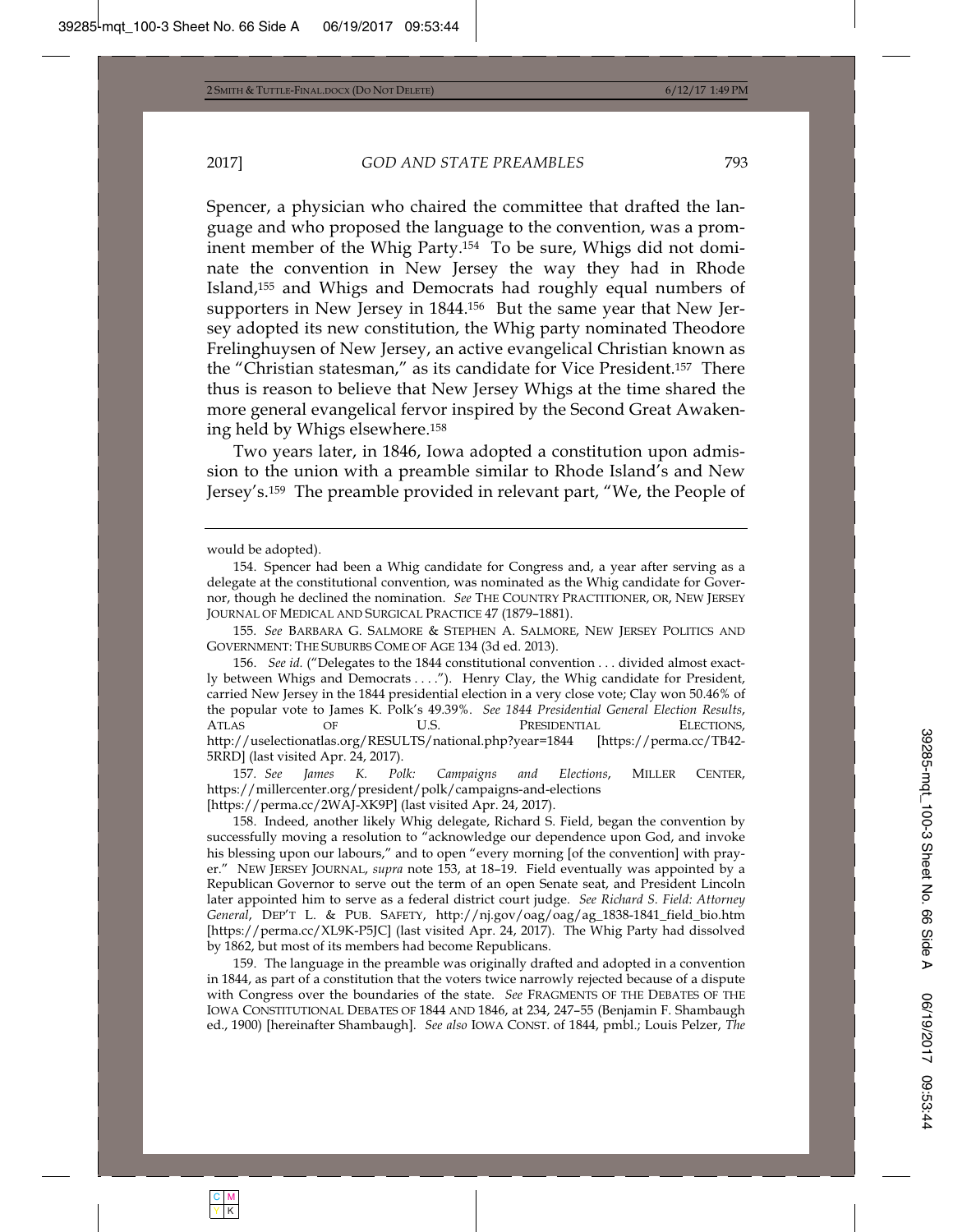the Territory of Iowa, grateful to the Supreme Being for the blessings hitherto enjoyed, and feeling our dependence on Him for a continuation of those blessings, do ordain and establish a free and independent government, by the name of the State of Iowa . . . ."160 Unlike the partisan demographics of the Rhode Island and New Jersey conventions, more than two-thirds of the delegates elected to the convention were Democrats, and less than one-third were Whigs.161 As a consequence, the constitution that they proposed (like the virtually identical 1846 document) was a "largely Jacksonian creation,"162 in particular in its treatment and regulation of banks163 and its refusal to extend voting rights to black citizens.164 But the Iowa Whigs, who like Whigs elsewhere tended to be evangelical Protestants who favored "using the legislature and courts to enforce basic standards of Protestant morality,"165 appear to have exerted their influence in the drafting and adoption of the preamble.

The Committee on State Boundaries drafted the initial version of the preamble, suggesting that the principal purpose of the preamble would be to identify the state's borders. The initial draft that the Committee proposed did not refer to God; instead, it borrowed the purposes stated in the preamble of the federal Constitution and identi-

161. Shambaugh, *supra* note 159, at app. A at 410 (stating that there were fifty-one Democrats and twenty-one Whigs). The ratio of Democrats to Whigs was similar at the 1846 convention, which had twenty-two Democrats and ten Whigs. *See id.* at app. B at 415.

162. Cook, *supra* note 146, at 94.

164*. See* IOWA CONST. of 1846, art. 3, § 1. In contrast, Iowa's Whigs, similar to Whigs elsewhere at the time, favored a broader range of rights for African Americans and thus opposed "the state's virulently racist stance on black in-migration." Cook, *supra* note 146, at 95. Although the Whigs were more supportive than Democrats of the rights of black citizens, many Catholic Iowans of Irish and German descent viewed the Whig party as a "vehicle for bigoted evangelical Protestantism." Cook, *supra* note 146, at 97.

165. Cook, *supra* note 146, at 95; *see also id.* ("Much (though by no means all) of the support for the so-called blue laws against gambling, desecration of the sabbath, and drinking came from the Whigs."); Pelzer, *supra* note 159, at 193–212.

*History and Principles of the Whigs of the Territory of Iowa*, *in* 5 IOWA JOURNAL OF HISTORY AND POLITICS 77–85 (Benjamin F. Shambaugh ed., 1907) [hereinafter Pelzer]. There does not appear to have been any debate at the 1846 convention about the portion of the preamble referring to God that had been adopted at the 1844 constitution. The 1846 constitutional convention met for only fifteen days and used as its template the constitution adopted in the convention two years earlier. *See* Shambaugh, *supra* note 159, at 414. Because the 1844 convention drafted the preamble, we consider that convention in our discussion above.

<sup>160.</sup> IOWA CONST. of 1846, pmbl.

<sup>163.</sup> The constitution prohibited the creation of any bank that would issue notes that could circulate as currency. *See* IOWA CONST. of 1846, art. 9, § 1.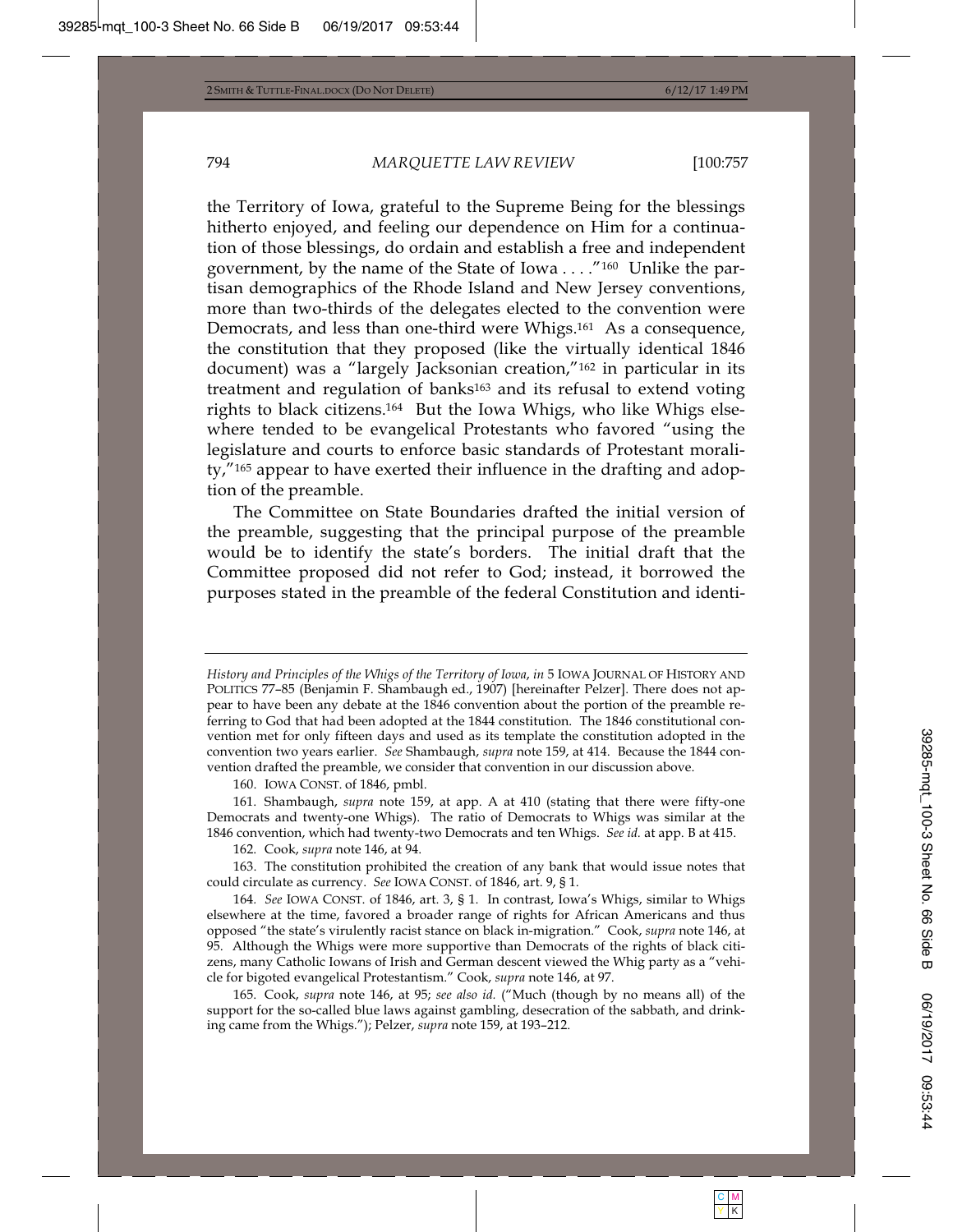fied the proposed boundaries of the state.166 When the Committee reported its draft to the Committee of the Whole, the convention considered and adopted several amendments to the language, including an amendment, moved by a Whig delegate named Caleb B. Campbell,<sup>167</sup> to insert in the preamble the phrase "grateful to the Supreme Ruler of the Universe, for the blessings hitherto enjoyed as a people, and acknowledging our dependence upon Him for the continuation of those blessings."168 Unlike other matters at the convention touching on religion,169 the journal of the convention does not reveal any debate over the proposal, stating merely that the amendment "was agreed to."170

The preamble to Illinois's 1848 constitution borrowed both from the federal preamble, in its statement of purposes, and from the preambles adopted in Rhode Island and New Jersey several years earlier, in its reference to God.171 (The preamble to the state's original constitution, adopted upon admission to the union in 1818, did not refer to God.) The records of the 1847 convention do not include detailed accounts of the debates, but it is clear that the initial draft of the preamble, proposed by the convention's Committee on Law Reform, did not refer to God; instead, it borrowed the federal preamble, simply substi-

168. IOWA JOURNAL, *supra* note 166, at 46.

169. There was controversy over an earlier motion by a Whig delegate (and supported by most Whig delegates) to begin each session with prayer "to Almighty God," which Democratic delegates defeated. *See id.* at 16, 31 (motion of Elijah Sells); Cook, *supra* note 146, at 94 n.19; Shambaugh, *supra* note 159, at 12–20; *see also id.* at 175–81 (newspaper coverage of debate). There was also controversy over a proposed provision to prohibit discrimination on the basis of religion, *see* IOWA JOURNAL, *supra* note 166, at 48, and whether that clause or a religious test clause would be interpreted to permit atheists to testify in court, *see id*. at 38–41; Shambaugh, *supra* note 159, at 25.

170. IOWA JOURNAL, *supra* note 166, at 46. The Committee on Revision did not propose any changes to the amended language, and the convention approved the preamble as amended. *See* Shambaugh, *supra* note 159, at 156.

171. We, the people of the State of Illinois grateful to Almighty God for the civil, political, and religious liberty which He hath so long permitted us to enjoy, and looking to Him for a blessing upon our endeavors to secure and transmit the same unimpaired to succeeding generations, in order to form a more perfect government, establish justice, insure domestic tranquility, provide for the common defence, promote the general welfare, and secure the blessings of liberty to ourselves and our posterity, do ordain and establish this constitution for the State of Illinois.

ILL. CONST. of 1848, pmbl.

<sup>166</sup>*. See* JOURNAL OF THE CONVENTION FOR THE FORMATION OF A CONSTITUTION FOR THE STATE OF IOWA 17 (1845) [hereinafter IOWA JOURNAL].

<sup>167</sup>*. See* Shambaugh, *supra* note 159, at app. at 405–15 (providing roster of delegates to the convention, with party affiliations).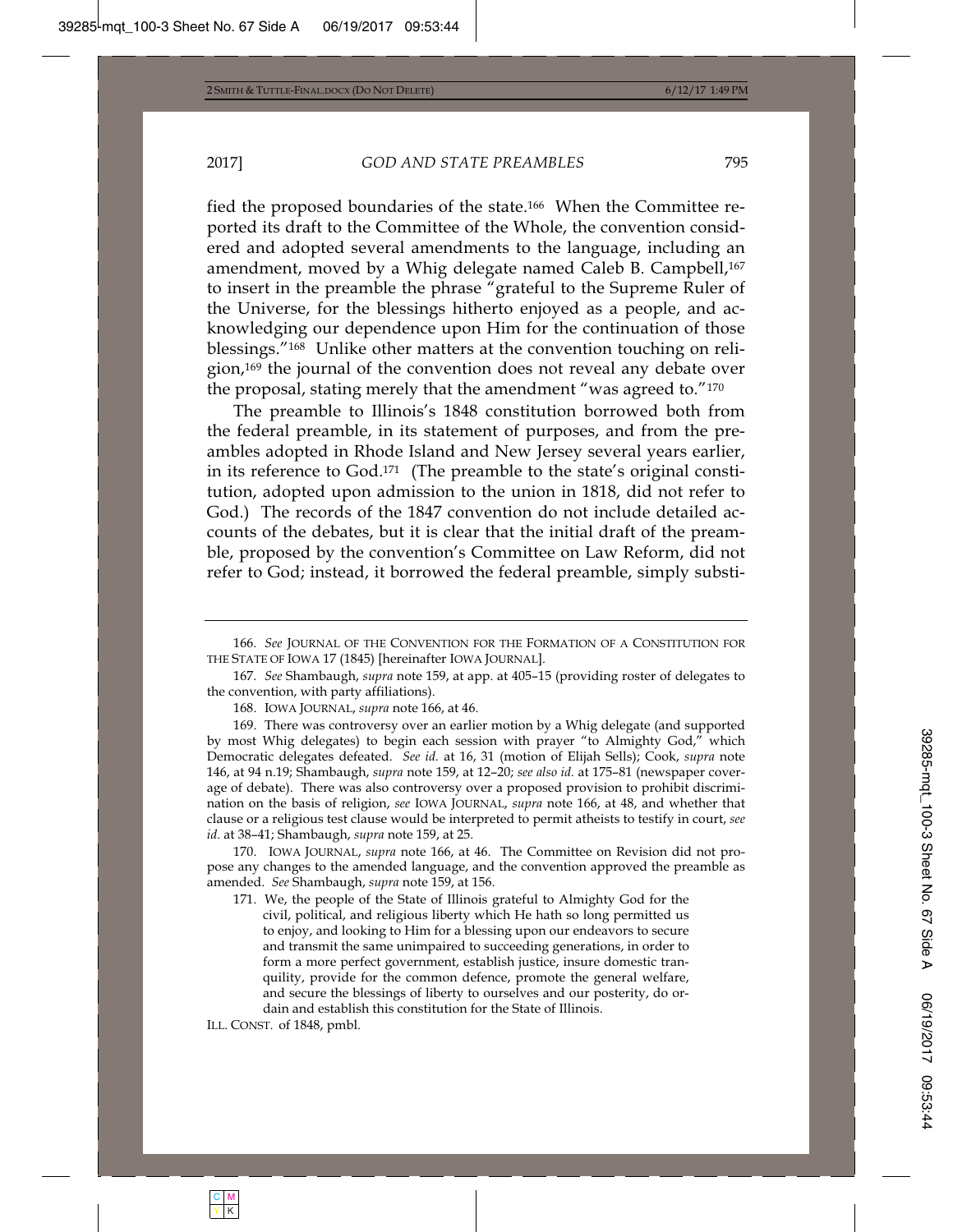tuting "the State of Illinois" for "the United States of America."172 The convention then referred the draft of the preamble and the first few articles to the Committee on Revision and Adjustment of the Articles of the Constitution.173 When the Committee reported its draft to the convention the following week, William Thomas, a Whig delegate,174 moved to amend the preamble by adding the clause expressing gratitude to God for the liberty that "He has so long permitted us to enjoy, and looking to Him for a blessing upon our endeavors to secure and transmit the same unimpaired to succeeding generations."175 The records of the convention simply state that "the question was taken, and the preamble, as amended, adopted."176

In seeking a divine blessing for the people's future attempts at selfgovernance, the 1840s preambles adopted in Rhode Island, New Jersey, Iowa, and Illinois strongly echoed the Puritan-influenced language of the 1780 Massachusetts preamble. As we have noted, the geographical pattern of the Second Great Awakening's influence, and the Whig influence on the crafting of the preambles, suggests that the choice of the more robustly theological Type 2 language in these states was intentional.

In this era, New York, Wisconsin, California, Maryland, Ohio, Indiana, and Minnesota also adopted preambles referring to God, albeit without an express request for a Divine blessing. Even though they all adopted Type 1 language, the mere fact that they referred to God in their preambles was itself a mark of the influence, in some states more obviously than others, of the Second Great Awakening. We have already described the influence of the movement in New York, and four of the other states to adopt Type 1 preambles in this era were in the Ohio Valley and the upper Midwest, to which the movement initially

<sup>172</sup>*. See* JOURNAL OF THE CONVENTION, ASSEMBLED AT SPRINGFIELD, JUNE 7, 1847, at 395 (1847) [hereinafter ILLINOIS JOURNAL].

<sup>173</sup>*. Id.* at 439–40.

<sup>174</sup>*. See* THE CONSTITUTIONAL DEBATES OF 1847, *in* 14 COLLECTIONS OF THE ILLINOIS STATE HISTORICAL LIBRARY 978–83 (Arthur C. Cole ed., 1919) [hereinafter ILLINOIS DEBATES] (providing biographical information about delegates). It is not clear if support for including devotional language was limited to Illinois Whigs. A committee equally divided between Whig and Democratic delegates drafted an "address to the people of the state" to accompany the draft constitution that concluded with "an appeal to Almighty God." ILLINOIS JOURNAL, *supra* note 172, at 532–36; *see also* ILLINOIS DEBATES, *supra* at 953, 955–57, 967, 970, 980 (providing biographical information about delegates).

<sup>175.</sup> ILLINOIS JOURNAL, *supra* note 172, at 511.

<sup>176</sup>*. Id.*; *see also* ILLINOIS DEBATES, *supra* note 174, at 931.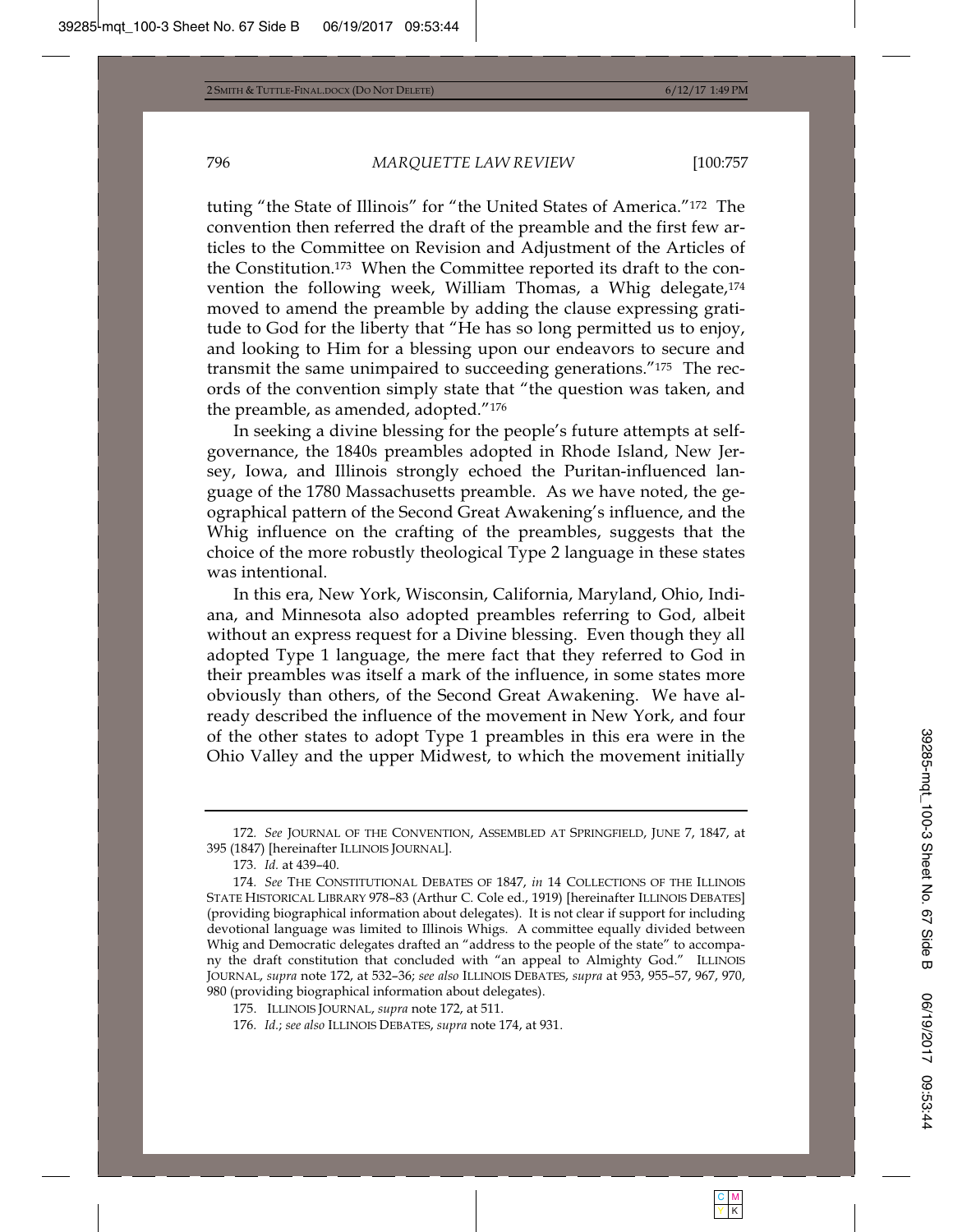expanded.177 In addition, although the preambles in these states merely expressed gratitude to God rather than invoking God's blessing, in every case other than New York they represented each state's first acknowledgment of God in its constitution.

The preambles in these states all follow the same verbal formula, expressing gratitude to God for liberty,<sup>178</sup> freedom,<sup>179</sup> or the right to choose a form of government<sup>180</sup> without explicitly seeking a continued blessing upon human endeavors.181 Although they differed from Connecticut's earlier Type 1 preamble in the language they used to express gratitude to God, the basic characteristics of the preambles echoed Connecticut's earlier approach, and became the model for future Type 1 preambles. California's 1849 preamble is typical; it provides, "We, the people of California, grateful to Almighty God for our freedom in order to secure its blessings, do establish this Constitution."182

In some of these states, there was no controversy at all over the adoption of language referring to God. At the New York convention in 1846, for example, the discussion about the proposed preamble was brief, did not focus on the reference to God, and was, as one delegate stated, an "unimportant matter."183 The lack of controversy is likely explained by the fact that New York replaced a constitution (from 1821) that already included an earlier version of a Type 1 reference to God in the preamble.184

180. IND. CONST. of 1851, pmbl.

181. The only other state to adopt a preamble with a reference to God during this era was Texas, whose 1845 constitution upon admission to the union "acknowledg[ed] with gratitude the grace and beneficence of God, in permitting us to make a choice of our form of government." TEX. CONST. of 1845, pmbl. The preamble thus echoed the earlier Type 1 preambles of Connecticut and New York, referring to the "grace and beneficence of God." Texas later adopted a new constitution with a Type 2 preamble. *See* TEX. CONST. of 1876, pmbl.

182. CAL. CONST. of 1849, pmbl.

183. REPORT OF THE DEBATES AND PROCEEDINGS OF THE CONVENTION FOR THE REVISION OF THE CONSTITUTION OF THE STATE OF NEW YORK 1054 (1846) (comments of Mr. Kirkland). One delegate complained that the proposed preamble was "too narrow," because the delegates "established the Constitution for something besides freedom," *id.* at 1054 (comments of Mr. Simmons), and another delegate moved to strike out the proposed preamble and replace it with the preamble from the 1821 constitution, *id.* (comments of Mr. Tallmadge). After brief discussion, the amendment failed, and the delegates then voted unanimously to adopt the language proposed by the committee. *Id.*

184*. See supra* notes 112, 117–20. The preamble to the 1846 constitution provided, "We,

<sup>177</sup>*. See* MCLOUGHLIN, *supra* note 122, at 130.

<sup>178</sup>*. See* MD. CONST. of 1851, pmbl.; MINN. CONST. of 1858, pmbl.

<sup>179.</sup> CAL. CONST. of 1849, pmbl.; N.Y. CONST. of 1846, pmbl.; OHIO CONST. of 1851, pmbl.; WIS. CONST. of 1848, pmbl.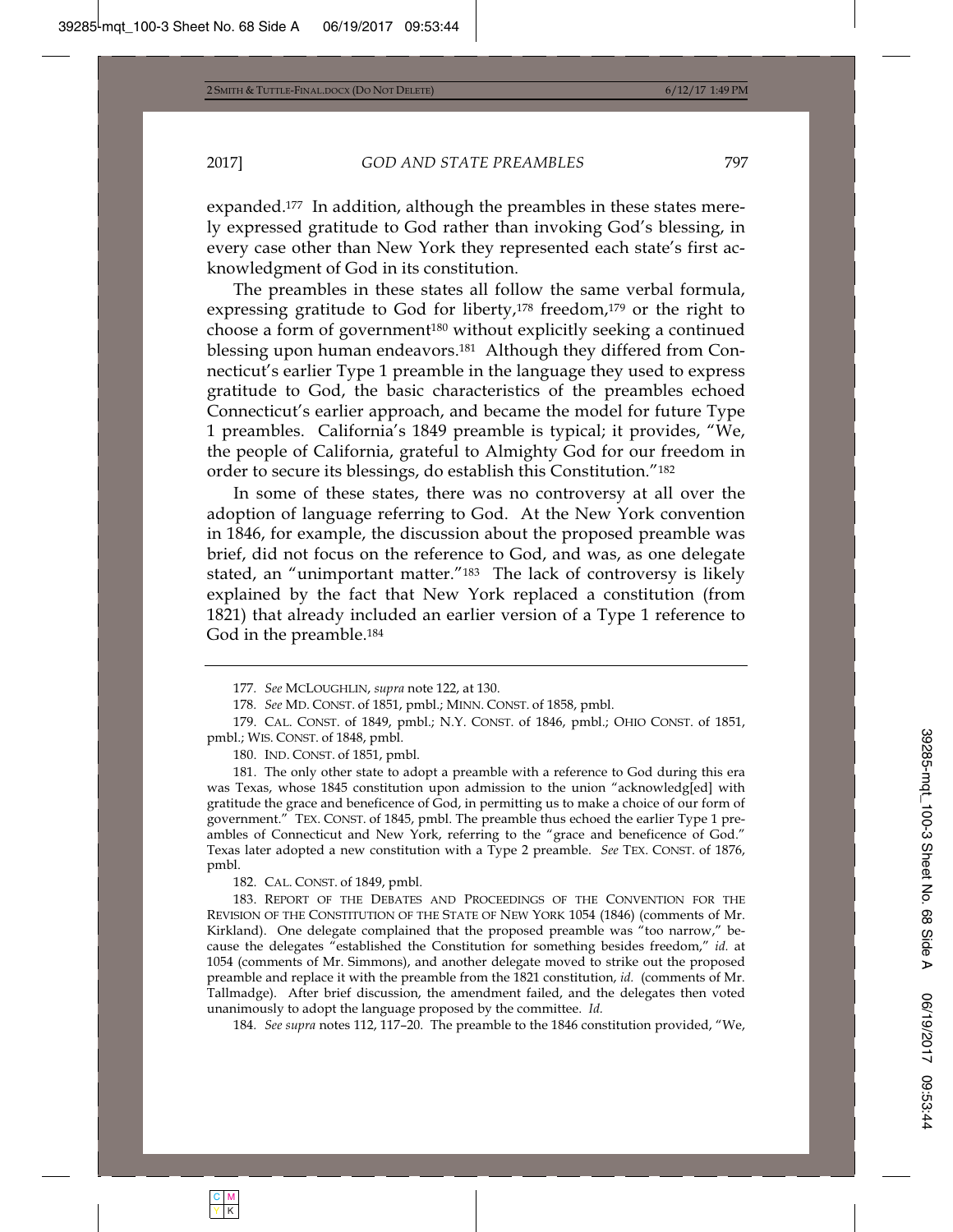In other states there was modest controversy over whether a reference to God in the preamble was appropriate. At Wisconsin's 1846 convention in anticipation of admission to the union, for example, an influential delegate185 moved to strike the language in the proposed preamble that referred to God,186 arguing that the proposed constitution said enough about the subject of God in the bill of rights, presumably in the provision addressing the free exercise of religion.187 The convention overwhelmingly rejected the motion,188 however, and ultimately adopted language referring to God that was identical to the reference in New York's 1846 constitution.189 There was a similarly brief debate at the 1850 Maryland convention over whether to refer to God in the preamble. After a committee drafted the initial version of the preamble, adhering closely to the language of the preamble to the state's prior constitution,190 a delegate moved to amend the proposal to

190. After stating a grievance with the Crown, the preamble to Maryland's 1776 constitution stated: "[W]e, the Delegates of Maryland, in free and full Convention assembled, taking into our most serious consideration the best means of establishing a good Constitution in this State, for the sure foundation and more permanent security thereof, declare . . . ." MD. CONST. of 1776, pmbl.

the people of the State of New York, grateful to Almighty God for our freedom; in order to secure its blessings, do establish this Constitution." N.Y. CONST. of 1846, pmbl.

<sup>185</sup>*. See* THE CONVENTION OF 1846, *in* 27 PUBLICATIONS OF THE STATE HISTORICAL SOCIETY OF WISCONSIN 794 (Milo M. Quaife ed., 1919) [hereinafter THE CONVENTION OF 1846] ("The first constitution probably owed more to Mr. [Moses] Strong's influence than to that of any other man.").

<sup>186.</sup> The proposed preamble would have "acknowledge[ed] with gratitude the grace and beneficence of God in permitting us to make choice of our form of government." *See* JOURNAL OF THE CONVENTION TO FORM A CONSTITUTION FOR THE STATE OF WISCONSIN 50, 628 (1848) [hereinafter WISCONSIN 1847 JOURNAL] (report of the committee on general provisions).

<sup>187.</sup> THE CONVENTION OF 1846*, supra* note 185 at 389.

<sup>188</sup>*. Id.* (noting that the vote against Strong's motion was 73–10).

<sup>189.</sup> WIS. CONST. of 1848, pmbl. ("We, the people of Wisconsin, grateful to Almighty God for our freedom; in order to secure its blessings, form a more perfect government, insure domestic tranquility and promote the general welfare; do establish this Constitution."). The debate over the preamble's language took place at the 1846 convention, which drafted a constitution that voters rejected because of controversial provisions on banking and other matters. The state drafted another constitution at a new convention in 1848, which the voters approved. The preamble to that document, unlike the preamble in the failed 1846 document, was identical to New York's 1846 constitution, with the addition of three secular purposes. There does not appear to have been any debate at the second convention about the language of the preamble, nor any explanation for why the delegates chose not to adopt the "grace and beneficence" formulation used in the rejected 1846 version. *See* WISCONSIN 1847 JOURNAL, *supra* note 186, at 50 (report of the committee on general provisions, which drafted the preamble); *id.* at 143 (convention vote on the preamble and the declaration of rights, which were approved by a large margin).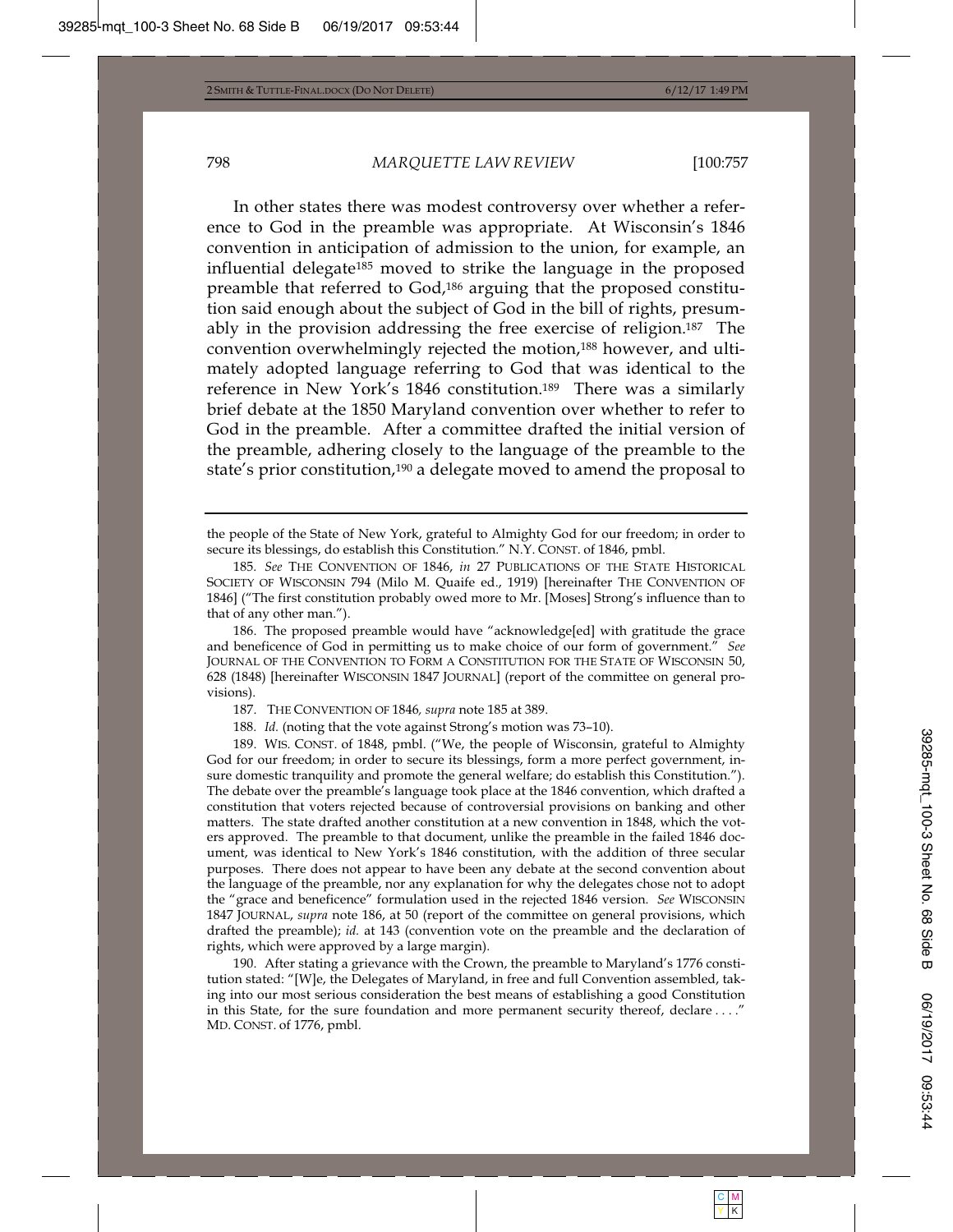add an expression of gratitude to God.191 Because there was also brief debate over whether the preamble should expressly declare the constitution an act of the people, another delegate proposed language that would do so, but that did not contain any reference to God.192 The dueling proposals—with one referring to God and the other without any such reference—prompted only brief discussion about whether a reference to "Almighty God" would be consistent with the convention's earlier decision (ultimately revisited) to adopt a provision protecting persons from disqualification as witnesses, jurors, or officeholders if they "believe[] in the existence of *a* God."193 The convention ultimately adopted the version of the preamble that expressed gratitude to God for "civil and religious liberty"194 (and changed the language of the qualification provision).

In other states, in contrast, there was substantial controversy over whether to refer to God. At the 1849 convention to adopt California's first constitution, there was a robust debate over the proposal from the committee charged with drafting the preamble, which proposed lan-

192. MARYLAND DEBATES, *supra* note 191, at 238–39 ("Mr. John Newcomer now offered his substitute for the preamble, as follows: 'We, the people of the State of Maryland, by our delegates in Convention assembled at the City of Annapolis, taking into our most serious consideration the best means of establishing a good Constitution in this State, declare'"); MARYLAND PROCEEDINGS, *supra* note 191 at 260–61.

193. The convention had previously adopted a provision that prohibited the exclusion of persons as witnesses, jurors, or officeholders so long as they "believe[] in the existence of a God, and that under his dispensation such person will be held morally accountable for his acts, and be rewarded or punished therefor, either in this world or in the world to come." MARYLAND DEBATES, *supra* note 191, at 4–5. One delegate argued in favor of the version of the preamble without a reference to God only because he thought it the only approach consistent with that prior vote. *Id.* at 239 (comments of Mr. Chambers). The convention eventually changed the language in the qualification clause to protect persons who believe "in the existence of God, and that under his dispensation such person will be held morally accountable for his acts, and be rewarded or punished therefor, either in this world or in the world to come." MD. CONST. of 1851, art. 33.

194. MD. CONST. of 1851, pmbl.

<sup>191.</sup> PROCEEDINGS OF THE MARYLAND STATE CONVENTION TO FORM A NEW CONSTITUTION 260 (1850) [hereinafter MARYLAND PROCEEDINGS]; DEBATES AND PROCEEDINGS OF THE MARYLAND REFORM CONVENTION TO REVISE THE STATE CONSTITUTION 236 (1851) [hereinafter MARYLAND DEBATES] (referring to motion of Mr. Parke) (moving to amend the proposal to state, "We, the people of Maryland, grateful to Almighty God for our own freedom, in order to establish justice, maintain public order, and perpetuate liberty, do ordain this Constitution."). *See also id.* at 238 (comments of Mr. Parke) (stating that "the great object of his amendment, was to acknowledge our gratitude to Almighty God for the signal blessings which he had bestowed upon us"). Mr. Parkes did not object to the another delegate's friendly amendment to change the proposal to express gratitude "to Almighty God for our civil and religious liberty," rather than for "our freedom." MARYLAND PROCEEDINGS, *supra* note 191, at 260–61.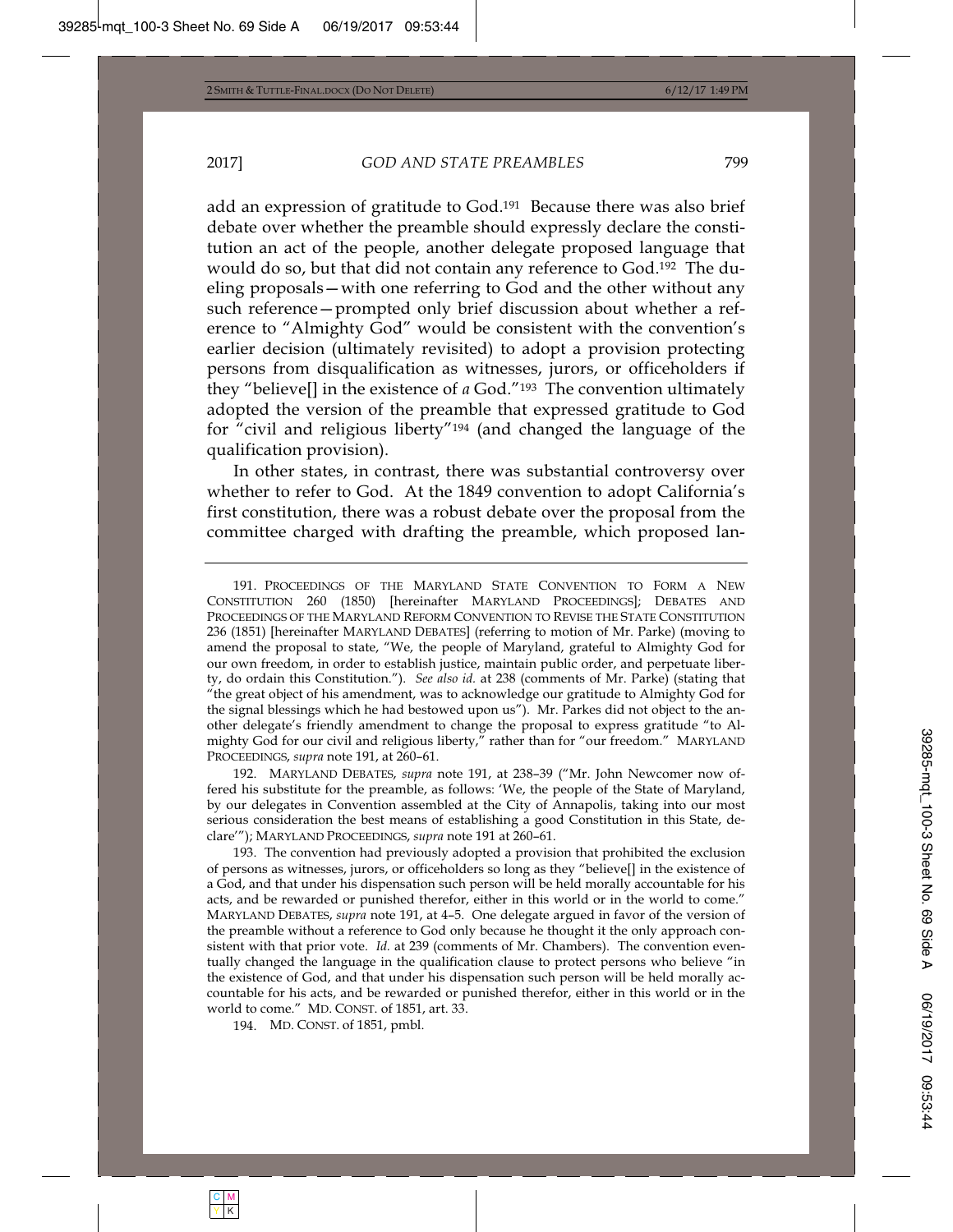guage consciously borrowed from New York's 1846 constitution.195 When the committee first reported its proposal to the convention, Serranus Hastings, a delegate who later became California's first Chief Justice, stated that he could not "see the necessity of inserting in an instrument of this kind a prayer to Almighty God."196 Charles Botts (another future state judge), who proposed alternative language that did not refer to God,197 declared that he "had always been opposed to the abuse of the language of prayer and thanksgiving on occasions of this kind" because he "thought there was an inappropriateness in it," principally because it would force some of the people, in voting to adopt the document, to "say what [they] do[] not intend to say."198 In his view, "the closet is the proper place for devotion—not the ballotbox."199 Other delegates defended the reference to God, arguing that "we should make a due reference to the Supreme Being in performing a work of such magnitude and importance as this,"200 and that "[i]f we can, by supposition, get a prayer out of those who are not in the habit of praying, we should by all means do it."201 Although the delegates, acting as a committee of the whole, initially adopted one of several proposals for the preamble with no reference to God,202 they eventually returned to the original proposal of the committee on the constitu-

<sup>195.</sup> The proposal of the Committee on the Constitution read: "We, the people of California, grateful to Almighty God for our freedom, in order to secure its blessings, do establish this Constitution." REPORT OF THE DEBATES OF THE CONVENTION IN CALIFORNIA, ON THE FORMATION OF THE STATE CONSTITUTION IN SEPTEMBER AND OCTOBER, 1849, at 378–79 (1850) [hereinafter CALIFORNIA DEBATES]. There was also debate over whether the preamble should refer to the people of the "State" of California when, until admission, California would merely retain the status of a territory. *See id.* at 379 (comments of Mr. Shannon). In addition, some delegates thought that a preamble was unnecessary, and that if there were a preamble, the shorter the better. *Id.* (comments of Mr. Hastings); *id.* at 379–80 (referring to comments of Mr. McCarver) ("If we sit here much longer we will have a resolution to annex New York, Constitution and all").

<sup>196</sup>*. Id.* at 379.

<sup>197</sup>*. Id.* at 416 ("In order to institute a government, the free and independent people of California do ordain as follows").

<sup>198</sup>*. Id.* (comments of Mr. Botts).

<sup>199</sup>*. Id.*

<sup>200</sup>*. Id.* at 417 (comments of Mr. Steuart); *see also id.* at 379 (comments of Mr. Norton) (stating that "it is proper, doing so solemn an act, that we should make a due reference to the Supreme Being").

<sup>201</sup>*. Id.* at 417 (comments of Mr. Norton); *see also id.* at 416 (stating that "although we may not (some of us at least) be in the habit of praying, where an opportunity occurs when it would be not only appropriate but proper to do so, that we should do it").

<sup>202</sup>*. Id.* at 417.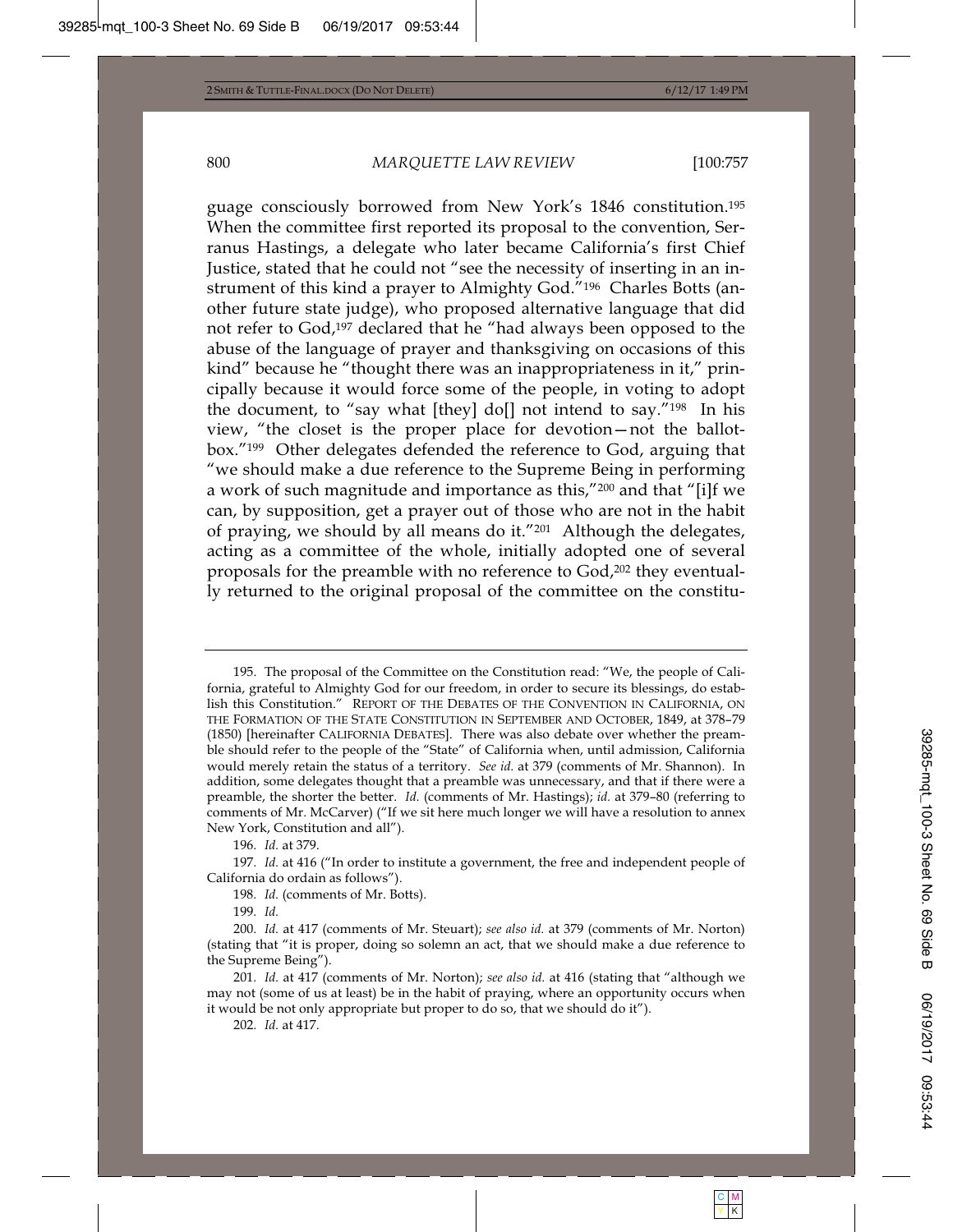tion, which they adopted with minor modifications.203 The adopted version of the preamble provides, "We, the People of the State of California, grateful to Almighty God for our freedom, in order to secure and perpetuate its blessings, do establish this Constitution."

At Indiana's 1850 constitutional convention, there similarly was substantial debate over whether to include a reference to God and, in particular, whether the reference should make broad theological claims. The committee charged with drafting the preamble proposed language that did not refer to God,<sup>204</sup> but a delegate, Mr. Hall, moved to amend the proposed preamble by substituting language "acknowledging the gracious providence of God, in bestowing upon us the great and manifold blessings of a Christian civilization."205 He argued that such language was appropriate for a Christian people, and he presented petitions from citizens of the state asking for such a statement.206

Hall's proposal provoked a vigorous discussion. Two delegates stated that although they had no objection, as a matter of their personal faith, to the suggestion that the Almighty "superintends all his works, and disposes the hearts of people to do good," they did not see why it was "necessary that these sentiments should be inscribed in the Constitution,"207 because they "did not think we were here as a syna-

INDIANA JOURNAL, *supra* note 204, at 318; INDIANA DEBATES, *supra* note 204, at 852.

206. INDIANA DEBATES*, supra* note 204, at 852.

207*. Id.* at 854 (comments of Mr. Morrison); *accord id.* at 855 (comments of Mr. Murray) (explaining that even though he had "no objection at all to the language of the substitute,"

<sup>203</sup>*. Id.* The convention decided to strike the words "the State of" in the phrase "people of the State of California," in order to appease those who expressed concern about the oddity of a territory declaring itself a state before admission to the union, but kept the language, drawn from New York's preamble, expressing gratitude to God for freedom.

<sup>204.</sup> JOURNAL OF THE CONVENTION OF THE PEOPLE OF THE STATE OF INDIANA TO AMEND THE CONSTITUTION 165 (1851) [hereinafter INDIANA JOURNAL] ("We, the people of the State of Indiana, in order to establish justice, maintain public order, and perpetuate liberty, do ordain this Constitution"); REPORT OF THE DEBATES AND PROCEEDINGS OF THE CONVENTION FOR THE REVISION OF THE CONSTITUTION OF THE STATE OF INDIANA 851 (1850) [hereinafter INDIANA DEBATES].

<sup>205.</sup> INDIANA JOURNAL, *supra* note 204, at 318; INDIANA DEBATES, *supra* note 204, at 852.

We, the people of the State of Indiana, acknowledging the gracious providence of God, in bestowing upon us the great and manifold blessings of a Christian civilization; and, in particular, in vouchsafing to us a condition of society in which the social, political, and religious rights conferred by Him on mankind are recognized and respected; for the protection of these rights . . . and the establishment of justice, liberty, and the general well-being, do solemnly ordain and establish this Constitution.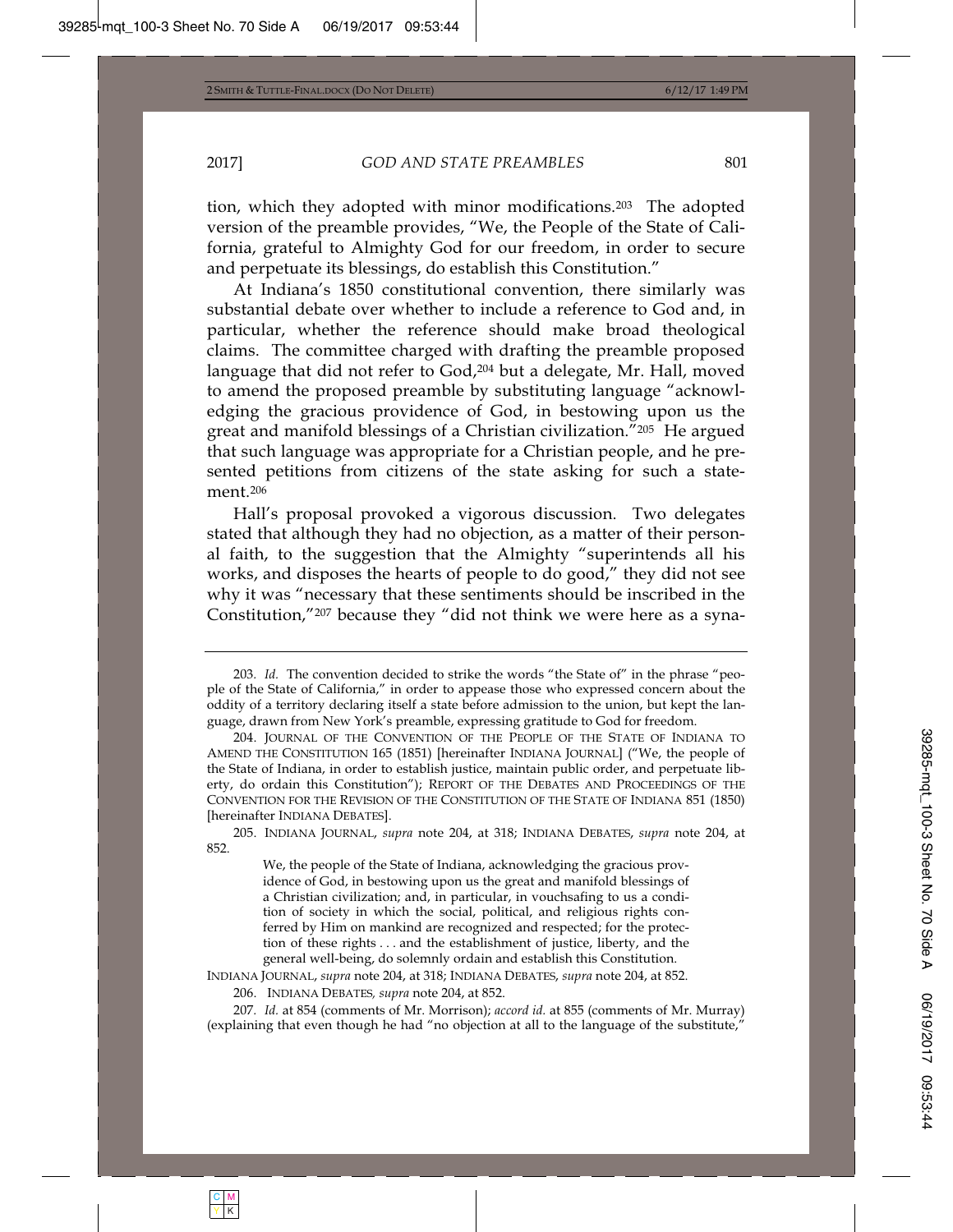gogue to make a special appeal to the Divines for their advice in this matter."208 Several delegates then sought a compromise, proposing amendments to the committee's original proposal to include more modest references to God; one such proposal would have expressed gratitude to God for freedom, and another for the right to choose a form of government.<sup>209</sup> The convention rejected Mr. Hall's proposal<sup>210</sup> and, after some debate over what exactly the preamble should express thanks for,211 adopted a modified version of the committee's original proposal. The substitute expressed gratitude to God "for the free exercise of the right to choose our own form of government."212

The influence of the partisan dynamic that we described above was apparent at some of these state conventions, as well. For example, at the Ohio convention in 1850, the delegates initially considered language that would have stated the people's trust in the "favor and protection of Almighty God,"213 but eventually adopted language merely expressing gratitude to God for freedom.214 Although it is not clear

210. INDIANA DEBATES, *supra* note 204, at 857 (noting that the vote was 72–43); INDIANA JOURNAL, *supra* note 204, at 321–22.

211*. Compare* INDIANA DEBATES, *supra* note 204, at 1974 (comments of Mr. Foster) (preferring language expressing gratitude to God for freedom, because he thought that "freedom" "implies the right to establish our own form of government" and is "a more appropriate and comprehensive phrase"), *and id.* at 1967 (comments of Mr. Niles) (arguing that an expression of gratitude for freedom is more accurate and elegant and "would convey a full recognition of the Divine Providence in human affairs, and of our obligations of gratitude for the blessings which are secured by good government"), *with id.* (comments of Mr. Owen) (noting that the delegates were assembled to choose their own form of government, and that "while we are about, in this solemn manner, to thank God for what we enjoy, we should make that expression of thankfulness correspond with the particular work in which we are engaged").

212. IND. CONST. of 1851, pmbl. ("To the end that justice be established, public order maintained, and liberty perpetuated: We, the People of the State of Indiana, grateful to Almighty God for the free exercise of the right to choose our own form of government, do ordain this Constitution.").

213. 1 REPORT OF THE DEBATES AND PROCEEDINGS OF THE CONVENTION FOR THE REVISION OF THE CONSTITUTION OF THE STATE OF OHIO 70 (1851) [hereinafter 1 OHIO REPORT] (comments of Mr. Mitchell).

214*. See* OHIO CONST. of 1851, pmbl. ("We, the people of the State of Ohio, grateful to

because "it is what I acknowledge every night and morning, and profess in my life," he was "unable to see any special necessity for introducing it into the amended Constitution").

<sup>208</sup>*. Id.* at 855 (comments of Mr. Murray).

<sup>209.</sup> INDIANA JOURNAL, *supra* note 204, at 319–20; INDIANA DEBATES, *supra* note 204, at 851–55. Another delegate, perhaps sarcastically, proposed an amendment that would substitute language that did not refer to God: "[I]n Convention assembled, having been permitted, by the favor and patience of our constituents, to remain here so long, do ordain and establish this Constitution." INDIANA JOURNAL, *supra* note 204, at 853 (comments of Mr. McLean).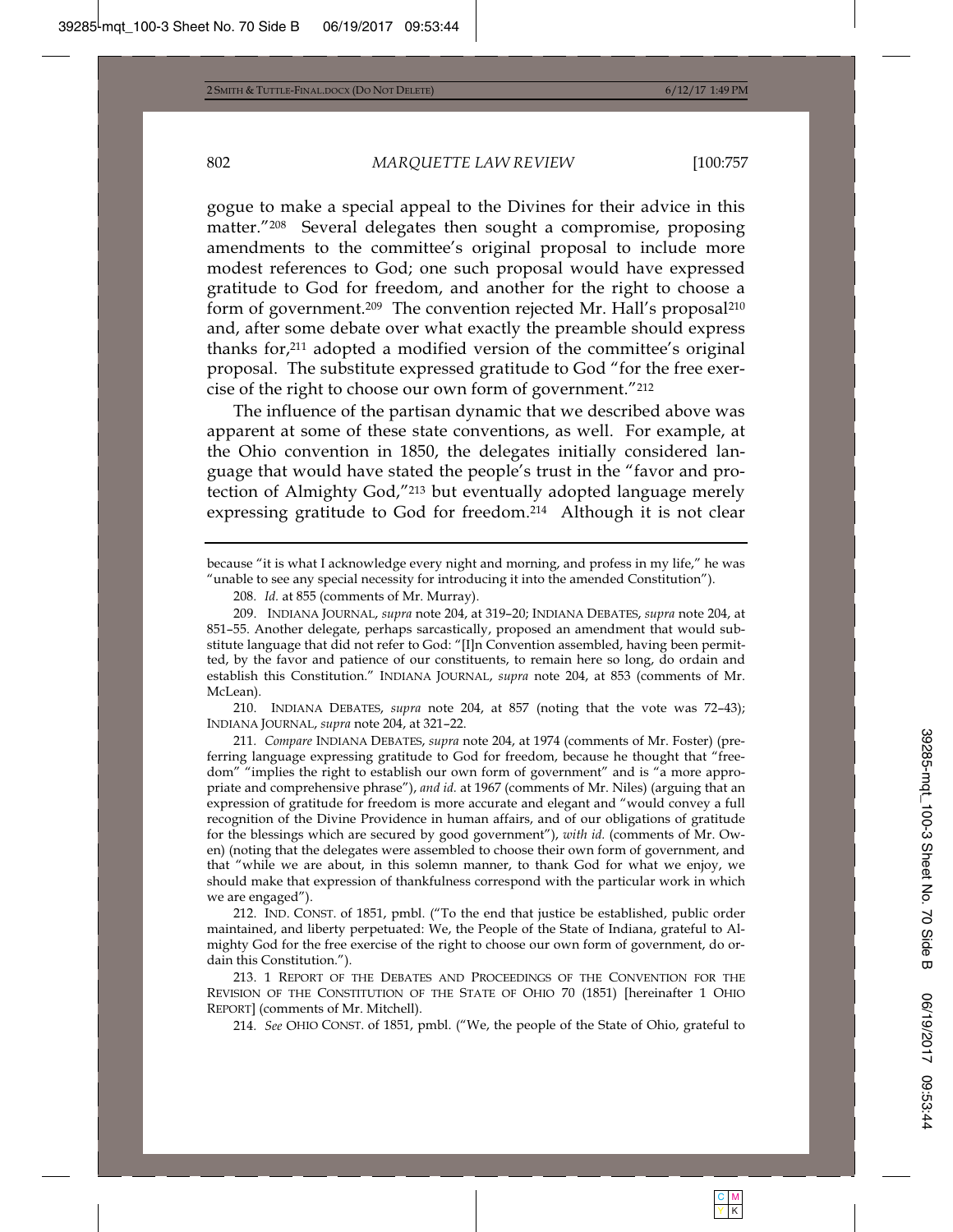why the committee to which the delegates then referred the preamble dropped that language—an outbreak of cholera that led the delegates to adjourn and reassemble later in a different city also left some gaps in the convention records—there does not appear to have been any meaningful debate over the language referring to God in the preamble.215 This is the case notwithstanding the receipt of a petition from citizens urging the delegates to acknowledge God, "his gracious Providence, and the obligations of his law as revealed in the Scriptures . . . ."216 One possible explanation for the convention's lack of enthusiasm for a preamble making more robust claims about the role of God is that a sizable majority of the delegates at the convention were members of the Democratic Party; only about one-third were Whigs.217

In Minnesota, in contrast, members of the Republican Party, which inherited most former supporters of the Whig Party, were responsible for the language of the preamble expressing gratitude to God for civil and religious liberty.218 Because of intense animosity between Democrats and Republicans in the territory, the parties met in separate conventions, with each seeking to draft a new constitution.<sup>219</sup> Each con-

216. 1 OHIO REPORT, *supra* note 213, at 157; *see also* 2 OHIO REPORT, *supra* note 215 at 120. The petition also sought a clause in the Bill of Rights declaring that "as Christianity, morality, and knowledge, are essential to the good government and happiness of mankind, that therefore the church of God shall be protected, schools and means of instruction be encouraged by legislative provision, as far as is not inconsistent with the rights of conscience." 1 OHIO REPORT, *supra* note 213, at 157.

217*. See* Barbara A. Terzian, *Ohio's Constitutions: An Historical Perspective*, 51 CLEV. ST. L. REV. 357, 371 (2004) (noting that sixty-eight of the delegates were Democrats, while only forty-one were Whigs). Indeed, the Whigs in the legislature had opposed the calling of a convention, but they were outvoted by Democrats, who wanted a new constitution to reform the judiciary and to limit the legislature's power to incur debt and charter corporations. *Id.* at 370. Ohio also voted for the Democratic candidates for President in 1848 (when Zachary Taylor, a Whig, won the Presidency) and 1852.

218. The preamble to Minnesota's 1858 constitution, adopted upon admission to the union, provides, "We, the people of the State of Minnesota, grateful to God for our civil and religious liberty, and desiring to perpetuate its blessings and secure the same to ourselves and our posterity, do ordain and establish this constitution." MINN. CONST. of 1858, pmbl.

219. DEBATES AND PROCEEDINGS OF THE CONSTITUTIONAL CONVENTION FOR THE TERRITORY OF MINNESOTA, TO FORM A STATE CONSTITUTION PREPARATORY TO ITS ADMISSION INTO THE UNION AS A STATE 410 (1858) (discussing the possibility of having

Almighty God for our freedom, to secure its blessings and promote our common welfare, do establish this constitution.").

<sup>215.</sup> There was modest controversy over a proposal to change the phrase "people of" to "the free white male citizens within," 2 REPORT OF THE DEBATES AND PROCEEDINGS OF THE CONVENTION FOR THE REVISION OF THE CONSTITUTION OF THE STATE OF OHIO 326 (1851) [hereinafter 2 OHIO REPORT] (referring to motion made by Mr. Woodbury), which the delegates rejected, but no apparent debate over the reference to God.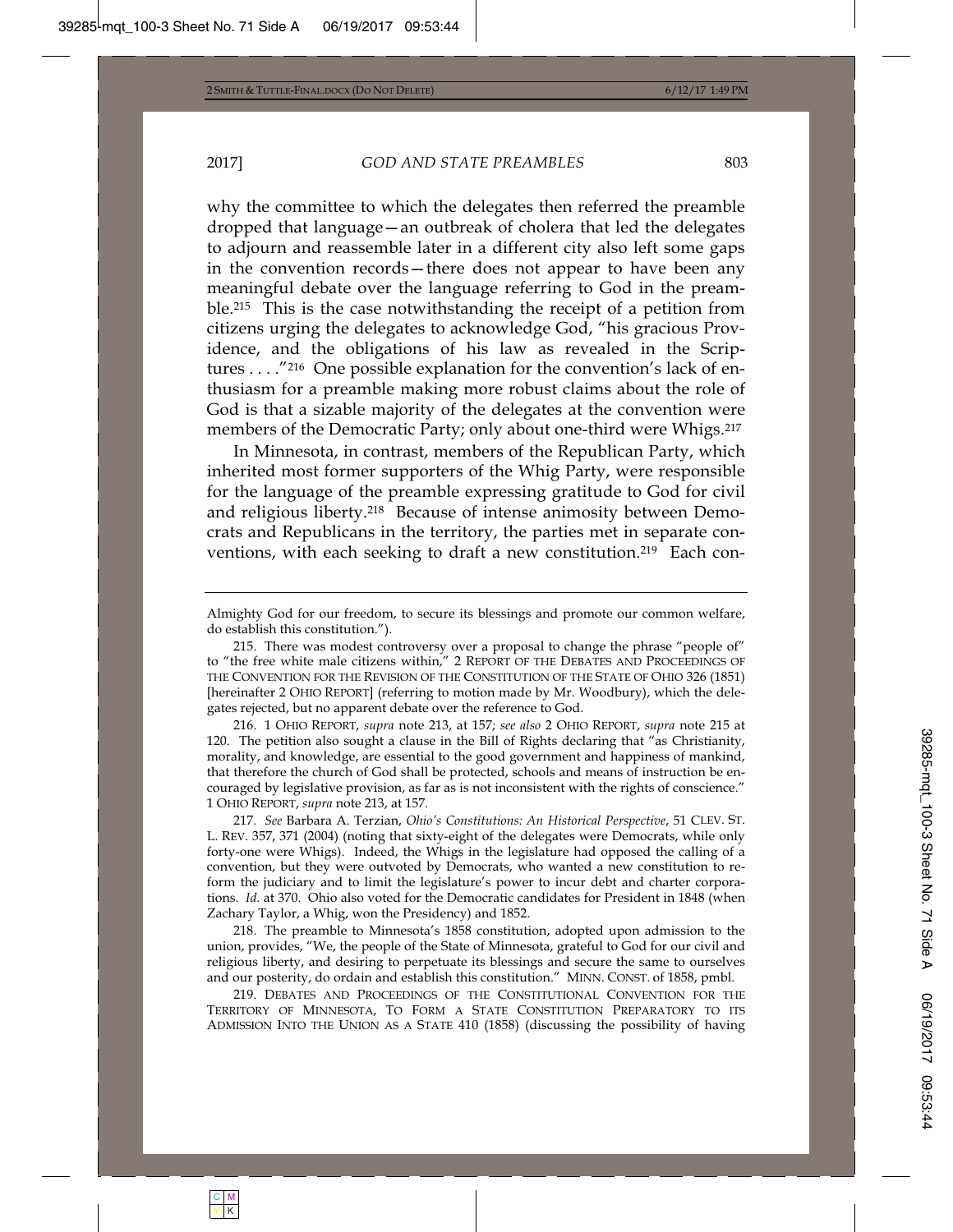vention drafted, considered, and adopted provisions independently of the other, and each convention viewed the opposition's convention as illegitimate.220 Late in the proceedings, the two parties agreed to form a conference committee, and that committee, apparently drawing on the work of both conventions, proposed one constitution that both groups approved.221

Perhaps not surprisingly, the language in the preamble referring to God came from a provision considered and adopted at the Republicans' convention.222 At the Democratic convention, in contrast, the delegates had approved a preamble that did not refer to God.223 Although there is no record of the deliberations of the conference committee, both conventions adopted a constitution with the preamble that the Republican convention had previously approved.224

There are also indications that the delegates at many of the conventions were aware of the language that other states had adopted in their preambles, and that several simply borrowed language from other states' recently adopted constitutions. As noted above, the delegates at the 1846 Wisconsin convention used language almost identical to New York's. At the 1850 Indiana convention, a member of the committee that drafted the preamble made clear that the committee had considered the preambles in other states.<sup>225</sup> At the 1850 Maryland convention, the delegate who proposed the specific language referring to God

the people of the Territory recognize a higher power than the law of the land; and the will of God, upon which all just law is based, and his kindness, mercy and goodness to us, in permitting us to enjoy our civil and religious privileges, should be recognized by us in the very commencement of our work.

*Id.* at 89 (comments of Mr. Hayden); *see also id.* (comments of Mr. North) (same).

223. THE DEBATES AND PROCEEDINGS OF THE MINNESOTA CONSTITUTIONAL CONVENTION 203 (1857) ("We, the People of Minnesota, in order to form a State Government, and to secure and perpetuate the blessings of Liberty, do ordain and establish this Constitution."). There was extensive debate over the proposal, but the discussion focused on whether the preamble should define the boundaries of the new state. *Id.* at 204–11.

<sup>&</sup>quot;two separate and distinct Constitutions").

<sup>220</sup>*. Id.*

<sup>221</sup>*. Id.* at 410–13, 504.

<sup>222</sup>*. Id.* at 78. *See also id.* at 504 (adopting the proposed preamble). There was brief debate over the proposal at the Republican convention. One delegate moved to delete the reference to God, *id.* at 88 (motion of Mr. Galbraith), arguing that although "[t]here is no man here but recognizes a Divine Providence . . . why put that in this Constitution[?]" *Id.* at 88– 99. But two other delegates spoke against the amendment, arguing that

<sup>224</sup>*. Id.* at 604–16.

<sup>225.</sup> INDIANA DEBATES, *supra* note 204, at 855 (comments of Mr. Murray).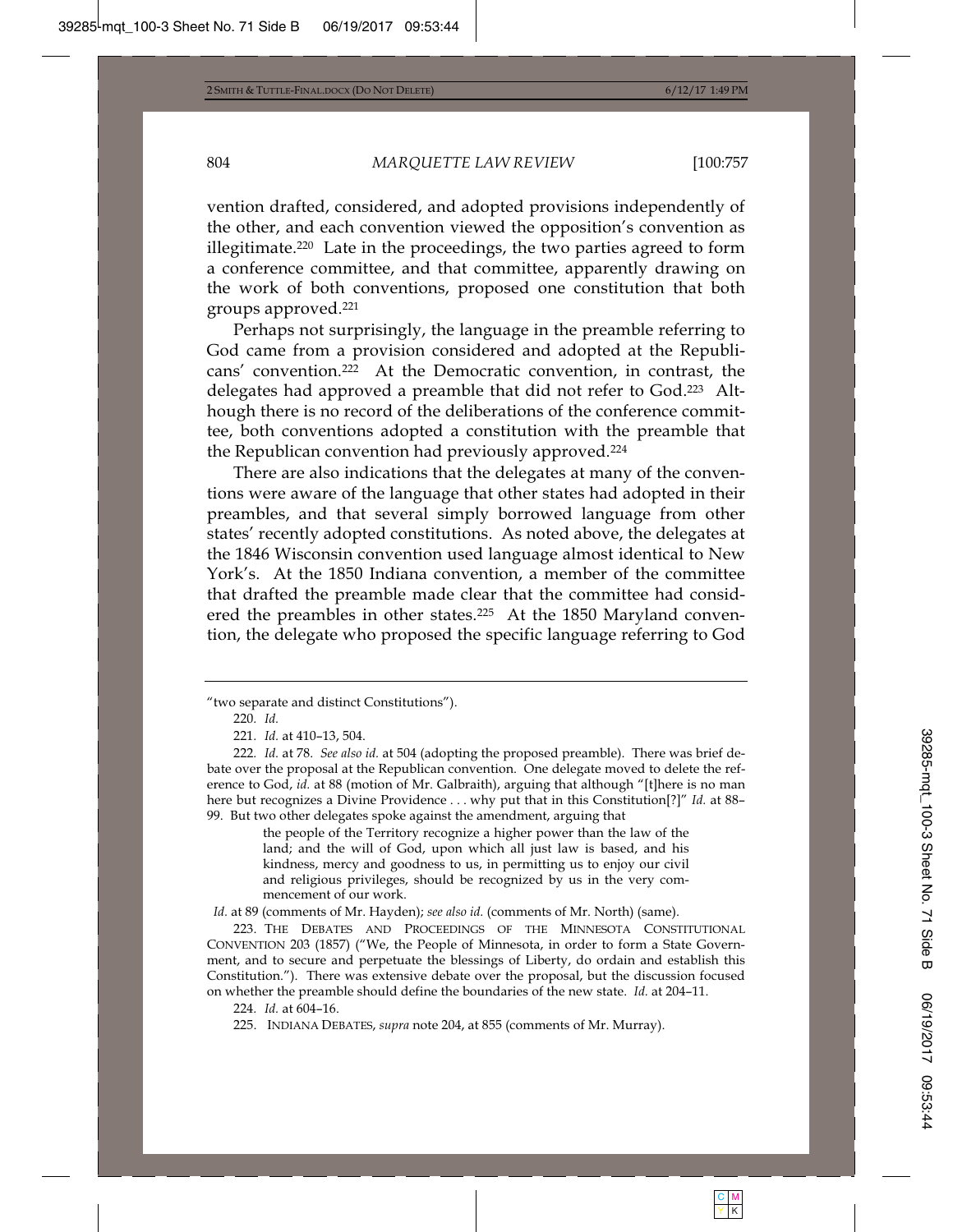that the delegates ultimately approved explained that his proposed language was "similar to that which had been adopted in seven or eight of the Constitutions of the States."226 And at the 1849 California convention, the committee charged with drafting the preamble explained that its proposal borrowed from New York's 1846 constitution,227 though some delegates treated this fact alone as a reason to oppose it.228

Not every state that adopted a new constitution between 1840 and 1860 included a preamble that referred to God. In all, six states collectively adopted seven constitutions during this era that did not do so. (Louisiana adopted two constitutions during this period.) There was no substantial controversy at the conventions in those states over the proposals to adopt preambles that did not mention God, even though there are indications that the delegates in at least some of the states were aware of recently adopted preambles in other states referring to God. For example, although a delegate at the 1849 Kentucky convention proposed a preamble that referred to God in language borrowed from the Iowa constitution,229 the committee charged with drafting the preamble later proposed language that did not mention God.230 There was no apparent debate over the proposal, which the convention ultimately adopted. The delegates to the Michigan convention in 1850 spent almost no time considering the preamble. One delegate proposed a preamble based on the federal Constitution's preamble,231 but

229. REPORT OF THE DEBATES AND PROCEEDINGS OF THE CONVENTION FOR THE REVISION OF THE CONSTITUTION OF THE STATE OF KENTUCKY 41 (1849) (proposal of Mr. Hargis).

230*. Id.* at 168 (describing report by Mr. McHenry of the work of the committee on Miscellaneous Provisions, including the preamble, which provided: "We, the representatives of the people of the state of Kentucky, in convention assembled, to secure to all the citizens thereof the enjoyment of the rights of life, liberty, and property, and of pursuing happiness, do ordain and establish this constitution for its government."); *see also id.* at 356 (report of the Committee on Miscellaneous Provisions).

231*. See* REPORT OF THE PROCEEDINGS AND DEBATES IN THE CONVENTION TO REVISE THE CONSTITUTION OF THE STATE OF MICHIGAN 236 (1850) (proposal of Mr. Church).

<sup>226.</sup> MARYLAND DEBATES, *supra* note 191, at 238 (comments of Mr. Randall).

<sup>227</sup>*. See* CALIFORNIA DEBATES, *supra* note 195, at 379 (comments of Mr. Norton).

<sup>228</sup>*. See id.* (comments of Mr. Shannon, who called the New York preamble "the most butt-ended one that could be found"); *id.* (comments of Mr. McDougal) (expressing hope that the convention would have "originality enough about it to form a preamble of its own, without referring to New York, or any other State. I desire to see in this Constitution a few lines at least of our own manufacture"); *id.* at 379–80 (comments of Mr. McCarver) ("The very fact that the proposition of the Committee is from the Constitution of New York would induce me to reject it.").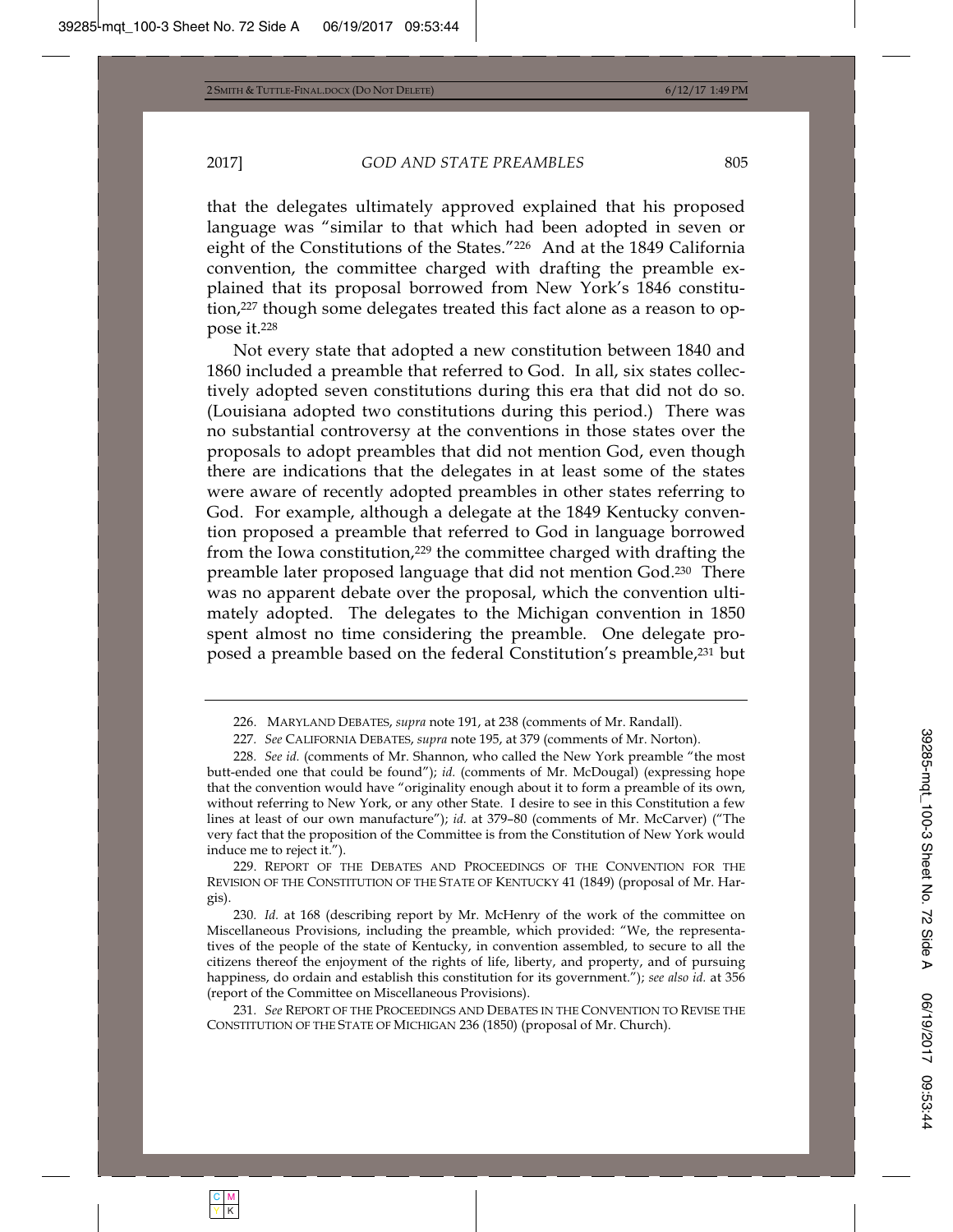he withdrew the resolution when informed that the committee on phraseology would draft language for the preamble.232 That committee eventually proposed a simple preamble that did not mention God—"The People of the State of Michigan do ordain this Constitution"—and the convention adopted it without any apparent debate.233 There similarly was no meaningful debate over the preamble to Louisiana's 1852 constitution, which provides, "We, the people of the State of Louisiana, do ordain and establish this Constitution,"234 or the preamble to the Oregon's 1859 constitution, which provides, "We, the people of the State of Oregon, to the end that justice be established, or maintained, and liberty perpetuated, do ordain this constitution."235

Whereas in 1840 the states with constitutions referring to God in the preamble were the exceptions, by 1860 almost half of the states (sixteen out of thirty-three) had adopted constitutions with preambles referring to God. The trend was geographically diverse, with the exception of the states in the South. On the eve of the Civil War, Texas was the only state of those that would join the Confederacy that referred to God in its preamble.236

It is perhaps surprising, from our vantage point today, to find that the states in the South were the last to embrace the practice of invoking God in their constitutions' preambles. There are three reasons why the trend was slow to reach the South. First, between 1840 and 1860, a time when references to God in preambles were becoming the norm, only three future confederate states adopted new constitutions.237

Second, as we noted above, the Second Great Awakening had much more limited, and quite different, meaning in the South than it did in the North and the Midwest.238 Whereas the Puritan emphasis

236. TEX. CONST. of 1861, pmbl.

237. Texas's 1845 constitution, adopted upon admission, referred to God in language apparently borrowed from New York's 1821 constitution. Florida's original 1845 constitution and Louisiana's 1845 and 1852 constitutions, in contrast, did not refer to God.

238. GOEN, *supra* note 121, at 68–107 (detailing the divisions within Presbyterian, Methodist, and Baptist polities that led to North-South splits, generally driven by Southern rejection of reformist – and particularly abolitionist – ideas emerging from the Second Great Awakening); MCLOUGHLIN, *supra* note 122, at 137–38.

<sup>232</sup>*. Id.*

<sup>233</sup>*. Id.* at 888; JOURNAL OF THE CONSTITUTIONAL CONVENTION OF THE STATE OF MICHIGAN 460 (1850).

<sup>234.</sup> A motion to create a special committee to draft and report a preamble and bill of rights failed, as did a motion to postpone further consideration of the preamble. JOURNAL OF THE CONVENTION TO FORM A NEW CONSTITUTION FOR THE STATE OF LOUISIANA 12 (1852).

<sup>235.</sup> OR. CONST. of 1857, pmbl.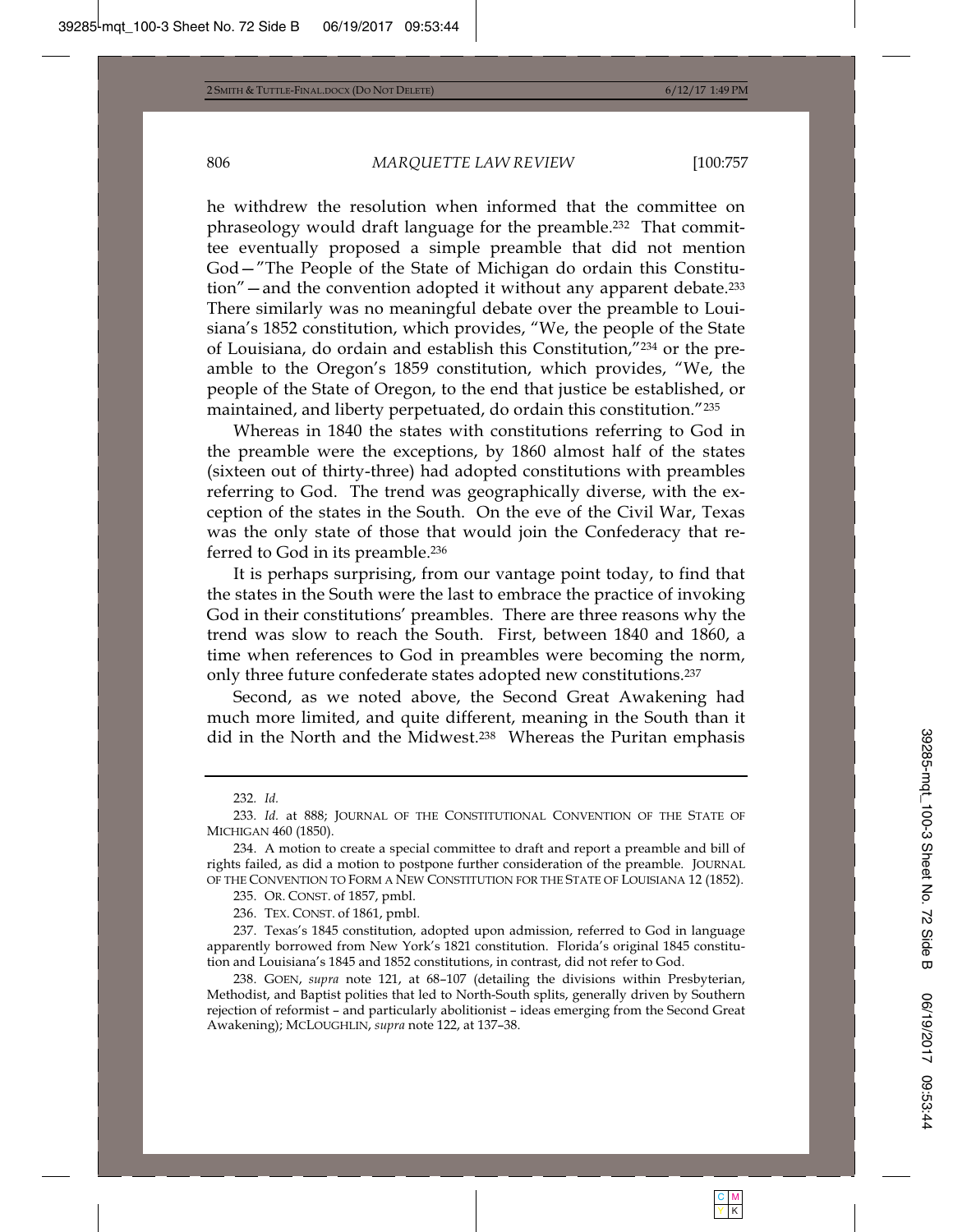on a holy community was the hallmark of the movement in the North and the Midwest, Southern evangelicals tended to reject this Puritan inheritance.239 The evangelical appropriation of this Puritan idea treated the entire nation as the holy community. Largely because of the debate over slavery and the subordinate question of state sovereignty, many in the South tended to reject the conception of the nation as a unified people.240 In addition, theologians and preachers in the South adopted a theology known as the "Spirituality of the Church," in which the church restricts its preaching to the individual's relationship with God.241

Third and related, as we have explained, Whigs often were the driving force behind proposals to invoke God in state constitutions. That party, however, and even more so its Republican successors, had less influence in the South because of the close association between evangelical activism and abolitionism.242

Once the Civil War began, however, the trend to include language about God in state constitution preambles began to spread to the South.

## *D. 1861–1877*

The trend gained a firmer foothold in the South when the convention that adopted the constitution of the Confederate States of America adopted a reference to God in its preamble, which "invok[ed] the favor and guidance of Almighty God."243 In February 1861, shortly after the

242*. See, e.g*., Cook, *supra* note 146, at 97.

Many of the upcountry southerners who migrated to Iowa in the late 1830s and 1840s were also Democrats, principally because they had opposed the dominance of large Whig slaveholders in states such as Tennessee and Virginia. Many of these people were Baptists and Methodists, and were naturally suspicious of the more Yankeefied denominations that were at the forefront of moral reform in the antebellum period, particularly Congregationalists and Presbyterians.

*Id.*

<sup>239.</sup> MCKENNA, *supra* note 52, at 86–87.

<sup>240</sup>*. See id.* at 167.

<sup>241</sup>*. See* ANNE C. LOVELAND, SOUTHERN EVANGELICALS AND THE SOCIAL ORDER 1800– 1860, at 96–97 (1980).

<sup>243.</sup> We, the people of the Confederate States, each State acting in its sovereign and independent character, in order to form a permanent federal government, establish justice, insure domestic tranquility, and secure the blessings of liberty to ourselves and our posterity invoking the favor and guidance of Almighty God do ordain and establish this Constitution for the Confederate States of America.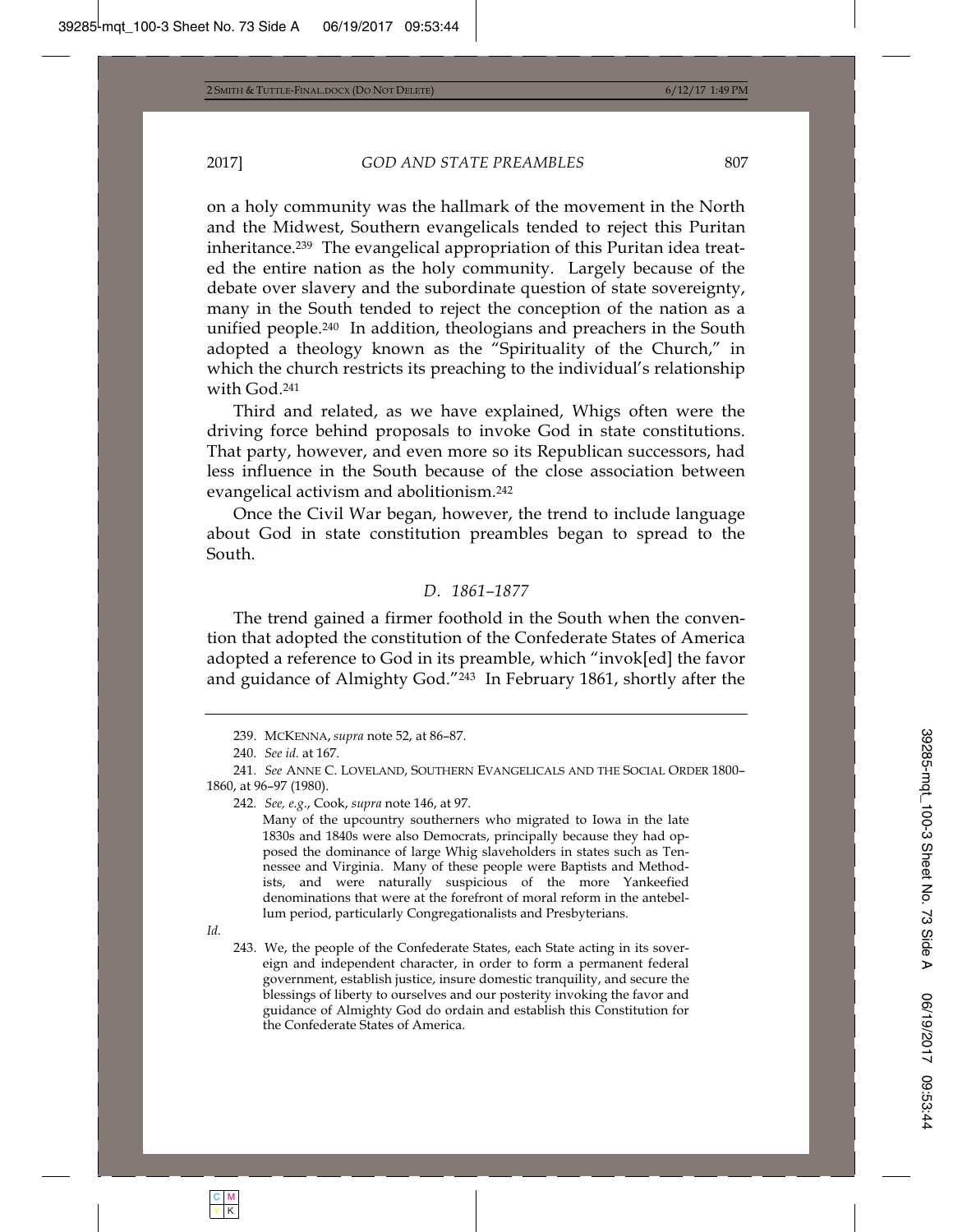first states seceded from the union, delegates from those states met at a convention in Montgomery, Alabama.244 The delegates quickly agreed to create a provisional constitution for the Confederate States of America, which they did only four days after the opening of the convention.245 The preamble to the provisional constitution provided:

> We, the Deputies of the Sovereign and Independent States of South Carolina, Georgia, Florida, Alabama, Mississippi, and Louisiana, invoking the favor of Almighty God, do hereby, in behalf of these States, ordain and establish this Constitution for the Provisional Government of the same: to continue one year from the inauguration of the President, or until a permanent Constitution or Confederation between the said States shall be put in operation, whichsoever shall first occur.<sup>246</sup>

The initial draft of the provisional constitution that the delegates considered began by stating that it was "In the name of Almighty God," followed by a preamble that did not mention God.<sup>247</sup> The delegates, however, voted to remove that introductory reference.248 In response, William P. Chilton, one of the few delegates who had been a member of the Whig party,249 proposed adding a strongly evangelical claim to the preamble: "In the name of the Almighty, who is the God of the Bible, and the source of all rightful authority and rule."250 Another delegate moved to amend Chilton's proposal to state merely, as an introductory phrase, "Invoking the favor of Almighty God," and the convention approved the amendment.251 The convention then rejected a proposal to adopt a somewhat long-winded preamble that would have said that the states of the Confederacy, "looking to the

248*. Id.* at 32.

CONFEDERATE STATES OF AMERICA CONST. of 1861, pmbl.

<sup>244. 1</sup> JOURNAL OF THE CONGRESS OF THE CONFEDERATE STATES OF AMERICA, 1861– 1865, S. DOC. NO. 234, at 7 (2d Sess. 1904) [hereinafter CONFEDERATE JOURNAL]. The convention included delegates from South Carolina, Alabama, Florida, Georgia, Louisiana, Mississippi, and Texas, the seven states that had seceded as of February 1861. *Id.* at 95.

<sup>245</sup>*. See id.* at 7 (stating that the convention began February 4, 1861); CONST. OF THE PROVISIONAL GOVERNMENT OF THE CONFEDERATE STATES OF AMERICA of 1861 (noting that the Constitution of the Confederate States of America was created February 8, 1861).

<sup>246</sup>*. See* CONST. OF THE PROVISIONAL GOVERNMENT OF THE CONFEDERATE STATES OF AMERICA of 1861.

<sup>247</sup>*. See* CONFEDERATE JOURNAL, *supra* note 244, at 25–26.

<sup>249</sup>*. Id.* Chilton, a former Chief Justice of the Alabama Supreme Court, was the son of a Baptist minister.

<sup>250</sup>*. Id.* at 32.

<sup>251</sup>*. Id.* at 33. (proposal of Mr. Harrison).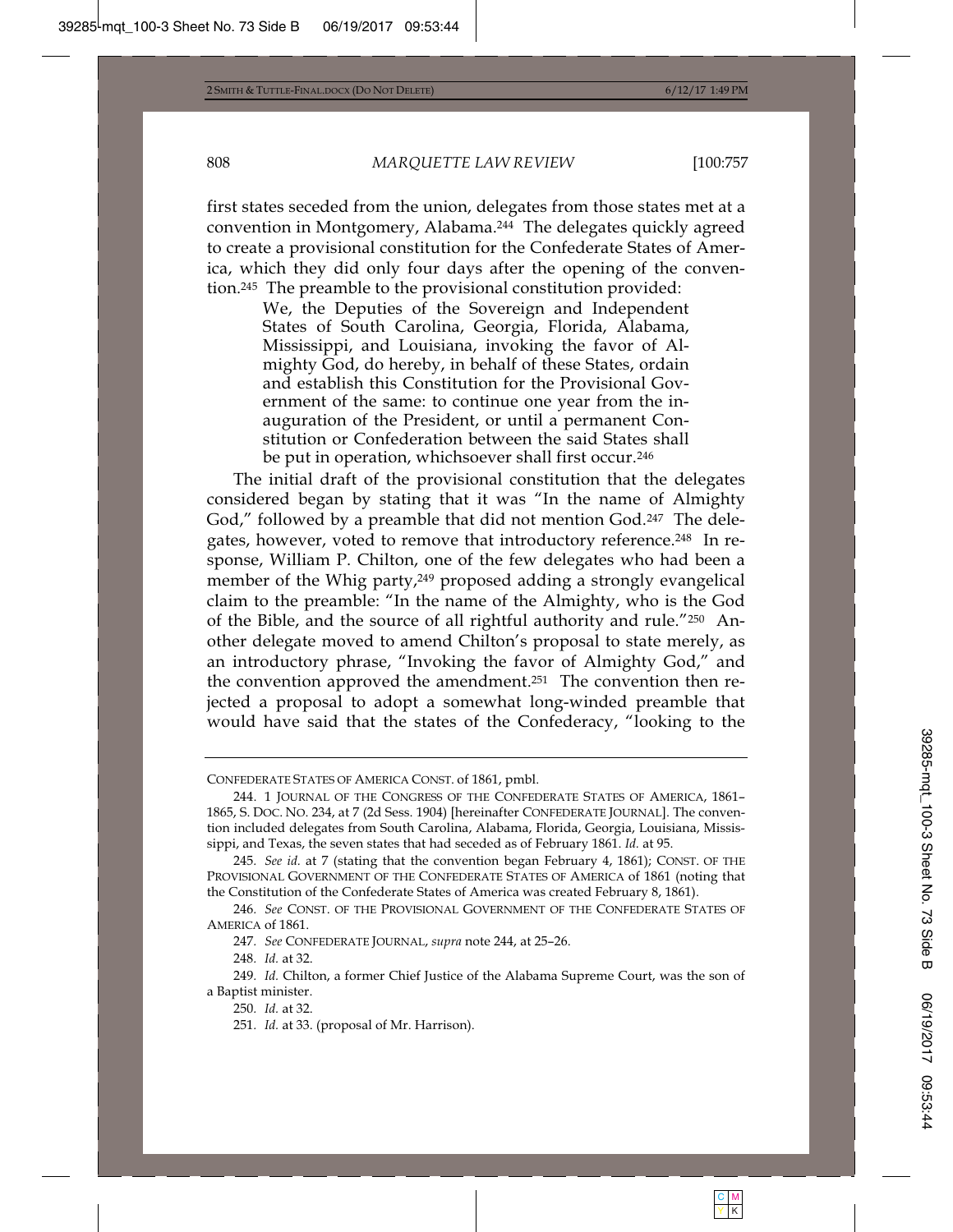guidance and protection of Almighty God," created their republic and agreed upon the provisional constitution.252 Walker Brooke, a former Whig Senator, finally "moved that the words beginning the preamble"—that is, the language "Invoking the favor of Almighty God"— "be transposed" so as to create the version of the preamble that the delegates adopted.253

The convention built upon the text of the provisional constitution in crafting the Confederacy's "permanent" constitution. The version that the Committee on the Permanent Constitution drafted and presented to the delegates recited the constitution's objectives, "to which ends we invoke the favor and guidance of Almighty God."254 (This was a change from the language of the provisional constitution, which invoked only God's favor.) After some debate over the proper subjects on whose behalf the constitution would be adopted—the people, the Confederate States of America, or the states listed individually<sup>255</sup> $-a$ delegate proposed streamlining the clause referring to God so that it would read, "invoking the favor and guidance of Almighty God."256 The delegates ultimately adopted that version of the preamble.257 The final version of the preamble provided,

> We, the people of the Confederate States, each State acting in its sovereign and independent character, in order to form a permanent federal government, establish justice, insure domestic tranquility, and secure the blessings of liberty to ourselves and our posterity invoking the favor and guidance of Almighty God do ordain and establish this Constitution for the Confederate States of America.258

The records of the debates at the Montgomery Convention are not comprehensive, but from the information available we can offer some hypotheses about why the southern delegates finally decided to adopt preamble language referring to God. First, the invocation of God does not reflect a radically different understanding of the relationship between government and religion. The delegates at the convention did not impose any religious test for office, and they adopted wholesale

<sup>252</sup>*. See id.* (proposal of Mr. Cobb, as amended by Mr. Smith).

<sup>253</sup>*. Id.* at 33.

<sup>254</sup>*. Id.* at 851.

<sup>255</sup>*. Id.* at 858–59.

<sup>256</sup>*. Id.* at 859.

<sup>257</sup>*. Id.* at 895–96.

<sup>258</sup>*. See* CONFEDERATE STATES OF AMERICA CONST. of 1861, pmbl.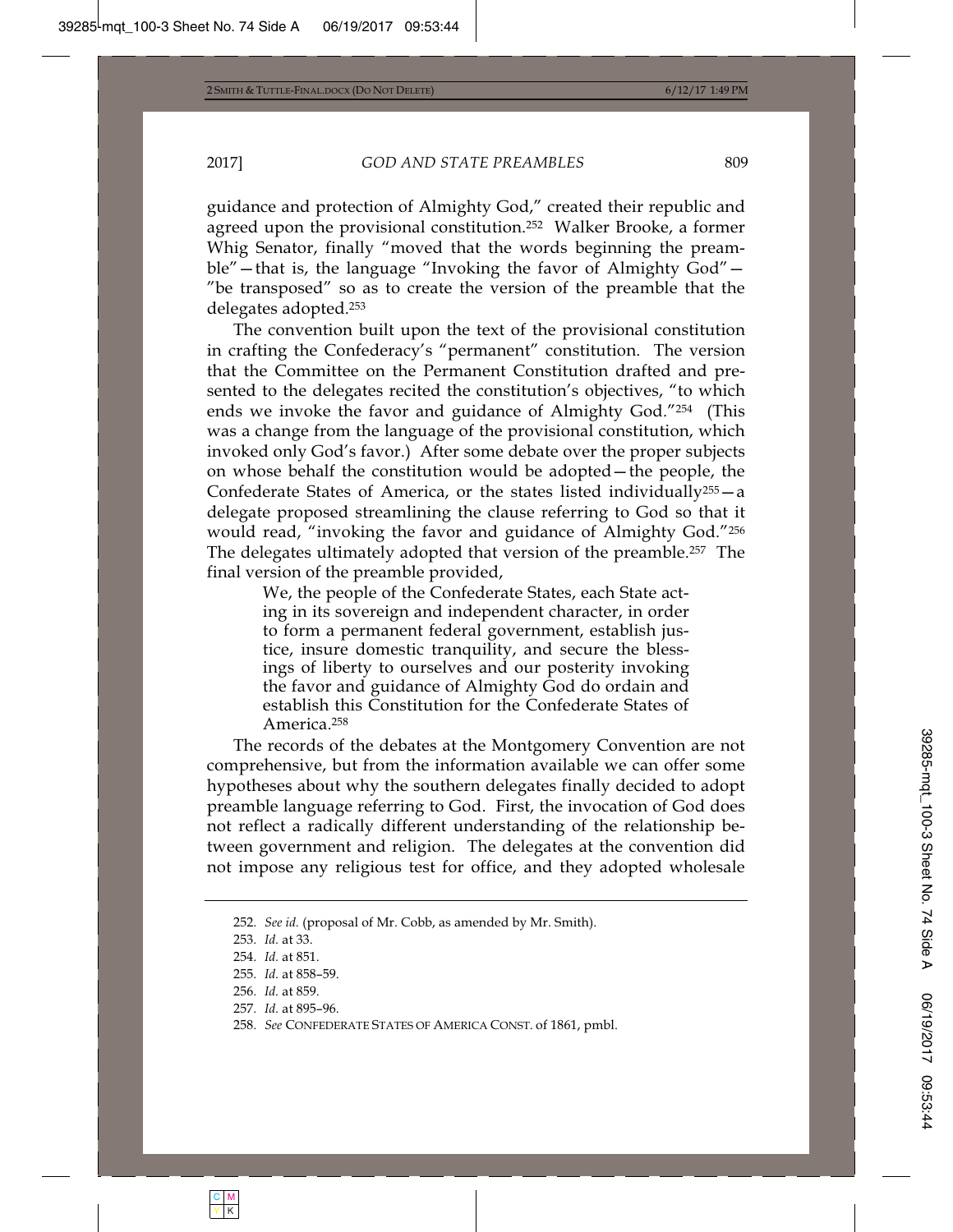the Establishment and Free Exercise Clauses from the federal Constitution.259 Second, it is difficult to resist the conclusion that, given the nature of their undertaking, the delegates likely felt the need to seek as much aid and guidance as they could get, from divine sources or otherwise. Third, it appears that the general pattern that we have described for other parts of the country—Whig delegates, more likely infused with the fervor of the Second Great Awakening, led the charge to include language invoking to God—was present at the Montgomery Convention, as well. Of those whose political affiliations we could identify at the convention, there were more than three times as many Democrats as there were former Whigs, which is not surprising given political affiliations in the South at the time.260 Nevertheless, although we could identify only six Whigs (or former Whigs) at the convention, two of the delegates who played central roles in proposing the language referring to God in the provisional constitution, which became the language of the permanent constitution, were Whigs (or former Whigs).

Although the Confederate constitution brought the trend to the South, most of the individual states in the confederacy did not immediately adopt preambles referring to God. This is true even though the era including the Civil War and Reconstruction was a time of prolific constitution-making, particularly in the South. Between 1861 and 1877, the eleven states of the Confederacy (Virginia, North Carolina, South Carolina, Georgia, Florida, Alabama, Mississippi, Louisiana, Arkansas, Texas, and Tennessee) collectively adopted twenty-eight constitutions. Alabama, Arkansas, and Texas adopted four each during this era; South Carolina, Florida, Georgia, and Louisiana adopted three each during this era; and North Carolina, Mississippi, Virginia, and Tennessee adopted one each, all after the end of the Civil War. Seven of the eleven Confederate states adopted new constitutions upon secession;261 seven adopted constitutions before or at the end of the

<sup>259</sup>*. See* CONFEDERATE STATES OF AMERICA CONST. of 1861*,* art. I, § 9, cl. 12; James E. Pfander, *So Help Me God: Religion and Presidential Oath-Taking*, 16 CONST. COMMENT. 549, 551 n.7 (1999).

<sup>260</sup>*. See* CONFEDERATE JOURNAL, *supra* note 244, at 896, 908–09. There were more than forty delegates at the convention. We are confident that eighteen were Democrats and six were (or had previously been) Whigs. We were unable to determine the political affiliation of the remaining nineteen delegates.

<sup>261.</sup> South Carolina, Alabama, Florida, Arkansas, Texas, Georgia, and Louisiana adopted constitutions upon secession. The four confederate states that did not adopt constitutions upon secession were Virginia, North Carolina, Mississippi, and Tennessee.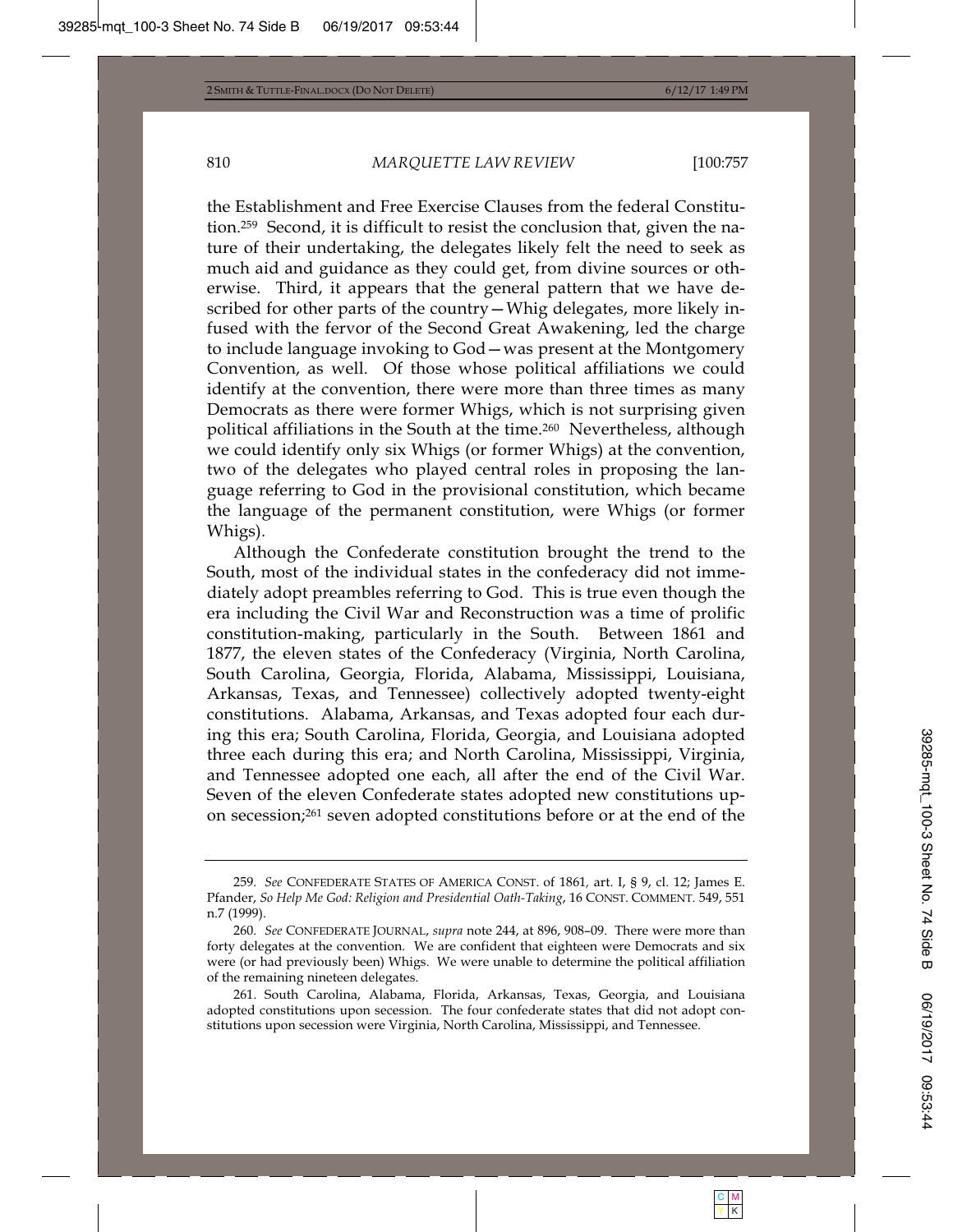war;262 all eleven adopted new constitutions between 1868 and 1870; and four adopted new constitutions between 1873 and 1877.263

To be sure, Alabama quickly followed the approach of the Confederate constitution; the preamble to its 1861 secession constitution borrowed heavily from that of the Confederate constitution, including taking verbatim the clause "invoking the favor and guidance of Almighty God."264 Texas's 1861 secession constitution also referred to God; but this was not surprising, as its prior constitution had already done so (albeit in slightly different language).265 Yet five other confederate states—South Carolina, Florida, Arkansas, Georgia, and Louisiana—adopted new constitutions upon secession (and, in the case of Arkansas and Louisiana, during the war, as well)<sup>266</sup> that did not refer to God in the preamble.

Georgia did not adopt a constitution referring to God in the preamble until 1865,267 and South Carolina,268 Arkansas,269 North Caroli-

264. We, the People of the State of Alabama, having separated ourselves from the Government known as the United States of America, and being now by our representatives in convention assembled, and acting in our sovereign and independent character; in order to establish justice, insure domestic tranquillity, and secure the blessings of liberty to ourselves and our posterity—invoking the favor and guidance of Almighty God—do ordain and establish the following Constitution and form of Government for the State of Alabama . . . .

ALA. CONST. of 1861, pmbl.

 Alabama's 1865 and 1868 constitutions did not meaningfully depart from the preamble to the 1861 constitution, and the 1875 constitution both expressed gratitude to God for the right to form a new constitution and again invoked his favor and guidance.

265. Texas's 1861 preamble provided: "We, the people of the State of Texas, acknowledging, with gratitude, the grace of God, in permitting us to make choice of our form of government, do ordain and establish this Constitution." TEX. CONST. of 1861, pmbl. Its 1845 constitution, in contrast, expressed gratitude for the "grace and beneficence" of God. Texas adopted constitutions in 1866 and 1869 that made only a slight change, dropping the word beneficence but continuing to express gratitude for the grace of God. In 1876, Texas adopted a constitution that "invok[ed] the blessings of [] God." *See* TEX. CONST. of 1876, pmbl.

266. In addition to their 1861 secession constitutions, Arkansas and Louisiana both adopted constitutions in 1864.

267. Georgia's 1861 secession constitution did not refer to God. The preamble to its 1865 readmission constitution (its fifth constitution since 1776) "acknowledg[ed] and invok[ed] the guidance" of God. GA. CONST. of 1865, pmbl. The 1868 constitution retained this language. In 1877, Georgia adopted a new constitution with a preamble stating that the people were "relying upon the protection and guidance of Almighty God" GA. CONST. of 1877, pmbl.

<sup>262.</sup> ALA. CONST. of 1865; ARK. CONST. of 1864; FLA. CONST. of 1865; GA. CONST. of 1865; LA. CONST. of 1864; S.C. CONST. of 1865; TEX. CONST. of 1866.

<sup>263.</sup> ARK. CONST. of 1874; ALA. CONST. of 1875; TEX. CONST. of 1876; GA. CONST. of 1877.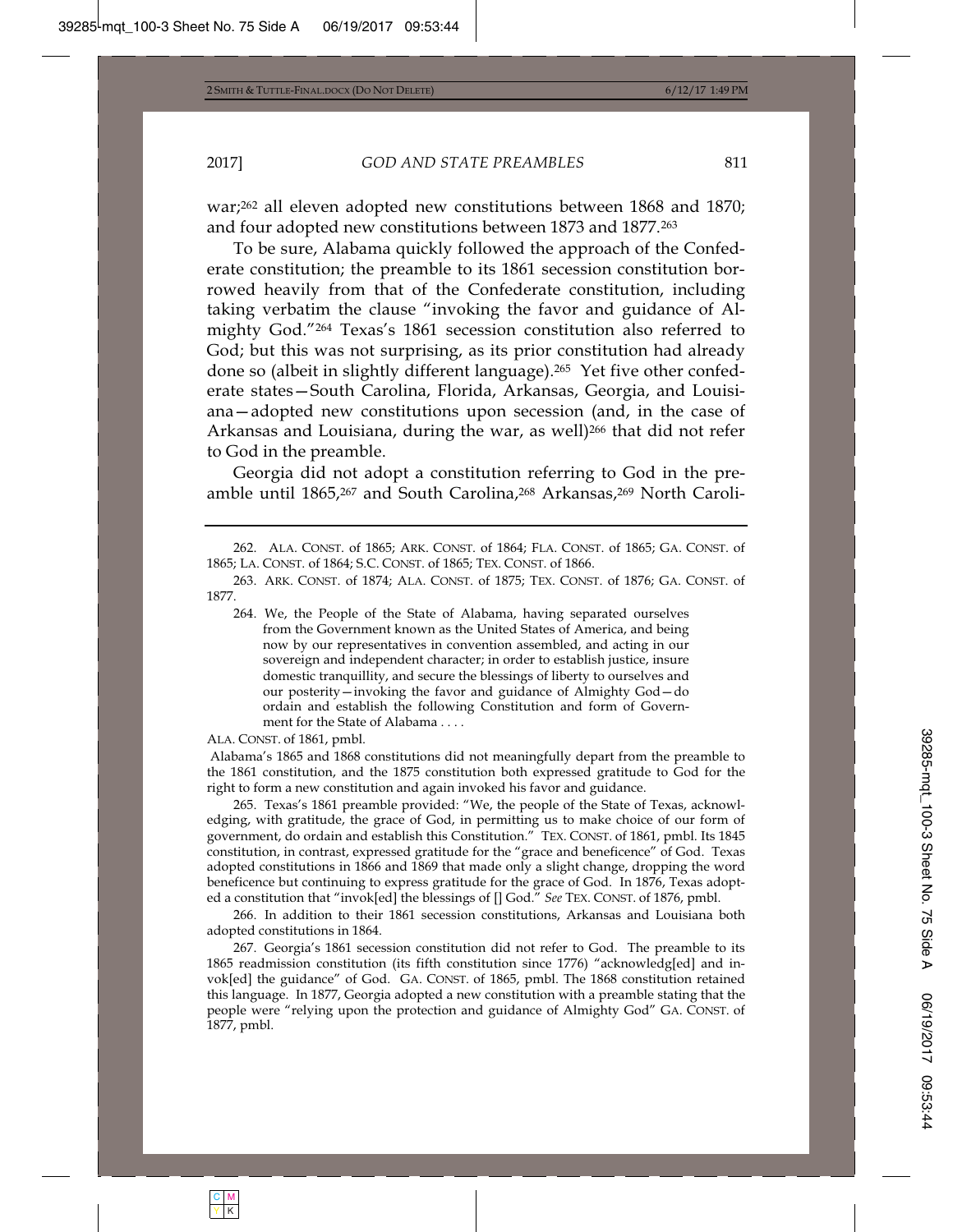na,270 Mississippi,271 and Florida272 did not do so until 1868. Virginia first adopted a constitution referring to God in the preamble in 1870 (though it would eventually abandon the reference);273 Louisiana did not adopt a constitution mentioning God in the preamble until 1879;274 and Tennessee (which adopted a constitution in 1870) never did.275

269. The preambles to Arkansas's 1861 and 1864 constitutions did not refer to God. The state first adopted such a reference in the preamble to its 1868 constitution, which expressed gratitude "to God for our civil and religious liberty." ARK. CONST. of 1868, pmbl. The preamble to the 1874 constitution used the same language by expressing gratitude "to Almighty God for the privilege of choosing our own form of Government [and] for our civil and religious liberty." ARK. CONST. of 1874, pmbl.

270. The preamble to North Carolina's 1868 constitution (its first constitution since its 1776 constitution) expressed gratitude "to Almighty God, the Sovereign Ruler of Nations, for the preservation of the American Union, and the existence of our civil, political and religious liberties, and [it acknowledged] our dependence upon Him, for the continuance of those blessings . . . ." N.C. CONST. of 1868, pmbl.

271. The preamble to Mississippi's 1868 constitution (its first since its 1832 constitution) expressed gratitude "to Almighty God for the free exercise of the right to choose our own form of government." MISS. CONST. of 1868, pmbl.

272. The preambles to Florida's 1861 and 1865 constitutions did not refer to God. The state first adopted a reference to God in the preamble to its 1868 constitution, which expressed gratitude "to Almighty God for our freedom." FLA. CONST. of 1868, pmbl.

273. The preamble to Virginia's 1870 constitution "invok[ed] the favor and guidance of Almighty God." VA. CONST. of 1870, pmbl. Virginia's prior three constitutions had not referred to God. Although the 1902 constitution also contained a reference to God, the 1971 (and current) constitution did not. In addition, a convention in 1864 of delegates form parts of Virginia that were within union lines and that were not part of West Virginia produced a Constitution that, among other things, abolished slavery, but it was never submitted to the people for ratification. It borrowed the opening from the 1830 constitution, which did not refer to God. *See* VA. CONST. of 1864*.*

274. None of the three constitutions that Louisiana adopted during this era—in 1861, 1864, and 1868—referred to God. Louisiana did not adopt a constitution with a preamble referring to God until 1879, when (in its seventh constitution since joining the union) its preamble "acknowledg[ed] and invok[ed] the guidance of Almighty God, the author of all good government." LA. CONST. of 1879, pmbl. In 1898, the state adopted yet another constitution with a preamble that expressed gratitude to God for "civil, political and religious liberties."

275. Tennessee's 1870 constitution began with several "whereas" clauses and then stated,

[W]e, the delegates and representatives of the people of the State of Tennessee, duly elected, and in convention assembled, in pursuance of said Act of Assembly, have ordained and established the following Constitution and form of government for this State, which we recommend to the people of Tennessee for their ratification . . . .

<sup>268.</sup> The preambles to South Carolina's 1861 secession constitution and the 1865 readmission constitutions did not refer to God. The state first referred to God in the preamble to its 1868 constitution, its third constitution of this era (and sixth for the state since 1776); the preamble expresses gratitude to "Almighty God" and "implor[es] the direction of the Great Legislator of the Universe." S.C. CONST. of 1868, pmbl.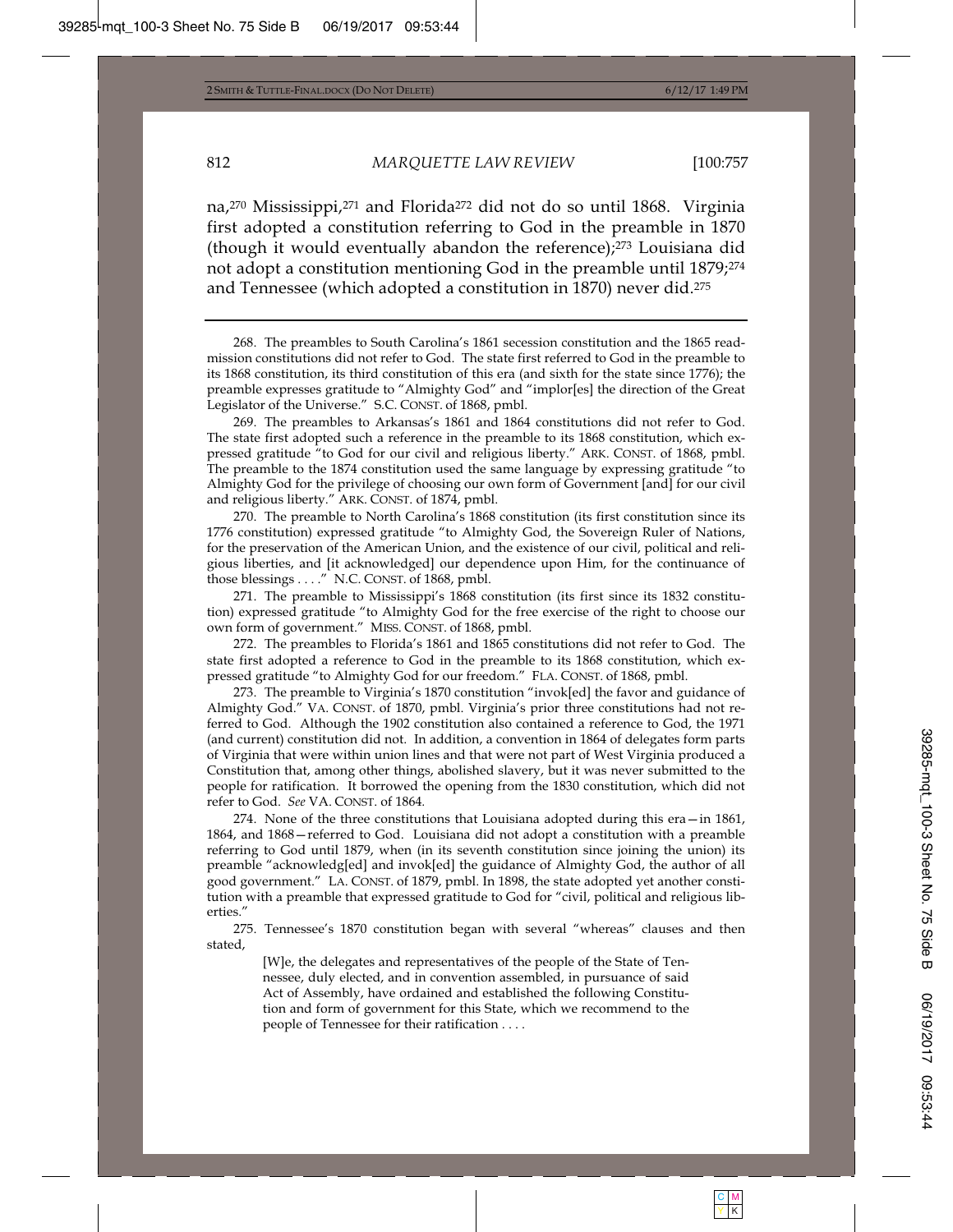When they eventually adopted preambles referring to God, the southern states tended to use one of two basic verbal formulations, though some of the states had difficulty settling on one approach rather than the other.276 A few used the version of Type 1 language that had become commonplace in other parts of the country, expressing gratitude to God for liberty or the right to self-government.277 The majority, however, followed the lead of the Confederate constitution by invoking God's "favor,"278 "guidance,"279 "protection,"280 or "direction."281 Georgia's 1877 preamble was typical: "To perpetuate the principles of free government, insure justice to all, preserve peace, promote the interest and happiness of the citizen, and transmit to pos-

TENN. CONST. of 1870, pmbl.

276. Although Texas and Mississippi adopted constitutions with Type 1 preambles during this era—Texas adopted three such constitutions during this era—they both later adopted constitutions with Type 2 preambles. *See* MISS. CONST. of 1890, pmbl.; TEX. CONST. of 1876, pmbl. Louisiana later adopted a constitution with a Type 2 preamble, although it then replaced that constitution with one that used Type 1 language. South Carolina replaced its Type 2 preamble in 1896 with a Type 1 preamble. Virginia later adopted a constitution that eliminated the preamble and thus the reference to God.

277*. See* ARK. CONST. of 1874, pmbl. ("We, the People of the State of Arkansas, grateful to Almighty God for the privilege of choosing our own form of Government; for our civil and religious liberty; and desiring to perpetuate its blessings, and secure the same to our selves and posterity; do ordain and establish this Constitution."); FLA. CONST. of 1868, pmbl. ("We the people . . . grateful to Almighty God for our freedom, . . . do establish this constitution."); MISS. CONST. of 1868, pmbl. ("[W]e, the people . . . grateful to Almighty God for the free exercise of the right to choose our own form of government, do ordain this Constitution."); TEX. CONST. of 1861, pmbl. ("We, the people . . . acknowledging, with gratitude, the grace of God, in permitting us to make choice of our form of government, do ordain . . . ."). Texas adopted three such constitutions during this era—consistent with its 1845 constitution, which expressed gratitude for God's "grace and beneficence"—and Arkansas adopted two.

278*. See* ALA. CONST. of 1861, pmbl. ("invoking the favor and guidance of Almighty God"); ALA. CONST. of 1865, pmbl. (same); ALA. CONST. of 1868, mbl. (same); VA. CONST. of 1870, pmbl. (same); ALA. CONST. of 1875, pmbl. ("invoking His favor and guidance").

279*. See* GA. CONST. of 1877, pmbl. ("relying upon the protection and guidance of Almighty God"); GA. CONST. of 1865, pmbl. ("acknowledging and invoking the guidance of Almighty God, the author of all good government"); ALA. CONST. of 1861, pmbl. ("invoking the favor and guidance of Almighty God"); VA. CONST. of 1870, pmbl. (same); ALA. CONST. of 1875, pmbl. ("invoking His favor and guidance").

280*. See* GA. CONST. of 1877, pmbl. ("relying upon the protection and guidance of Almighty God").

281. S.C. CONST. of 1868, pmbl. ("imploring the direction of the Great Legislator of the Universe"). Two of the southern constitutions adopted between 1861 and 1877 instead used language similar to that in the Type 2 preambles adopted in the 1840s. *See* N.C. CONST. of 1868, pmbl. ("acknowledging our dependence upon Him for the continuance of those blessings to us and our posterity"); TEX. CONST. of 1876, pmbl. ("Humbly invoking the blessing of Almighty God").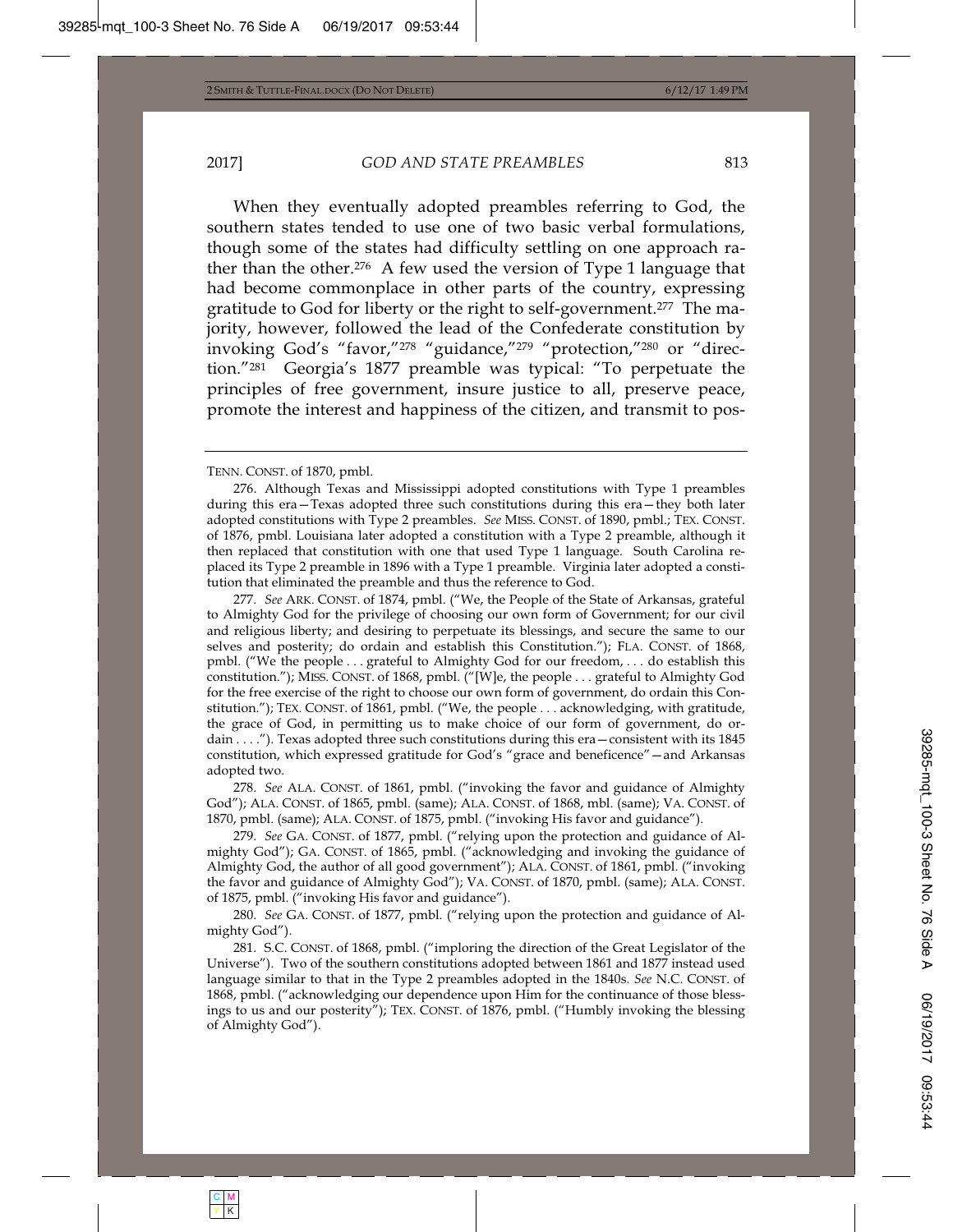terity the enjoyment of liberty, we, the people of Georgia, relying upon the protection and guidance of Almighty God, do ordain and establish this Constitution[.]"282 By the end of Reconstruction, only two former confederate states (Louisiana and Tennessee) had not adopted constitutions that referred to God in the preambles,283 and one of them (Louisiana) did so in 1879.284

It appears that most of the southern states in this era borrowed preamble language from the Confederate constitution or from other states' constitutions, usually with little attention to the particular character of the religious claims entailed by the chosen language. As with the constitutions adopted in this era in other parts of the country, there is little that one can infer at this point from the choice of Type 1 or Type 2 preambles. The important point, for present purposes, is that the practice of invoking God in the preamble eventually became the norm in the South, just as it had become the norm elsewhere.

The southern commitment to the idea of the "Spirituality of the Church" did not waver during this era.285 Instead, the southern states' decision to adopt the practice of referring to God in their preambles is explained, we believe, by the increasing acceptance in the South of the idea that southerners are members of one national, holy community. Whereas many southerners had earlier rejected this Puritan idea, the end of the debate over slavery—and the related debate over uniformity—softened southern resistance to the notion that its people were part of a broader national community. This also helps to explain why most of the states of the confederacy did not adopt preambles with references to God until after the Civil War had ended.286

The pace of constitution-making outside of the South was considerably slower in this era. Nine states that were not part of the confederacy—including five states that were admitted to the union between 1861 and 1877—collectively adopted thirteen constitutions during this era.287 Four of the five newly admitted states adopted constitutions

<sup>282.</sup> GA. CONST. of 1877, pmbl.

<sup>283.</sup> Louisiana adopted three such constitutions during this era, none of which mentioned God in the preamble.

<sup>284.</sup> In 1898, Louisiana adopted a constitution with a Type 1 preamble, which it retains (in slightly modified form) today. Virginia later adopted a constitution that omitted the preamble and thus the reference to God.

<sup>285</sup>*. See supra* notes 237–38 and accompanying text.

<sup>286</sup>*. See supra* notes 257–62 and accompanying text.

<sup>287.</sup> Maryland, Missouri, West Virginia, and Nebraska adopted two constitutions each during this era.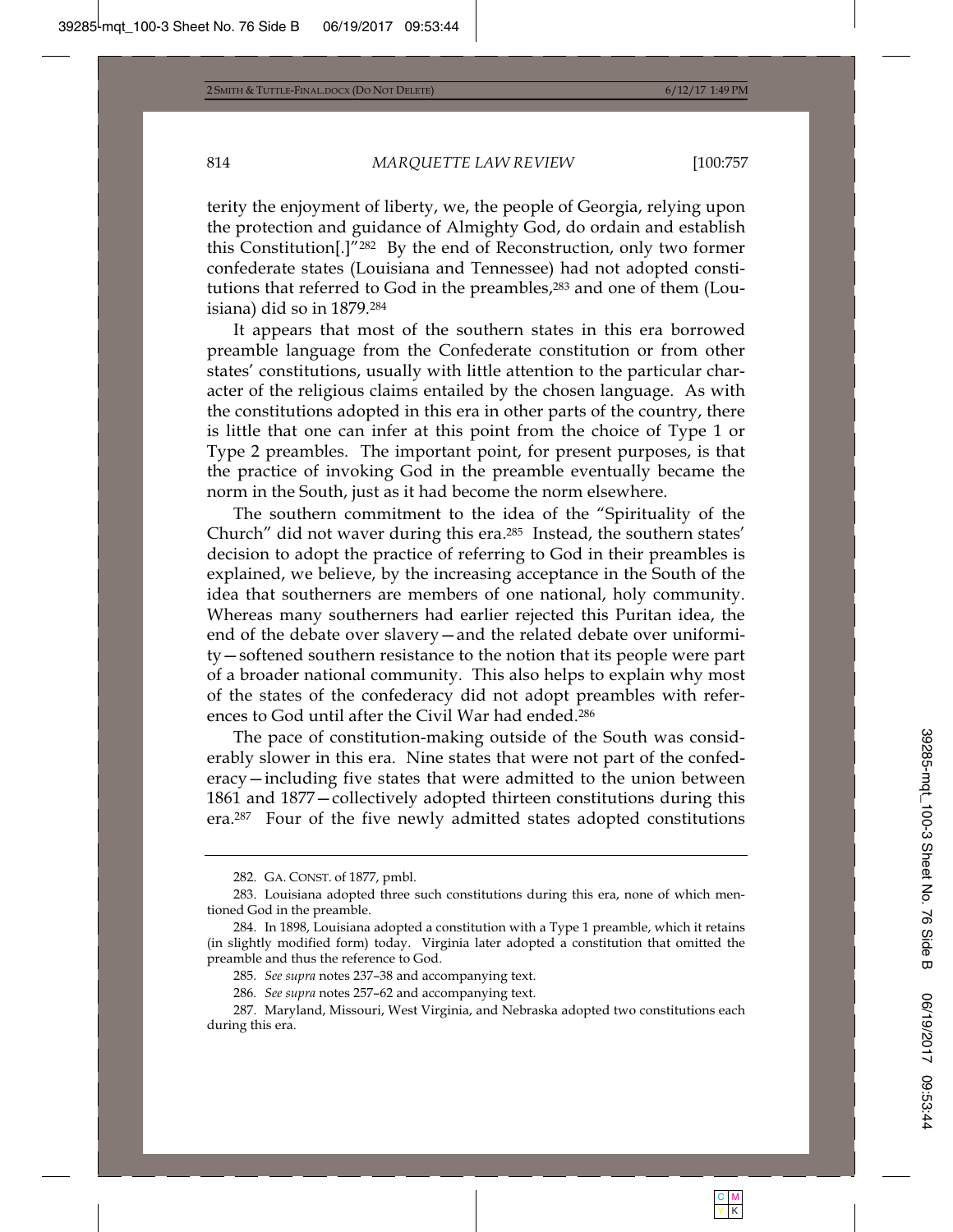with preambles referring to God.288 West Virginia, the fifth new state, did not include a reference to God in its original constitution.289 It was the only state that had not been part of the confederacy that adopted a constitution in this era that did not refer to God in the preamble.290 Two states that already had references to God in their preambles adopted new constitutions that contained similar language.291 In addition, two states that previously had adopted constitutions that did not refer to God adopted preambles that mentioned God.292

As was the case in the South, it appears that in this era the states in other parts of the country tended simply to borrow language from their prior constitutions or other states' constitutions without much regard to the implications of the particular references to God. But at least in the case of Pennsylvania, the particular language adopted was significant because it represented a compromise between those who wanted the constitution to declare the sovereignty of Jesus Christ and those who preferred no reference to God at all.293

Pennsylvania's 1874 constitution replaced an earlier constitution that did not mention God in the preamble. The 1874 preamble was similar to the preambles that many southern states adopted during this

288. COLO. CONST. of 1876, pmbl.; KAN. CONST. of 1861, pmbl.; NEB. CONST. of 1866, pmbl.; NEV. CONST. of 1864, pmbl.

289. W. VA. CONST. of 1863, pmbl.

290. West Virginia adopted two constitutions during this era, but neither referred to God. Early in the proceedings at the 1872 West Virginia convention, one of the delegates proposed a preamble with Type 2 language. *See* JOURNAL OF CONSTITUTIONAL CONVENTION ASSEMBLED AT CHARLESTON, WEST VIRGINIA, JANUARY 16, 1872, at 28 (1872) [hereinafter WEST VIRGINIA JOURNAL] (comments of Mr. Hagans) ("We the people of the State of West Virginia, grateful to Almighty God for our freedom, in order to secure its blessings, and invoking His wisdom for future guidance, do establish this Constitution."). The journal of the proceedings does not include much detail, but the committee charged with drafting language for the Bill of Rights did not propose a preamble, but rather proposed introductory language (for the first section of the first article) that did not refer to God. *See* Convention Doc. No. 24, *reprinted in* WEST VIRGINIA JOURNAL, *supra* note 290, at 419 ("The State of West Virginia is, and shall remain one of the United States of America. The Constitution of the United States of America, and the laws and treaties made in pursuance thereof, shall be the supreme law of the land."). The convention ultimately adopted the committee's proposed language. *See* W. VA. CONST. of 1872, art. I., § 1.

291. Maryland adopted constitutions in 1864 and 1867 with preambles that used the reference to God that it had used in its 1851 constitution. Illinois adopted a constitution in 1870 with a preamble that was identical to its 1848 constitution.

292. Missouri's original constitution, adopted in 1821, did not refer to God, but both constitutions that Missouri adopted between 1861 and 1877 referred to God. Pennsylvania, which had adopted constitutions in 1790 and 1838 that did not refer to God in the preamble, adopted a constitution in 1874 with such a reference.

293. PA. CONST. of 1874, pmbl.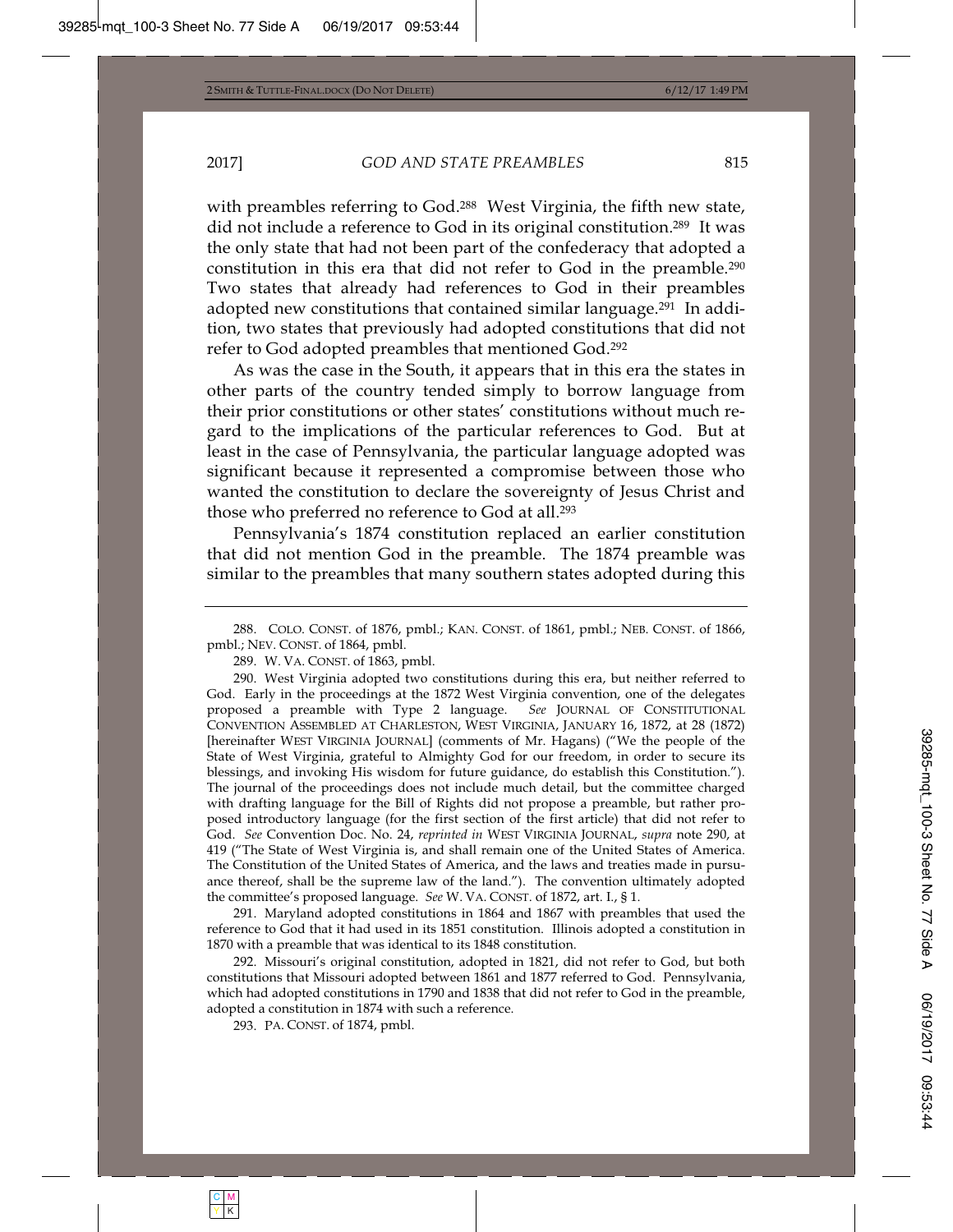era; it not only expressed gratitude to God for liberty, but also "humbly invok[ed] His guidance."294 The original proposal was similar to the Type 2 preambles that Rhode Island, New Jersey, and Illinois adopted in the 1840s.295 The Committee on the Declaration of Rights then modified the proposal to reflect the demands of the many petitions "asking the Convention to embody in the Constitution an acknowledgment of Almighty God as the ultimate authority in civil government, of the Lord Jesus Christ as the Ruler of Nations, and of the Bible as the supreme standard of righteous law."296 The revised proposal provided, "We, the people of the Commonwealth of Pennsylvania, recognizing the sovereignty of God, and humbly invoking His guidance in our future destiny, ordain and establish this Constitution for its government[.]"297

295. Resolved, That we, the people of the State of Pennsylvania, grateful to Almighty God, the Creator of the Universe, for the civil, religious and political liberty which has been so long vouchsafed us to enjoy, and looking to the same source for blessings upon our endeavors to secure and transmit the same to succeeding generations, do ordain and establish this Constitution for the State of Pennsylvania.

*See* 1 DEBATES OF THE CONVENTION TO AMEND THE CONSTITUTION OF PENNSYLVANIA 92 (1873) [hereinafter 1 PENNSYLVANIA DEBATES]; *accord* 1 JOURNAL OF THE CONVENTION TO AMEND THE CONSTITUTION OF PENNSYLVANIA 75 (1873) [hereinafter 1 PENNSYLVANIA JOURNAL].

296. 1 PENNSYLVANIA JOURNAL, *supra* note 295, at 499 (comments of Mr. MacConnell) (acknowledging the petitions and noting that the committee's proposed preamble contained an "acknowledgment of Almighty God, and a humble invocation of His guidance in our future destiny," and thus requesting that "the Committee on the Declaration of Rights be discharged from the further consideration of the subject"). During the Convention, the delegates received many petitions "asking for the recognition in the Constitution of Almighty God and the obligation of the Christian religion." 6 DEBATES OF THE CONVENTION TO AMEND THE CONSTITUTION OF PENNSYLVANIA 588 (1873) [hereinafter 6 PENNSYLVANIA DEBATES]. *See, e.g.*, 3 DEBATES OF THE CONVENTION TO AMEND THE CONSTITUTION OF PENNSYLVANIA 42 (1873) [hereinafter 3 PENNSYLVANIA DEBATES]; 5 DEBATES OF THE CONVENTION TO AMEND THE CONSTITUTION OF PENNSYLVANIA 3, 50, 142, 202 (1873) [hereinafter 5 PENNSYLVANIA DEBATES]; 1 PENNSYLVANIA JOURNAL, *supra* note 295, at 385, 395, 438, 443, 456–58, 481, 484, 487, 488, 506, 512, 517, 523, 541, 580, 658. *See also* William Bentley Ball, *The Religion Clauses of the Pennsylvania Constitution*, 3 WIDENER J. PUB. L. 709, 719 (1994) (noting that "a widespread campaign by all or most counties of the Commonwealth petitioned the convention to adopt a provision in the constitution recognizing God as 'the foundation of the State'") (citing 3 PENNSYLVANIA DEBATES*, supra* note 296, at 228).

297. 1 PENNSYLVANIA JOURNAL, *supra* note 295, at 424, 539; *accord* 2 DEBATES OF THE CONVENTION TO AMEND THE CONSTITUTION OF PENNSYLVANIA 412 (1873) [hereinafter 2 PENNSYLVANIA DEBATES]. When Mr. MacConnell presented the Committee's report about its proposed language, he reported that another delegate (Colonel Hopkins) had been the

<sup>294</sup>*. Id.* ("We, the people of the Commonwealth of Pennsylvania, grateful to Almighty God for the blessings of civil and religious liberty, and humbly invoking His guidance, do ordain and establish this Constitution.").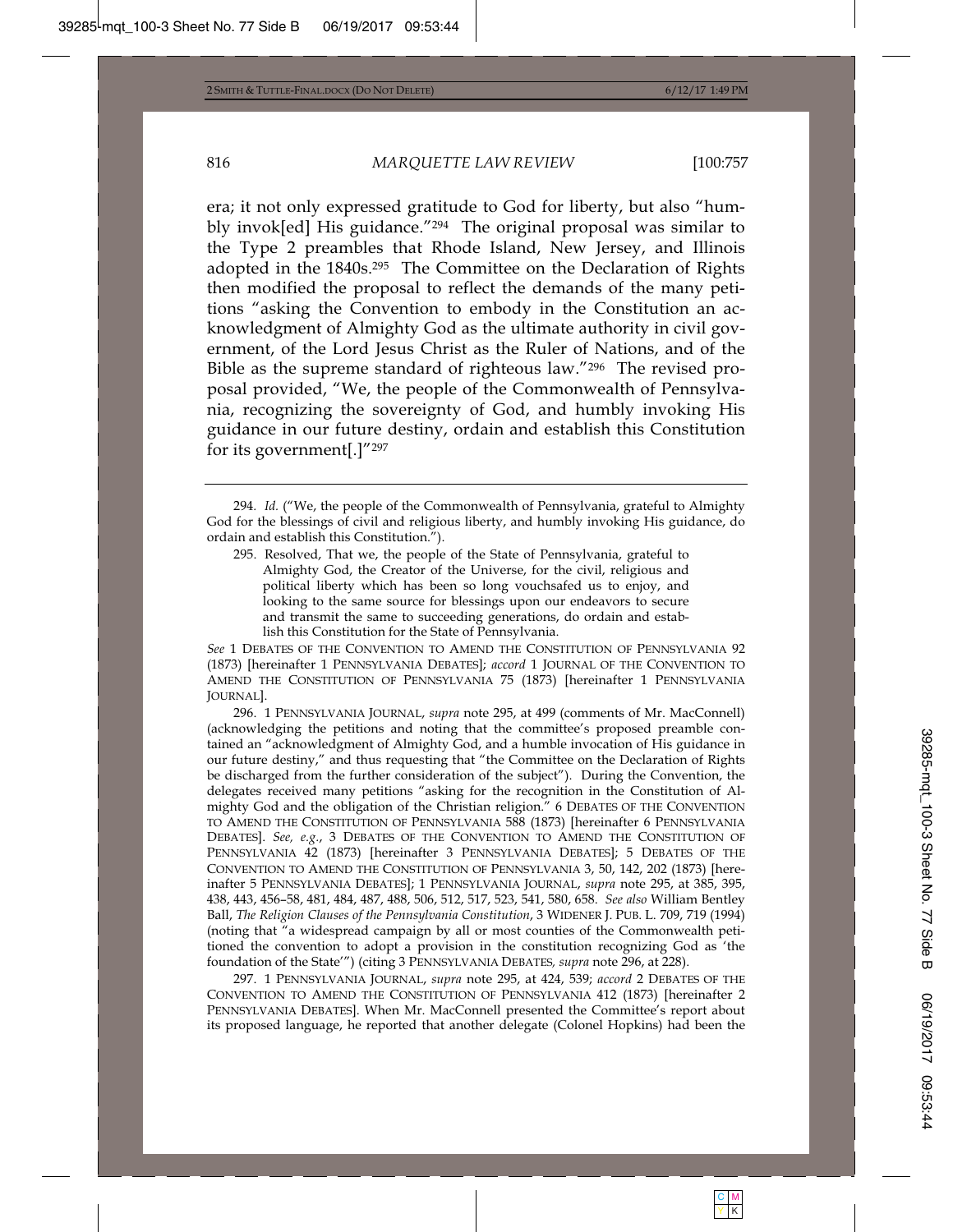There was considerable debate over the proposed language. Opponents of the reference to God—and in particular the language recognizing "the sovereignty of God"—contended that such a reference had no place in the state's constitution, both because it was not "in very good taste"298 and because it was inappropriate effectively to submit for a popular vote the question of the existence of God.<sup>299</sup> They also invoked the principle of the separation of church and state,<sup>300</sup> arguing both that the delegates should protect religion from the corrupting influence of government301 and that it was a short step from this form of recognition of God to state action preferring one sect or set of beliefs (and thus one set of citizens) over all others.<sup>302</sup> Indeed, some of the opponents of the reference to God explicitly noted that the petitions that the committee sought to accommodate asked the convention not only to acknowledge God but "also make an acknowledgment of Jesus Christ and of the Scriptures as the supreme law of the land, to which all other laws must conform."<sup>303</sup> Finally, opponents of the refer-

298. 4 PENNSYLVANIA DEBATES, *supra* note 297, at 758–59 (comments of Charles Buckalew) (stating that the proposal "reads very much as if we were paying a compliment to the Supreme Being by recognizing His existence").

299*. Id.* at 759–60 (comments of Mr. Broomall) (stating that the convention should not be willing "to submit to a majority of ballots the question of the existence and attributes or the Deity"); *id.* at 763 (comments of Mr. Campbell) ("We all either believe in God, or should do so, in my opinion; and if we believe in God and in the religion He has revealed to us, there is no necessity whatever of declaring that belief in a State Constitution.").

300*. Id.* at 759–60 (comments of Mr. Broomall) ("It was for this reason, and after the experience of centuries, that our forefathers divorced forever all church and State, and suffered religion to stand where it should stand, upon the consciences and the convictions of men!").

301*. Id.* (comments of Mr. Broomall) ("Christianity asks no aid from human governments; that religion can stand a great deal of crushing out without being injured, but when it is taken to the arms of he civil power, it falls degraded and dishonored.").

302*. See id.* at 763 (comments of John Campbell) (arguing that the reference to God would be "the first step . . . toward an attempt to insert in the Constitution of the State of Pennsylvania something like sectarianism or a State religion.");

If you may today disfranchise any man because he does not believe in the existence of a God, tomorrow you may disfranchise a man because he does not believe in the plenary inspiration of the Scriptures, and the next day because he does not believe in the deity of Jesus Christ. This is the logical conclusion to which this kind of legislation brings us.

Id. at 767-68 (comments of David Craig).

303*. Id.* at 767–68 (comments of David Craig).

chair of the committee, but had died before its deliberations had been completed. Colonel Hopkins had proposed the language about humbly invoking the guidance of God, and the committee concluded that it should be worked in to the preamble as a tribute to Col. Hopkins, as his "last public act." 4 DEBATES OF THE CONVENTION TO AMEND THE CONSTITUTION OF PENNSYLVANIA 647 (1873) [hereinafter 4 PENNSYLVANIA DEBATES].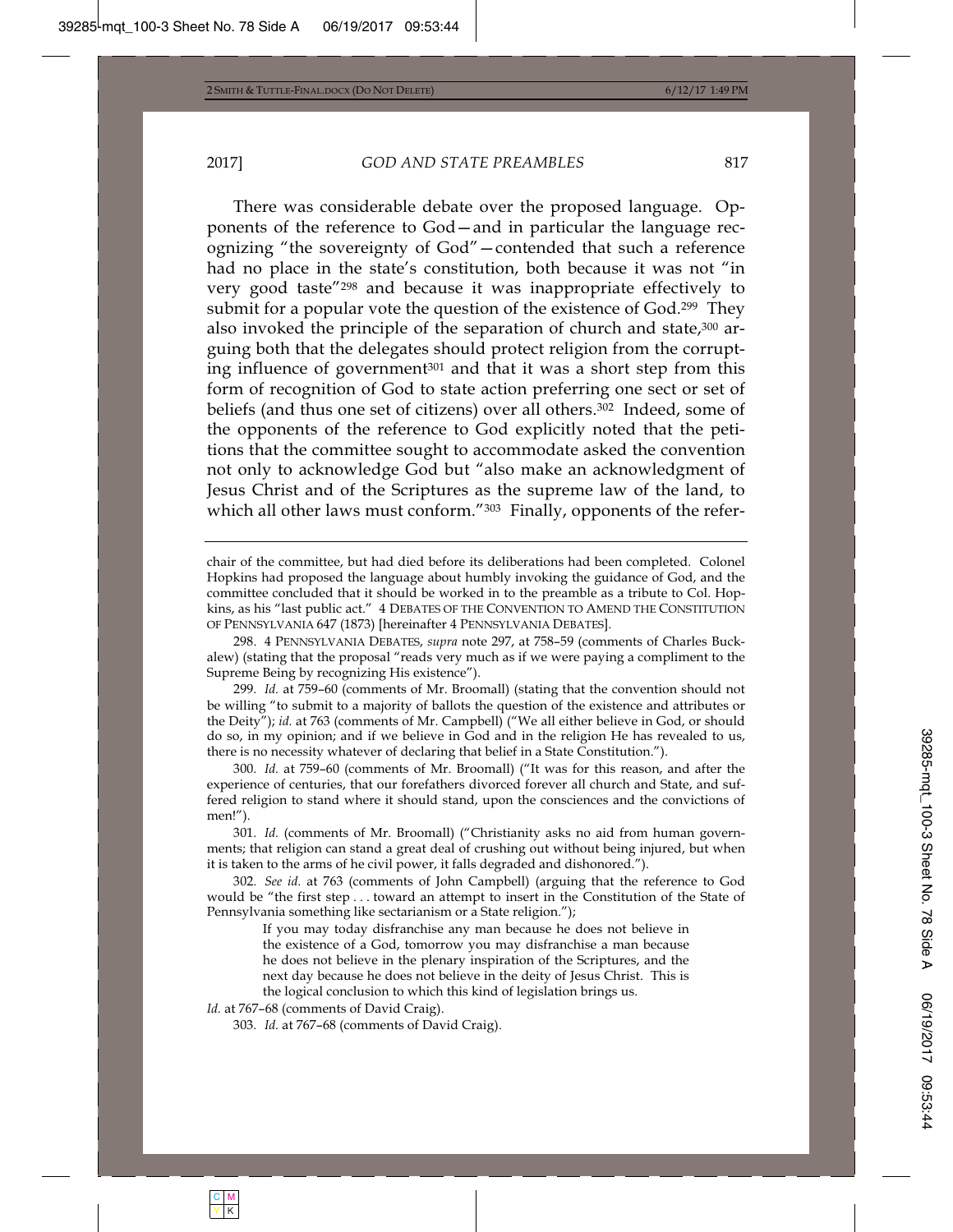ence to God noted that the people of the state had "prospered" under the preamble to the state's 1838 constitution, which did not refer to God, and that the prior constitution's silence on the question had not led any "Christian [to doubt] the existence of a God or the divinity of Christ."304

Supporters of the committee's proposed language referring to God advanced several arguments. First, they noted that the people of the state, as evidenced by the many petitions the convention received, strongly desired such a reference in the constitution.<sup>305</sup> Second, they asserted that the language did not invoke a sectarian conception of God, but rather simply "that God who made you and who made me."306 Third, supporters noted that many other states' constitutions referred to God in what they understood to be a similar fashion.307 Fourth, they contended that an acknowledgment of the existence of God—and God's power, "which is behind the State and above the State"—might "check, in some degree, the tendency to corruption and the prevalent irreligion of the day."308

Charles Buckalew, a former U.S. Senator who was troubled by the theological content of the committee's proposal, moved to replace the reference with Type 1 language expressing gratitude "to Almighty God for the blessing of civil and religious liberty."<sup>309</sup> Another delegate moved to amend Buckalew's amendment to add the phrase "and

308*. Id.*

<sup>304</sup>*. Id.* at 763 (comments of John Campbell).

<sup>305</sup>*. See id.* at 765–66 (comments of Mr. Curry) ("[S]hall we adopt this principle and thereby answer the prayers of tens of thousands of our constituents who through the churches have asked us time and again, by their petitions, to recognize God in this preamble<sup>[?]"</sup>); *id.* at 766–67 (comments of Mr. T. H. B. Patterson) (stating that the language was designed to reflect the wishes of constituents who had submitted petitions).

<sup>306</sup>*. Id.* at 765–66 (comments of Mr. Curry); *accord id.* at 766–67 (comments of Mr. Patterson) (arguing that the proposed language "is not a recognition of any religion under heaven specifically").

<sup>307</sup>*. Id.* at 766–67 (comments of Mr. T. H. B. Patterson) ("Every State Constitution, with the exception of four or five, or at least thirty of the State Constitutions, contain this recognition. Every Constitutional Convention that has met to reorganize and revise a State Constitution in this broad land has made this recognition if it was not already contained in the Constitution of the State.").

<sup>309</sup>*. Id.* at 758–59. It is clear from his comments, however, that Buckalew had no objection to a Type 2 preamble. He praised the content of Illinois's 1848 preamble but lamented that it was too long, *id.*, and stated in response to a question that he had "no objection to invoking [God's] favor for the future." *Id.* at 759. Buckalew thus seemed primarily concerned with the language declaring the sovereignty of God.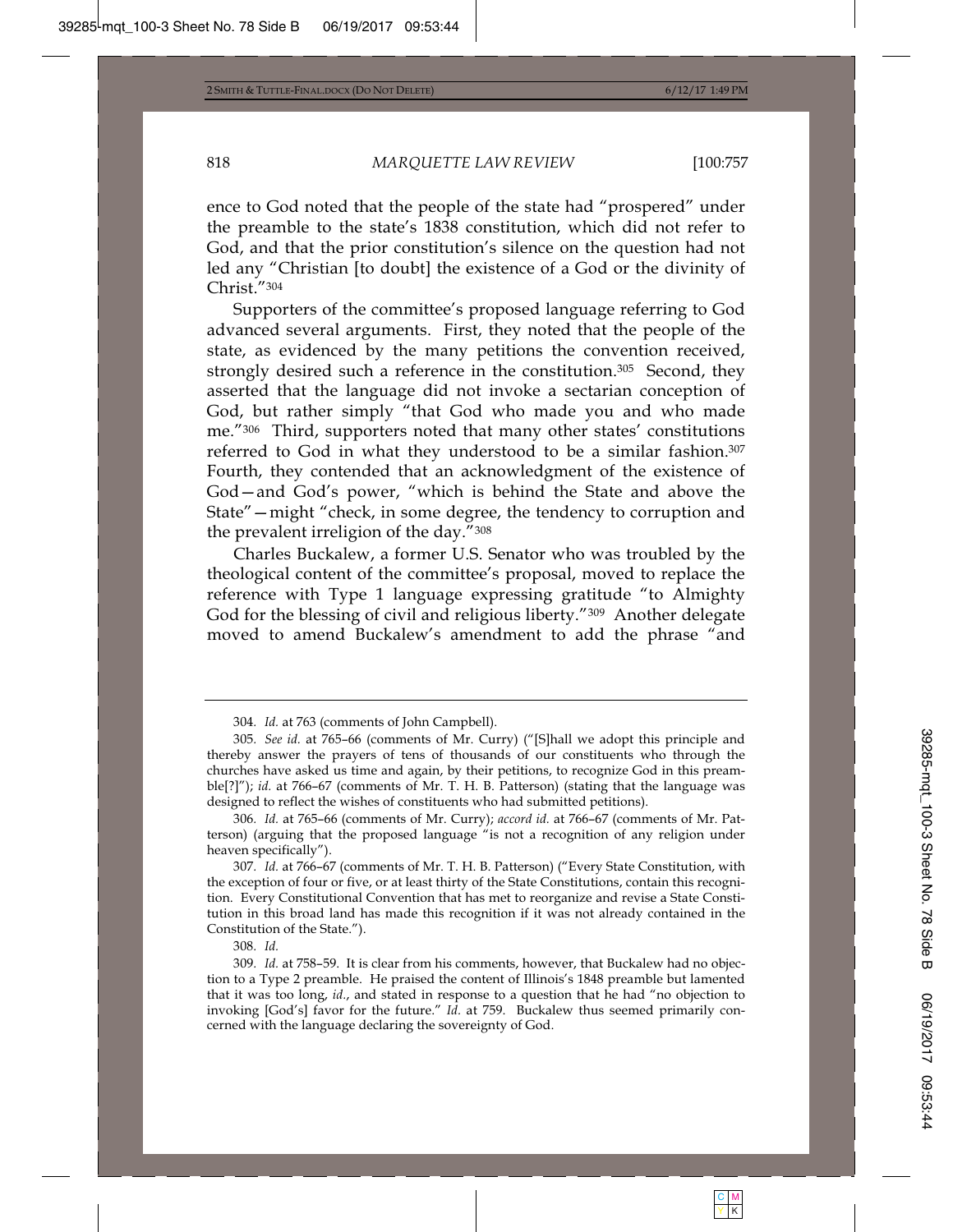humbly invoking His guidance,"310 effectively converting the proposal into a Type 2 preamble. The convention approved the amendment $311$ and then engaged in further debate over the proposal as amended. One delegate moved to strike out the amended proposal and to adopt the preamble to the 1838 constitution, which did not mention God;312 later, supporters of the petition movement again proposed language to "acknowledge[] the sovereignty of the deity as Ruler of the Universe" and to invoke God's "favor" as well as God's guidance.<sup>313</sup> The convention rejected both proposals,314 viewing the ultimately adopted language as a fair compromise between the "fastidious churchmen of the Convention," who supported an assertion of God's sovereignty on Earth, and the "Quakers," who preferred no reference to God at all.<sup>315</sup>

The debates at the 1873 Pennsylvania convention reveal the influ-

311*. Id.*

312*. Id.* (comments of Mr. Hanna).

313. 5 PENNSYLVANIA DEBATES, *supra* note 296, at 633–34 (comments of Mr. Purviance) (explaining that his proposed amendments would be "more fully expressive of the desire of the people as shown by the petitions which have been presented to this body"); *see also* 7 DEBATES OF THE CONVENTION TO AMEND THE CONSTITUTION OF PENNSYLVANIA 251–52 (1873) [hereinafter 7 PENNSYLVANIA DEBATES] (comments of Mr. Purviance) (reminding the delegates of the petitions and stating that his amendment "is a recognition of it" and that "we should also express our recognition or acknowledgment of His sovereignty and of His supreme rule over this universe").

314. 4 PENNSYLVANIA DEBATES *supra* note 297, at 770; 5 PENNSYLVANIA DEBATES, *supra*  note 296, at 3, 50, 142, 202; 7 PENNSYLVANIA DEBATES, *supra* note 313, at 239, 251–54.

315. 7 PENNSYLVANIA DEBATES, *supra* note 313, at 252 (comments of Mr. Corson) ("Now we have got it in the best possible shape to suit all parties"). Mr. Broomall, one of the most vocal opponents of the committee's original language referring to God, was a Quaker. *See id.* The delegates frequently clashed during the convention over matters concerning religion, including the power of courts to grant divorces in cases of adultery, *see* 2 PENNSYLVANIA DEBATES*, supra* note 297, at 617–21; appropriations to churches, *see* 2 PENNSYLVANIA DEBATES*, supra* note 297, at 678–79; qualifications for witnesses in court, 1 PENNSYLVANIA DEBATES*, supra* note 295, at 801–02; and qualifications for office holders, 5 PENNSYLVANIA DEBATES, *supra* note 296, at 561–67; 7 PENNSYLVANIA DEBATES, *supra* note 313, at 253–55.

A "statement and exposition of the changes contained in the new Constitution of Pennsylvania" drafted to accompany the document sent for ratification explained the changes to the preamble in Type 1 language: "[t]he preamble is made to express the gratitude of the people of the Commonwealth to Almighty God for the blessings of civil and religious liberty . . . ." 2 JOURNAL OF THE CONVENTION TO AMEND THE CONSTITUTION OF PENNSYLVANIA 1290 (1873).

<sup>310</sup>*. Id.* at 761 (comments of Mr. Lamberton). The amended proposal provided: "The people of the Commonwealth of Pennsylvania, grateful to Almighty God for the blessings of civil and religious liberty, and humbly invoking His guidance, do ordain and establish this Constitution for its government." *Id*. It thus deleted the reference to God's "sovereignty" and the invocation of God's guidance "in our future destiny." *Id.* at 770.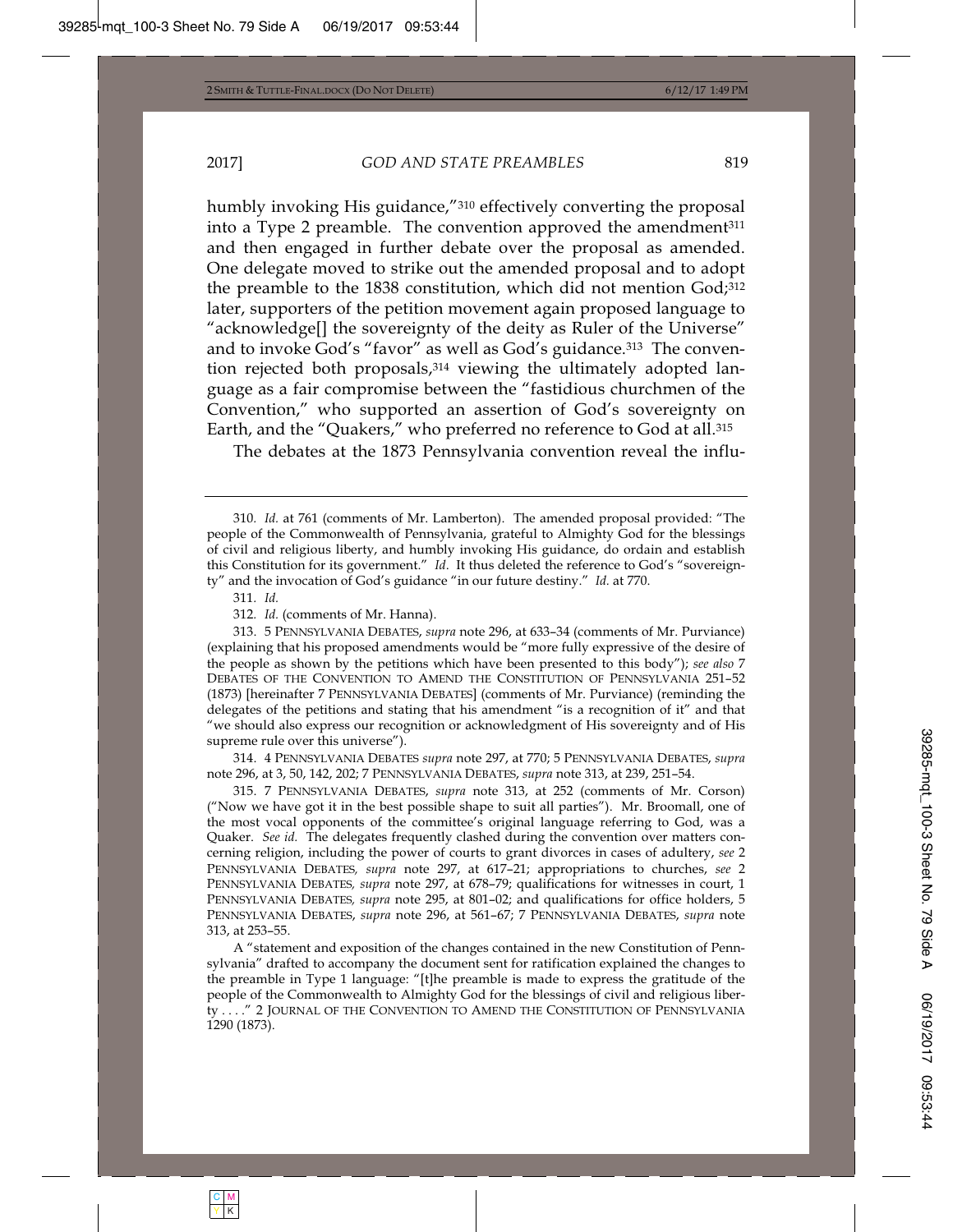ence (and ultimate failure) of the National Reform Association's efforts to adopt language—in the federal Constitution and in the constitutions of the states—recognizing the authority of God and the divinity of Jesus.316 Indeed, it was the grass-roots supporters of that movement who sought to convince the Pennsylvania convention to adopt such language. The movement was aggressive at the federal level, convincing Congress to consider proposed "Christian Amendments" on at least four occasions between 1864 and 1910, though none passed.<sup>317</sup> The Association was also active at the state level, but there, too, it failed to convince any state conventions to adopt such language.

In one sense, the National Reform Movement represents an exaggerated version of the Second Great Awakening's missionary impulse. In this version, the idea of community moral transformation is replaced with Christian triumphalism, in asserting the ultimate subordination of other faiths to the Protestant version of God's reign through Jesus Christ. But this idea does not flow inevitably from the Second Great Awakening, which also asserted the theological imperative of voluntary response to the religious call. For some, and perhaps many, whose beliefs derived from the Second Great Awakening, the explicit Christian references proposed by the National Reform Movement were uncomfortably similar to the state-imposed belief that they had rejected.

If nothing else, the National Reform Movement, in advocating more explicit and robust theological claims, shifted the question from *whether* a preamble should refer to God to *how* a preamble should do so. Accordingly, the language that the 1873 Pennsylvania convention chose for the preamble—which goes beyond many states' references, by contemplating a continuing role for God in human affairs—in fact was something of a modest victory for those who wanted no reference to God at all, and who certainly did not want their constitution to contain a declaration of the Christian God's sovereignty on earth.

In all, between 1861 and 1877, twenty different states collectively adopted forty-one constitutions. Twenty-seven of the forty-one constitutions mentioned God in the preamble, and sixteen of the twenty states adopted at least one constitution during this era that included a

<sup>316.</sup> GREEN, THE SECOND DISESTABLISHMENT, *supra* note 68 at 334–41; Jim Allison, *The NRA (National Reform Association) and the Christian Amendment*, NAT'L REFORM ASS'N, http://candst.tripod.com/nra.htm [https://perma.cc/GR9N-PKRE] (last visited Apr. 24, 2017).

<sup>317</sup>*. Id.*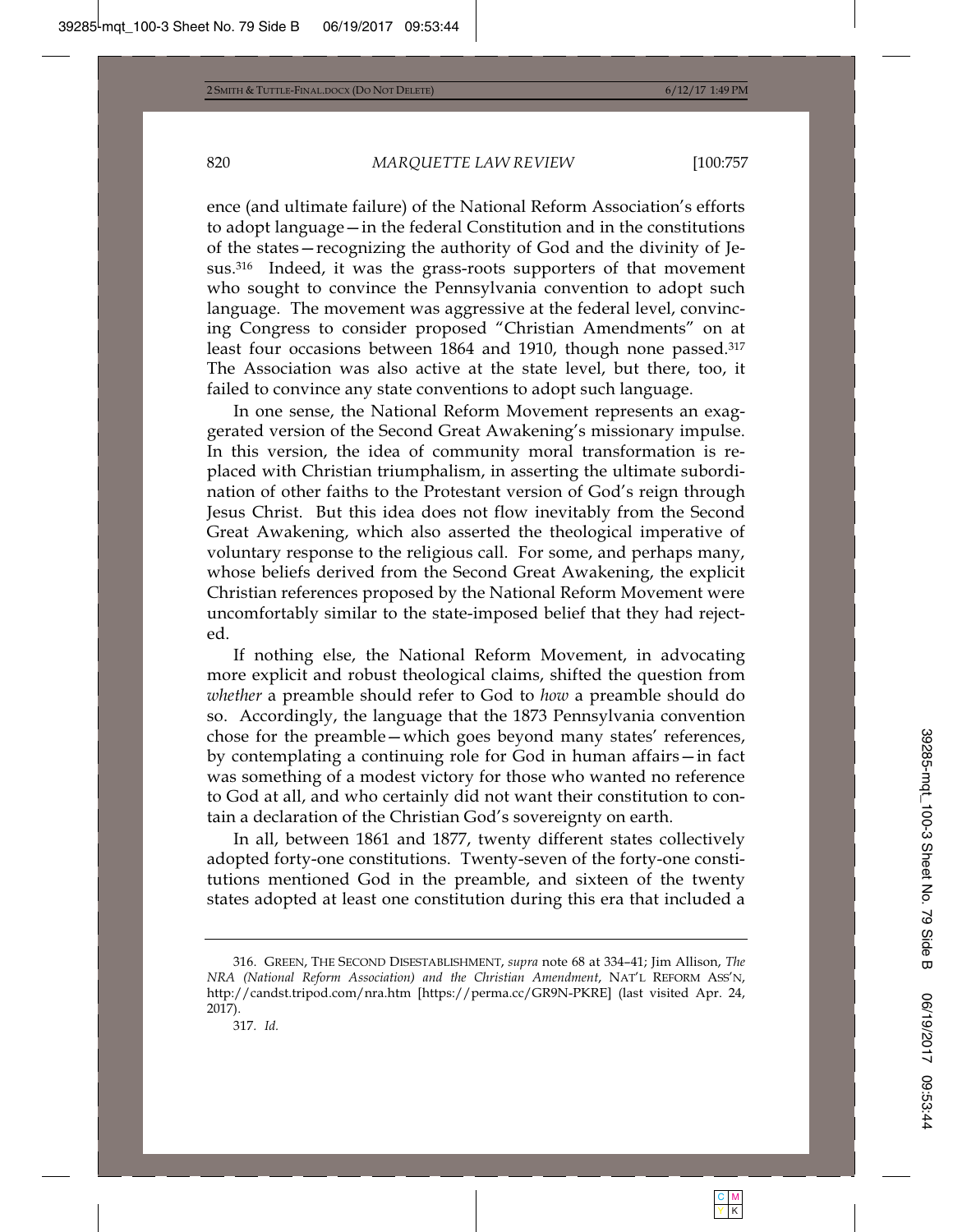reference to God. Because of the southern states' gradual embrace of the practice of referring to God, eight of the fourteen constitutions adopted during this era that did not refer to God were adopted before the end of the Civil War. Accordingly, the trend in favor of references to God accelerated in the second part of this era. In addition, no state that previously had adopted a constitution referring to God dropped such a reference during this era. By the end of Reconstruction, thirty states overall had references to God in the preambles to their constitutions; only eight states did not have any reference to God in their preambles in 1877.318

## *E. 1878–Present*

From 1878 to the present, thirty-three states collectively adopted forty-two constitutions. Of those forty-two, all but one referred to God in the preambles. It is clear that, by this era, most states simply borrowed preamble language from other states, rather than seeking to craft new language to reflect any distinctive set of political or theological commitments. Accordingly, the choice between Type 1 and Type 2 language ceased to have much significance.<sup>319</sup> Indeed, state constitutional conventions rarely engaged in the types of debates over preamble language that characterized the era between 1840 and 1877. But the practice of referring to God in the preamble clearly was the norm. All twelve states admitted to the union during this era adopted references to God in their original constitutions. In addition, three states that had previously adopted constitutions without references to God (Kentucky, Michigan, and West Virginia) adopted new constitutions or amendments during this era with preambles mentioning God.

Between 1878 and 1900, fifteen states collectively adopted sixteen constitutions.320 All sixteen referred to God in their preambles. From 1901 to the present, twenty states collectively adopted twenty-six constitutions.321 All but one referred to God. (Virginia, which referred to God for the first time in its 1902 constitution, omitted the preamble when it adopted it most recent constitution, in 1971.)

<sup>318.</sup> Virginia, which had a reference to God in the preamble to its 1870 constitution (and its 1902 constitution) later abandoned the reference, in its 1971 constitution.

<sup>319.</sup> We note, however, that of the forty-one preambles referring to God adopted in this era, twenty-four used Type 1 language and seventeen used type 2 language.

<sup>320.</sup> Louisiana adopted two constitutions during this era (one in 1879 and one in 1898).

<sup>321.</sup> Louisiana adopted three constitutions during this era; Michigan adopted two; Georgia adopted three; and Virginia adopted two (the first with a reference to God, and the second with no such reference).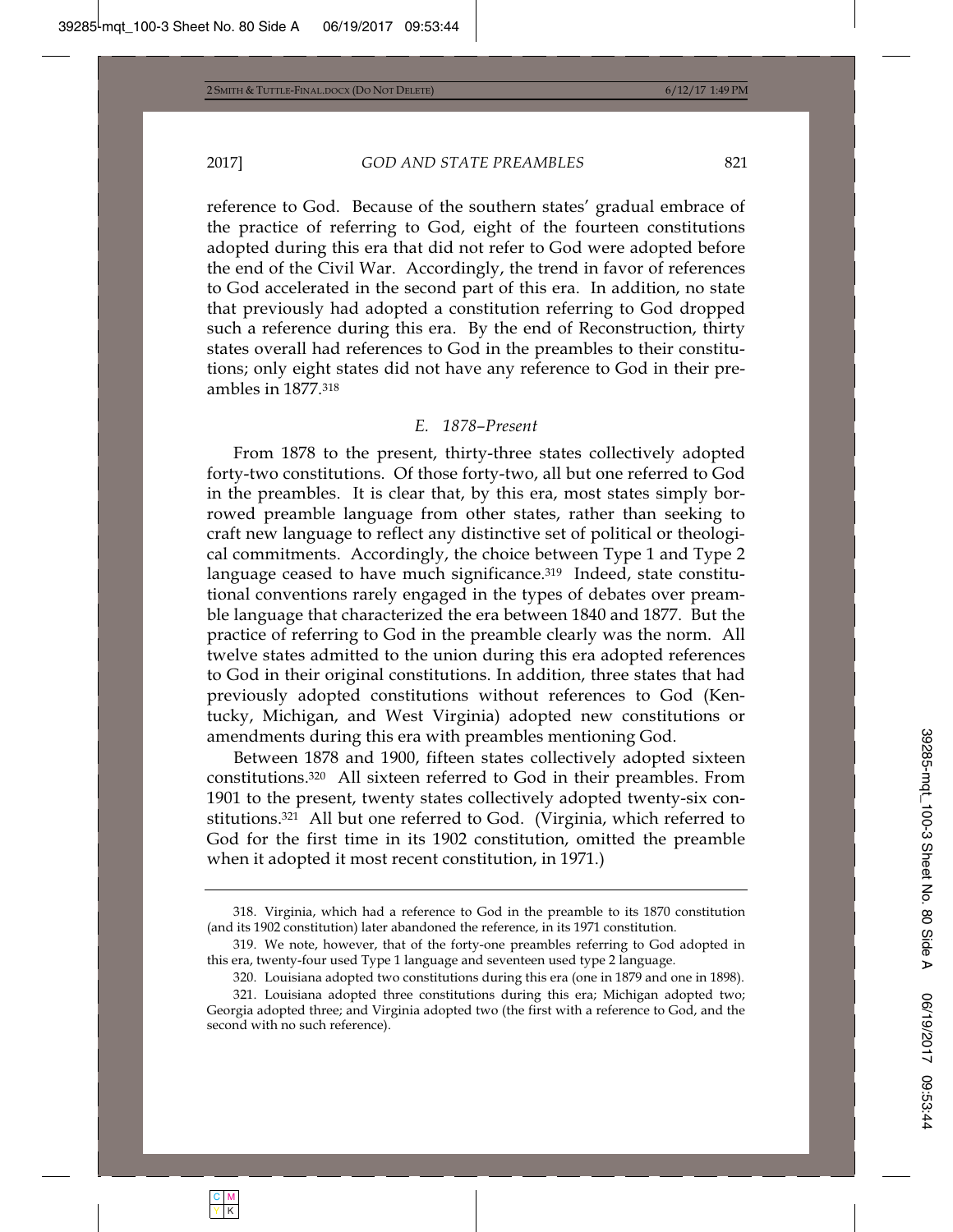Most of the preambles adopted after 1900 used one of the common verbal formulations in referring to God. There were only a few meaningful variations. Montana's current preamble, adopted in 1973, expresses gratitude to God for "the quiet beauty of our state, the grandeur of our mountains, [and] the vastness of our rolling plains."322 Hawaii's preamble, adopted upon admission in 1959, expresses gratitude "for Divine Guidance" but also notes the state's "heritage and uniqueness as an island State."323

Although the National Reform Movement, and Protestant fundamentalism more generally, had lost much of its popular support by the third decade of the twentieth century, religious conservatism rebounded significantly in the 1950s. The reasons for this revival are varied and complex, but it can be explained at least in part by concerns about communist atheism, the emergence of secular humanism in the West, and the increasing engagement of the federal courts.324

In 1960, as litigation over prayer and bible reading in schools was making its way to the Supreme Court, West Virginia (for the first time) adopted a preamble to its constitution, as an amendment in a referendum submitted to the voters. The preamble, which is still part of the state's constitution, is perhaps the most avowedly religious of all of the states' preambles. It does not merely express gratitude to God for liberty, nor even (as do other Type 2 preambles) simply invoke God's guidance, blessing, direction, or favor. Instead, it declares that the people enjoy that liberty "through Divine Providence," implying that the people's continued enjoyment of liberty is contingent on the sufferance of God.325 In addition, the preamble "reaffirm[s]" the people's collective "faith in and constant reliance upon God," thereby suggest-

<sup>322.</sup> We considered this a Type 1 preamble because it envisions God as creator yet makes no other explicit claim of continuing divine involvement in human affairs.

<sup>323.</sup> HAW. CONST. pmbl.

We, the people of Hawaii, grateful for Divine Guidance, and mindful of our Hawaiian heritage and uniqueness as an island State, dedicate our efforts to fulfill the philosophy decreed by the Hawaii State motto, 'Ua mau ke ea o ka aina i ka pono.' We reserve the right to control our destiny, to nurture the integrity of our people and culture, and to preserve the quality of life that we desire. We reaffirm our belief in a government of the people, by the people and for the people, and with an understanding and compassionate heart toward all the peoples of the earth, do hereby ordain and establish this constitution for the State of Hawaii.

Id. We considered this a Type 2 preamble because of its reference to God's "guidance."

<sup>324</sup>*. See* MCLOUGHLIN, *supra* note 122, at 179–216.

<sup>325.</sup> W. VA. CONST. of 1960, pmbl.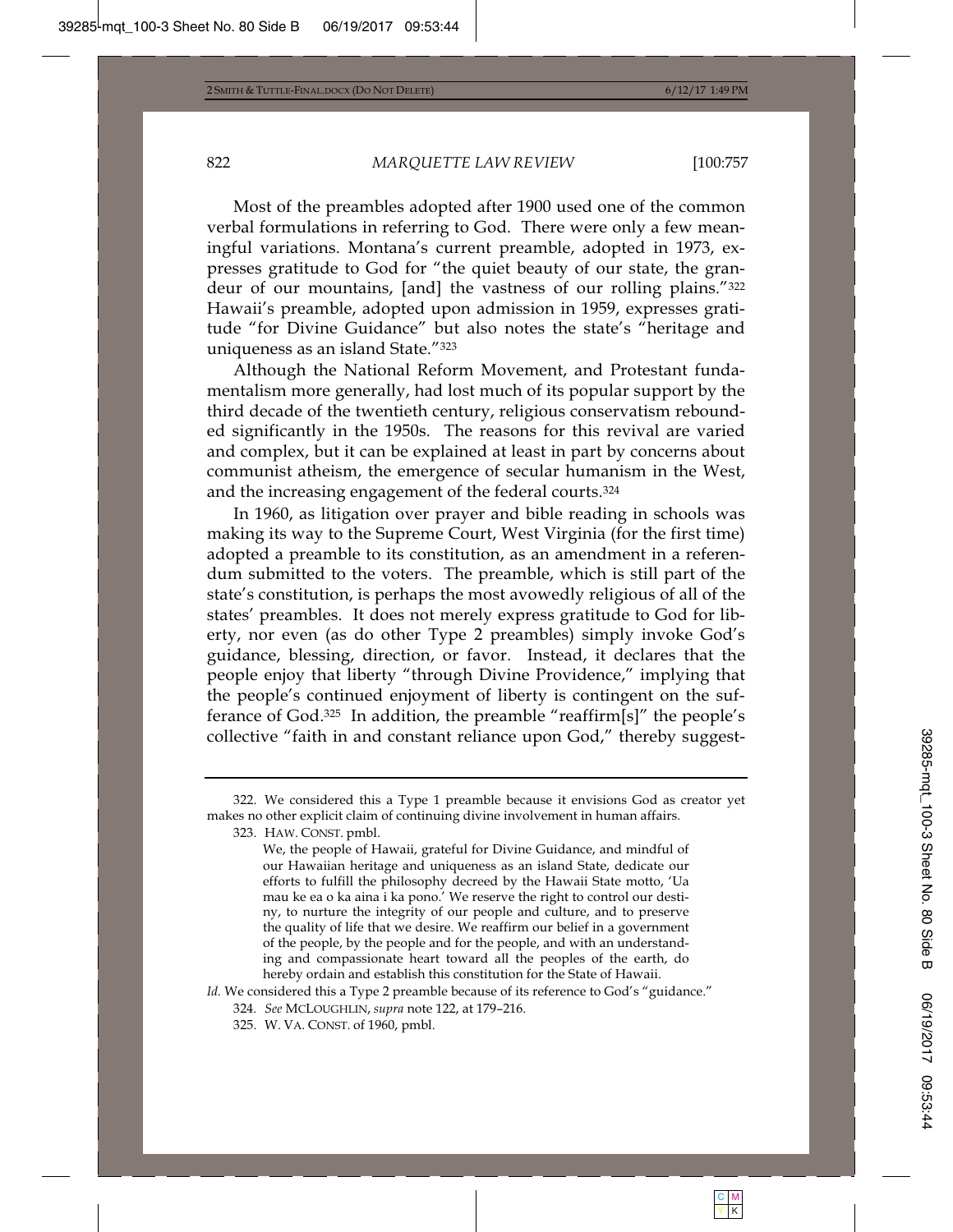ing that the state is a worshiping body.326 The journal of the state legislature, which adopted the language of the preamble and forwarded it to the voters in a referendum, does not reflect any debate about the language, and the voters approved the measure in a lopsided vote.<sup>327</sup> It is difficult not to see the decision, however, as the product of religious conservatism's revival in this era.

## IV. THE PREAMBLES RECONSIDERED

The story of the state preambles is far deeper and richer than the mere fact that forty-five of the current fifty state preambles refer to God. As we have demonstrated, the history of references to God in state constitutional preambles reveals the significant influence of the Second Great Awakening in shaping understandings of the relationship between religion and civil government. At the time of the founding, such references were far from the norm, but they became so only because of the Second Great Awakening's spread through the North and Midwest. Indeed, the preambles provide especially strong evidence of the rapid spread of the movement's influence. Relatedly, they highlight the extent to which differences between the South and other parts of the country extended not only to politics and racial policy, but also to matters of religion. These observations suggest the need for much more careful study of the effects of the Second Great Awakening on other aspects of the relationship between religion and government, which until now has been generally neglected in the legal academy.328

The rich history of the preambles also underscores the complexity of using them as the basis for any strong normative claims about the proper relationship between religion and civil government. In modern debates over the constitutionality of official acknowledgment of God, proponents of the view that such actions are constitutionally permissible regularly advance originalist arguments, relying on history and a

<sup>326.</sup> The preamble provides: "Since through Divine Providence we enjoy the blessings of civil, political and religious liberty, we, the people of West Virginia, in and through the provisions of this Constitution, reaffirm our faith in and constant reliance upon God and seek diligently to promote, preserve and perpetuate good government in the State of West Virginia for the common welfare, freedom and security of ourselves and our posterity." W. VA. CONST. of 1960, pmbl.

<sup>327.</sup> The popular vote in favor of the amendment was 250,984 to 102,340. *See* W. VA. CONST. of 1960, pmbl. note.

<sup>328.</sup> For the few notable exceptions, see GREEN, THE SECOND DISESTABLISHMENT, *supra* note 68, at 91; GORDON, *supra* note 132, at 19.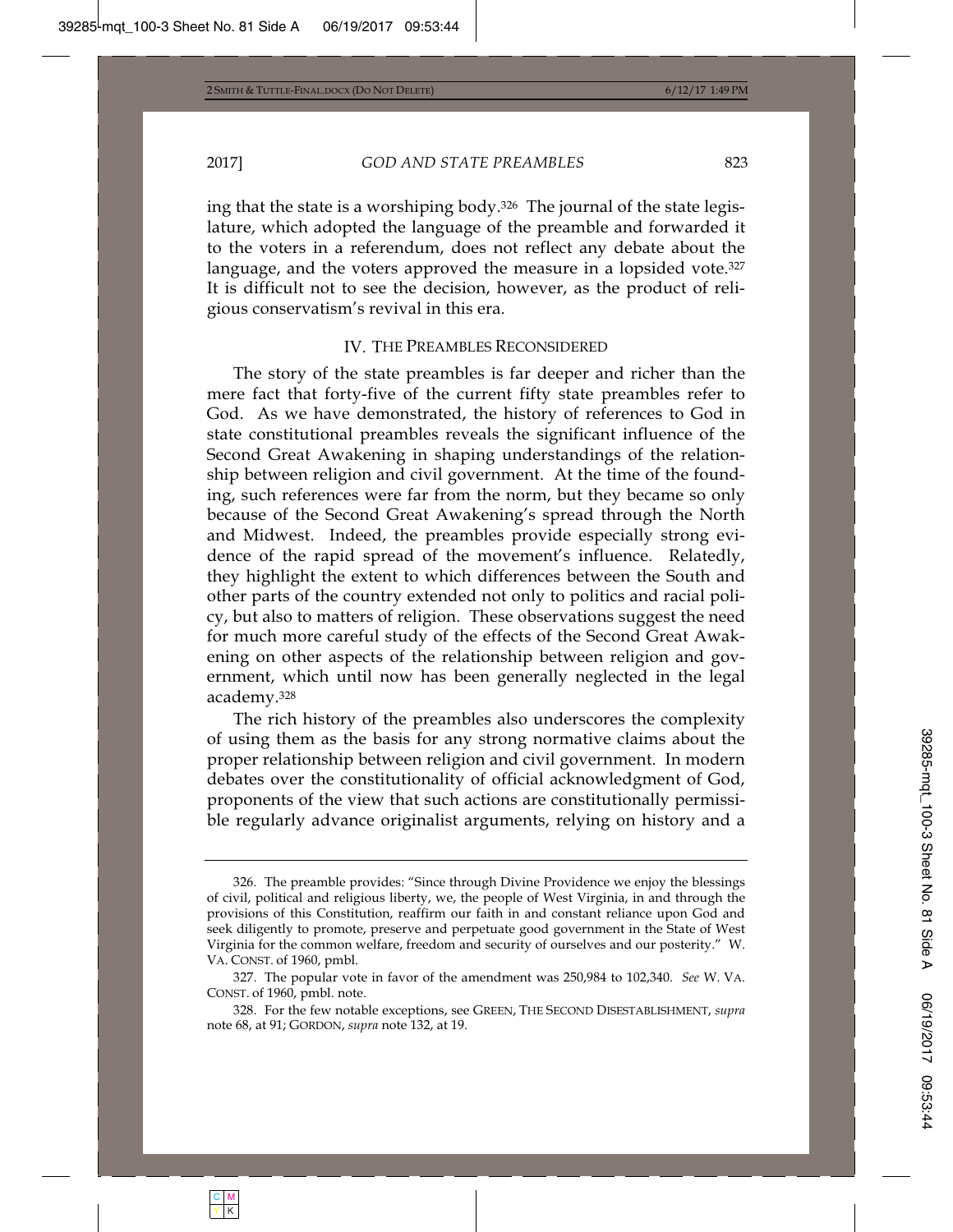long tradition of such actions. Specifically, those sympathetic to this approach have measured constitutionality under the Establishment Clause by seeking to determine whether a particular practice "was accepted by the Framers and has withstood the critical scrutiny of time and political change"329 and thus is the product of an "unambiguous and unbroken history of more than 200 years."330

Our discussion of the evolution and development of the preambles to the state constitutions makes clear, however, that there is no unbroken tradition, dating to the framing, of acknowledgments of God in the states' constitutions. As explained above, at the time of the framing of the federal Constitution, such references were anomalous. The states that adopted preambles with such references remained outliers for the first half-century after the ratification of the Constitution. (Indeed, several of the states whose preambles referred to God in the first several decades after ratification of the federal Constitution also had established churches for part of that period, even though that practice became increasingly atypical.) The practice of acknowledging God in state preambles did not begin to become the norm until the 1840s, when the influence of the Second Great Awakening finally reached state constitutional conventions across the North and the Midwest. In other words, an approach that views founding-era history as determinative should not treat the preambles as clear evidence of constitutional meaning.331

Originalists might also contend—and, indeed, some have—that the preambles are evidence that other types of official acknowledgements

<sup>329.</sup> Town of Greece v. Galloway, 134 S. Ct. 1811, 1819 (2014); *see also* Marsh v. Chambers, 463 U.S. 783, 792 (1983) (holding that practice of state legislature to open sessions with prayer did not violate Establishment Clause).

<sup>330</sup>*. Marsh*, 463 U.S. at 792.

<sup>331.</sup> There is a plausible originalist claim that state preambles demonstrate that the anti-establishment norm—assuming it is incorporated against the states, *but see* Elk Grove Unified Sch. Dist. v. Newdow, 542 U.S. 1, 49–51 (2004) (Thomas, J., concurring in judgment) ("The text and history of the Establishment Clause strongly suggest that it is a federalism provision intended to prevent Congress from interfering with state establishments" and thus "it makes little sense to incorporate the Establishment Clause.")—is more flexible as applied to the states than it is to the federal government. The argument would note that, whatever the status of acknowledgments of God at the time of the ratification of the First Amendment, was an entrenched practice by 1868, when the Fourteenth Amendment was ratified. But such a view would be inconsistent with well-settled modern doctrine on incorporation, which holds that "incorporated Bill of Rights protections 'are all to be enforced against the States under the Fourteenth Amendment according to the same standards that protect those personal rights against federal encroachment.'" McDonald v. City of Chicago, 561 U.S. 742, 765 (2010) (quoting Malloy v. Hogan, 378 U.S. 1, 10 (1964)).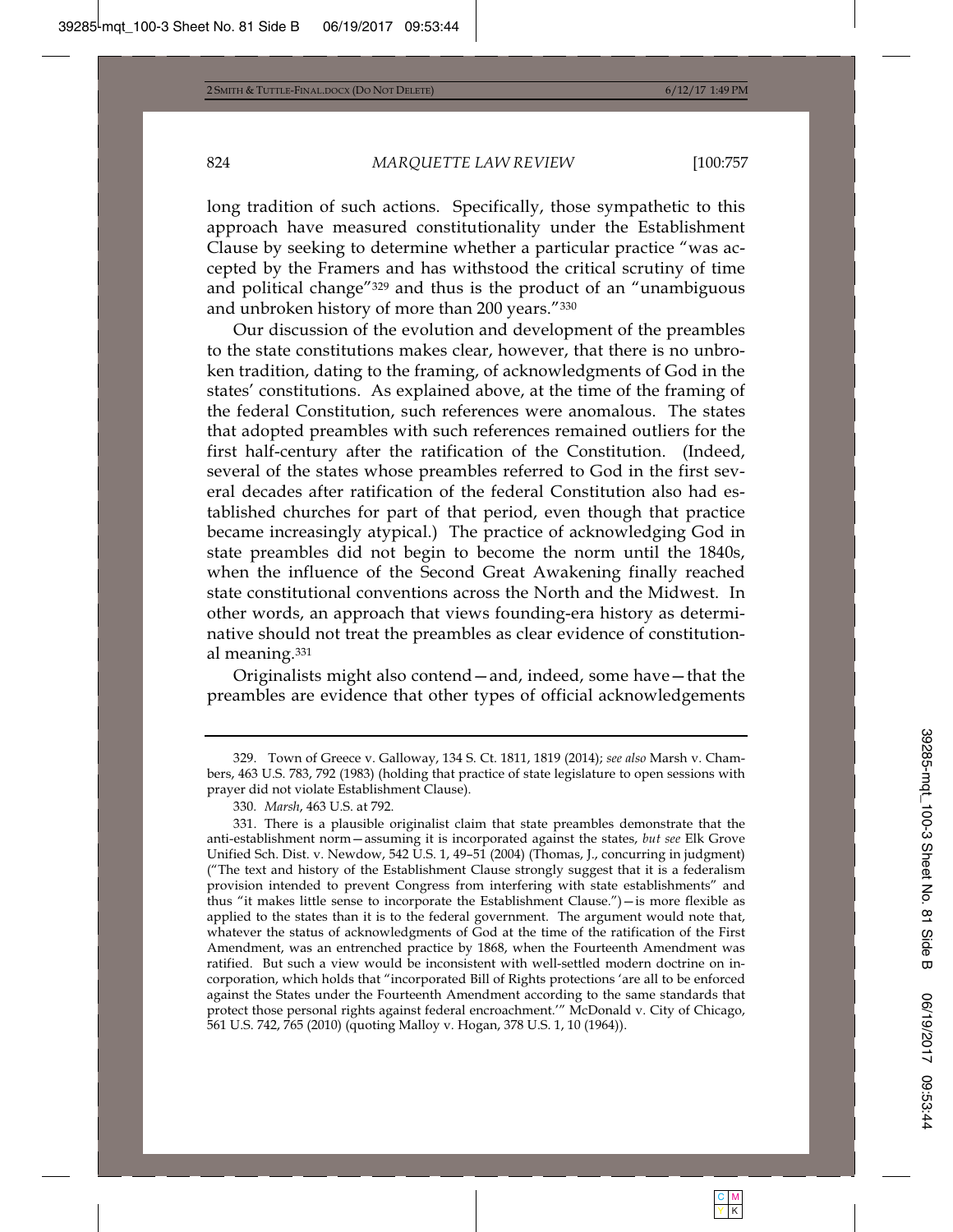of God are permissible.332 The more modest versions of these arguments claim that public invocations of "God" or "the Almighty" are consistent with our traditions.333 The more robust versions of these arguments claim that reverential acknowledgment of the monotheistic God of the Judeo-Christian tradition is acceptable.334 These arguments typically point to practices that date to the founding, such as the appointment of legislative and military chaplains and the issuance of Thanksgiving proclamations.335 These arguments are subject to at least two significant objections. First, there are important differences between constitutional preambles that refer to God and these other practices. For example, legislative and military chaplains facilitate the private religious exercise of those whom they serve. Neither form of chaplaincy indicates a claim that the government itself constitutes a holy community. Thanksgiving proclamations may represent a closer case, but they are ephemeral in character, unlike language that becomes entrenched in a constitutional preamble.

Second, those who have made historical claims about the place of religion in government have often relied as much on sources from the time of the Second Great Awakening as they have on those that date to the founding era. This is unsurprising, because by the 1830s one of the core projects of the Second Great Awakening was to re-imagine the framers as devout Christians and the framing as a divinely guided and blessed effort to create a holy community of believers.<sup>336</sup> Put more starkly, leaders and writers in the Second Great Awakening endeavored to remake the founders in their own image. Notwithstanding the important differences between the religious views of the framing era and those of the Second Great Awakening, leaders of the movement and scholars of the later era sought to recast the framers as men committed to promoting a public role for religion—and Protestant values in particular—as a means of transforming the community. They also sought to recast the framing as an effort to recognize the United States as God's chosen community.

<sup>332</sup>*. See supra* note 4 and accompanying text.

<sup>333</sup>*. See, e.g.*, Wallace v. Jaffree, 472 U.S. 38, 113 (1985) (Rehnquist, J., dissenting) ("[N]othing in the Establishment Clause requires government to be strictly neutral between religion and irreligion . . . .").

<sup>334</sup>*. See, e.g.*, McCreary County v. ACLU, 545 U.S., 844, 885, 893–84 (2005) (Scalia, J., dissenting).

<sup>335</sup>*. See Wallace*, 472 U.S. at 100–05 (Rehnquist, J., dissenting); Lee v. Weisman, 505 U.S. 577, 633–36 (1992) (Scalia, J., dissenting).

<sup>336</sup>*. See* MCKENNA, *supra* note 52, at 131.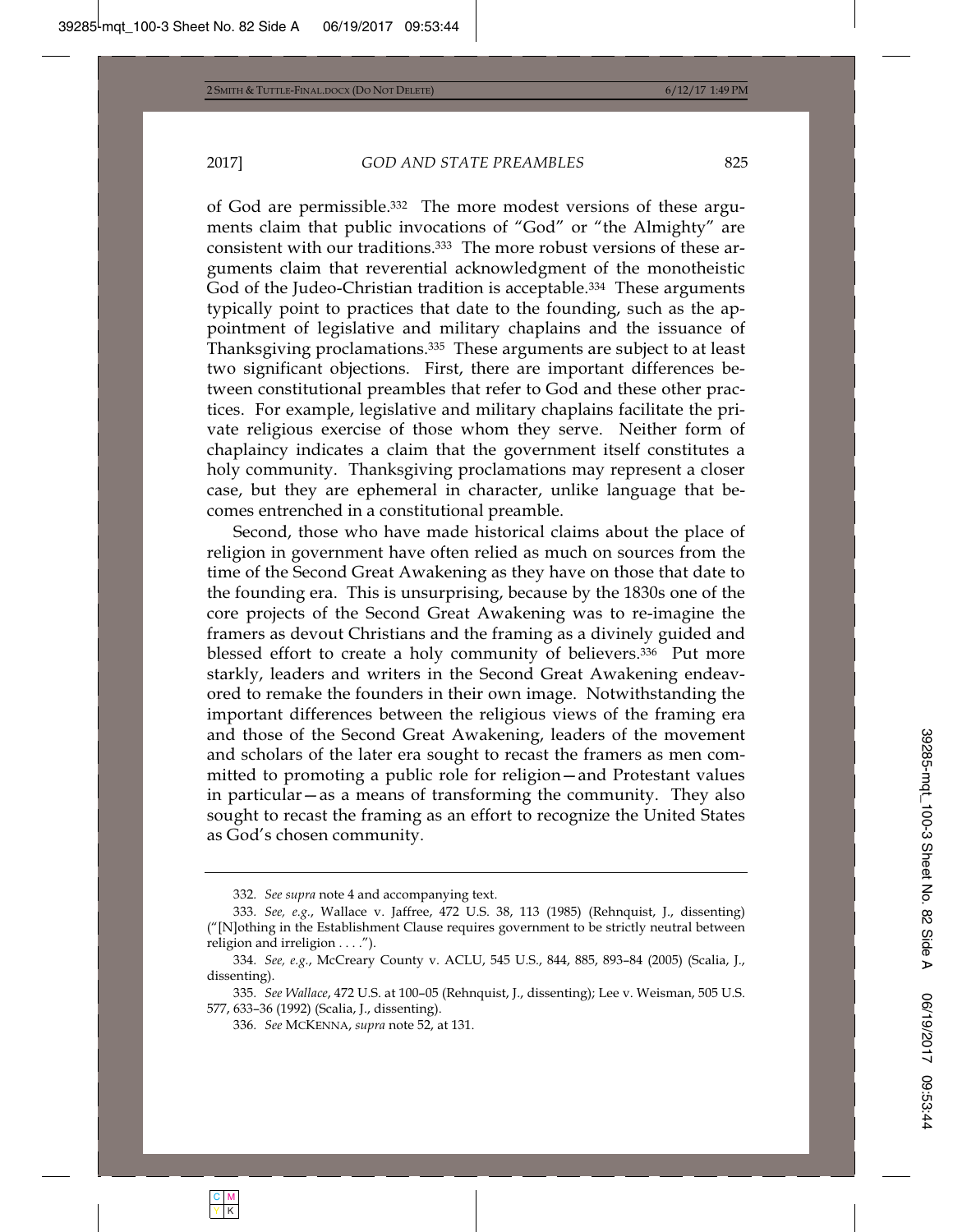For example, in his 1833 Commentaries on the Constitution of the United States, Justice Story advanced a view of the original understanding of the Establishment Clause that tolerates official state support not only of religion generally, but also of Christianity specifically. He declared,

> Probably at the time of the adoption of the constitution, and of the amendment to it, now under consideration, the general, if not the universal, sentiment in America was, that Christianity ought to receive encouragement from the state, so far as was not incompatible with the private rights of conscience, and the freedom of religious worship.337

On his account, "[a]n attempt to level all religions, and to make it a matter of state policy to hold all in utter indifference, would have created universal disapprobation, if not universal indignation."338

Justice Story was clearly influenced by the theological understandings of the Second Great Awakening. In introducing the topic of the First Amendment's religion clauses, he stated:

> The promulgation of the great doctrines of religion, the being, and attributes, and providence of one Almighty God; the responsibility to him for all our actions, founded upon moral freedom and accountability; a future state of rewards and punishments; the cultivation of all the personal, social, and benevolent virtues;—these never can be a matter of indifference in any well ordered community. It is, indeed, difficult to conceive, how any civilized society can well exist without them. And at all events, it is impossible for those, who believe in the truth of Christianity, as a divine revelation, to doubt, that it is the especial duty of government to foster, and encourage it among all the citizens and subjects.339

His view of the Establishment Clause followed naturally from this understanding: "Now, there will probably be found few persons in this, or any other Christian country, who would deliberately contend, that it was unreasonable, or unjust to foster and encourage the Christian religion generally, as a matter of sound policy, as well as of revealed

<sup>337. 3</sup> JOSEPH STORY, COMMENTARIES ON THE CONSTITUTION OF THE UNITED STATES § 1868, at 726 (1833).

<sup>338</sup>*. Id.* 339*. Id.* § 1865, at 722–23.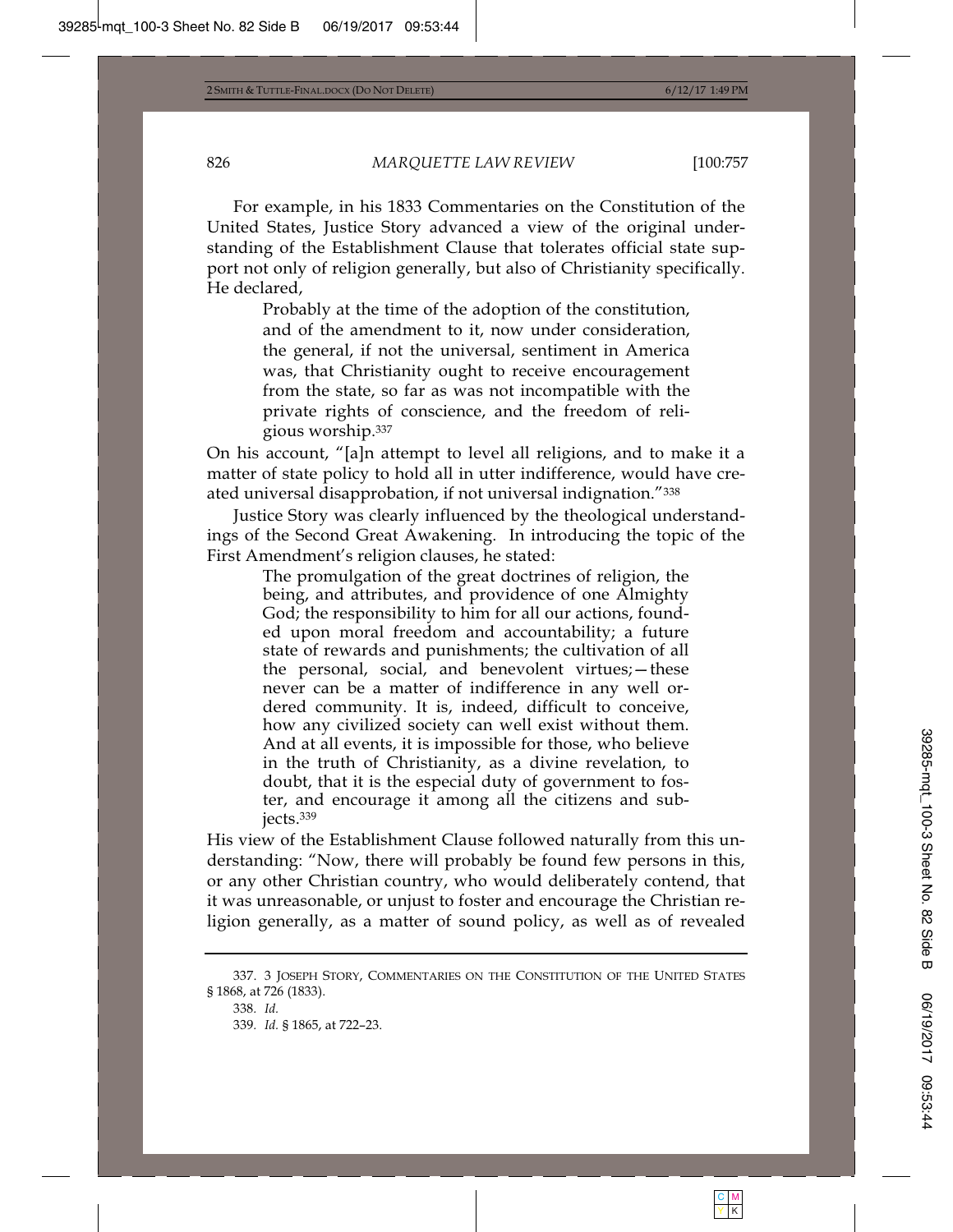truth."340

Leading figures in the 1830s also pressed the view that the framing of the country and the Constitution were efforts to create a holy community, in a land chosen by God. John Quincy Adams, for example, declared:

> Is it not that, in the chain of human events, the birthday of the nation is indissolubly linked with the birth-day of the Saviour? That it forms a leading event in the progress of the gospel dispensation? Is it not that the Declaration of Independence first organized the social compact on the foundation of the Redeemer's mission upon earth? That it laid the corner stone of human government upon the first precepts of Christianity, and gave to the world the first irrevocable pledge of the fulfillment of the prophecies, announced directly from Heaven at the birth of the Saviour and predicted by the greatest of the Hebrew prophets six hundred years before?341

He reprised this theme two years later in a speech commemorating the fiftieth anniversary of the inauguration of George Washington as President, telling his fellow citizens that "the ark of *your* covenant is the Declaration of Independence. Your Mount Eba [is] the confederacy of separate state sovereignties, and your Mount Gerizim is the Constitution of the United States."342 He urged Americans to "[l]ay up these principles, [] in your hearts, and in your souls . . . teach them to your children, . . . write them upon the doorplates of your houses, and upon your gates . . . [and] adhere to them as to the cords of your eternal salvation[,]" so that for years after they could celebrate "all the blessings promised to the children of Israel upon Mount Gerizim, as the reward of obedience to the law of God."343

But this project to cast the framers as committed to the foundation of a Christian community clearly was ahistorical. First, the idea that the entire American society was the proper object of religious transformation would have conflicted with the understanding common at the time of the framing that religion belongs to the individual, whose

<sup>340</sup>*. Id.* § 1867, at 724.

<sup>341.</sup> JOHN QUINCY ADAMS, AN ORATION DELIVERED BEFORE THE INHABITANTS OF THE TOWN OF NEWBURYPORT, AT THEIR REQUEST, ON THE SIXTY-FIRST ANNIVERSARY OF THE DECLARATION OF INDEPENDENCE 5–6 (1837).

<sup>342.</sup> JOHN QUINCY ADAMS, THE JUBILEE OF THE CONSTITUTION 119–120 (1789) (emphasis in original).

<sup>343</sup>*. Id.* at 119–20.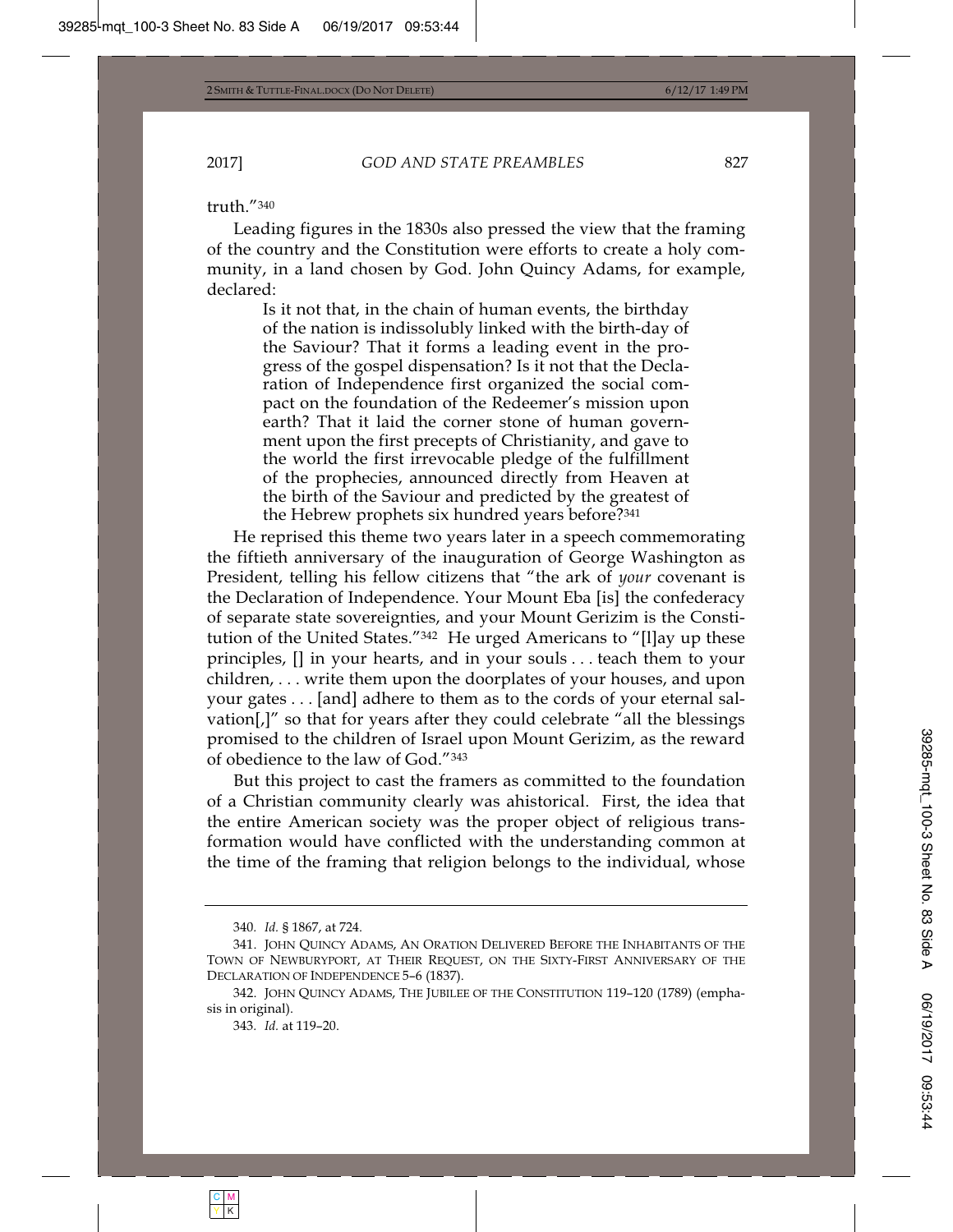connection to God derives from a personal experience of rebirth in the Spirit. To be sure, at the time of the framing, some New England Congregationalists and other orthodox Calvinists retained Puritan views about the centrality of religious community. But those views represented only one end of the theological spectrum and were geographically concentrated in New England. The view that the entire community was a proper object of transformation was inconsistent with the framing-era views of Unitarians and Deists—including many of the most prominent framers, such as James Madison and Thomas Jefferson—who generally rejected Christian understandings of God and the idea that God plays an ongoing role in the direction of human affairs.344 Equally important, it was inconsistent with the fundamental claim of that era's Protestant evangelicalism, which focused on the salvation of the individual and the personal moral change that flowed from that salvation.

Second, the Second Great Awakening's vision of the United States as God's chosen place for the restoration of Christianity would have clashed with a widely held concern at the framing about giving political power to religious institutions.345 Indeed, perceptions of wide abuse of the monopoly power of the Church of England undoubtedly formed the key backdrop to the adoption of the Constitution's Establishment Clause.346 We recognize that some at the time of the framing

Letter from Thomas Jefferson to Timothy Pickering (February 27, 1821), *in* JEFFERSON'S EXTRACTS FROM THE GOSPELS: "THE PHILOSOPHY OF JESUS" AND "THE LIFE AND MORALS OF JESUS" 403 (Dickinson W. Adams & Ruth W. Lester eds., Princeton Univ. Press 1983).

345*. See, e.g.*, THOMAS PAINE, THE AGE OF REASON 6 (1827) ("My own mind is my own church. All national institutions of churches whether Jewish, Christian or Turkish, appear to me no other than human inventions, set up to terrify and enslave mankind, and monopolize power and profit.").

346. Letter from Thomas Jefferson to Alexander von Humboldt (December 6, 1813), *in* 7 THE PAPERS OF THOMAS JEFFERSON 29 (J. Jefferson Looney ed., Princeton Univ. Press 2010) ("[H]istory, I believe furnishes no example of a priest-ridden people maintaining a free civil

<sup>344</sup>*. See, e.g.*, Letter from Thomas Jefferson to Miles King (September 26, 1814), *in* 7 THE PAPERS OF THOMAS JEFFERSON 198 (J. Jefferson Looney ed., Princeton Univ. Press 2010) ("[O]ur particular principles of religion are a subject of accountability to our god alone. I enquire after no man's, and trouble none with mine: nor is it given to us in this life to know whether your's or mine, our friend's or our foe's are exactly the right.");

When we shall have done away the incomprehensible jargon of the Trinitarian arithmetic, that three are one, and one is three; when we shall have knocked down the artificial scaffolding, reared to mask from view the simple structure of Jesus, when, in short, we shall have unlearned every thing which has been taught since his day, and got back to the pure and simple doctrines he inculcated, we shall then be truly and worthily his disciples . . . .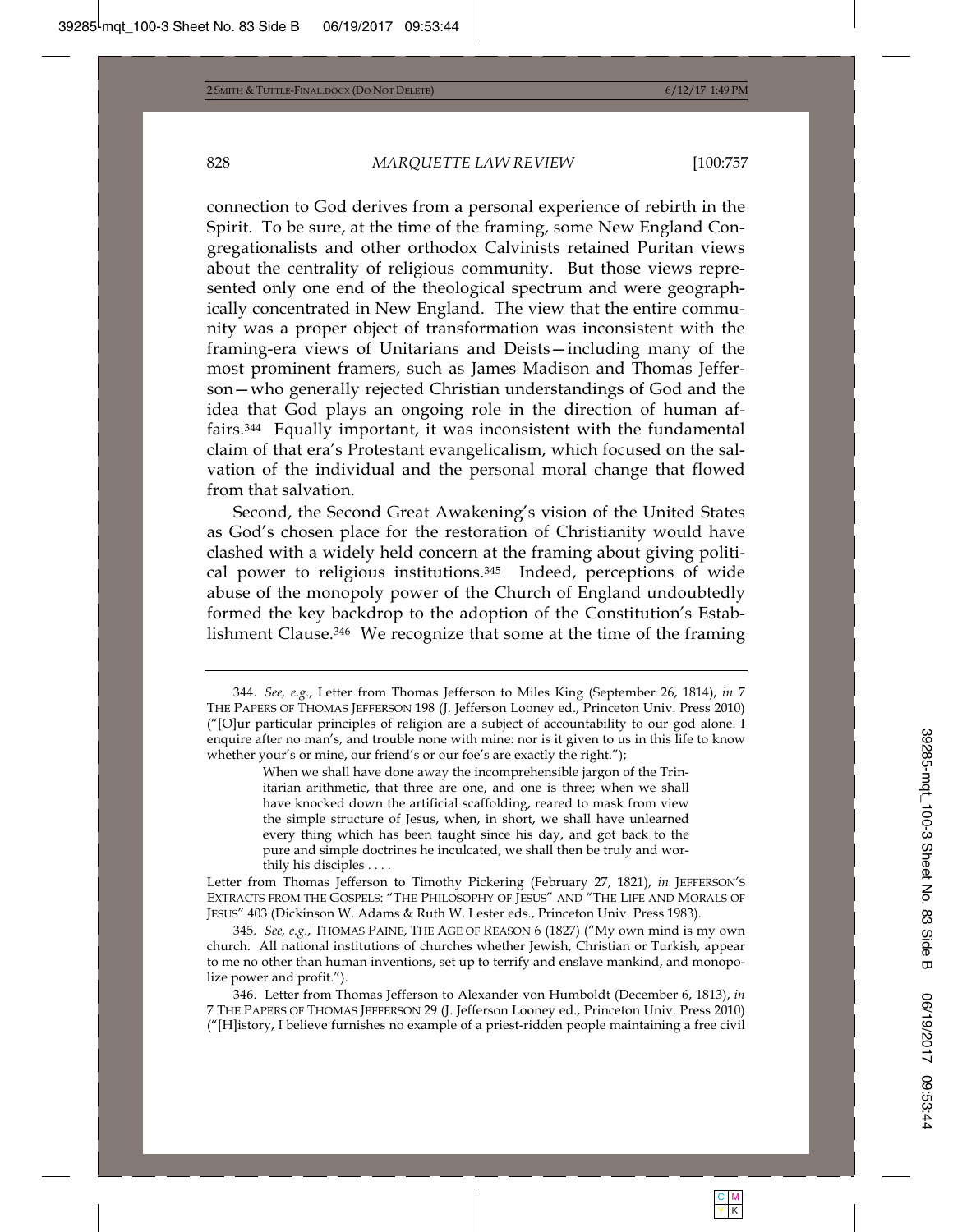conceived of the newly born nation in millennial terms, calling it the "New Jerusalem," but they constituted only a small minority, both in the population and among the framers.347 Similarly, we recognize that it was common at the time to attribute successes (military or legislative) to Divine Providence. But such attribution rarely invoked the full structure of Puritan beliefs in God's chosen land, and instead reflected a personal sense of thanksgiving for good fortune.

As we have explained, the Second Great Awakening sought to impose on the founding its later understanding of the relationship between religion and the political community. In the second half of the twentieth century, a new evangelical movement revived those same claims about the founding. At a time of conflict over prayer in schools, the funding of religious education, and moral issues closely tied to faith, evangelicals began to reassert the idea that America was founded as a Christian nation, and had simply lost its way. On this view, modern changes in law, politics, and society represented a dramatic departure from an otherwise unbroken tradition, dating to the Revolutionary generation, that contemplated a particular relationship between Protestant Christianity and civil government.

Crucially, in pressing these claims, twentieth-century evangelicals often relied on ideas that were either generated or widely spread by the Second Great Awakening.348 But because those claims made about the founding during the Second Great Awakening were ahistorical, later claims resting on them were similarly flawed. In their essence, late-twentieth-century evangelical claims about the founding viewed the framing through the Second Great Awakening's already distorted lens.349

This move found its first legal foothold in Justice Rehnquist's 1985 dissent in *Wallace v. Jaffree*,350 in which he asserted that "nothing in the Establishment Clause requires government to be strictly neutral be-

government. [T]his marks the lowest grade of ignorance, of which their civil as well as religious leaders will always avail themselves for their own purposes.").

<sup>347.</sup> See Wythe Holt, The New Jerusalem: Herman Husband's Egalitarian Alternative to the United States Constitution, in Revolutionary Founders: Rebels, Radicals, and Reformers in the Making of the Nation (Alfred F. Young, Gary B. Nash, & Ray Raphael, eds. 2010 ; HUTSON, *supra* note 51, at 113–14.

<sup>348</sup>*. See* STEVEN K. GREEN, INVENTING A CHRISTIAN AMERICA: THE MYTH OF THE RELIGIOUS FOUNDING 201 (2015) [hereinafter GREEN, INVENTING A CHRISTIAN AMERICA]; NOLL ET AL., *supra* note 347, at 15–21.

<sup>349</sup>*. See* GREEN, INVENTING A CHRISTIAN AMERICA, *supra* note 348, at 201; NOLL ET AL., *supra* note 347, at 21–22.

<sup>350. 472</sup> U.S. 38 (1985).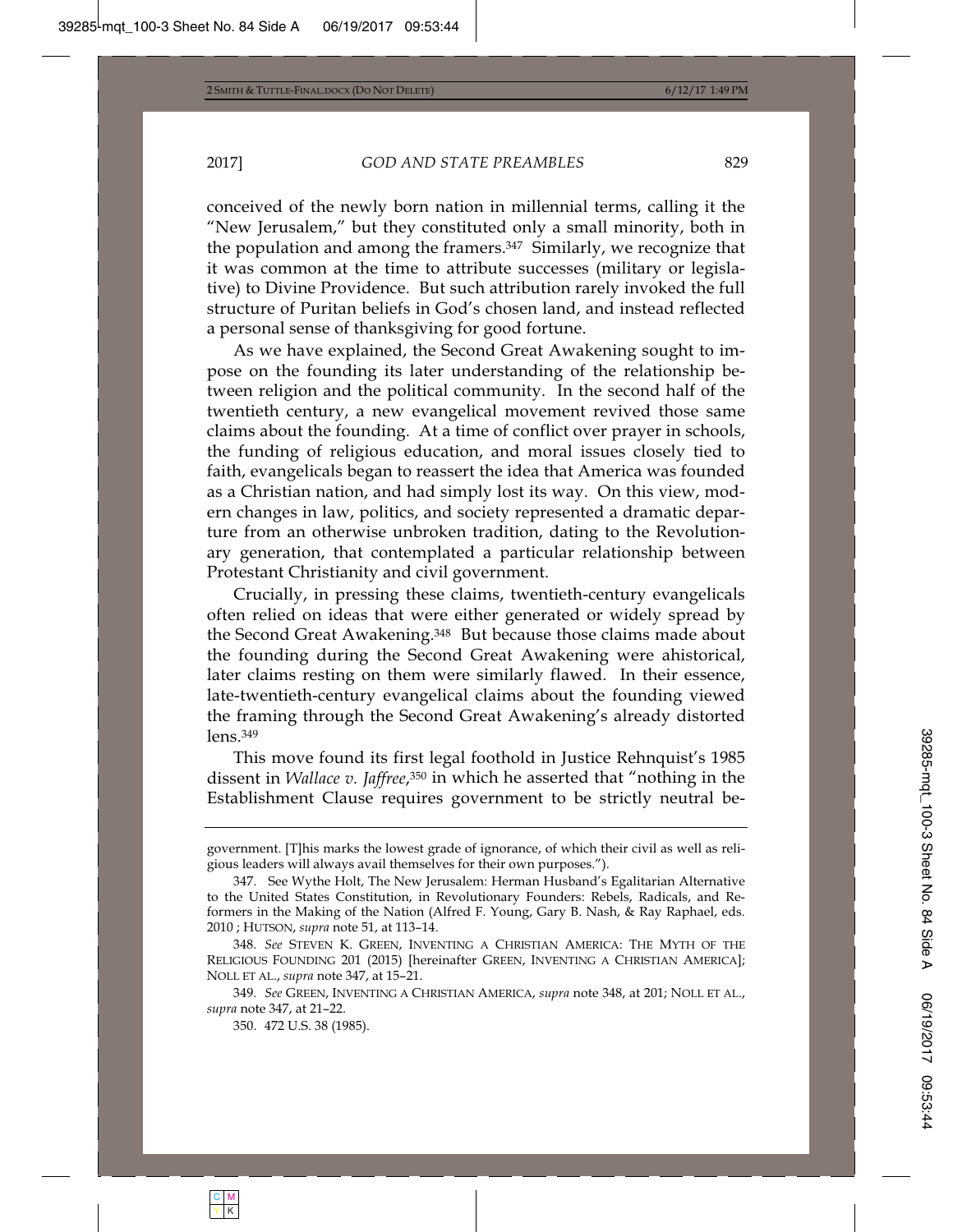tween religion and irreligion, nor does that Clause prohibit Congress or the States from pursuing legitimate secular ends through nondiscriminatory sectarian means."351 Rehnquist's opinion asserted that the "true meaning of the Establishment Clause can only be seen in its history," and purported to describe the framers' "intentions" in adopting that provision.352 Justice Rehnquist relied in part on the drafting history of the First Amendment. But he also put significant weight on the views expressed in Joseph Story's *Commentaries*,353 which, as we explained above, reflects the theological understandings of the Second Great Awakening more than it reflects any consensus view from the time of the framing. Indeed, he relied on Story's views—and those of Thomas Cooley, who wrote his treatise several decades later, at a time when the "Protestant Establishment" had permeated legal as well as political thought354—to demonstrate that "the Establishment Clause of the First Amendment had acquired a well-accepted meaning" prohibiting only a "preference among religious sects or denominations."355 Rehnquist's non-preferentialism followed neatly from the understandings of the Second Great Awakening, which emphasized a broadly Christian culture rather than the specific doctrines of any particular denomination. But those understandings do not follow inevitably from views commonly held at the time of the framing.

Rehnquist's vision of Establishment Clause history, with its heavy reliance on the ideas from Second Great Awakening, reappears in Justice Scalia's dissents in cases involving prayer at public school events<sup>356</sup> and the display of the Ten Commandments.357 Indeed, Justice Scalia deployed this history to advance an even more robust vision of religion's place in the civil order; in his view, this history meant that government may constitutionally acknowledge with reverence the God of

357. McCreary County v. ACLU, 545 U.S. 844, 885 (2005) (Scalia, J., dissenting).

<sup>351</sup>*. Id.* at 113.

<sup>352</sup>*. Id.*

<sup>353</sup>*. Id.* at 104–05.

<sup>354</sup>*. See* GORDON, *supra* note 132, at 19–20, 66, 138; GREEN, THE SECOND DISESTABLISHMENT, *supra* note 68, at 190–99, 360–63; MCKENNA, *supra* note 52, at 130–32.

<sup>355</sup>*. Wallace*, 472 U.S. at 106 (Rehnquist, J., dissenting).

<sup>356</sup>*. See* Lee v. Weisman, 505 U.S. 577, 632, 646 (1992) (Scalia, J., dissenting) (relying on a "longstanding American tradition of nonsectarian prayer to God at public celebrations generally" and asserting that the "Founders of our Republic . . . knew that nothing, absolutely nothing, is so inclined to foster among religious believers of various faiths a toleration—no, an affection—for one another than voluntarily joining in prayer together, to the God whom they all worship and seek").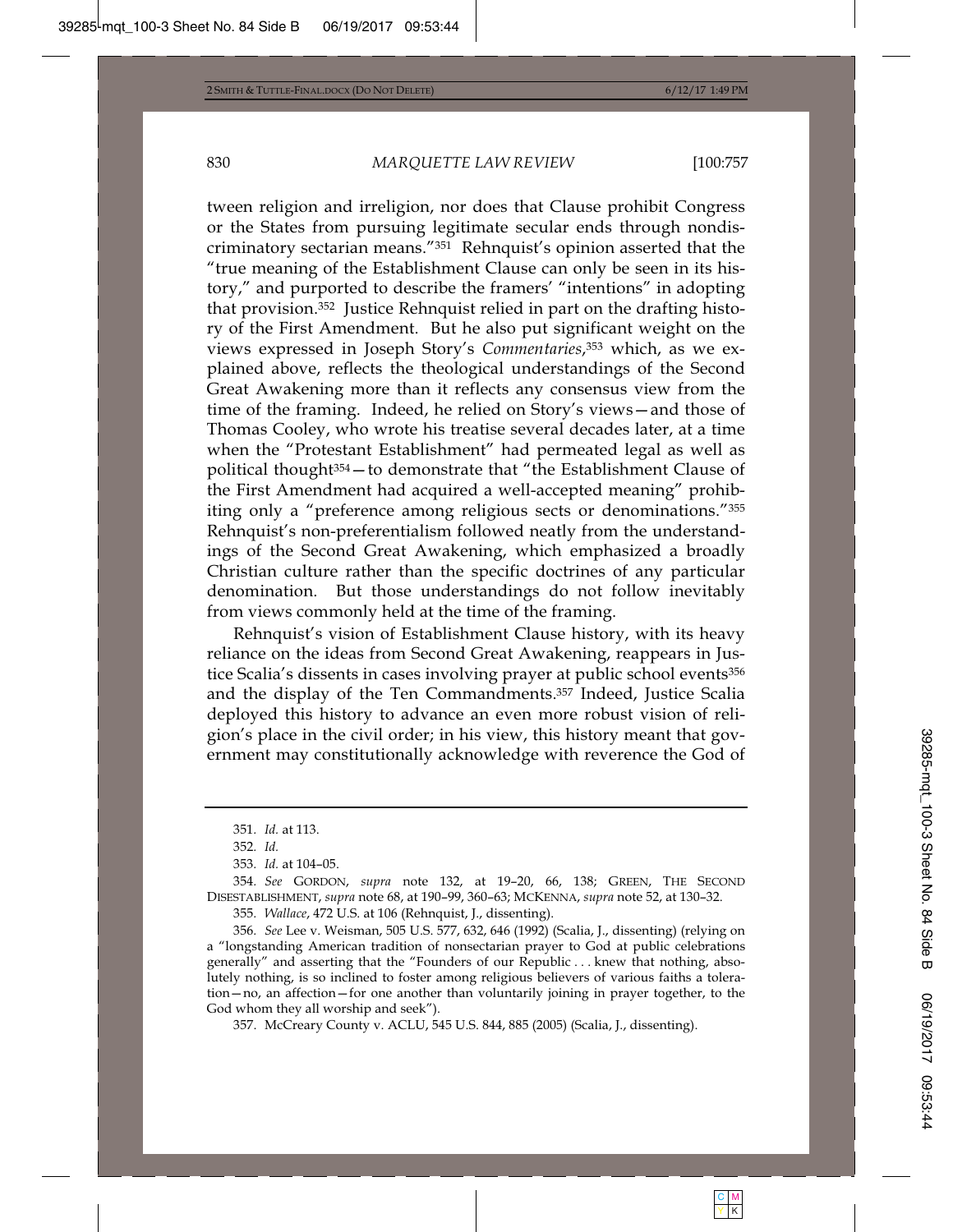the Judeo-Christian tradition.358 But Justice Scalia invoked the legacy of the Second Great Awakening, and not the founding, when he asserted that "[r]eligious men and women of almost all denominations have felt it necessary to acknowledge and beseech the blessing of God as a people, and not just as individuals, because they believe in the 'protection of divine Providence,' . . . not just for individuals but for societies."359

Although the preambles thus do not provide significant support for originalist claims about the proper relationship between religion and government, those who accept the possibility of dynamic constitutional meaning must grapple with the significance of the pervasive references to God in the state preambles. After all, if post-ratification cultural and legal changes can become the basis for evolving constitutional meaning, then there is a plausible argument that the preambles represent just such a change in understandings about the appropriate relationship between religion and the political order. On this view, the preambles—and the understandings of the Second Great Awakening—are simply part of our inheritance, which helps to determine constitutional meaning today.

That said, the possibility of evolved meaning does not dictate the specific outlines of the relationship between religion and government. For some, the overwhelming frequency of references to God in state preambles might suggest that there ought to be fewer limits on the relationship between religion and the state. On this view, an embrace of the understandings of the Second Great Awakening would justify official acknowledgment of God and greater involvement by religious institutions in the provision of government services, a conclusion that flows naturally from the movement's belief in the importance of religion in both personal and communal transformation.360

For others, the preambles are consistent with the view that the Es-

<sup>358</sup>*. Id.* at 893–94 (asserting that "[h]istorical practices [] demonstrate that there is a distance between the acknowledgment of a single Creator and the establishment of a religion," in part because the "three most popular religions in the United States, Christianity, Judaism, and Islam—which combined account for 97.7% of all believers—are monotheistic").

<sup>359</sup>*. Weisman*, 505 U.S. at 645 (Scalia, J., dissenting).

<sup>360.</sup> For example, the Bush Administration's faith-based initiative, which authorized government aid for religious social-service providers, proceeded in large part from the premise that transformative religious experiences can lead to personal moral growth, which then transforms the whole community. This premise derives from core understandings of the Second Great Awakening.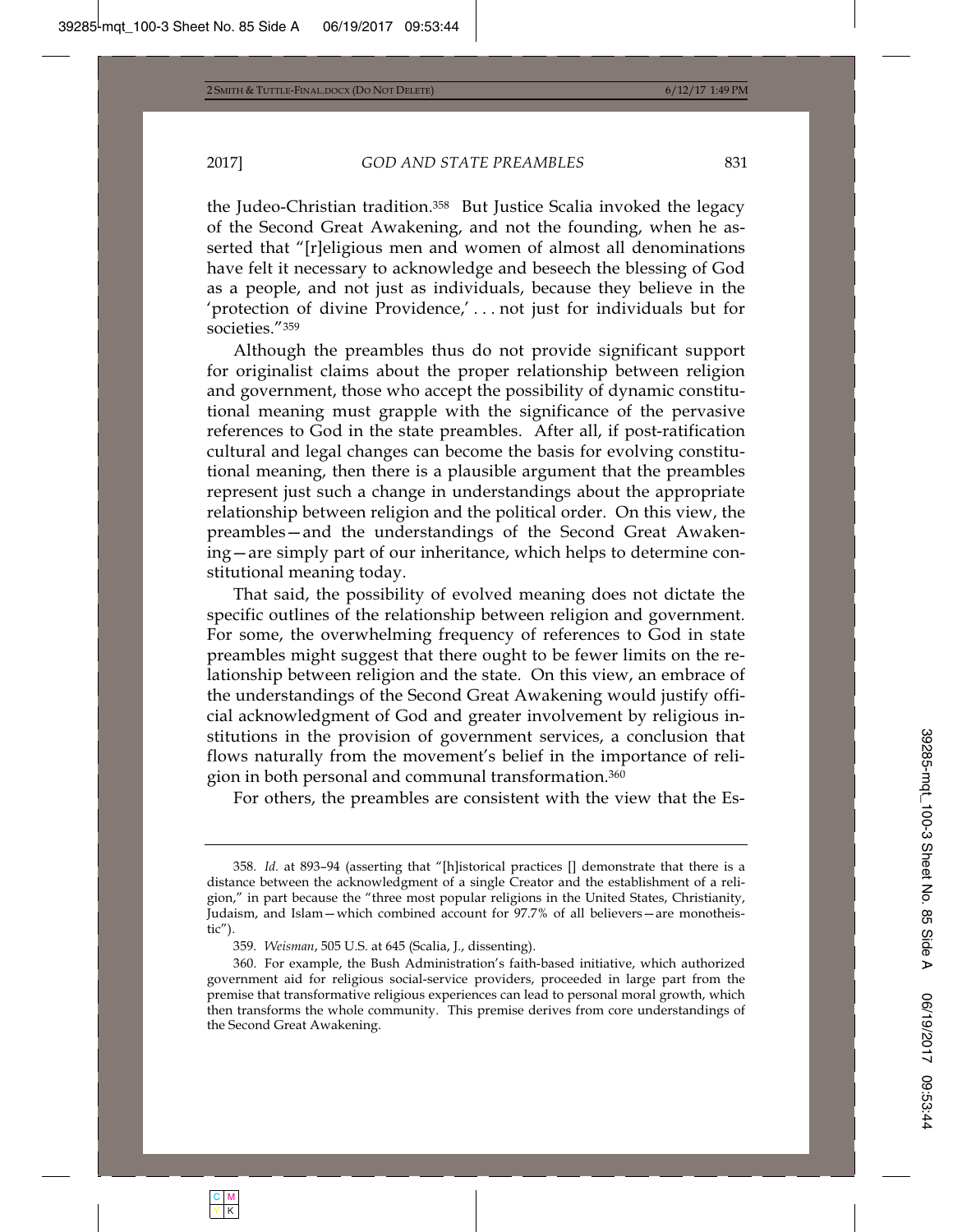tablishment Clause contemplates a firmer separation between religion and government. On this view, with which we are sympathetic, the preambles merely reflect the fact that a large percentage of the American people have long maintained a strong religious identity. In addition to a normative commitment to some degree of church-state separation, this approach rests upon a basic understanding of the functions and limitations of constitutional preambles. Preambles are statements of the people's aspiration and inspiration, rather than sources of government's authority. Put more simply, preambles do not have legal effect. This status reflects the important distinction between the voice of a religious people, on the one hand, and the legal authority of a secular government, on the other.361

On this view of a constitutional preamble's function, the state preambles do not necessarily support a more robust relationship between religion and government. Of course, if the people of Tennessee or Oregon today adopted a preamble that expressed gratitude to God, we would be hard pressed to argue that the act violates the Establishment Clause. The long-standing tradition of such references, even though it does not date to the founding, effectively renders the practice permissible. But one need not extend that approval to other forms of governmental acknowledgment of God. In other contexts, such religious expression risks entangling government officials in religious institutions or marginalizing those who do not share the beliefs expressed by the government.

At a minimum, the preambles imply nothing about the permissibility of government aid to religious institutions, or the extent to which those institutions may express their religious identity through proselytizing while receiving government funds. The constitutionality of these practices cannot be resolved simply by noting that most of the state preambles refer to God. Instead, the preambles simply reinforce a widely known, albeit slowly changing, fact about that the American polity—that, statistically speaking, it is deeply religious.

## V. CONCLUSION

State constitutions generally have been neglected in contemporary legal scholarship.362 Accordingly, many legal scholars likely will be

<sup>361</sup>*. See* IRA C. LUPU & ROBERT W. TUTTLE, SECULAR GOVERNMENT, RELIGIOUS PEOPLE 3–4 (2014).

<sup>362.</sup> For some exceptions, see JAMES A. GARDNER, INTERPRETING STATE CONSTITUTIONS: A JURISPRUDENCE OF FUNCTION IN A FEDERAL SYSTEM 1-18 (2005); G. ALAN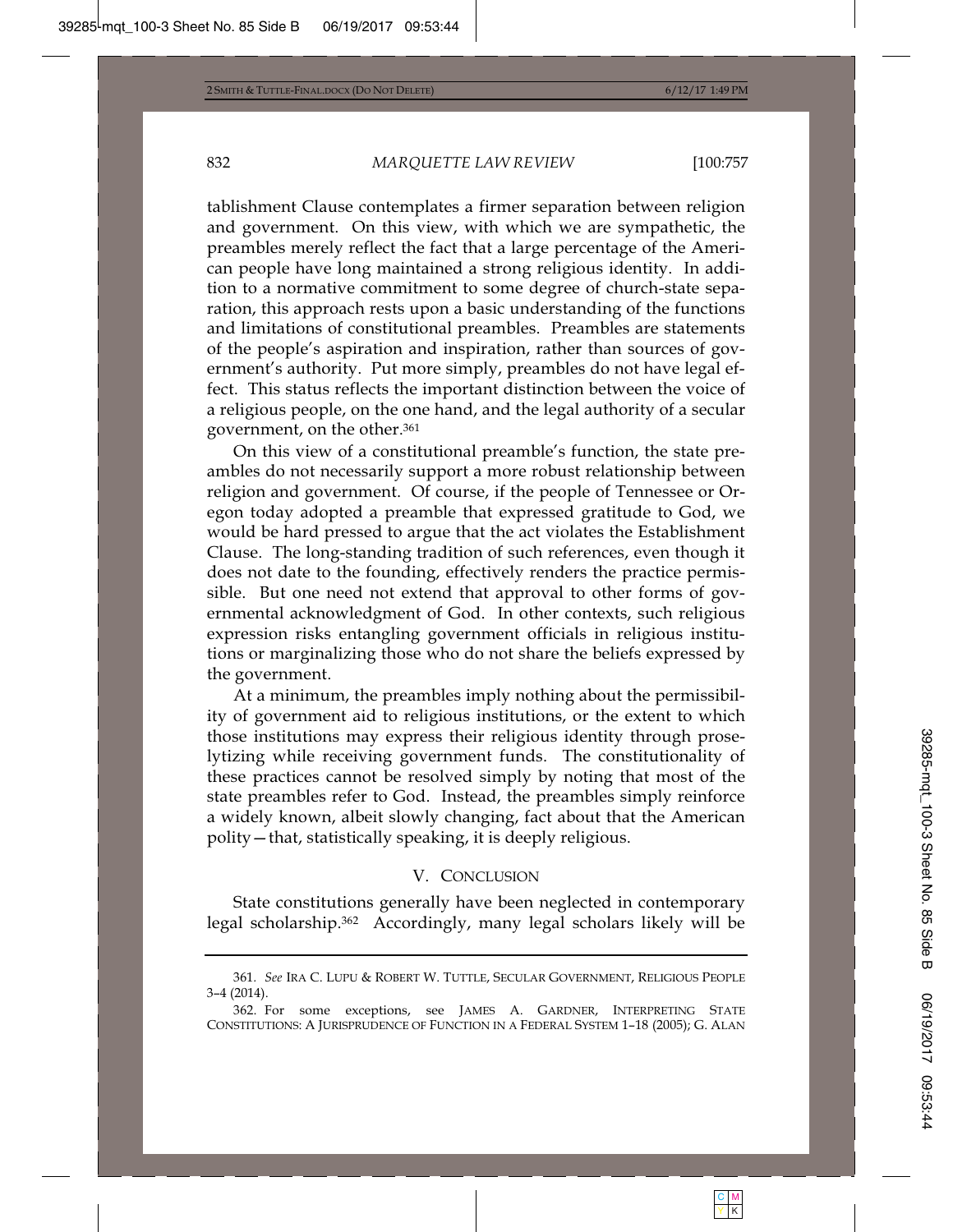surprised to learn that the vast majority of state constitutions expressly refer to God in their preambles. As we have demonstrated, the story of the preambles is considerably richer than this mere statistic. Through the evangelical energy of the Second Great Awakening—yet another phenomenon understudied by the legal academy—preambles referring to God spread from the Northeast to the Midwest and, eventually, to the South.

The gradual development of this practice complicates both originalist claims for the permissibility of official acknowledgments of religion and non-originalist claims opposing them. At bottom, however, we think that this dispute is best resolved by considering the character and function of constitutional preambles. As the voice of the people, rather than an exercise of governmental authority, a preamble is a statement of inspiration and aspiration. Viewed this way, religious language in a preamble, however common the practice, teaches us very little about the appropriate scope of government power to support or endorse religion.

TARR, UNDERSTANDING STATE CONSTITUTIONS 1–27 (1998); Erwin Chemerinksy, *Two Cheers for State Constitutional Law*, 62 STAN. L. REV. 1695, 1697, 1709 (2010).